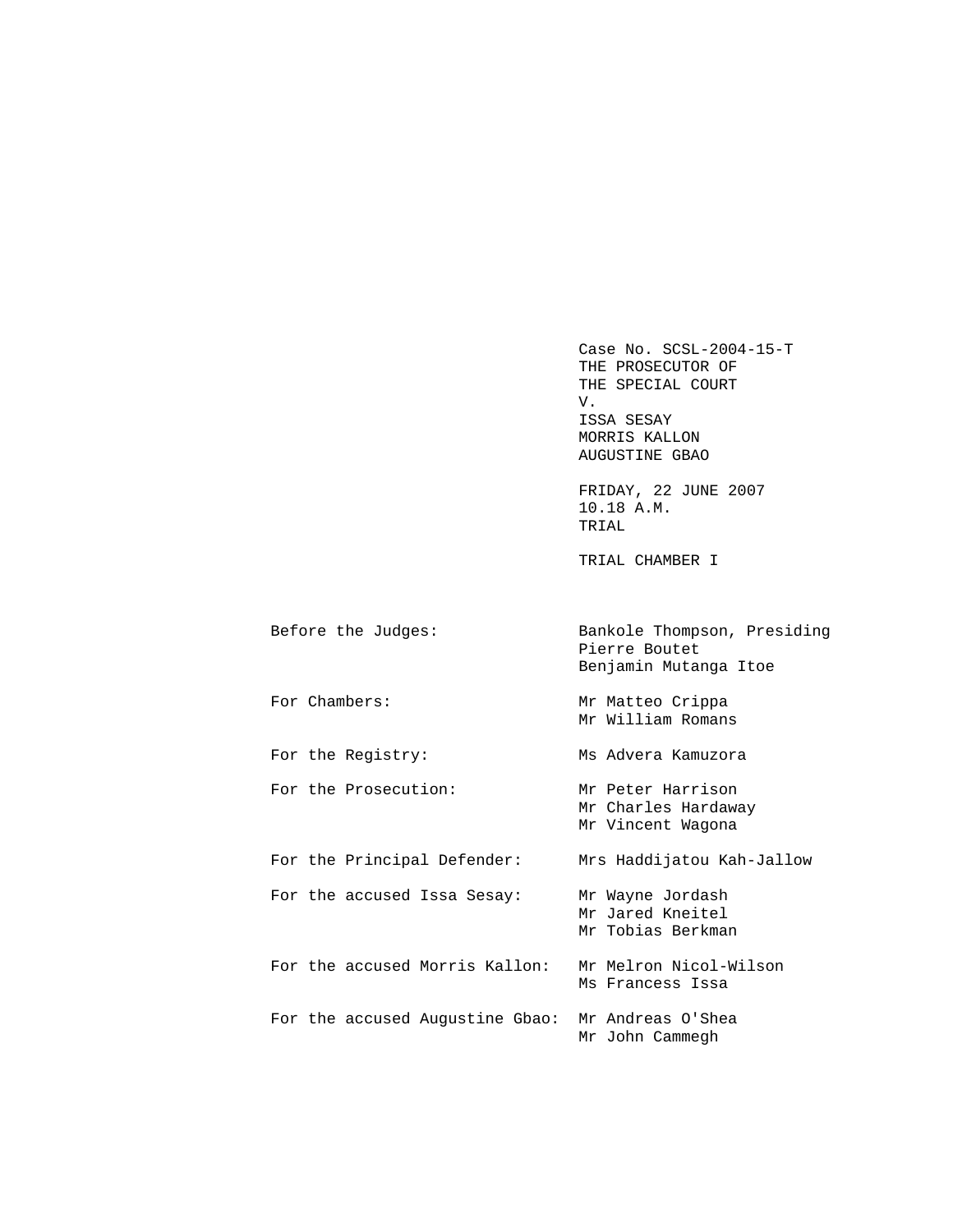| Paqe 2 | SESAY ET AL  |              |
|--------|--------------|--------------|
|        | 22 JUNE 2007 | OPEN SESSION |

1 [RUF22JUN07A - CR] 2 Friday, 22 June 2007 3 **12 I** [The accused present] 4 [Open session] 10:18:55 5 [Upon commencing at 10.18 a.m.] 6 PRESIDING JUDGE: Good morning, counsel. The trial is 7 resumed. We do have a ruling on the issue that has been the 8 subject of the voir dire proceeding. I will now proceed to 9 deliver the ruling of the Court. 10:19:51 10 This is the unanimous ruling of this Trial Chamber on the 11 issue of the voluntariness or otherwise of the statements alleged 12 to have been made by the first accused to the Prosecution on 13 successive dates between the months of March and April 2003, 14 coupled with that of the voluntariness of the alleged waiver by 10:20:21 15 the first accused of his right to the presence of counsel during 16 the said interviews. 17 Having heard, in the course of the voir dire proceeding, 18 the case, both for the Prosecution and for the first accused, as 19 presented through witnesses for both the Prosecution and first 10:20:46 20 accused respectively, and having heard legal submissions by both 21 counsel for the Prosecution, and counsel for the first accused

on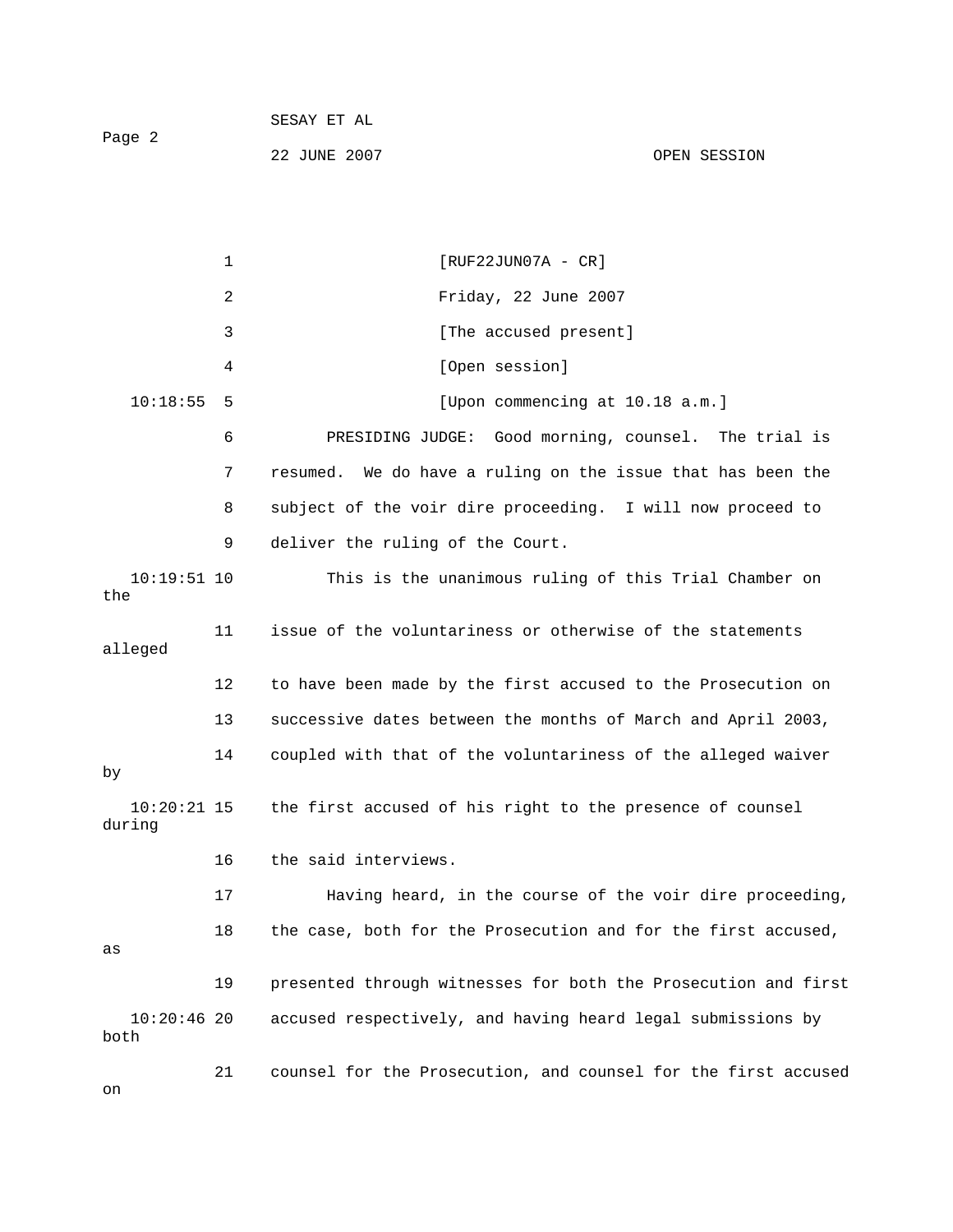22 the aforementioned issue, and having deliberated upon the said 23 issue in the light of the evidence and legal submissions put 24 forward by both sides, this Chamber, taking all the facts and 10:21:13 25 circumstances as gathered from the totality of the evidence into

> 26 consideration, and the applicable law and jurisprudence in 27 situations of this nature, finds that the alleged statements 28 obtained from the first accused during the interviews by the 29 Prosecution were not voluntary, in that they were obtained by

> > SCSL - TRIAL CHAMBER I

|        | SESAY ET AL  |              |
|--------|--------------|--------------|
| Page 3 |              |              |
|        | 22 JUNE 2007 | OPEN SESSION |

| in                        | 1              | fear of prejudice and hope of advantage, held out by persons  |
|---------------------------|----------------|---------------------------------------------------------------|
| burden                    | $\overline{2}$ | authority; the Prosecution having failed to discharge the     |
|                           | 3              | of proving beyond reasonable doubt the voluntariness of the   |
|                           | 4              | alleged statements under the provisions of Rule 92, read      |
| $10:22:07$ 5<br>Procedure |                | conjunctively with Rules 43 and Rule 63 of the Rules of       |
|                           | 6              | and Evidence.                                                 |
|                           | 7              | In the light of these findings, the Chamber accordingly       |
| 95                        | 8              | rules that the alleged statements are inadmissible under Rule |
|                           | 9              | and cannot be used, even for the limited purpose advanced by  |

the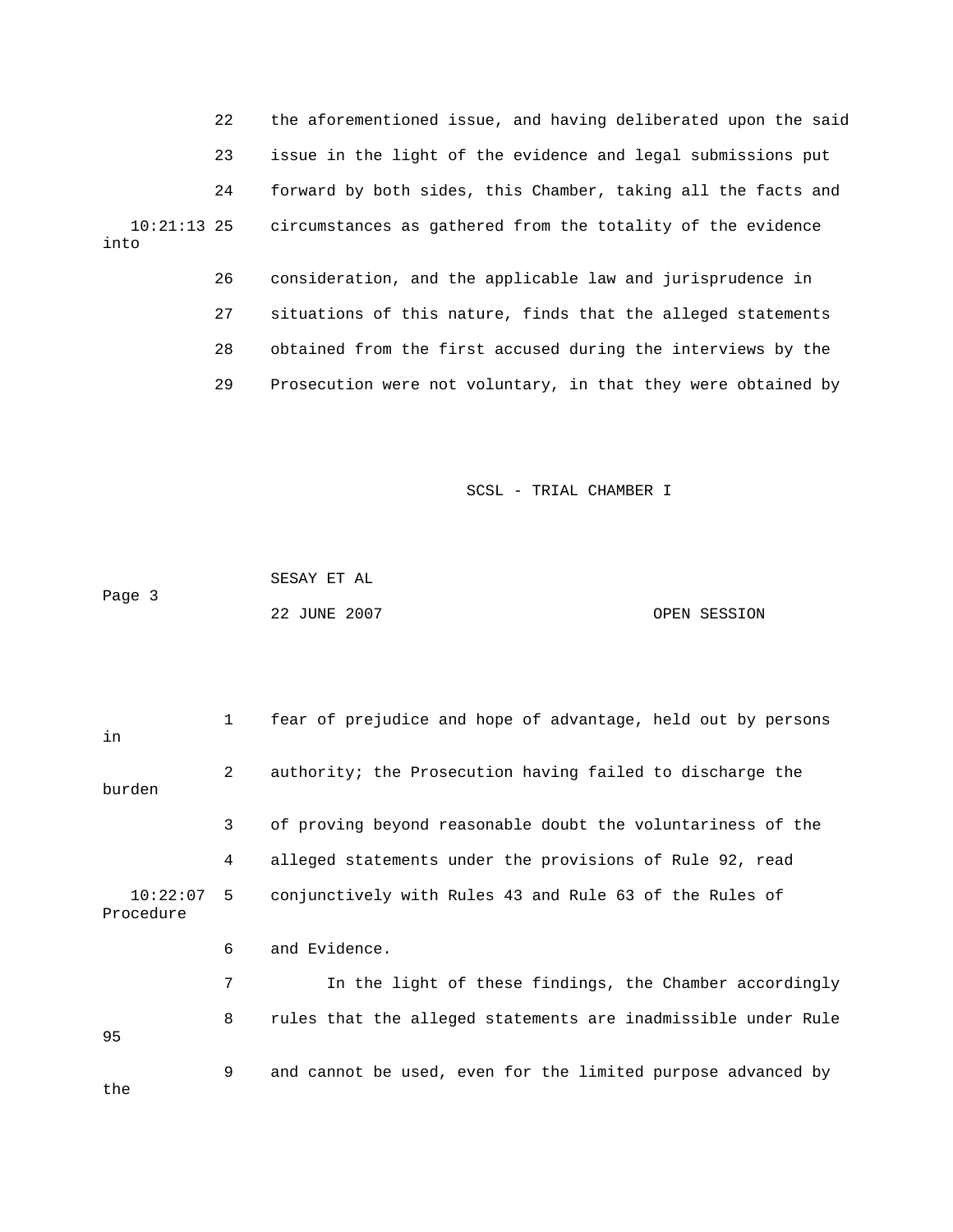10:22:30 10 Prosecution of cross-examining the first accused in order to 11 impeach his credibility. 12 A detailed reasoned decision will be published in due 13 course. After this ruling, the Honourable Justice Itoe has a 14 separate concurring ruling, which he will now deliver. 10:23:00 15 JUDGE ITOE: My Lord Presiding President, Presiding Judge, 16 thank you. I would like to say here that I concur entirely with 17 the decision that has been read by the Honourable Presiding Judge 18 and that in concurring, I'm only adding another element in 19 paragraph 4 of that decision. I would not bother myself or 10:23:30 20 bother the audience to read paragraphs 1, 2 and 3, because I'm on 21 board on all those paragraphs, including paragraphs 5 and 6; I 22 would only read paragraph 4. 23 This Chamber, taking all the facts and circumstances as 24 gathered from the totality of the evidence into consideration, 10:23:54 25 and the applicable law and jurisprudence in situations of this 26 nature, finds that the alleged statements obtained from the 27 accused during the interviews by the Prosecution and I add -- 28 this is the addition -- as well as his alleged waiver to his 29 rights to counsel were not voluntary, in that they were obtained

SCSL - TRIAL CHAMBER I

SESAY ET AL

22 JUNE 2007 CPEN SESSION

Page 4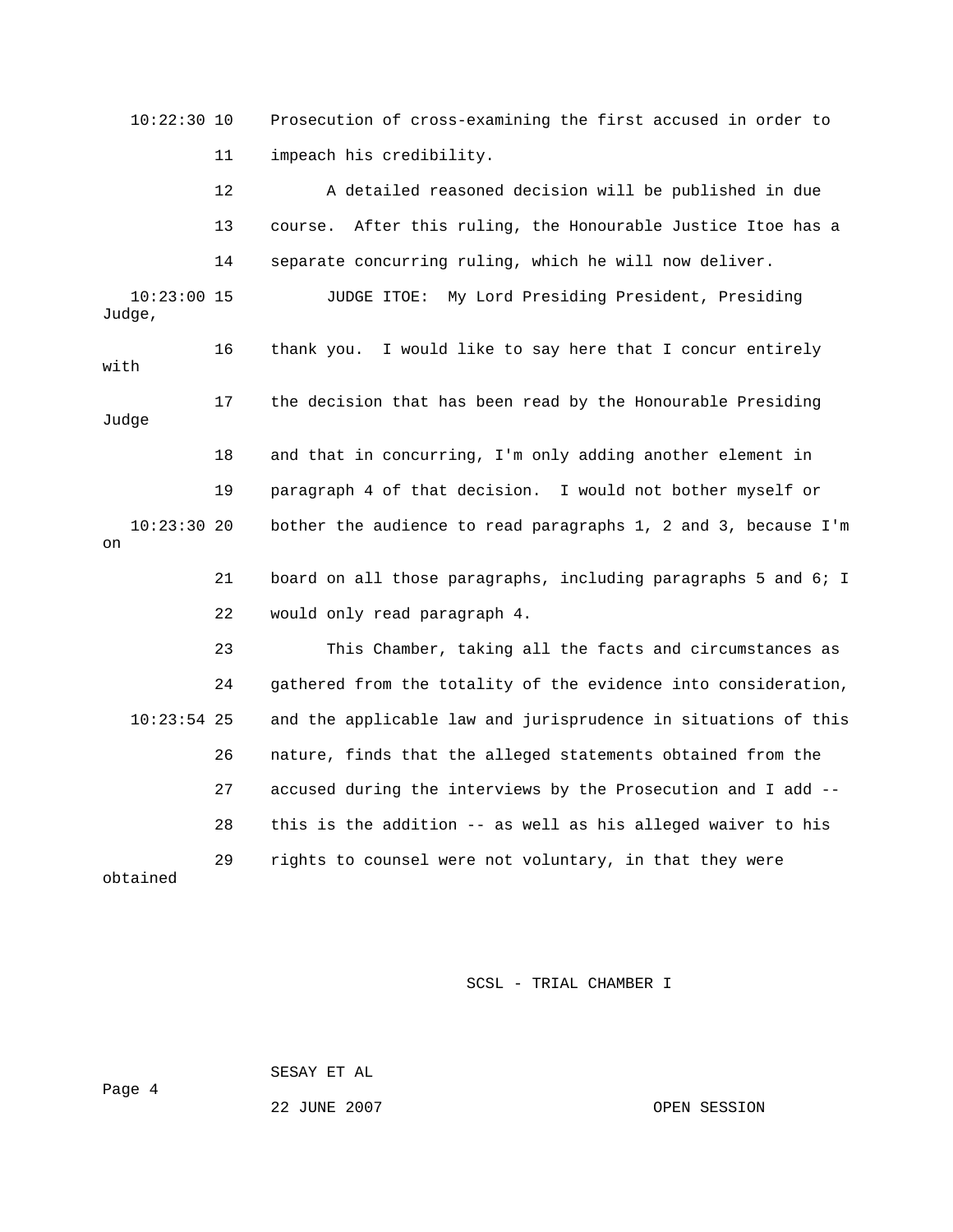1 by fear of prejudice and hope of advantage held out by persons in 2 authority; the Prosecution, having failed to discharge the burden 3 of proving beyond reasonable doubt the voluntariness of the 4 statements, under the provisions of Rule 92, as read 10:24:42 5 conjunctively with Rules 43 and 63 of the Rules of Procedure and 6 Evidence. 7 The addition here is that the separate concurring opinion 8 includes, as well as his alleged rights to waive the presence of 9 a counsel. This is the clarification I wanted to make. 10:25:09 10 PRESIDING JUDGE: Thank you, Your Lordship. 11 JUDGE ITOE: My Lord President, with your permission, I 12 would like at this juncture to acknowledge and highly commend the 13 professionalism and the thoroughness of both Mr Jordash and 14 Mr Harrison, and their respective teams, in the presentation of 10:25:30 15 their evidence and their factual and legal submissions on an 16 issue of such complexity, whose results, I have no doubt, will go 17 a very long way to registering yet another milestone in the 18 progress that has been made so far in domestic and international 19 criminal law jurisdictions on cases relating to waivers by 10:25:59 20 accused persons of their rights to counsel, and the rules and 21 conduct that govern, or should govern, the concept of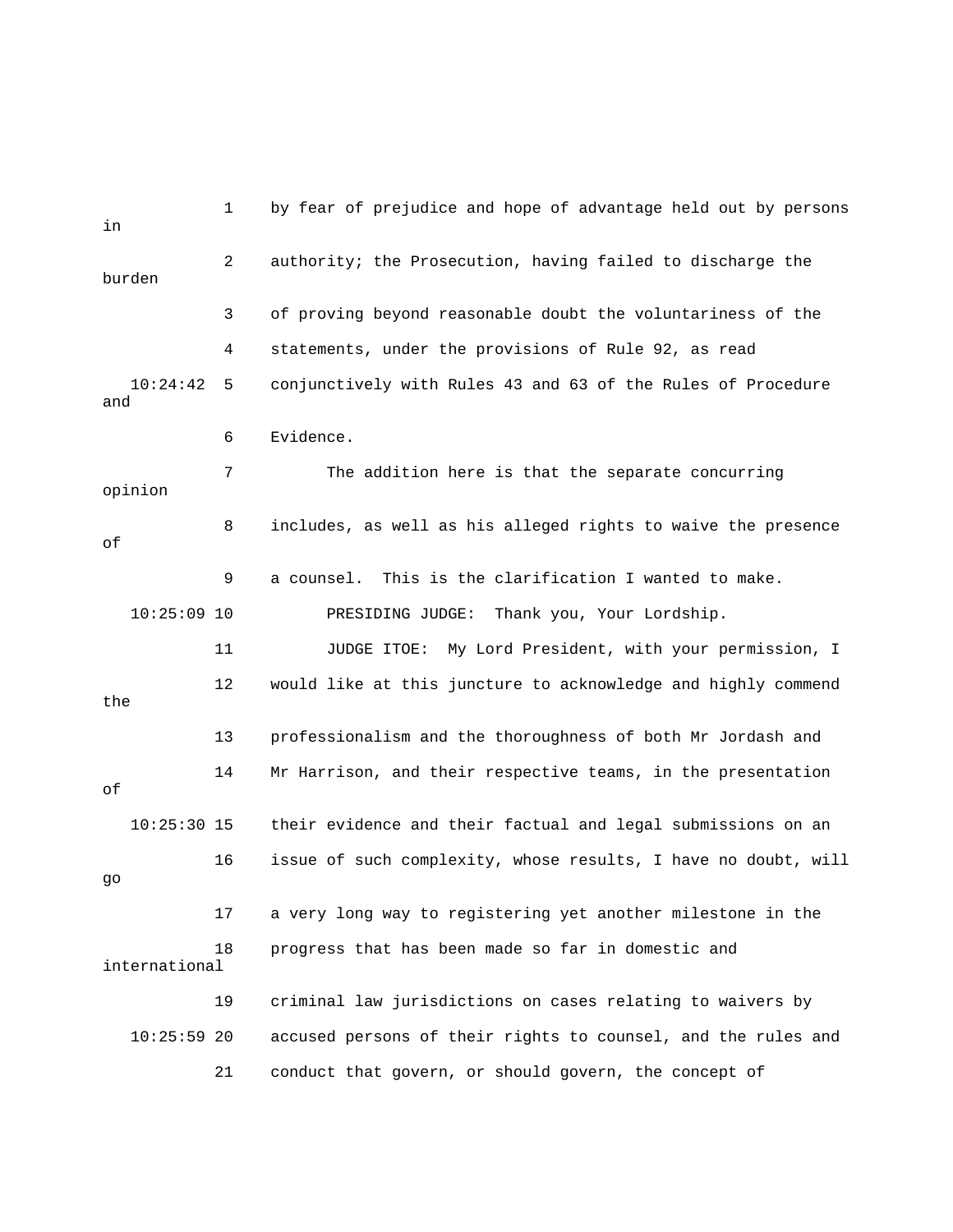22 voluntariness in the process of adjudicating on issues relating

 23 to the admissibility of alleged confessions. I thank you, My 24 Lord. 10:26:21 25 PRESIDING JUDGE: Thank you, His Lordship, for that 26 contribution, with which I generally concur. 27 MR JORDASH: May I express our gratitude for the careful 28 deliberations. 29 PRESIDING JUDGE: Thank you. We'll now proceed. These

SCSL - TRIAL CHAMBER I

 SESAY ET AL Page 5 22 JUNE 2007 OPEN SESSION

| оf            | $\mathbf{1}$ | rulings conclude the formal, rather, formally, the proceeding |
|---------------|--------------|---------------------------------------------------------------|
| purposes      | 2            | voir dire. We'll now revert to the main trial for the         |
|               | 3            | of cross-examination of the first accused on behalf of the    |
|               | 4            | Prosecution.                                                  |
| 10:27:09      | .5           | Will the first accused take the witness stand, please.        |
|               | 6            | WITNESS: ISSA HASSAN SESAY [Continued]                        |
|               | 7            | PRESIDING JUDGE: The first accused is still under oath.       |
|               | 8            | You will now proceed, Mr Prosecutor.                          |
|               | 9            | PRESIDING JUDGE: Yes, Mr Jordash.                             |
| $10:28:54$ 10 |              | MR JORDASH: I was just indicating that the Court              |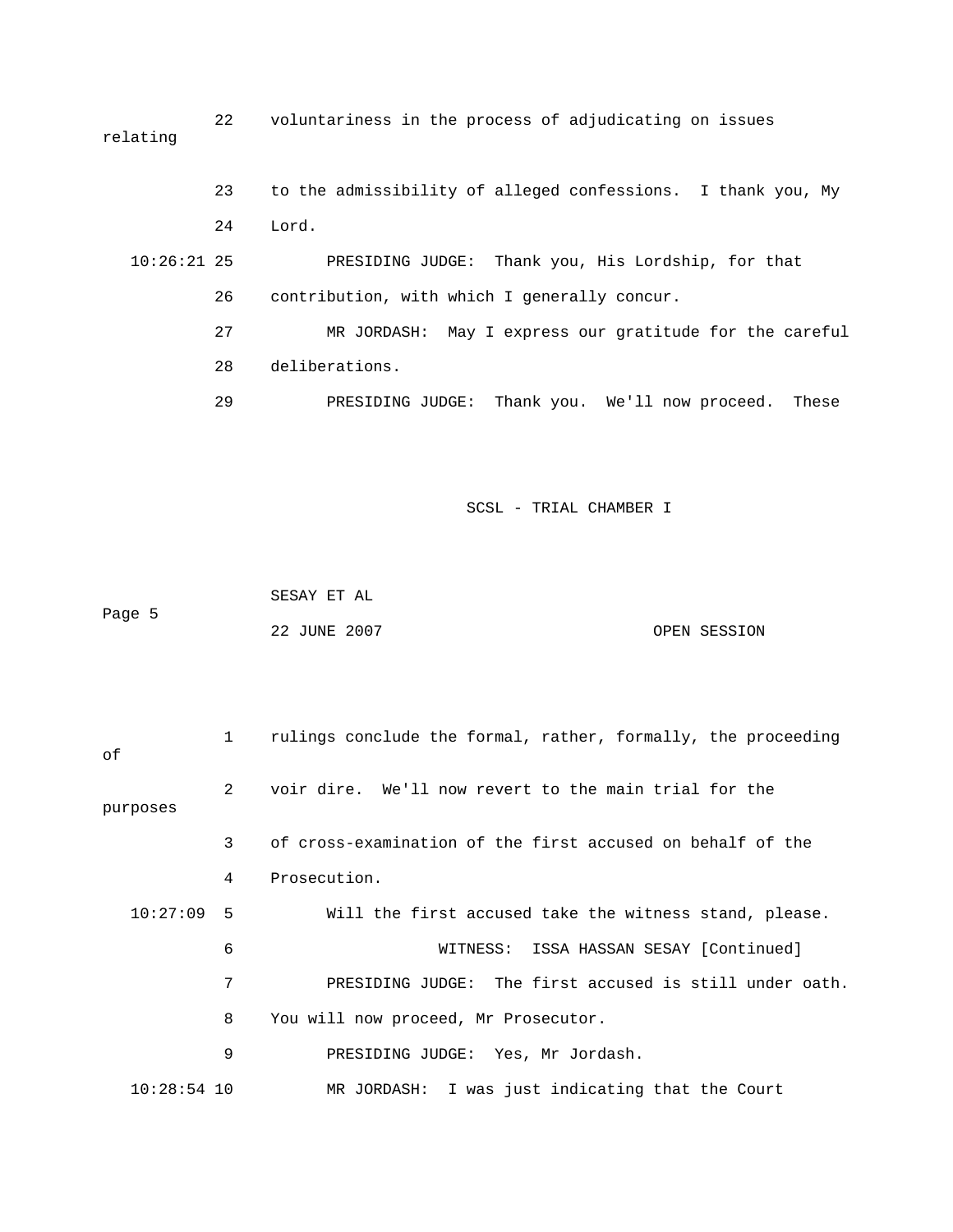11 Management were taking the list of witnesses with the TF1 numbers 12 to Mr Sesay. I don't know if Mr Harrison wanted that to happen 13 or not. 14 PRESIDING JUDGE: Can we resolve that? He has observed  $-$  10:29:13 15 MR HARRISON: The Prosecution doesn't have an issue with it 16 one way or the other. I am not sure what the Court's preference 17 is? 18 PRESIDING JUDGE: We can do that. 19 MR JORDASH: It would assist Mr Sesay in referring to 10:29:24 20 people, if he could be -- 21 PRESIDING JUDGE: Yes, quite, because that was the 22 procedure which we adopted before. 23 MR JORDASH: Yes. 24 PRESIDING JUDGE: Yes. Madam Courtroom Officer, could you 10:29:40 25 assist in that? 26 CROSS-EXAMINED BY MR HARRISON: 27 **Example 27** [The witness answered through interpreter] 28 PRESIDING JUDGE: Let's proceed, please. 29 MR HARRISON:

SCSL - TRIAL CHAMBER I

 SESAY ET AL Page 6 22 JUNE 2007 CPEN SESSION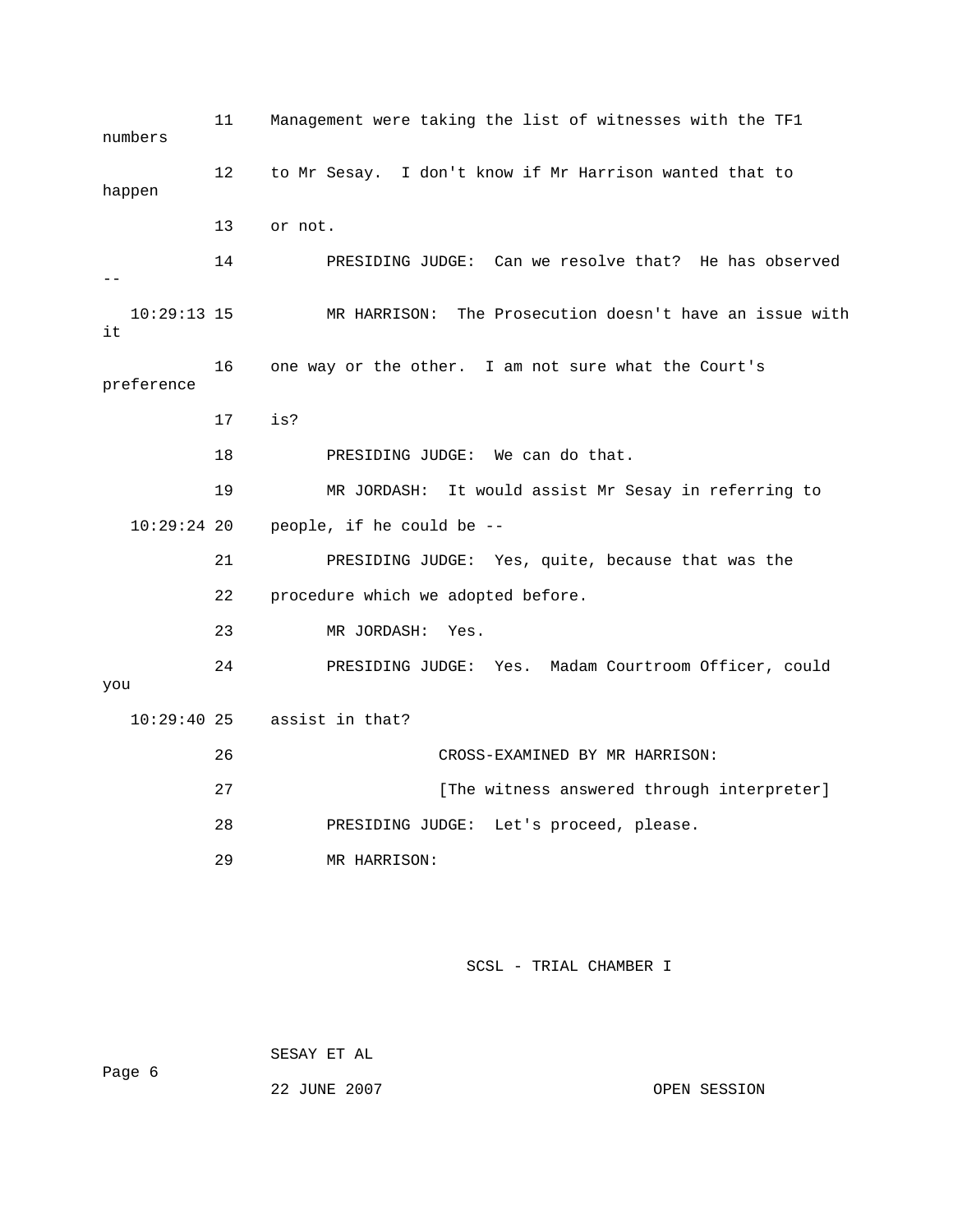1 Q. Witness, you have given evidence in your direct testimony 2 about your first contact with Foday Sankoh, and that was in 1990; 3 is that right? 4 A. Yes, late 1990; around September. 10:30:31 5 Q. And you met Sankoh in Abidjan? 6 A. Well, it was Sankoh who met us in Abidjan. It was not I 7 alone. 8 Q. And I'm suggesting to you that Sankoh, he came to Abidjan, 9 and he said that he needed some young men; is that right? 10:30:51 10 A. No, it was not like that. He needed some young men; yes. 11 Q. And I'm suggesting to you around that time you had been in 12 Abidjan for about a year? 13 A. Well, it was less than a year. 14 Q. And you and your friends were introduced to Sankoh? 10:31:25 15 A. Well, it was Sankoh who went and met one of our friends who 16 was Kaifa Way and later it was Kaifa Way who introduced me to 17 Sankoh. 18 JUDGE BOUTET: What's the name you're using? Who 19 introduced you to Sankoh? 10:31:51 20 THE WITNESS: Kaifa Way was the one who introduced me to 21 Pa Morlai, who was Sankoh. 22 JUDGE BOUTET: Can you spend that name, please? Not Morlai 23 the other name.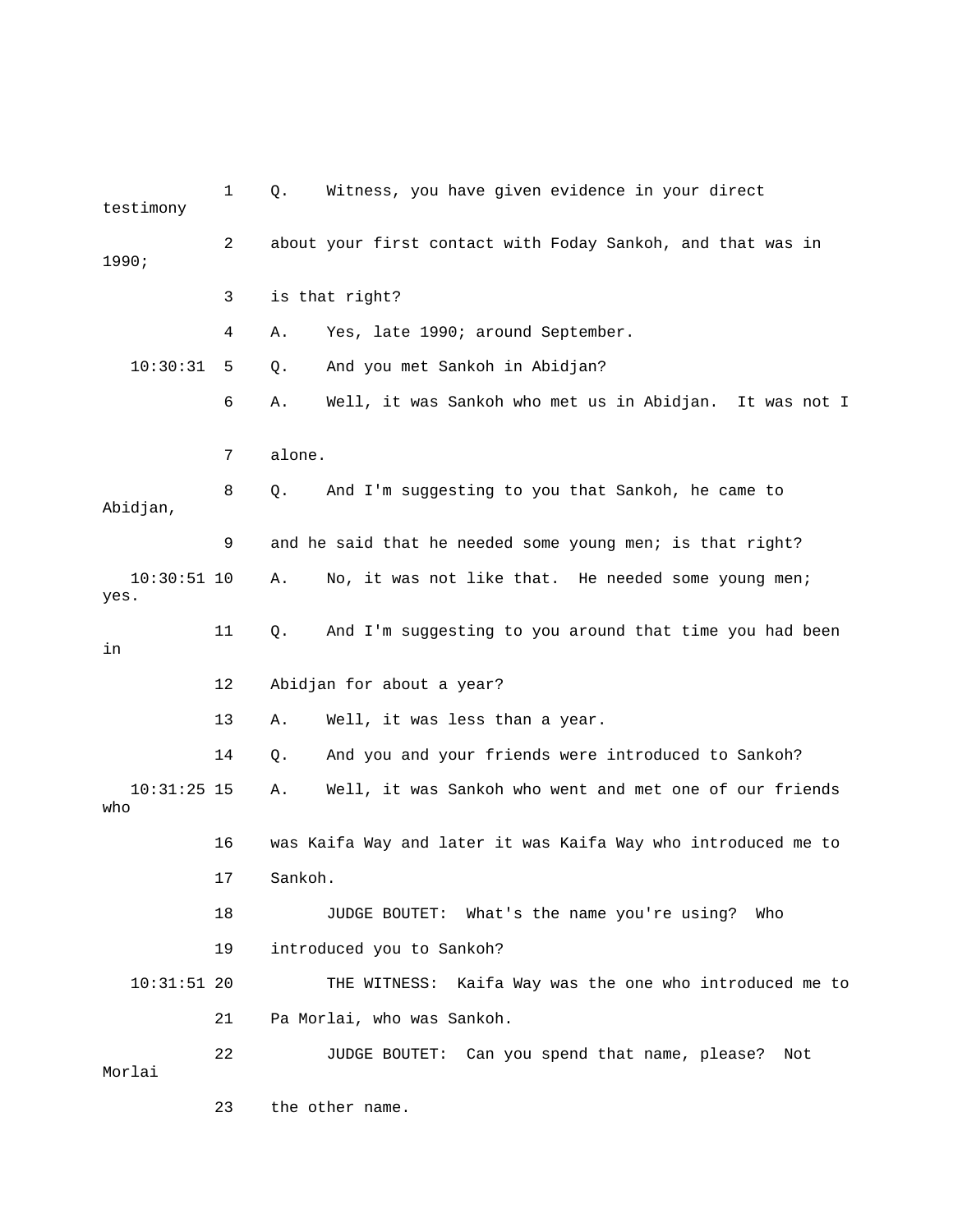| I    |               | 24 |                                                        | THE WITNESS: My Lord, K-A-I-F-A, Kaifa. Wai, it's W-A- |
|------|---------------|----|--------------------------------------------------------|--------------------------------------------------------|
|      | $10:32:25$ 25 |    | [sic].                                                 |                                                        |
|      |               | 26 |                                                        | Thank you.<br><b>JUDGE BOUTET:</b>                     |
|      |               | 27 |                                                        | MR HARRISON:                                           |
| away | 28            | Q. | And after having met Sankoh, you know that Sankoh went |                                                        |
|      |               | 29 |                                                        | for some time, then came back to Abidjan?              |
|      |               |    |                                                        |                                                        |

|        | SESAY ET AL  |              |
|--------|--------------|--------------|
| Page 7 |              |              |
|        | 22 JUNE 2007 | OPEN SESSION |

| Sankoh,              | $\mathbf 1$    | Well, at the time that we met Sankoh, when we knew<br>Α.      |
|----------------------|----------------|---------------------------------------------------------------|
|                      | $\overline{2}$ | he did not go and came back.                                  |
|                      | 3              | THE INTERPRETER: Your Honours, would the witness be           |
|                      | 4              | instructed to go a little bit slow.                           |
| 10:32:56             | - 5            | MR HARRISON: If you could just pause for a moment.            |
|                      | 6              | PRESIDING JUDGE: Take it slowly, Mr Sesay.                    |
|                      | 7              | MR HARRISON:                                                  |
| asking               | 8              | It's the interpreters who interrupted, and they were<br>Q.    |
| the                  | 9              | if you could perhaps try to slow your pace somewhat so that   |
| $10:33:07$ 10<br>to. |                | interpreters could follow you. Again, as Mr Jordash suggested |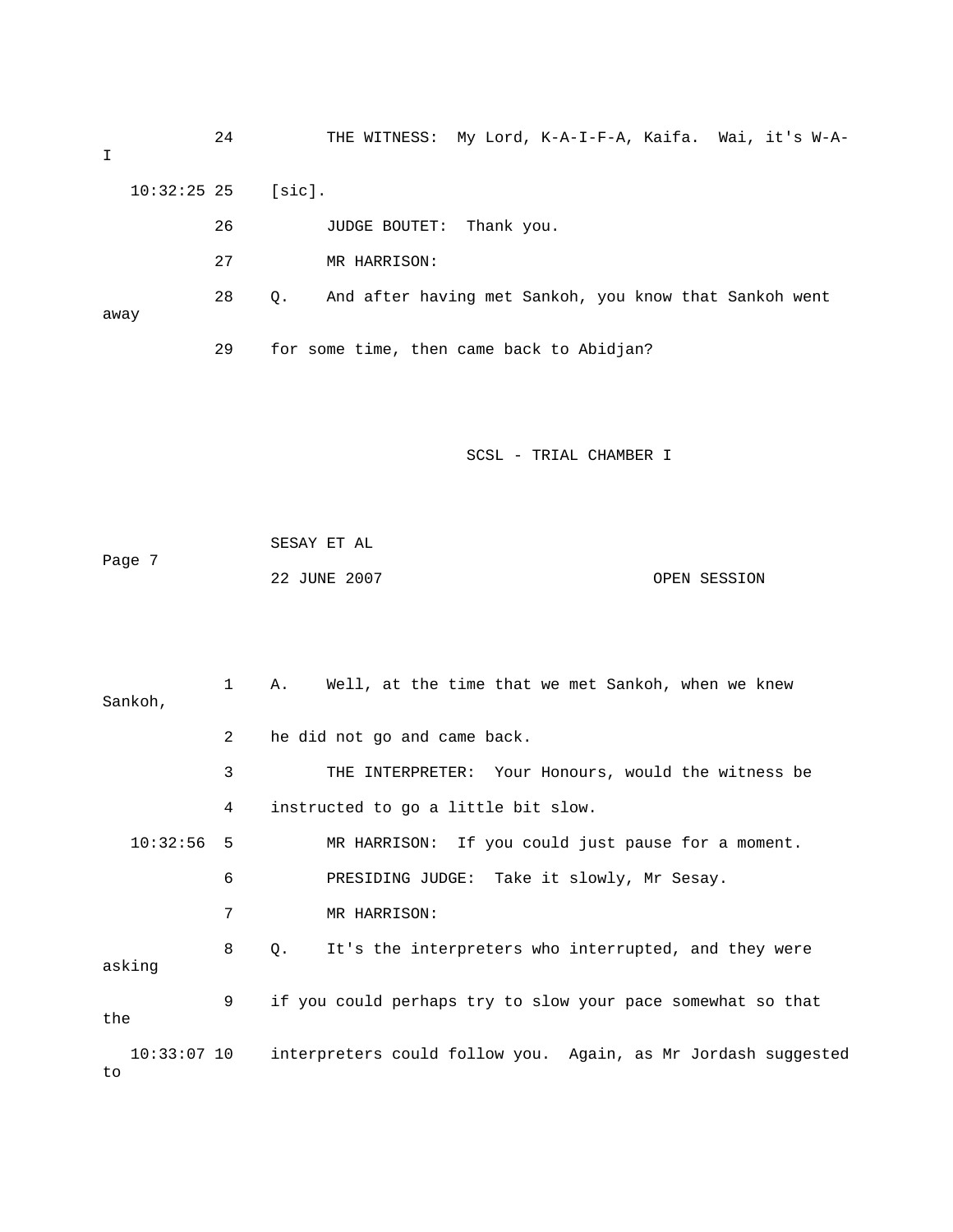| were                      | 11 | you before, you may find it a more efficient process if you     |
|---------------------------|----|-----------------------------------------------------------------|
|                           | 12 | to speak for two or three sentences, then to pause so that the  |
|                           | 13 | interpreters could keep pace with you.                          |
|                           | 14 | Okay, Mr Harrison. Ask the question again.<br>Α.                |
| $10:33:36$ 15<br>Sankoh   |    | What I'd asked you, and I'd suggested to you, that<br>Q.        |
|                           | 16 | had gone away for some time from Abidjan and then he came back  |
|                           | 17 | and you saw him again; is that right?                           |
|                           | 18 | No, it was not like that.<br>Α.                                 |
| away,                     | 19 | I'm suggesting to you that, in fact, Sankoh, he went<br>Q.      |
| $10:34:01$ 20<br>Campaore |    | came back, and he told you that he had been with Blaze          |
|                           | 21 | and Ghadaffi; is that right?                                    |
|                           | 22 | No, Sankoh did not tell me that. I, and my fellows who<br>Α.    |
|                           | 23 | were with us, they did not tell us something like that.         |
|                           | 24 | Q.<br>And that he also told you that he wanted to take the APC  |
| $10:34:31$ 25             |    | out of power; is that right?                                    |
|                           | 26 | No, it was not like that. He did not tell us that in<br>Α.      |
|                           | 27 | It was in Abidjan that he told us that -- it was in<br>Abidjan. |
|                           | 28 | Liberia that he told us that.                                   |
| you                       | 29 | So you're saying that it's in Liberia where Sankoh told<br>Q.   |

 SESAY ET AL Page 8

22 JUNE 2007 OPEN SESSION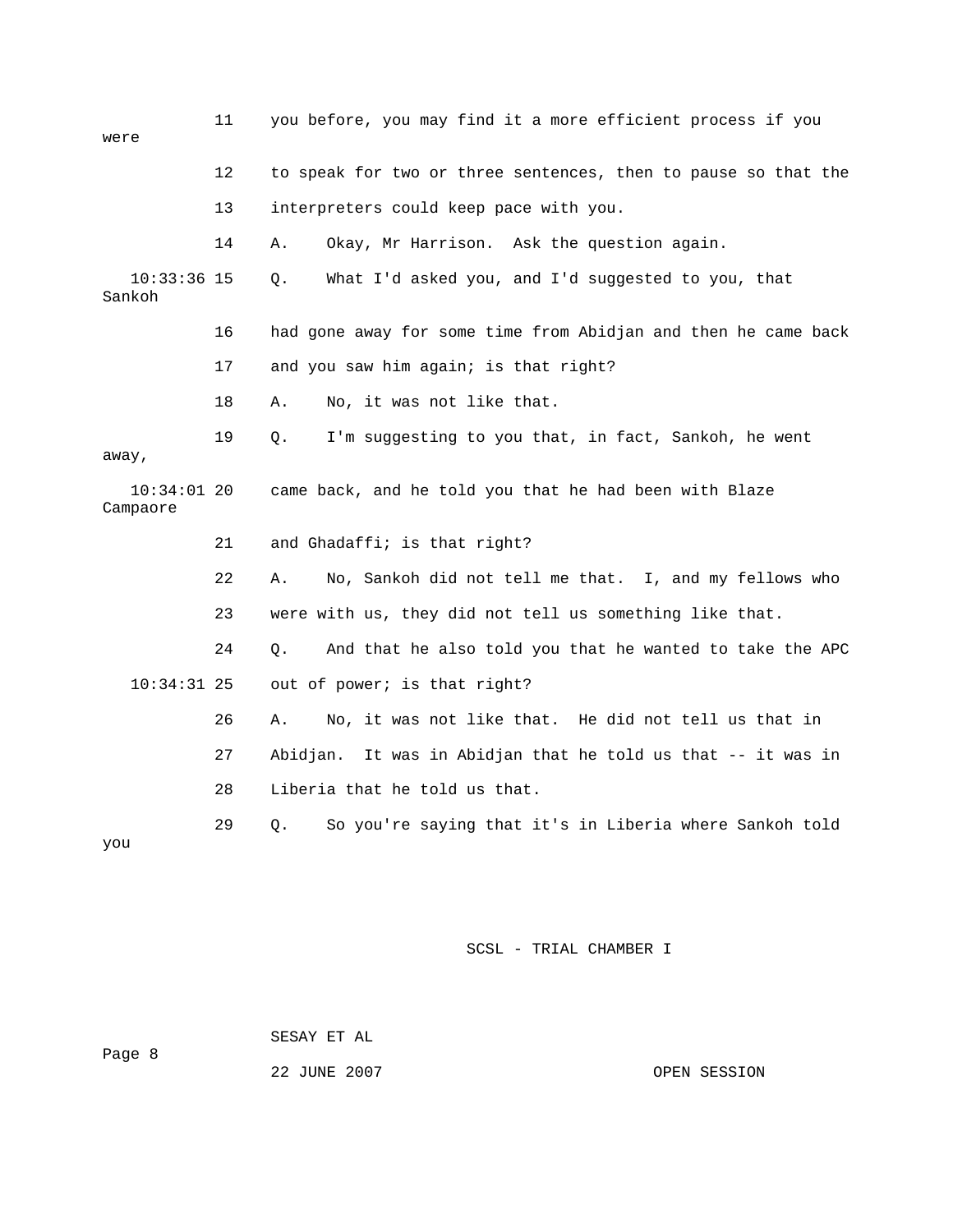|                         | 1  | that he wanted to take the APC out of power?                   |
|-------------------------|----|----------------------------------------------------------------|
|                         | 2  | No, it was not this time. The time that I first saw<br>Α.      |
| and                     | 3  | Sankoh, it was the very first time that he took us to Danane   |
|                         | 4  | he brought us to Liberia. And what he told us in Abidjan, he   |
| 10:35:11                | 5  | said that he had a job for young men in the restaurant, in     |
|                         | 6  | Burkina Faso. So the minibus that he chartered, he took us to  |
| Abidjan,                | 7  | Danane and, from there, they took us to Liberia but, in        |
|                         | 8  | Foday Sankoh did not tell us anything about Blaise Compaore or |
| us.                     | 9  | Ghadaffi, or to overthrow the APC. That was not what he told   |
| $10:35:41$ 10<br>to     |    | So when you say you went from Danane, the place you went<br>Q. |
|                         | 11 | was Gbarnga; is that right?                                    |
|                         | 12 | Well, I said from Danane, we were taken to Ganta. From<br>Α.   |
|                         | 13 | Ganta they took us to Cuttington, which was one university. I  |
|                         | 14 | did not say that --                                            |
| $10:36:05$ 15<br>bit    |    | THE INTERPRETER: Your Honours, I did not get the last          |
|                         | 16 | of the witness's testimony. Would he be instructed to repeat.  |
|                         | 17 | MR HARRISON:                                                   |
| to                      | 18 | If you can just pause again. The interpreter asked you<br>Q.   |
|                         | 19 | repeat the last portion of your testimony.                     |
| $10:36:17$ 20<br>there, |    | I said, Foday Sankoh took us to Ganta.<br>Α.<br>Yes.<br>From   |
| Foday                   | 21 | he took us to Cuttington. I said, I did not tell you that      |
|                         | 22 | Sankoh took us to Gbarnga.                                     |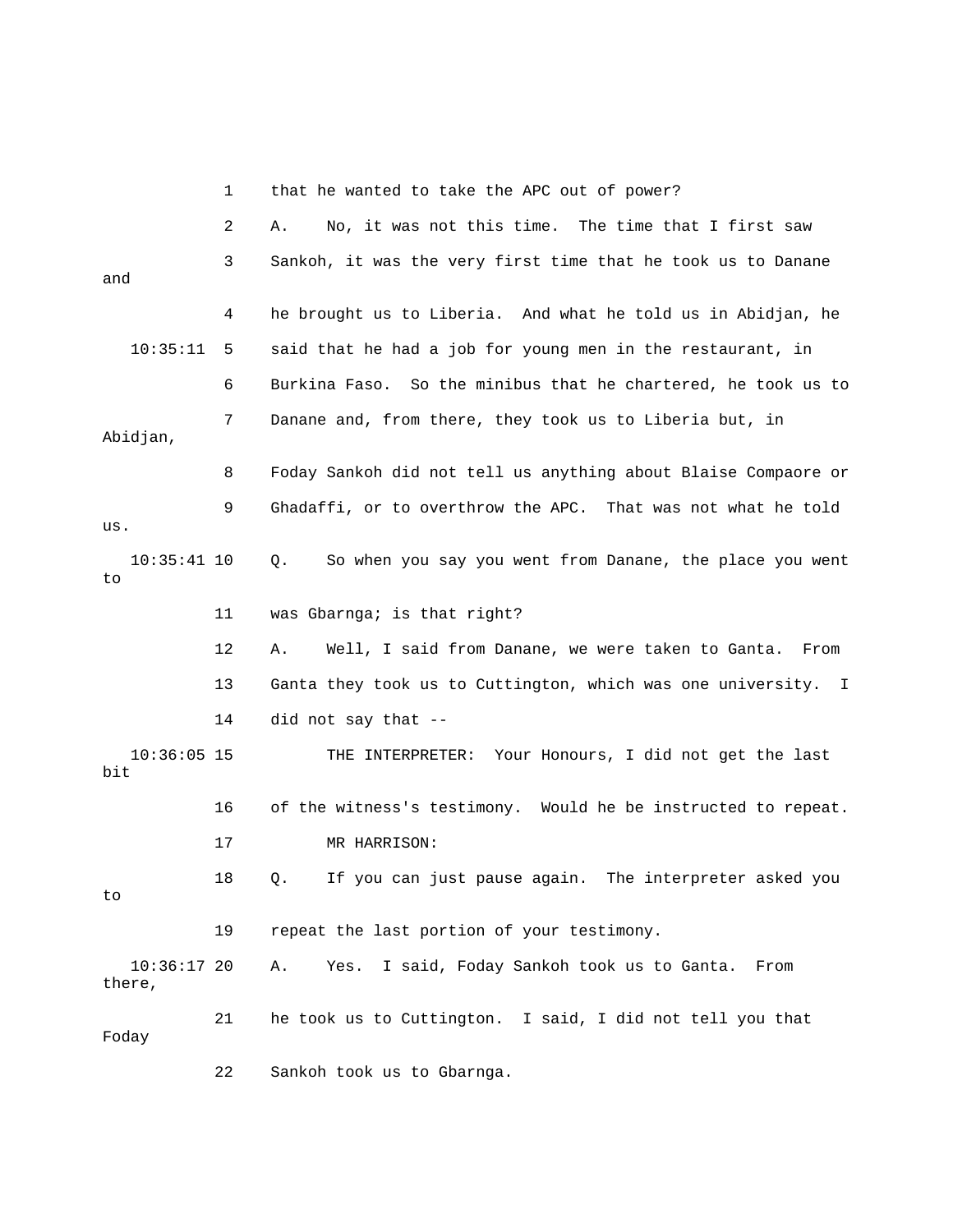| Taylor's      | 23 | And I'm suggesting to you that you were taken to<br>$\circ$ . |
|---------------|----|---------------------------------------------------------------|
|               | 24 | executive ground at Gbarnga; do you accept that?              |
| $10:36:45$ 25 |    | No, it was not like that.<br>А.                               |
| you           | 26 | And when you went to the executive ground at Gbarnga,<br>О.   |
|               | 27 | actually met Taylor; do you accept that?                      |
|               | 28 | I said it did not happen that way. That was not what I<br>Α.  |
|               | 29 | said here.                                                    |

 SESAY ET AL Page 9 22 JUNE 2007 CPEN SESSION

 1 Q. And, in fact, when you first met Taylor, he came and 2 greeted you at the executive ground; is that right? 3 A. No, it did not -- it did not happen that way. 4 Q. And, in fact, what happened is, at the executive ground 10:37:21 5 Taylor came outside and he said to you, "Hello, gentlemen." 6 Asked you how you were doing and that was your first contact with 7 Charles Taylor; is that right? 8 JUDGE ITOE: Mr Harrison, you are breaking your own rules; 9 you're a bit fast. 10:37:40 10 MR HARRISON: 11 Q. I'll put it to you again. I'm suggesting to you that

you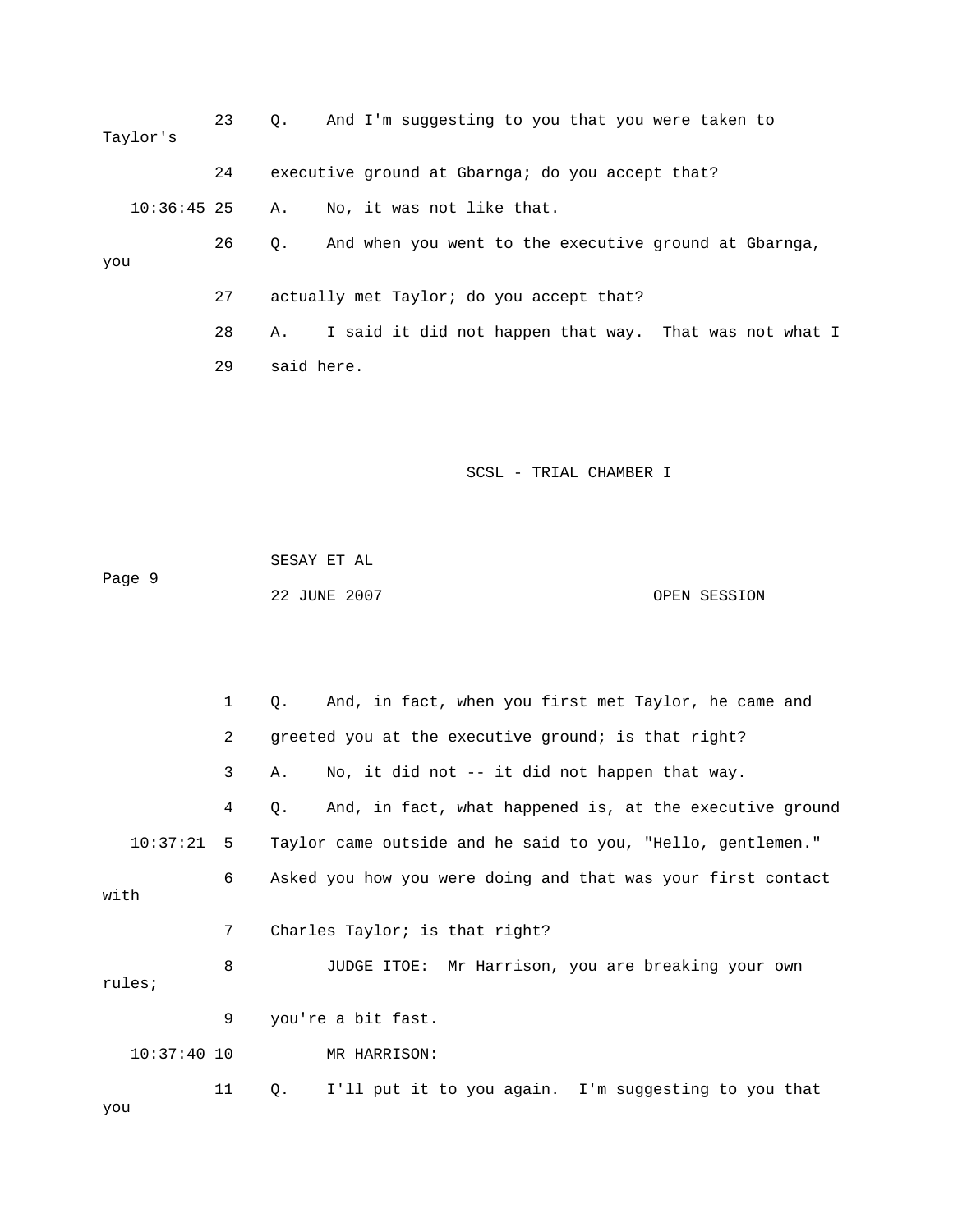|                             | 12 |       | met Charles Taylor at the executive ground, that Taylor came |
|-----------------------------|----|-------|--------------------------------------------------------------|
|                             | 13 |       | outside and said "hello" to you; is that right?              |
|                             | 14 | Α.    | I said, it did not happen that way.                          |
| $10:38:08$ 15               |    | $Q$ . | And you do agree with me that you went to Camp Naama?        |
|                             | 16 | Α.    | Well, from Cuttington, yes, I went to Camp Naama.            |
| 1990?                       | 17 | Q.    | And you would have arrived at Camp Naama in very late        |
| Cuttington;                 | 18 | Α.    | Well, it was just one to two weeks I spent at                |
|                             | 19 |       | That was late in 1990.<br>then I went to Naama.              |
| $10:38:53$ 20<br>University |    | О.    | And is it right you go directly from Cuttington              |
|                             | 21 |       | Campus to Camp Naama?                                        |
|                             | 22 | Α.    | Yes, there we were taken. It was not I alone. We were        |
|                             | 23 |       | many in the truck.                                           |
|                             | 24 | О.    | And when you get to Camp Naama, that's when you began        |
| $10:39:21$ 25               |    |       | undergoing training; is that right?                          |
|                             | 26 | Α.    | Yes.                                                         |
|                             | 27 | Q.    | And from Camp Naama, you are aware that you're being         |
|                             | 28 |       | trained as part of the RUF?                                  |
|                             | 29 | Α.    | Yes, I was trained to be part of the RUF because, during     |

 SESAY ET AL Page 10

22 JUNE 2007 OPEN SESSION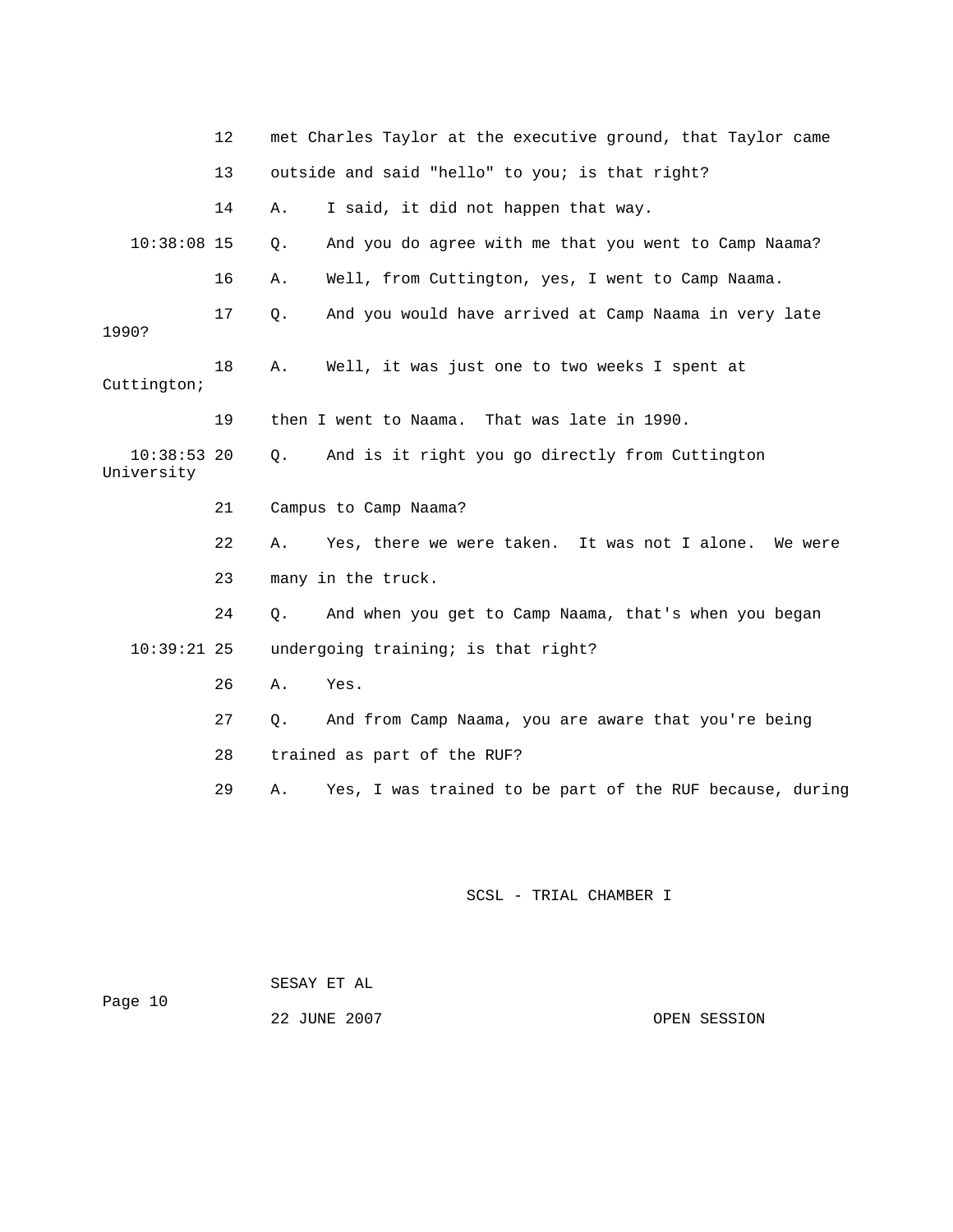1 that time, I did not have any way of leaving Camp Naama. 2 Q. And with respect to your training at Naama, that would have 3 continued up to March of 1991? 4 A. Yes. 10:40:23 5 Q. And it's while you are at Camp Naama that you appreciate 6 that you were going to attack the APC to remove them from power; 7 is that right? 8 A. Well, when we were at Naama, yes, that was why I told you 9 that, at the time that Foday Sankoh spoke about it, during that 10:40:46 10 time I did not have any means to leave Naama. There was no way 11 to leave Naama because one of our colleagues, who attempted to 12 escape, he lost his life, according to Foday Sankoh, so I did not 13 have any way to leave Naama. 14 Q. Just to return to the question: I'd suggested to you that 10:41:20 15 it's while you were at Camp Naama you came to understand that you 16 were going to attack Sierra Leone to remove the APC from power? 17 A. Yes, that's true. That was what Foday Sankoh said. 18 Q. And while you were at Camp Naama, there were Liberian 19 instructors there for you; is that right? 10:41:57 20 A. Yes. Those that were under Foday Sankoh, who were Isaac 21 Mongor and three others who were there; Isaac Mongor, PI, Konganu 22 and Sylvester Miller. 23 MR HARRISON: I think, perhaps for the benefit of the court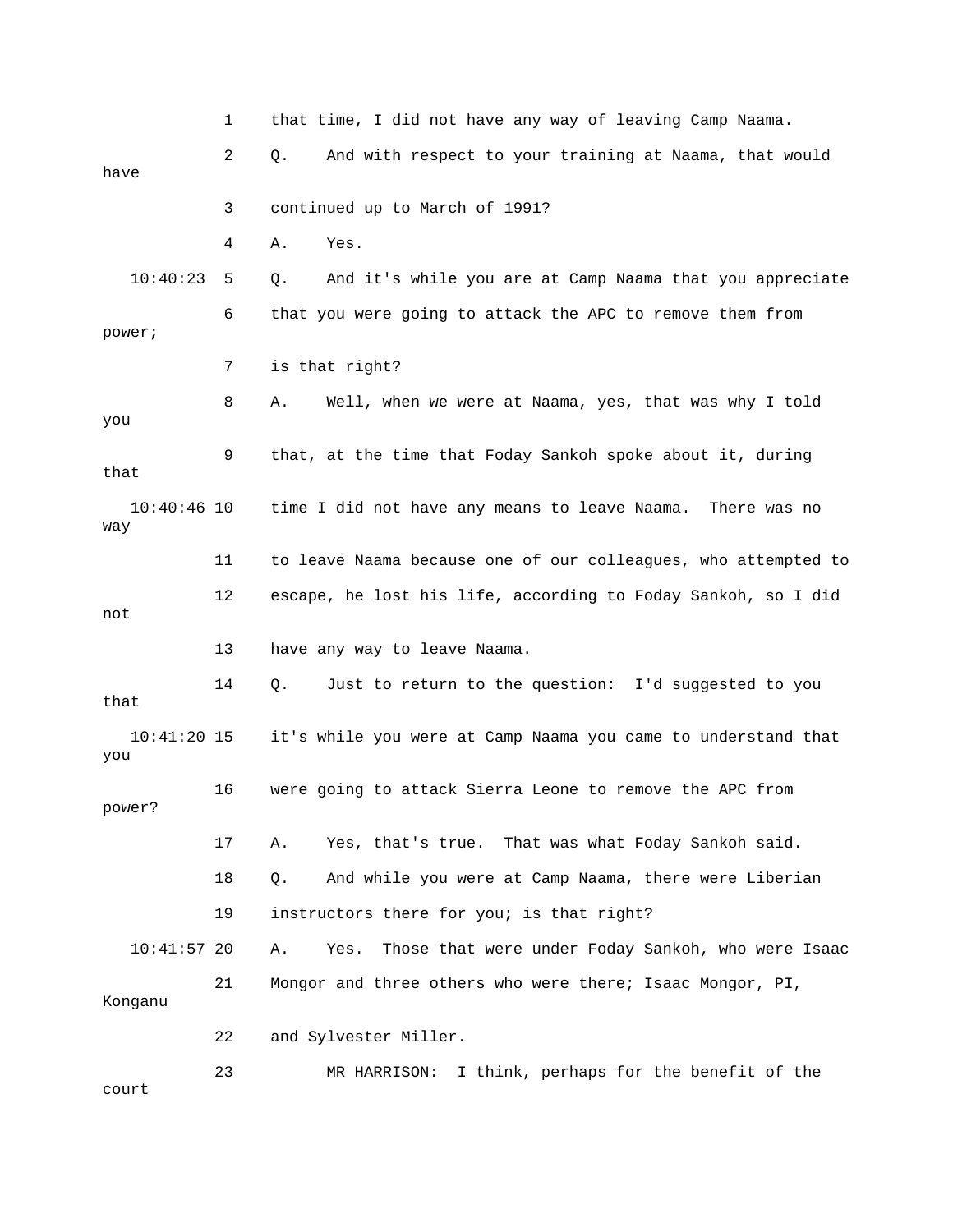|               | 24 |           | reporters, we should maybe go over the names again.    |
|---------------|----|-----------|--------------------------------------------------------|
| $10:42:29$ 25 |    | $\circ$ . | I think the first one was Isaac Mongor; is that right? |
|               | 26 | Α.        | Yes. The Liberian instructors; Isaac Mongor; Konganu.  |
| spell         | 27 | 0.        | And if you could just pause there; do you know how to  |
|               | 28 | that?     |                                                        |
| know          | 29 | Α.        | No, Mr Harrison, I think you can spell them. I do not  |

 SESAY ET AL Page 11 22 JUNE 2007 OPEN SESSION

|                     | 1               | how to spell them.                                                  |  |
|---------------------|-----------------|---------------------------------------------------------------------|--|
| was                 | $\mathbf{2}$    | Unfortunately, I don't know how to spell that but if I<br>$\circ$ . |  |
|                     | 3               | to say it phonetically, could you tell me if I've got it            |  |
|                     | $4\overline{ }$ | correctly. Kongonor?                                                |  |
| $10:43:12$ 5<br>him |                 | A. Konganu. Even when my lawyer was examining me, I told            |  |
|                     | 6               | that I did not know how to spell the word Konganu.                  |  |
|                     | 7               | And I think one of the other names was PI?<br>0.                    |  |
|                     | 8               | Yes, PI had his real name.<br>Α.                                    |  |
|                     | 9               | And do you know the real name?<br>0.                                |  |
| $10:43:44$ 10       |                 | His real name was AB Wangbe. AB Wangbe.<br>Α.                       |  |
|                     | 11              | AB being the first name?<br>Q.                                      |  |
|                     | 12              | ABS. And the surname is Wangbe.<br>Α.                               |  |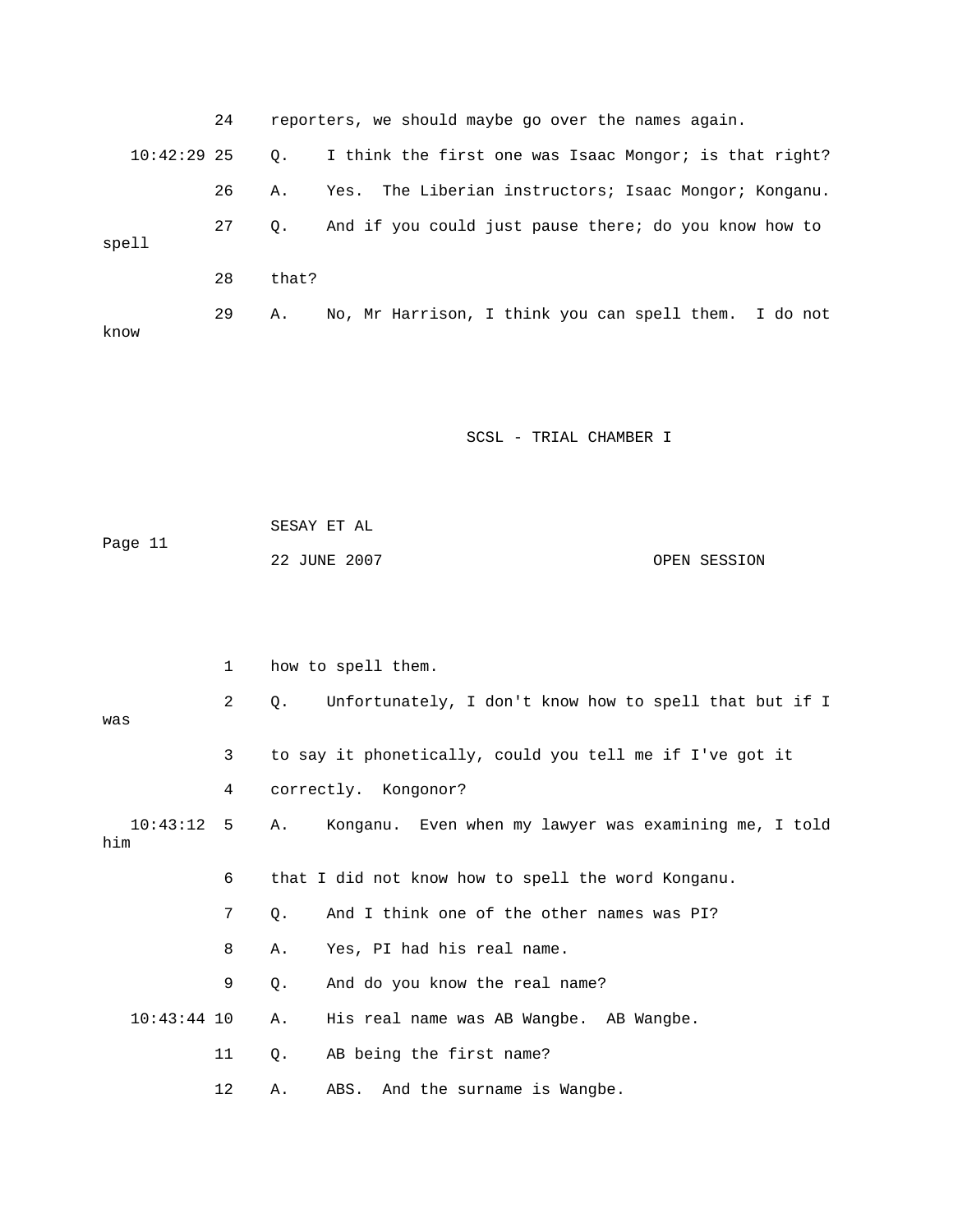|                     | 13 | Q.      | And did you list a fourth name as being a Liberian            |              |
|---------------------|----|---------|---------------------------------------------------------------|--------------|
|                     | 14 |         | instructor there?                                             |              |
| $10:44:19$ 15       |    | Α.      | Yes; Sylvester Miller.                                        |              |
|                     | 16 | $Q$ .   | And while you're being trained at Camp Naama, you were        |              |
|                     | 17 |         | aware that these Liberians were doing the training under the  |              |
|                     | 18 |         | instruction of Charles Taylor?                                |              |
| who                 | 19 | Α.      | Well, I did not know that because it was Foday Sankoh         |              |
| $10:44:49$ 20<br>to |    |         | brought them to Naama, and I had never seen Charles Taylor go |              |
|                     | 21 |         | Naama, so I would not be able to tell you that.               |              |
|                     | 22 | О.      | And during the time that you were being trained at Camp       |              |
|                     | 23 |         | Naama, there was up to 500 other recruits being trained?      |              |
| up                  | 24 | Α.      | You mean we, the RUF, who were at Camp Naama, if we're        |              |
| $10:45:22$ 25       |    | to 500? |                                                               |              |
|                     | 26 | Q.      | Yes, that's right.                                            |              |
| were                | 27 | Α.      | No, we were not up to 500. We were not up to 500.             | We           |
|                     | 28 |         | not even up to 400.                                           |              |
|                     | 29 | Q.      | So it would be somewhere between 300 to 400?                  |              |
|                     |    |         |                                                               |              |
|                     |    |         | SCSL - TRIAL CHAMBER I                                        |              |
|                     |    |         | SESAY ET AL                                                   |              |
| Page 12             |    |         | 22 JUNE 2007                                                  | OPEN SESSION |

1 A. Well, 300 plus. But less than 350, even.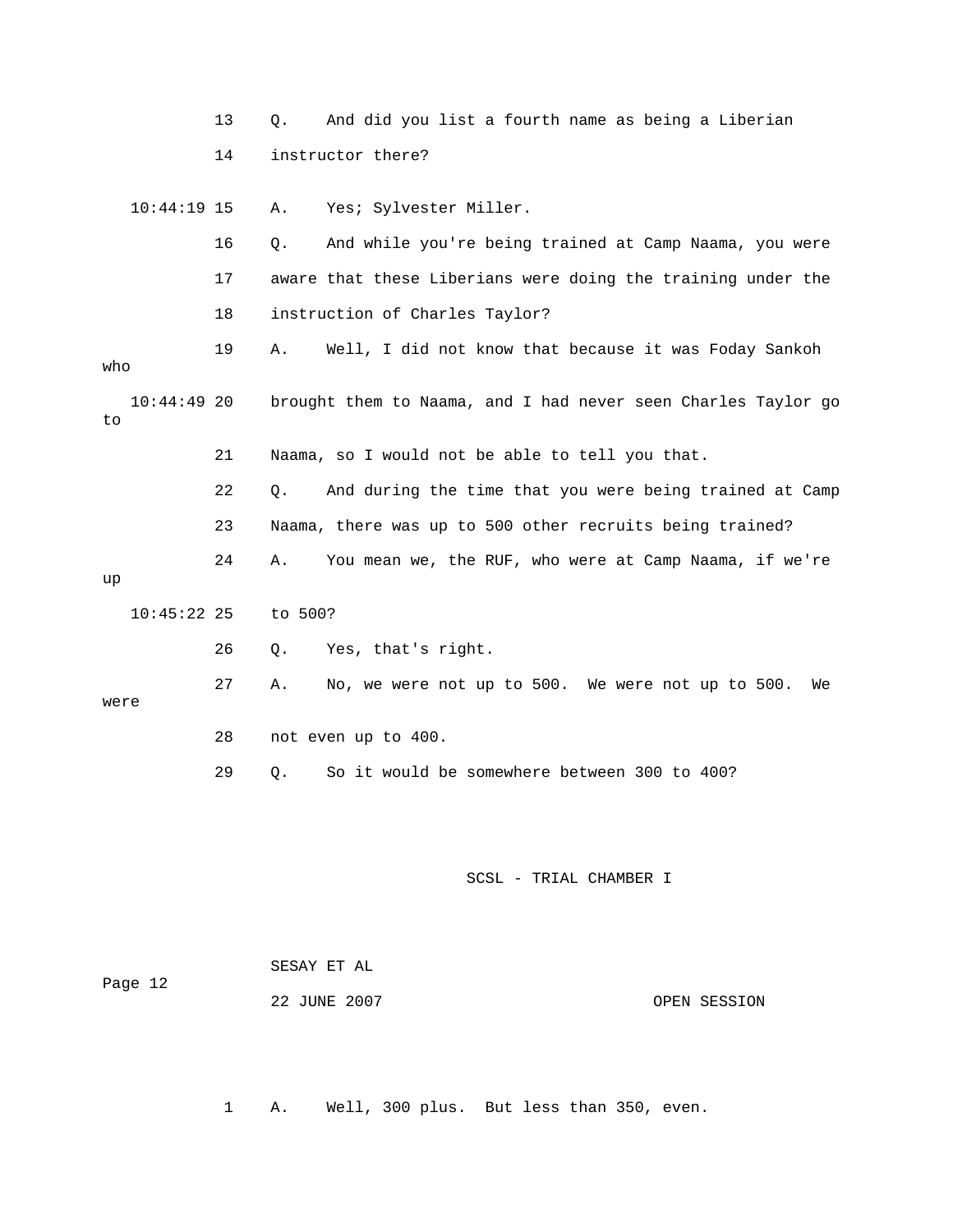| being               | 2  | And at the same time that you and the other RUF were<br>Q.    |
|---------------------|----|---------------------------------------------------------------|
| Camp                | 3  | trained, there's also training taking place of Liberians at   |
|                     | 4  | Naama?                                                        |
| 10:46:01            | 5  | I was in the RUF camp. Foday Sankoh and the<br>Α.<br>No.      |
|                     | 6  | instructors, Mohamed Tarawallie, Rashid Mansaray, Mike Lamin, |
|                     | 7  | they did not allow us to go out of the camp. He said that was |
| they                | 8  | out of bounds, we should not go out of the camp, except when  |
| the                 | 9  | went to train us, that was the time that we would go out of   |
| $10:46:39$ 10       |    | camp. So I would not tell you about what happened out of the  |
|                     | 11 | camp in which I was.                                          |
| called.             | 12 | JUDGE ITOE: Let's have the names of those you've              |
|                     | 13 | You've called Rashid Mansaray, Mohamed Tarawallie?            |
|                     | 14 | THE WITNESS:<br>Yes, sir.                                     |
| $10:46:57$ 15       |    | And who else?<br>JUDGE ITOE:                                  |
| These               | 16 | THE WITNESS: Mike Lamin, and Foday Sankoh himself.            |
| said                | 17 | were the authorities at the base during that time. And they   |
|                     | 18 | that we were not to go out of the camp, and that if we were   |
|                     | 19 | caught going out of the camp, they would take serious actions |
| $10:47:35$ 20       |    | against us. So I did not go out of the camp.                  |
|                     | 21 | MR HARRISON:                                                  |
| Rashid              | 22 | You've mentioned the names of Mohamed Tarawallie and<br>Q.    |
|                     | 23 | Mansaray; you know that they were persons who were trained in |
|                     | 24 | Libya?                                                        |
| $10:47:49$ 25<br>as |    | Including Mike Lamin, because they had the same status<br>Α.  |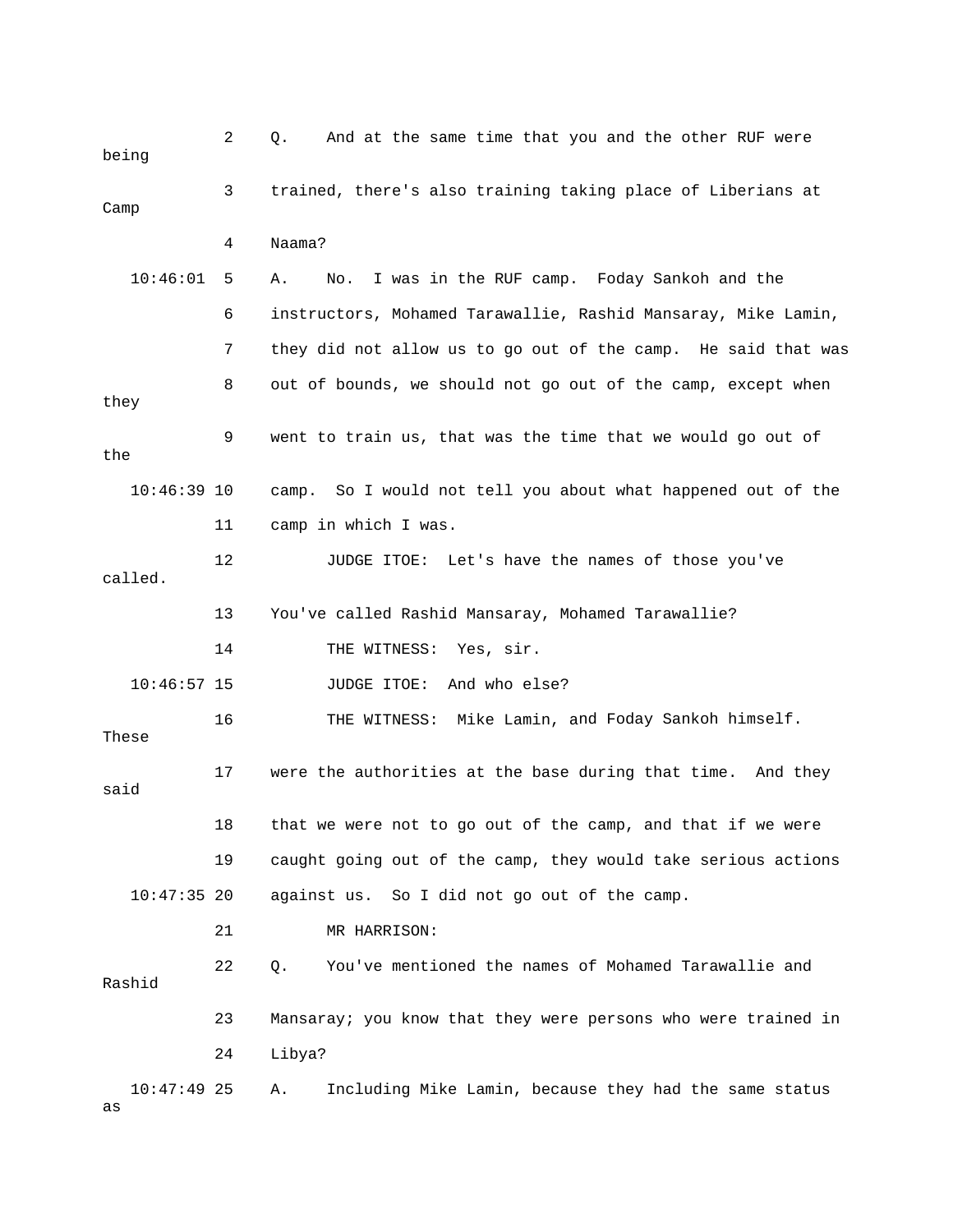26 majors, who had been training us. 27 Q. And also trained in Libya were Patrick Lamin and Foday 29 A. Well --28 Sankoh?

SCSL - TRIAL CHAMBER I

 SESAY ET AL Page 13

22 JUNE 2007 OPEN SESSION

|               | 1              | THE INTERPRETER: Your Honours, would he be -- okay.            |
|---------------|----------------|----------------------------------------------------------------|
|               | $\overline{a}$ | MR HARRISON: If you could just pause.                          |
|               | 3              | THE INTERPRETER: Yes, Your Honours. I would like the           |
|               | 4              | witness to speak a little bit loud, so as to allow the         |
| 10:48:41 5    |                | interpreter to get what he's saying.                           |
|               | 6              | MR HARRISON:                                                   |
|               | 7              | On this occasion, the interpreter is asking if you could<br>О. |
|               | 8              | speak louder so that he could hear you. I'm not sure if that   |
|               | 9              | requires moving the microphone closer to you or not.           |
| $10:49:08$ 10 |                | Yes. I said, Mike Lamin, Patrick Lamin, Foday Sankoh,<br>Α.    |
| Libya.        | 11             | Mohamed Tarawallie, Rashid Mansaray, all were trained in       |
| Gbao          | 12             | Now, while you were at Camp Naama, you met Augustine<br>О.     |
|               | 13             | there; is that right?                                          |
| this          | 14             | Augustine Gbao met me there. That was what I said in<br>Α.     |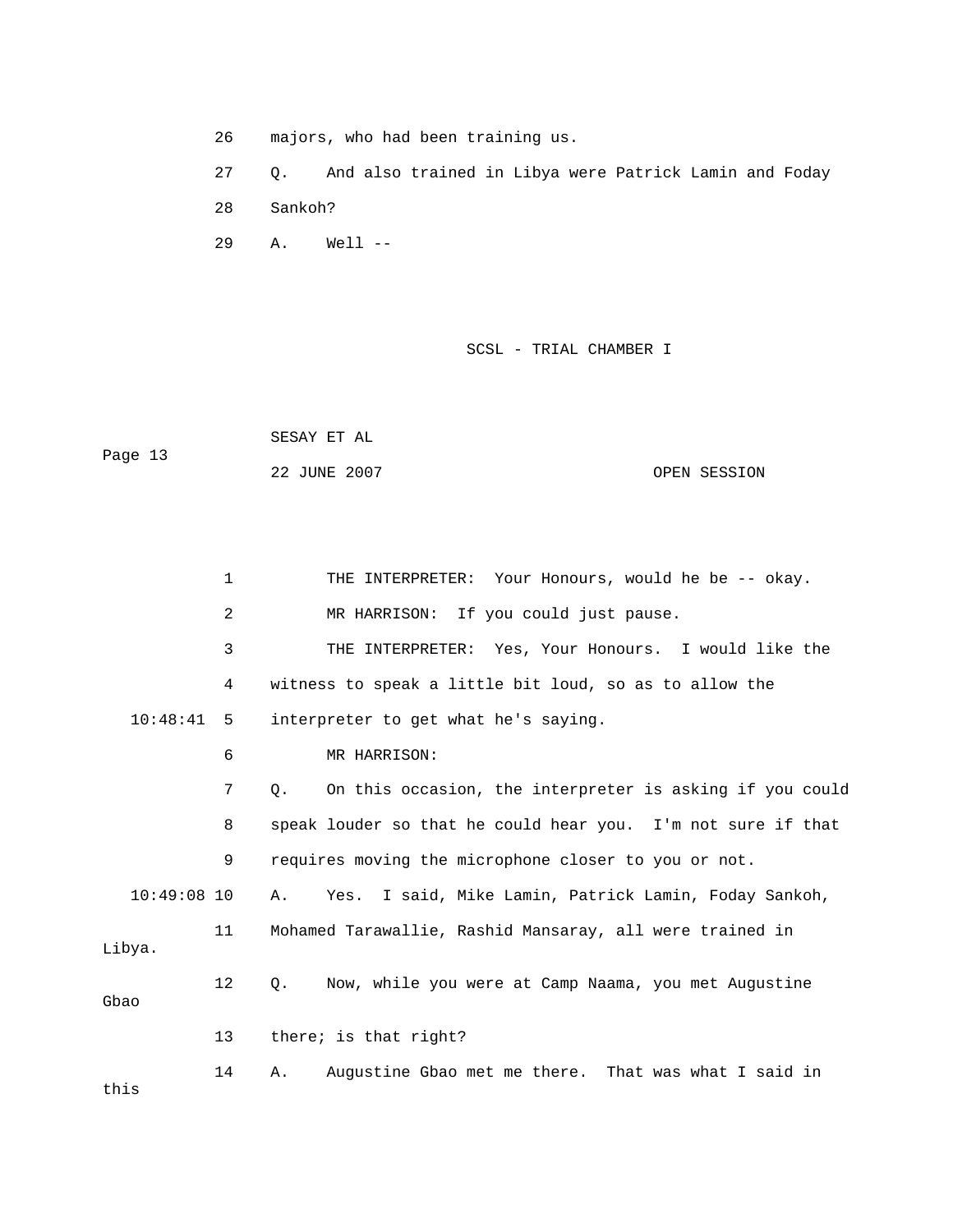10:49:47 15 Court. 16 Q. And you also met Morris Kallon there? 17 A. Morris Kallon met me there. Mike Lamin came with Morris 18 Kallon -- 19 Q. And -- -- at the base in Camp Naama. 21 Q. In around March of 1991, you leave Camp Naama to go to 22 Kailahun; is that correct? 23 A. They put me in a truck to go to Kailahun. I did not do 24 that on my own volition. It was Foday Sankoh who put me in a 10:50:27 25 truck. And you went to Kailahun, but others went to Pujehun 27 District; is that right? 28 A. Yes, Mr Harris [sic]. Foday Sankoh divided the group District.  $10:50:02$  20 A. 26 Q. A into 29 two; one group for Kailahun and one group for Pujehun

SCSL - TRIAL CHAMBER I

|         | SESAY ET AL  |              |
|---------|--------------|--------------|
| Page 14 | 22 JUNE 2007 | OPEN SESSION |
|         |              |              |
|         |              |              |

 1 Q. And one of the persons who went with you to Kailahun was 3 A. Those ones, we met them at Lofa. They were not at a 2 Liberian named Sam Tuah? Naama.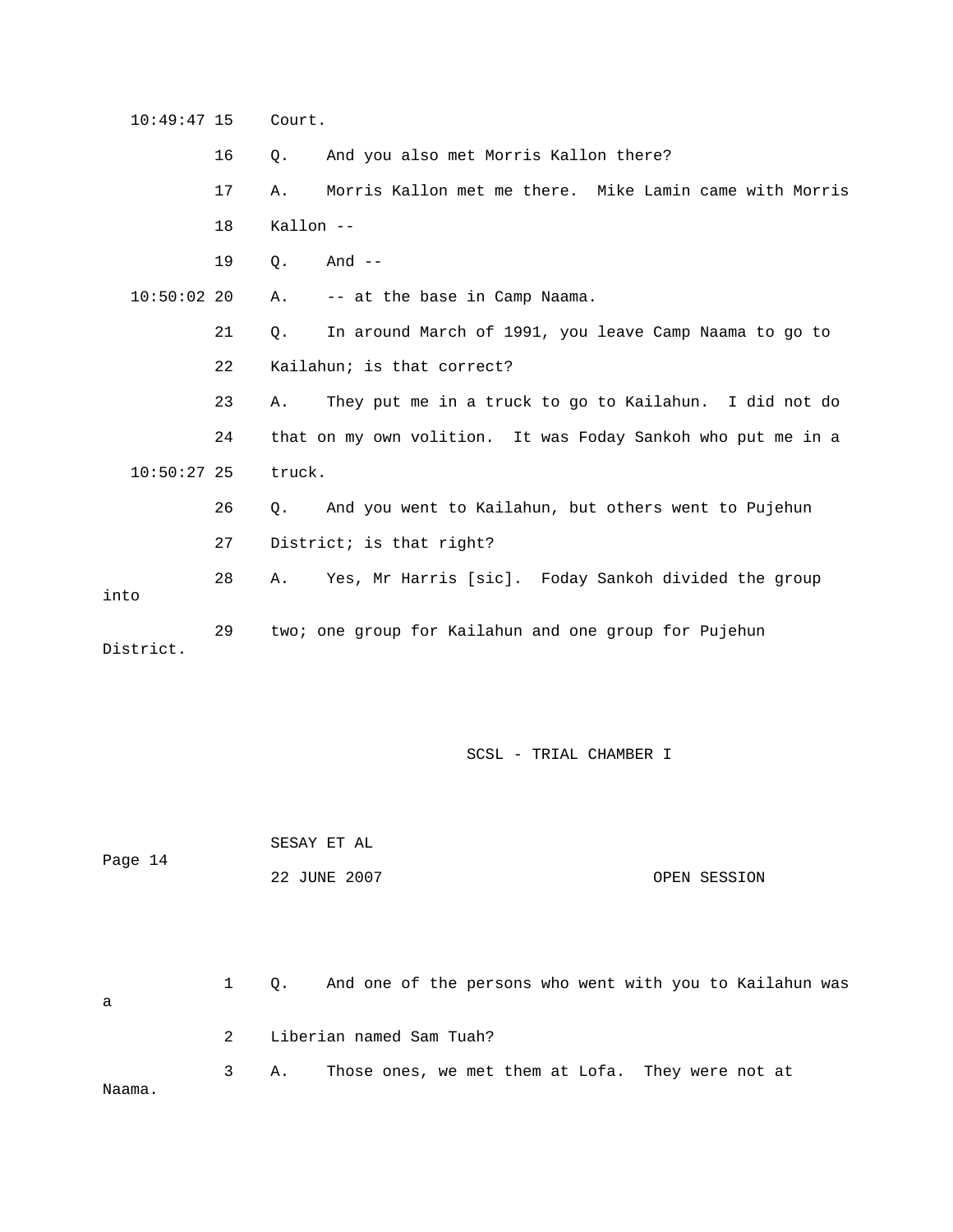|     |               | 4  | Yes, but he was in the group in Kailahun.                      |
|-----|---------------|----|----------------------------------------------------------------|
|     | 10:51:22      | 5  | And you knew that --<br>$Q$ .                                  |
|     |               | 6  | JUDGE ITOE: Mr Harrison, the name again? The name of -         |
|     |               | 7  | MR HARRISON:<br>It was Sam Tuah.                               |
| me  |               | 8  | And witness, I'll try to spell the last name. You tell<br>Q.   |
|     |               | 9  | if I'm correct or not. T-U-A-H?                                |
|     | $10:51:42$ 10 |    | Yes, Tuah.<br>Α.                                               |
| to  |               | 11 | And I'm suggesting to you that you were in fact escorted<br>Q. |
|     |               | 12 | Kailahun by Charles Taylor who himself went with you as far as |
|     |               | 13 | Voinjama; is that right?                                       |
|     | Naama,        | 14 | No, that's not correct. That's not correct.<br>Α.<br>From      |
|     | $10:52:13$ 15 |    | when we were taken, we went straight to Golahun. There, Foday  |
|     |               | 16 | Sankoh took us.                                                |
| at  |               | 17 | And I'm suggesting to you that Taylor and Sankoh stopped<br>Q. |
| is  |               | 18 | Voinjama and you and the others continued on to Sierra Leone;  |
|     |               | 19 | that right?                                                    |
| and | $10:52:37$ 20 |    | I said that was not true. It was Foday Sankoh who came<br>Α.   |
|     |               | 21 | left us at Golahun. Foday Sankoh came straight from Naama to   |
|     |               | 22 | Golahun when he came with us. That was what I said.            |
| 23  |               | 23 | And the attack that takes place in Kailahun, that's on<br>Q.   |
|     |               | 24 | March 1991; is that right?                                     |
|     | $10:53:08$ 25 |    | Well, we were at the base, and we heard that there was<br>Α.   |
|     | Liberian      | 26 | firing, first between the Sierra Leone soldiers and the        |

27 INPFL fighters, because of a trade that they had been doing in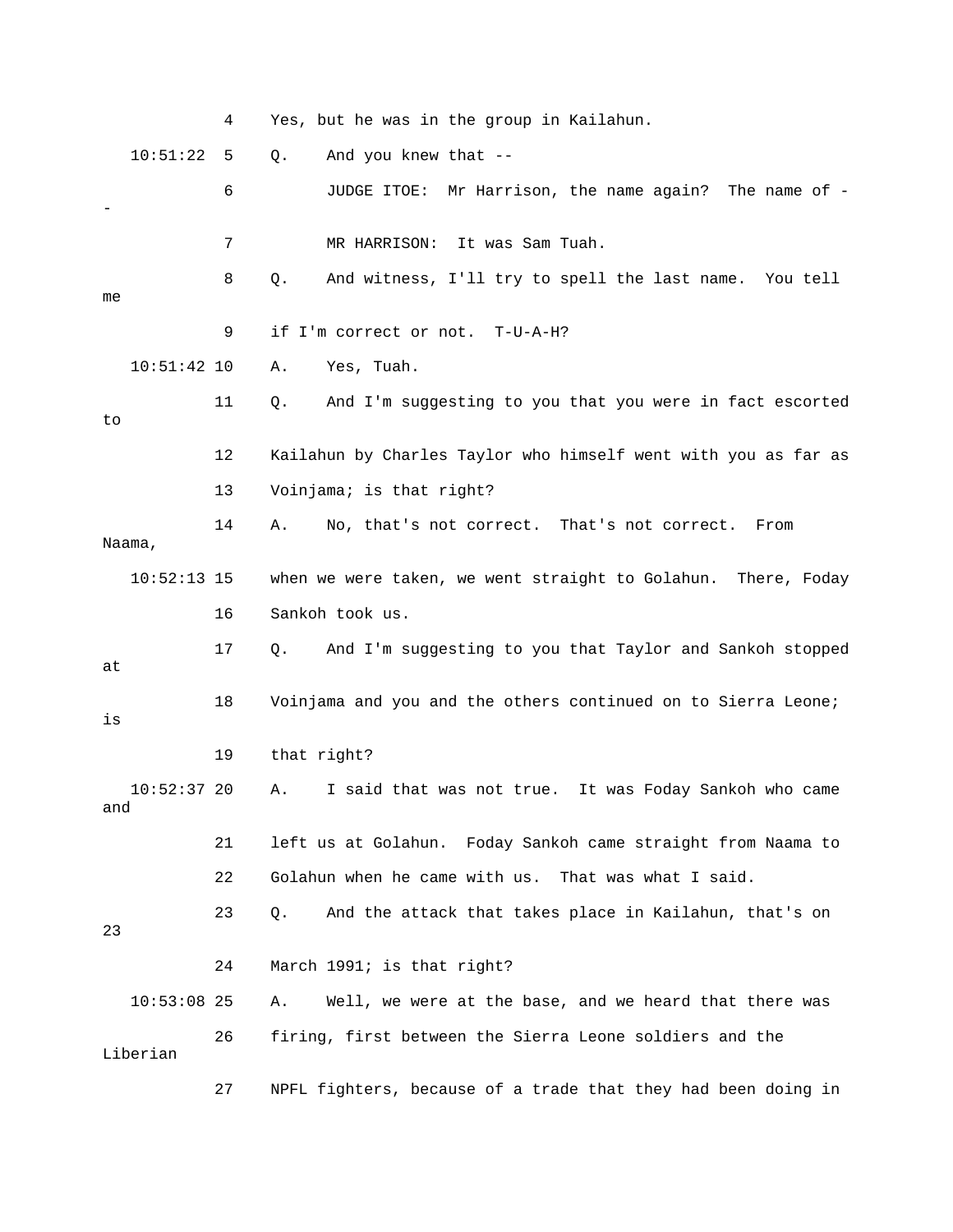28 Bomaru, wherein the NPFL rebels sold looted vehicles to the SLAs 29 in Bomaru. The officer who was there, I think there was a

SCSL - TRIAL CHAMBER I

 SESAY ET AL Page 15 22 JUNE 2007 OPEN SESSION

 1 problem which concerned paid NPFL rebels, so that was what 2 brought the fight between the SLA and NPFL, and during that 10:54:04 5 Q. So the attack was initiated by the NPFL rebels; is that 7 A. Well, that's what I have explained. They had been 8 with the soldiers. But they gave vehicles to the soldiers and 9 the soldiers did not want to pay them their money. So therein 11 THE INTERPRETER: Your Honours, would the witness go a 12 little bit slow. 14 Q. It's the same problem, Mr Sesay. The interpreters need time 3 we were in the base. It was after that that Foday Sankoh brought 4 us and asked us to attack Bomaru. 6 right? trading 10:54:19 10 they start -- 13 MR HARRISON: 10:54:30 15 some time -- 16 A. I would repeat.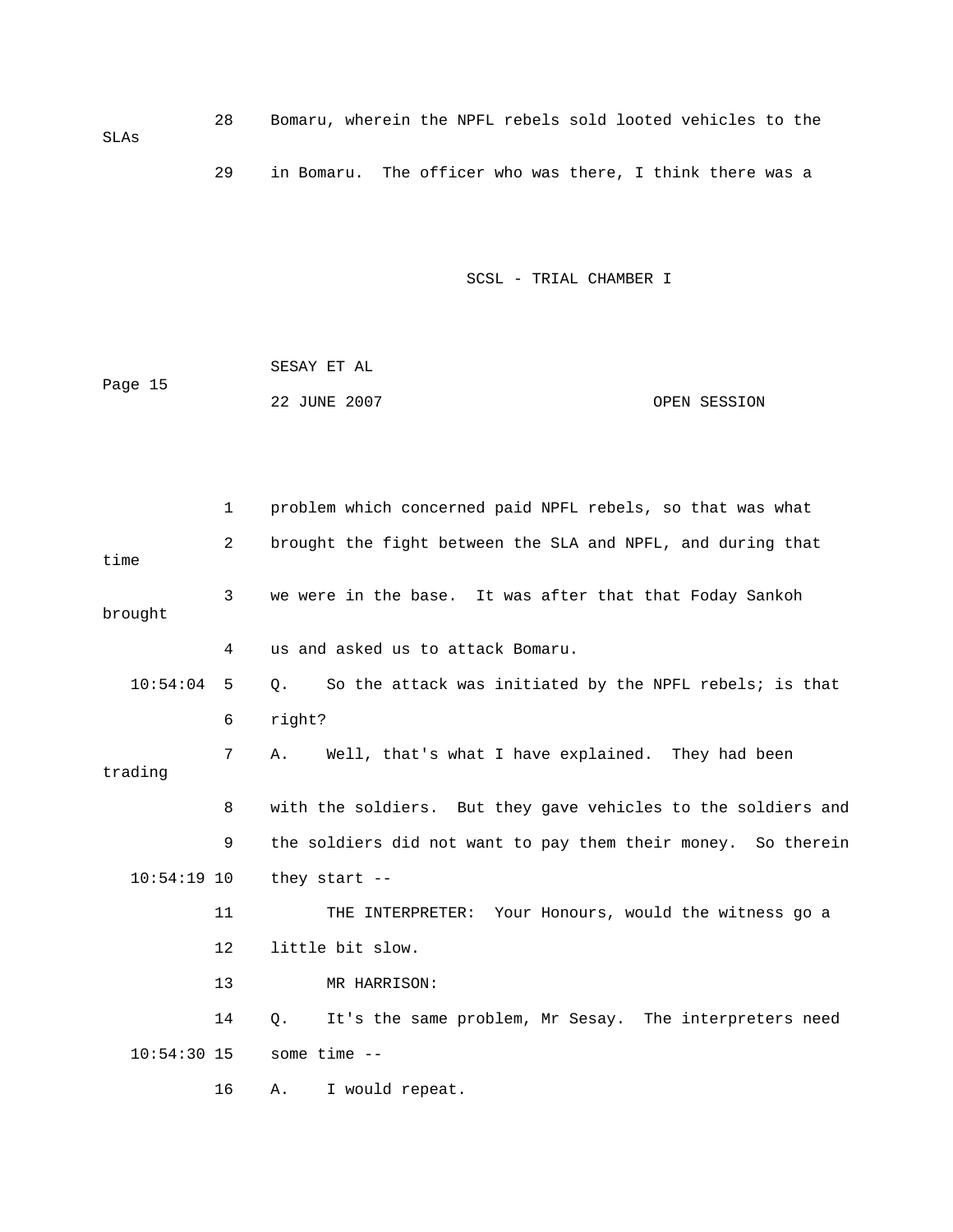| to            | 17 | -- to try to interpret for you. And if you were to try<br>Q.  |
|---------------|----|---------------------------------------------------------------|
| pause,        | 18 | remember that if you speak for a few sentences, and then      |
| you.          | 19 | that would give the interpreters a chance to keep pace with   |
| $10:54:52$ 20 |    | Okay, sir. I said, there was trade between the NPFL<br>Α.     |
|               | 21 | fighters in Liberia and the SLAs in Bomaru. They gave them    |
| did           | 22 | vehicles, for which we are supposed to pay, and the soldiers  |
|               | 23 | not pay. That was why fighting ensued in Bomaru before Foday  |
|               | 24 | Sankoh took us from Naama and brought us to the borderline    |
| $10:55:24$ 25 |    | wherein the attack took place in Bomaru.                      |
| Gambian       | 26 | And the Liberians there were joined by at least one<br>Q.     |
|               | 27 | commander; is that right?                                     |
|               | 28 | Well, that one was not with us at Bomaru, because I<br>Α.     |
|               | 29 | belonged to the Bomaru group. The Bomaru group -- during that |
|               |    | SCSL - TRIAL CHAMBER I                                        |
| Page 16       |    | SESAY ET AL<br>22 JUNE 2007<br>OPEN SESSION                   |
| attacked      | 1  | time, it was Mike Lamin and the other RUF commanders who      |

3 Q. And you knew that the Liberians were there? They were all

4 under the control of Charles Taylor?

2 Bomaru and Baiwala.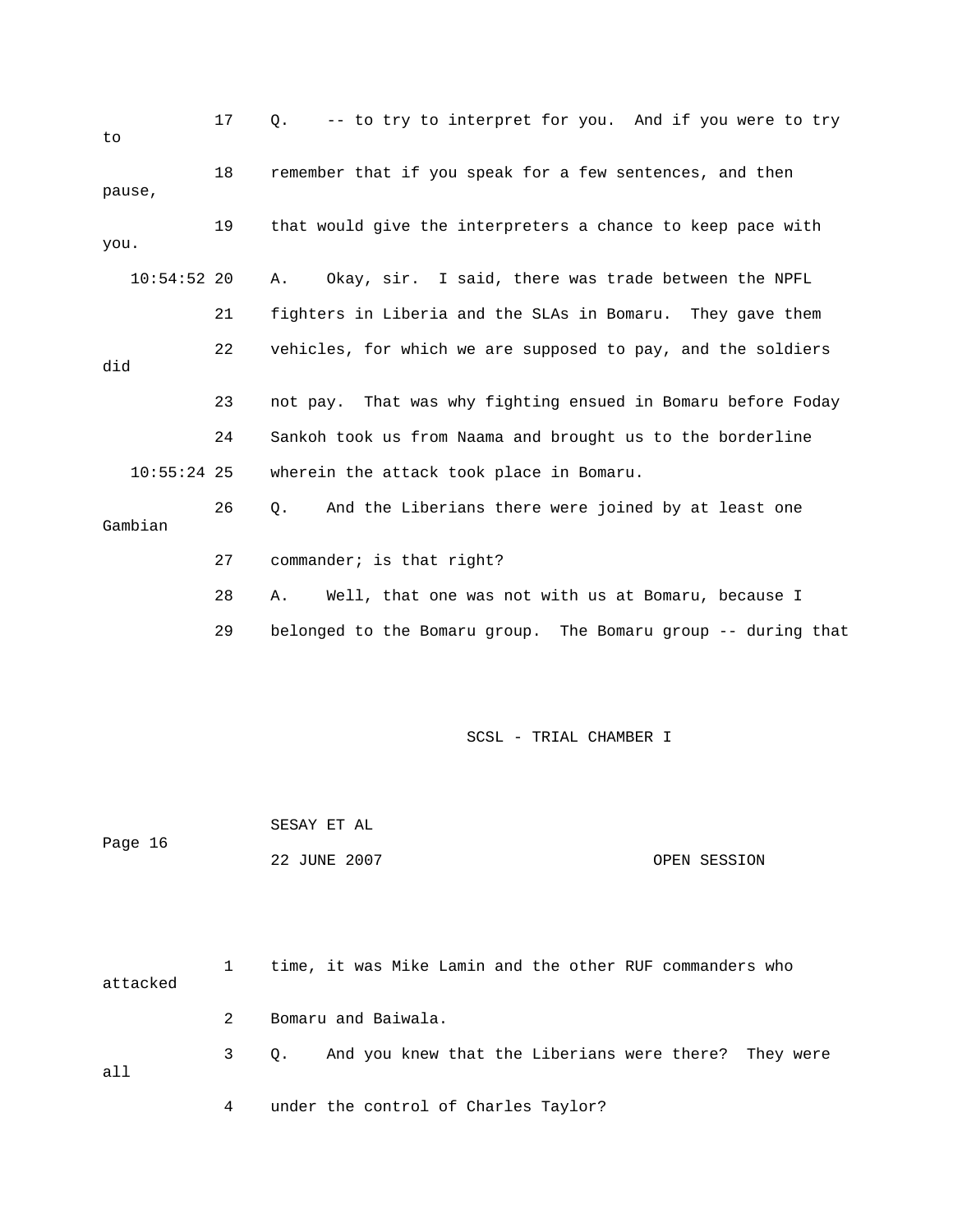| 10:56:19              | 5  | Well, the NPFL, their boss was Taylor. That, I will not<br>Α.  |
|-----------------------|----|----------------------------------------------------------------|
| that                  | 6  | deny. It was Taylor that was the leader of the NPFL, but we    |
| in                    | 7  | came to Sierra Leone, the man who had been commanding the NPFL |
| had                   | 8  | 91 in Kailahun, they called him Be, Anthony Makunagbe, and he  |
|                       | 9  | been working with Foday Sankoh.                                |
| $10:56:47$ 10<br>gave |    | Again, I'll try to assist the reporter. I think you<br>Q.      |
|                       | 11 | the name Anthony Makunagbe?                                    |
| Kailahun,             | 12 | I said he was the commander of the Liberians in<br>Α.          |
|                       | 13 | and he had been working for Foday Sankoh.                      |
|                       | 14 | Q.<br>And tell me if I've got the spelling of his last name    |
| $10:57:10$ 15         |    | right: M-A-K-U-N-A-G-B-E?                                      |
|                       | 16 | Yes, Makunagbe.<br>Α.                                          |
| until                 | 17 | Now, you'd agree with me insofar as from late 1996 up<br>Q.    |
| is                    | 18 | the end of the war, you were the commander of Morris Kallon;   |
|                       | 19 | that right?                                                    |
| $10:58:07$ 20         |    | Well, from 1996 up to the end of the war?<br>Α.                |
| the                   | 21 | Yes. Let's just go from, say, November 1996, up until<br>Q.    |
|                       | 22 | end of the war?                                                |
| was a                 | 23 | I can -- I can explain. Because November '96, I<br>Α.<br>No.   |
| the                   | 24 | major and Kallon was a major and where Kallon was, he was in   |
| $10:58:38$ 25<br>had  |    | Northern Jungle, the Kangari Hills, and I was at Giema, so he  |
|                       | 26 | not been taking orders from me; he had been taking orders from |
|                       | 27 | Isaac Mongor who was his commander. Till -- from November      |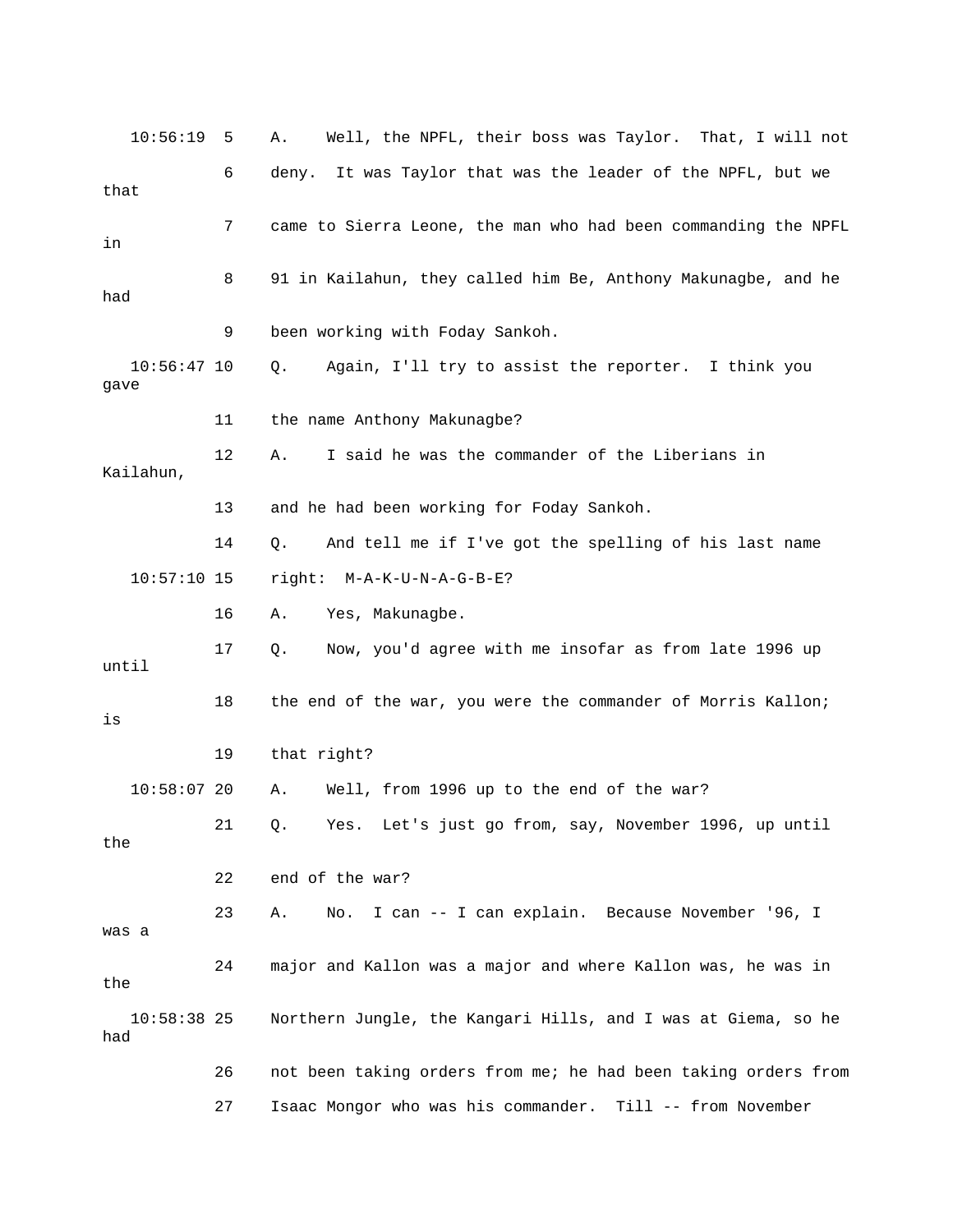28 till March '97, all of us had the same rank and some -- let me 29 say sometime between '97 to 2000, sometimes he had been working

SCSL - TRIAL CHAMBER I

|         | SESAY ET AL  |              |
|---------|--------------|--------------|
| Page 17 |              |              |
|         | 22 JUNE 2007 | OPEN SESSION |

| оf              | 1   | under me, sometimes, he had not been working under me, because |
|-----------------|-----|----------------------------------------------------------------|
| area.           | 2   | the areas in which we were, because we were not in the same    |
| if              | 3   | RUF had been functioning in areas -- in different areas.<br>So |
| he              | 4   | you were in this area, Kallon would be in a different area, so |
| 10:59:41<br>the | - 5 | would have to work under the commander -- he was working with  |
|                 | 6   | commander of the area in which he was; do you understand that? |
|                 | 7   | Now, going back to '91 and '92, in that time frame, it<br>Q.   |
| your            | 8   | would have been the case that in fact Kallon would have been   |
|                 | 9   | commander for a period of time; is that right?                 |
| $11:00:32$ 10   |     | JUDGE ITOE:<br>'91 to?                                         |
|                 | 11  | MR HARRISON: '92.                                              |
|                 | 12  | JUDGE ITOE: Is that very relevant to him, to the               |
|                 | 13  | indictment, Mr Harrison?                                       |
|                 | 14  | MR HARRISON: If the Court deems it not to be relevant -        |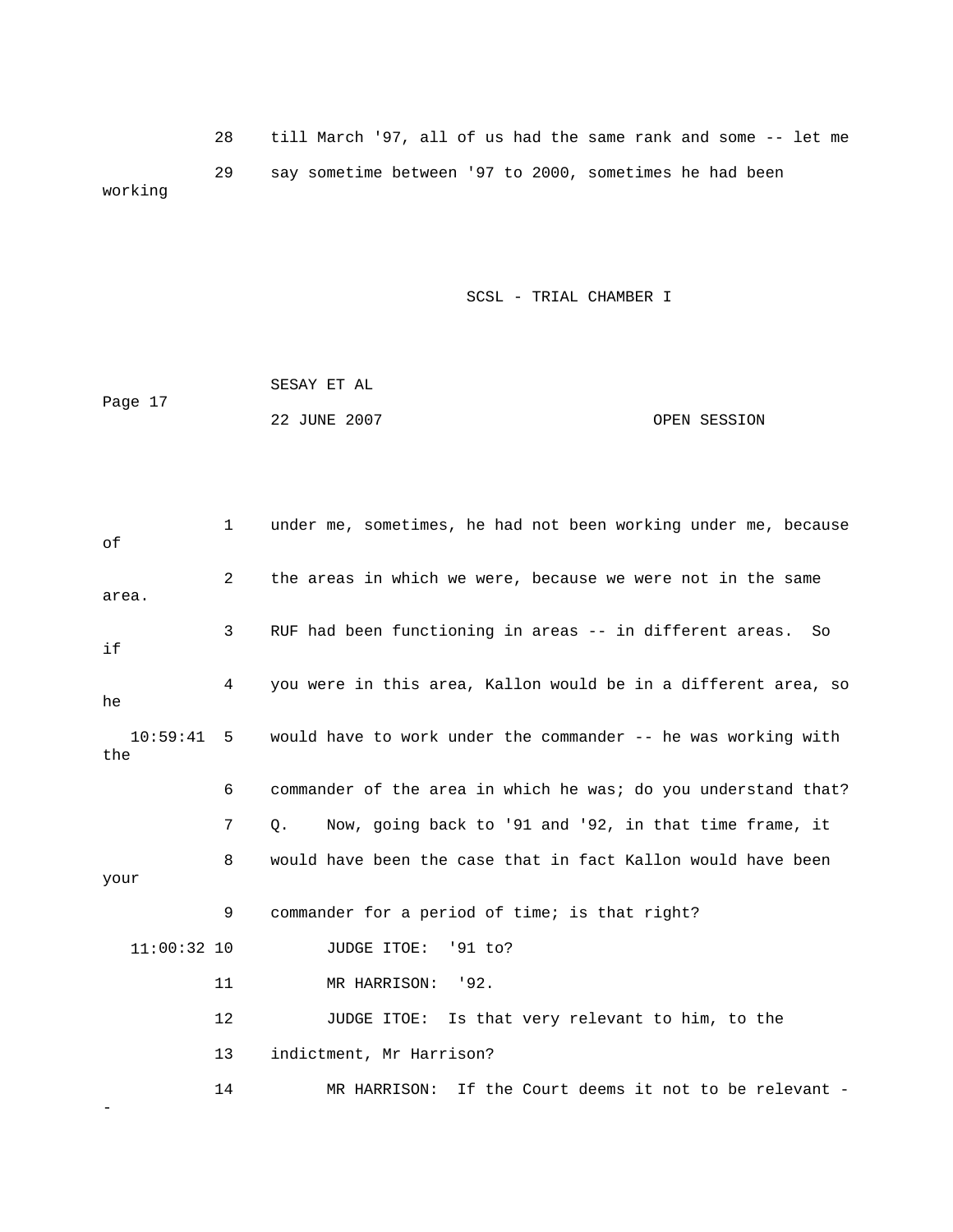11:00:32 15 JUDGE ITOE: I'm just putting the question. If you want to 18 indictment. If you want to create a nexus, fine.  $11:00:33$  20 Q. Let's move forward in time, then. I'm going to suggest 23 A. I was not instructed to go to Foya. Foday Sankoh 24 instructed me to go to Bendu, the borderline. fighting 27 A. Yes, because the ULIMOs had been advancing towards the 28 borderline, and the ULIMO was part of the Sierra Leone fighting 16 create a nexus to that, fine. Otherwise, my immediate reaction 17 would be that it would not appear to be relevant to the 19 MR HARRISON: Yes, as I see it, that's fine. to 21 you that, by 1993, there was a time when you were instructed to 22 go to Liberia, to Foya; is that right? 11:01:03 25 Q. And the reason to go to Bendu was to take part in 26 against ULIMO; is that right? 29 government. They came from here. So they had also been

SCSL - TRIAL CHAMBER I

| Page 18 | SESAY ET AL  |              |
|---------|--------------|--------------|
|         | 22 JUNE 2007 | OPEN SESSION |

1 against us.

2 Q. You've given evidence in your direct testimony that, in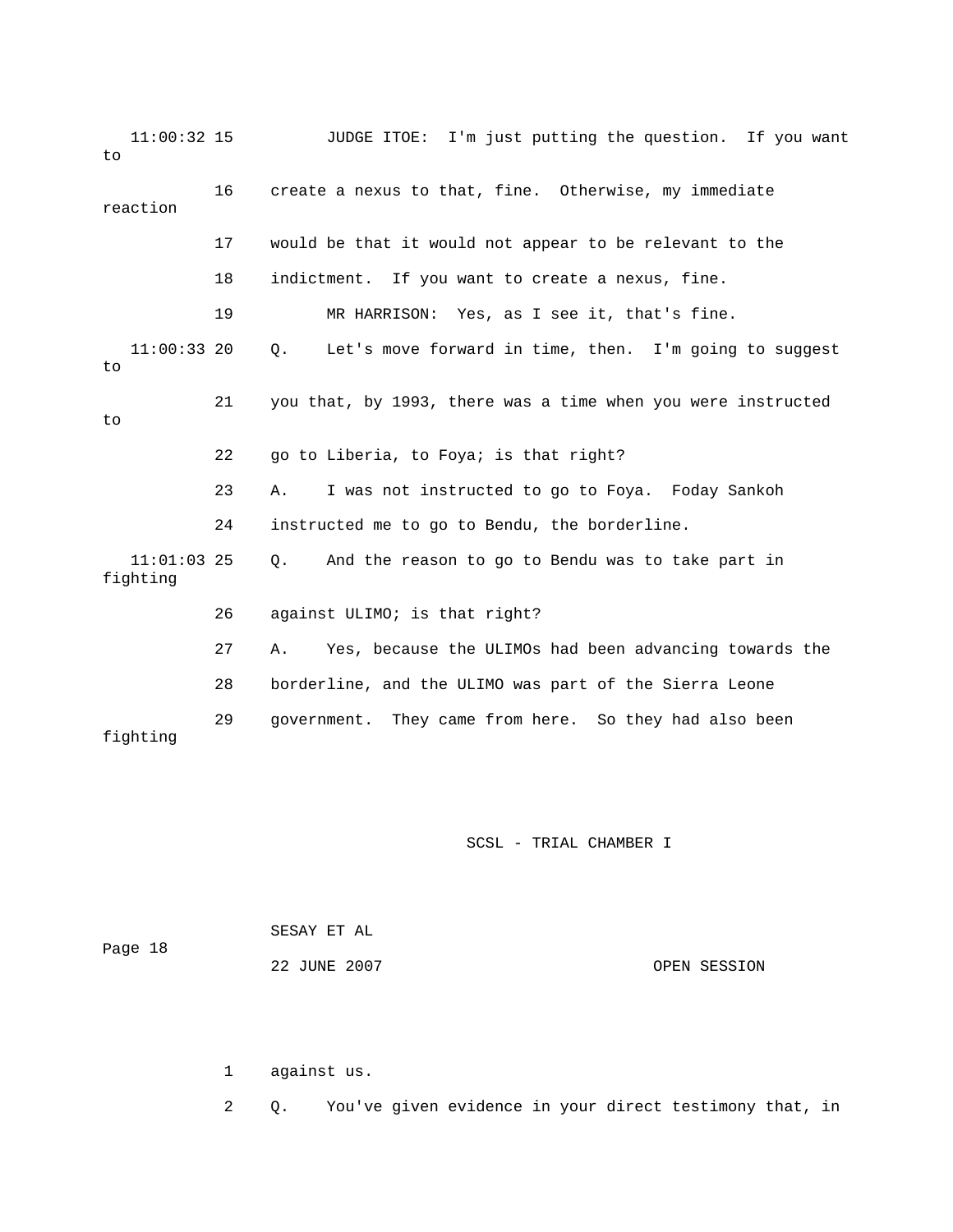3 1994, you were the area commander in Kailahun; is that right? 11:01:54 5 That was the time that Foday Sankoh appointed me as area 6 commander and he instructed me to leave Pumudu Village and come 7 and base at Giema. 8 Q. By that time in 1994, you have already reached the rank A. Well, it was in the same month that he promoted me. The 11 same day that he gave me the position, that was the same day that 12 he promoted me. But, later, in 1996, he demoted me. So he 13 give you a rank today, and after two or three days, or two or 16 1996? 17 THE WITNESS: Yes, My Lord. I was demoted in '96 from 18 major back to captain, and I -from 22 major to captain. Foday Sankoh demoted me from major to 23 in '96. And from -- the demotion took place in April/May and, 24 from that time to November, I did not have any assignment, and 11:03:21 25 was a captain. 4 A. Well, I became an area commander in Kailahun in July 1994. of 9 major?  $11:02:17$  10 could 14 three months, he would demote you again. 11:02:40 15 JUDGE BOUTET: When was that you say you were demoted? In 19 JUDGE BOUTET: You were removed from what, major? Major 11:02:56 20 rank? 21 THE WITNESS: Yes, sir, My Lord. I said I was demoted captain, I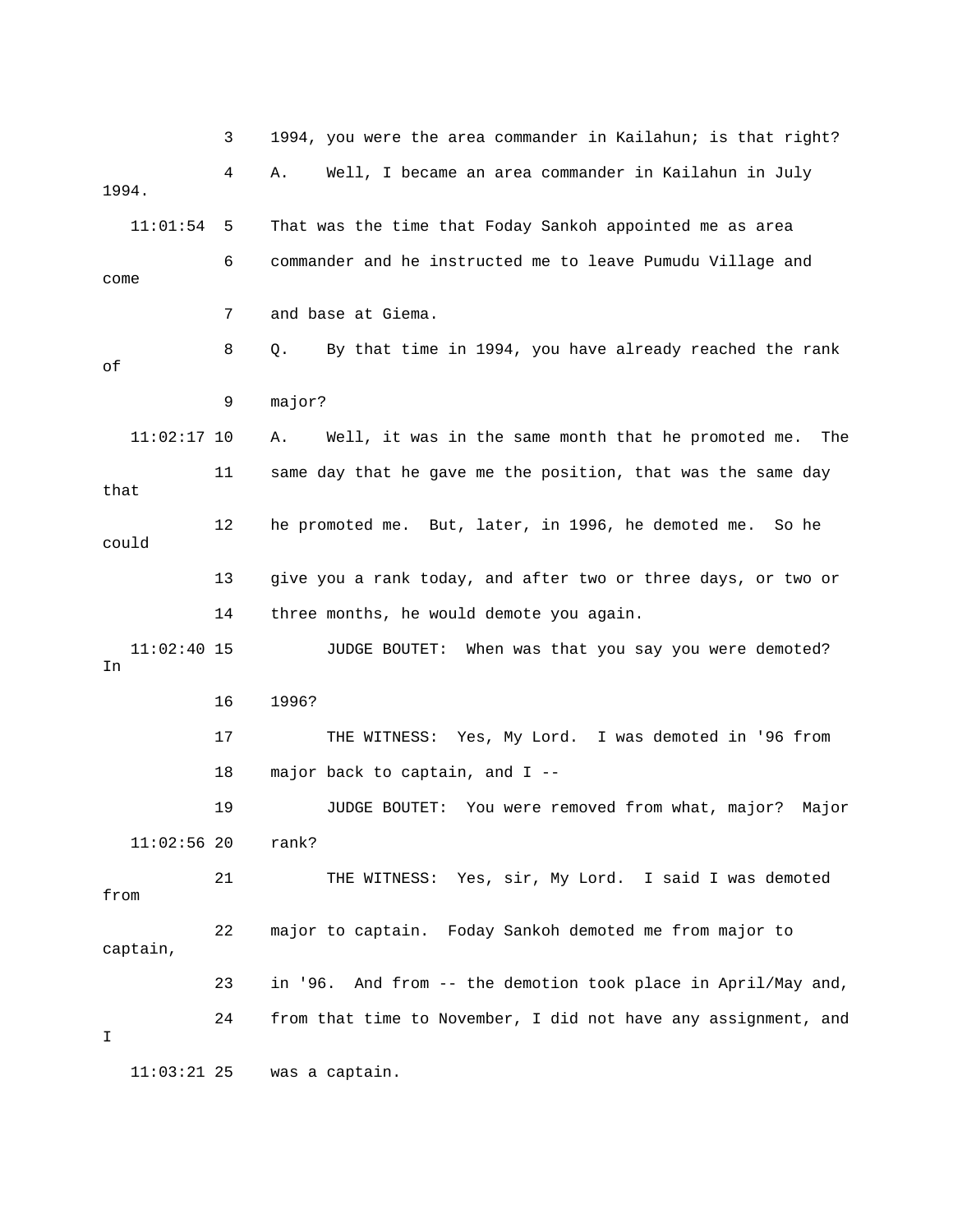26 MR HARRISON:

27 Q. And throughout the RUF, persons were assigned different

28 ranks; do you agree with that?

29 A. Yes. They were assigning people with different ranks.

SCSL - TRIAL CHAMBER I

 SESAY ET AL Page 19 22 JUNE 2007 CPEN SESSION

 1 Q. And the ranks had an obvious purpose, didn't they? The 2 purpose was to create a structure of command; is that right? 4 instructions of command. Because, in 1994, Foday Sankoh had 11:04:23 5 with the RUF to the jungle. And I, from '94 to '97, I was 6 in Kailahun. I did not take part in any jungle. 8 JUDGE BOUTET: Mr Harrison, maybe you wish to clarify 9 because I have -- I'm not sure that your question was properly answered or understood. You were talking of RUF persons who were 11 assigned rank, but the witness is talking of ranks and 12 as being two different notions, if I can put it this way. And 13 his answers subsequent to that seem to confirm that to an extent. 3 A. Well, some ranks had a instructions of command, some had no gone based 7 Q. And the purpose - that  $11:04:50$  10 assignment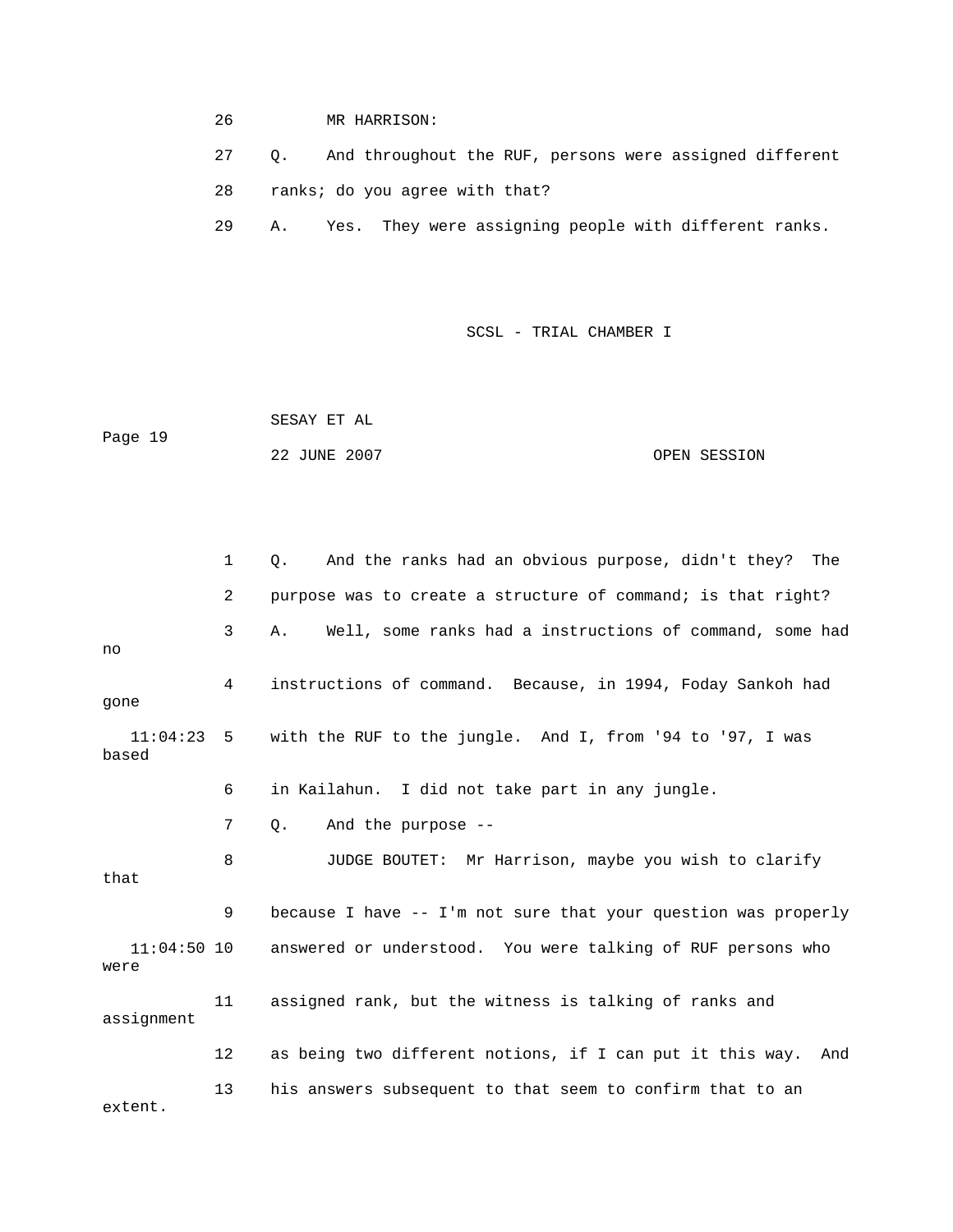|                      | 14 | MR HARRISON:                                                   |
|----------------------|----|----------------------------------------------------------------|
| $11:05:11$ 15<br>the |    | There may be a bit of confusion. Let me just give you<br>$Q$ . |
|                      | 16 | opportunity to try to understand the question again. You've    |
|                      | 17 | talked about different ranks that exist in the RUF. And I was  |
| obvious              | 18 | putting it to you that the ranks had a function, and the       |
|                      | 19 | function was to show the command structure of the RUF; is that |
| $11:05:46$ 20        |    | right?                                                         |
|                      | 21 | Well, Foday Sankoh would give ranks, yes.<br>Α.                |
| case                 | 22 | And it would be obvious, wouldn't it, that often the<br>Q.     |
| that                 | 23 | would be that a captain would tell a corporal what to do; is   |
|                      | 24 | right?                                                         |
| $11:06:19$ 25<br>is  |    | Well, if the captain was -- for example, if the captain<br>Α.  |
| do.                  | 26 | in Giema in '94, the captain would tell the corporal what to   |
|                      | 27 | But the captain who was in Giema in '94 would not tell the     |
| he                   | 28 | corporal in Peyama what to do. No. And the captain in Giema,   |
| in                   | 29 | would not tell a corporal in Zogoda what to do, or a corporal  |

| Page 20 | SESAY ET AL  |              |
|---------|--------------|--------------|
|         | 22 JUNE 2007 | OPEN SESSION |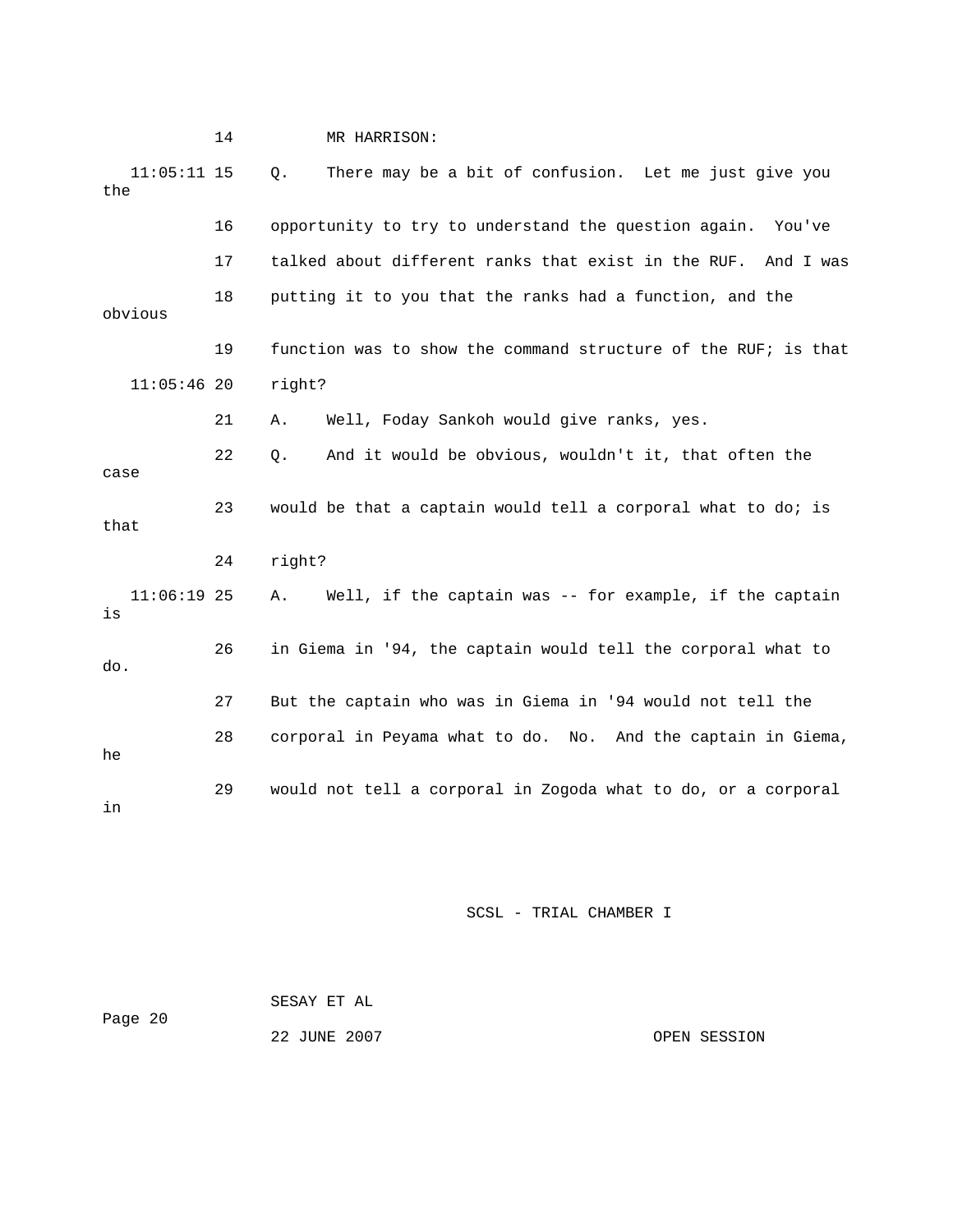1 the Kangari Hills what to do.

| оf                       | 2  | Now, continuing on with what I think may have been part<br>Q.   |
|--------------------------|----|-----------------------------------------------------------------|
|                          | 3  | the confusion, just so the record is clear on this, and we can  |
| were                     | 4  | pursue it later on, but it may have been the case that you      |
| 11:07:28                 | 5  | trying to give an answer that somehow distinguished between a   |
|                          | 6  | rank and an assignment. Were you attempting to do that?         |
| οf                       | 7  | Well, Mr Harrison, frankly speaking, at the early days<br>Α.    |
|                          | 8  | the war, Foday Sankoh was given the ranks and assignments that  |
| would                    | 9  | What I mean by that, the rank and the assignment<br>matched.    |
| $11:08:00$ 10<br>loyalty |    | go together. But there was some confusion, because this         |
| higher                   | 11 | or I think Foday Sankoh had his own opinion when he gave a      |
| higher                   | 12 | rank and a higher position -- no, I mean, when he gave a        |
|                          | 13 | position, and he would give you a lower rank. So the next man   |
|                          | 14 | who has the higher rank would not respect or take instructions  |
| $11:08:39$ 15<br>was     |    | from you who had a lower rank, but a higher position.<br>That   |
|                          | 16 | what happened in '97.<br>Those were the promotions Foday Sankoh |
|                          | 17 | gave.                                                           |
|                          | 18 | And by early 1997, February/March, you became the<br>Q.         |
|                          | 19 | battle-group commander of the RUF; is that right?               |
| $11:09:02$ 20            |    | What year?<br>Α.                                                |
|                          | 21 | In February/March 1997, you became the battle-group<br>Q.       |
|                          | 22 | commander of the RUF.                                           |
| was                      | 23 | No, Mr Harris, this is what I'm trying to explain.<br>Α.<br>I.  |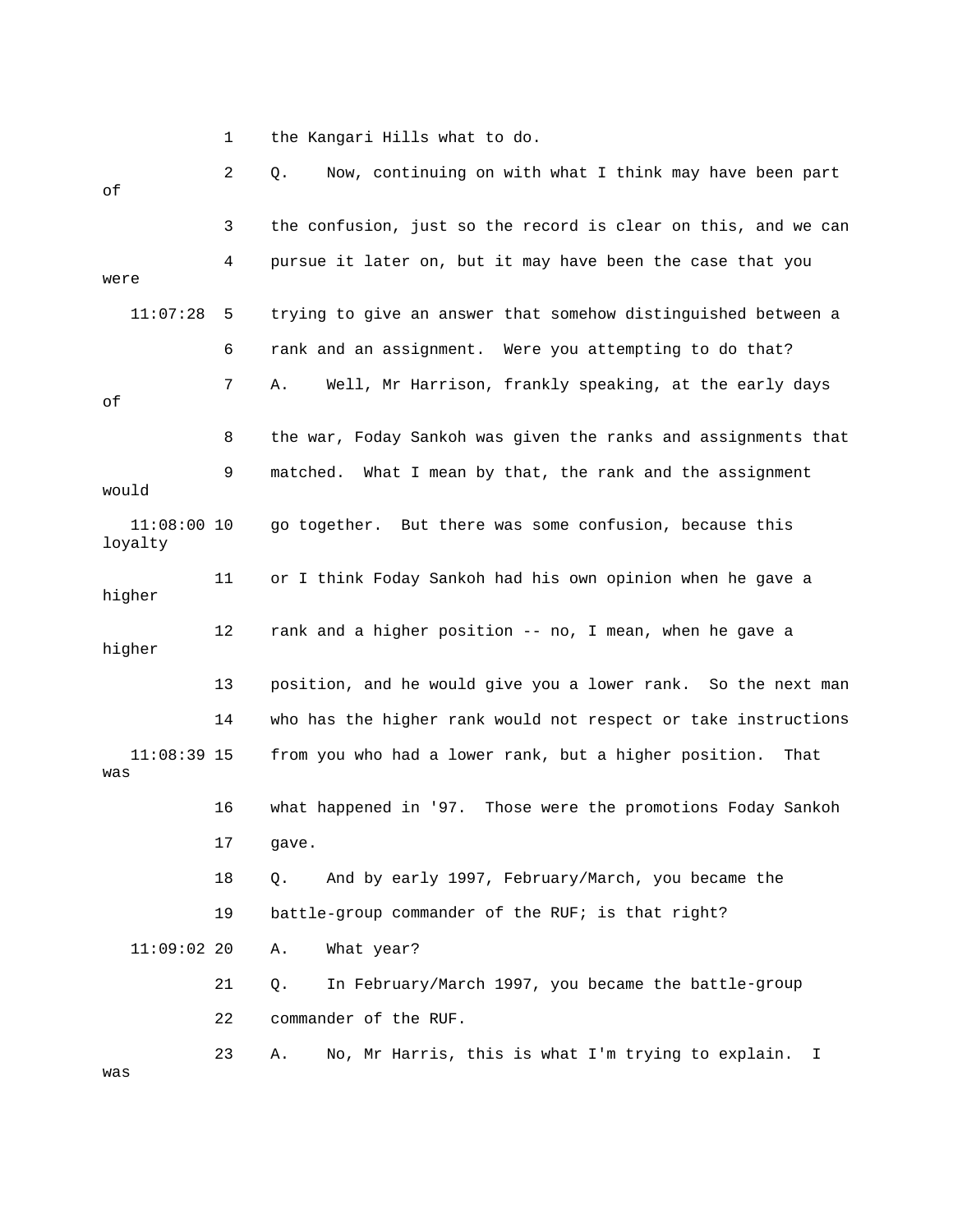| 24            | not the battlefield, but a battle group in March '97. Foday -       |
|---------------|---------------------------------------------------------------------|
| $11:09:28$ 25 | I think there may be an interpretation problem.<br>$\circ$ .<br>The |
| 26            | question that was put to you is the following:<br>In March          |
| 27            | or February --                                                      |
| 28            | JUDGE ITOE: You said February/March.                                |
| 29            | MR HARRISON:                                                        |

| Page 21 | SESAY ET AL  |              |
|---------|--------------|--------------|
|         | 22 JUNE 2007 | OPEN SESSION |

| appointed     | $\mathbf 1$ | February/March, March or February 1997, you were<br>Q.                 |
|---------------|-------------|------------------------------------------------------------------------|
|               | 2           | the battle-group commander of the RUF; is that right?                  |
|               | 3           | Well, I would answer to explain. Yes, that is correct.<br>Α.           |
| Sankoh        | 4           | But I can explain, please. This time in March '97, Foday               |
| 191           |             | 11:10:16 5 was in Nigeria. It was the first time when the RUF began in |
|               | 6           | when he appointed a battle-group commander, but with a lower           |
|               | 7           | rank. While the area commander, he had a senior rank than the          |
| instructions  | 8           | battle group. So the area commander would not take                     |
| rank.         | 9           | because the battle-group commander's rank, he was lower in             |
| $11:10:47$ 10 |             | Well, I'm suggesting to you, Mr Sesay, that that's a<br>Q.             |
|               | 11          | convenient story that you've invented and that the reality is          |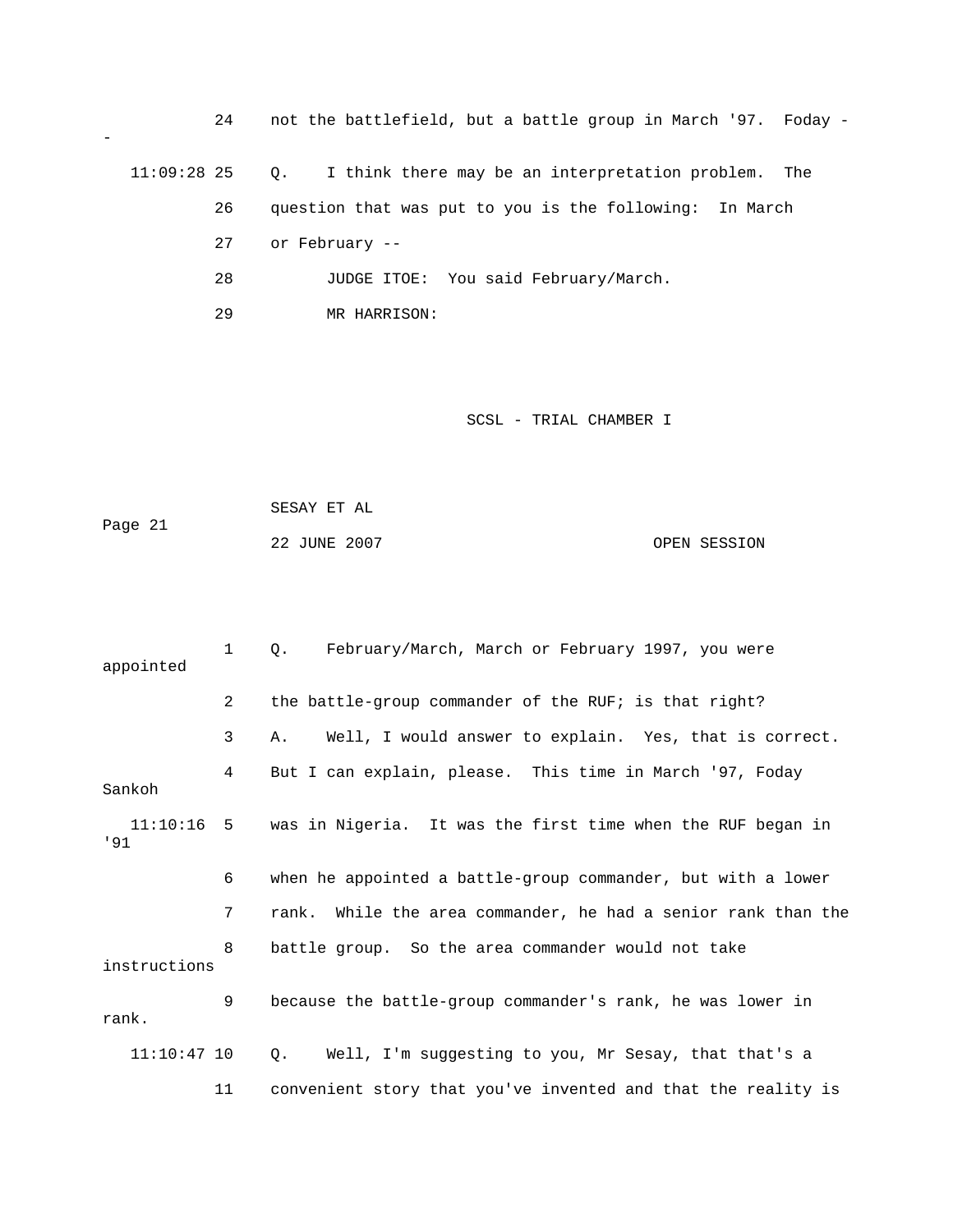| everyone                 | 12 | this: As a battle-group commander, you were superior to         |
|--------------------------|----|-----------------------------------------------------------------|
| leader.                  | 13 | in the RUF, except for the battlefield commander and the        |
|                          | 14 | Do you accept that?                                             |
| $11:11:09$ 15            |    | Well, I completely disagree with that, and people know<br>Α.    |
| colonel,                 | 16 | about this. Because Foday Sankoh promoted Superman as a         |
| Lamin                    | 17 | who was an area commander; Isaac Mongor as a colonel; Mike      |
| take                     | 18 | as a colonel. And these four colonels said they would not       |
| the                      | 19 | instructions from me, who was a lieutenant-colonel.<br>This was |
| 11:11:47 20<br>arrested, |    | confusion among ourselves. By that time I was not yet           |
| Mongor,                  | 21 | but this was the confusion in '97. And Superman, Isaac          |
|                          | 22 | Mike Lamin, I had no authority over them in '97, '98, and even  |
|                          | 23 | 199.                                                            |
|                          | 24 | In fact, as the battle-group commander, the reality was<br>0.   |
| $11:12:15$ 25            |    | that all area commanders reported to you; do you accept that?   |
| а                        | 26 | No, I don't accept that. I have told you that there was<br>Α.   |
|                          | 27 | problem --                                                      |
|                          | 28 | And I don't think you need to say it again. We've<br>О.<br>Yes. |
| on.                      | 29 | all heard what the problem is. So if we could just continue     |

SESAY ET AL

ge 22 Pa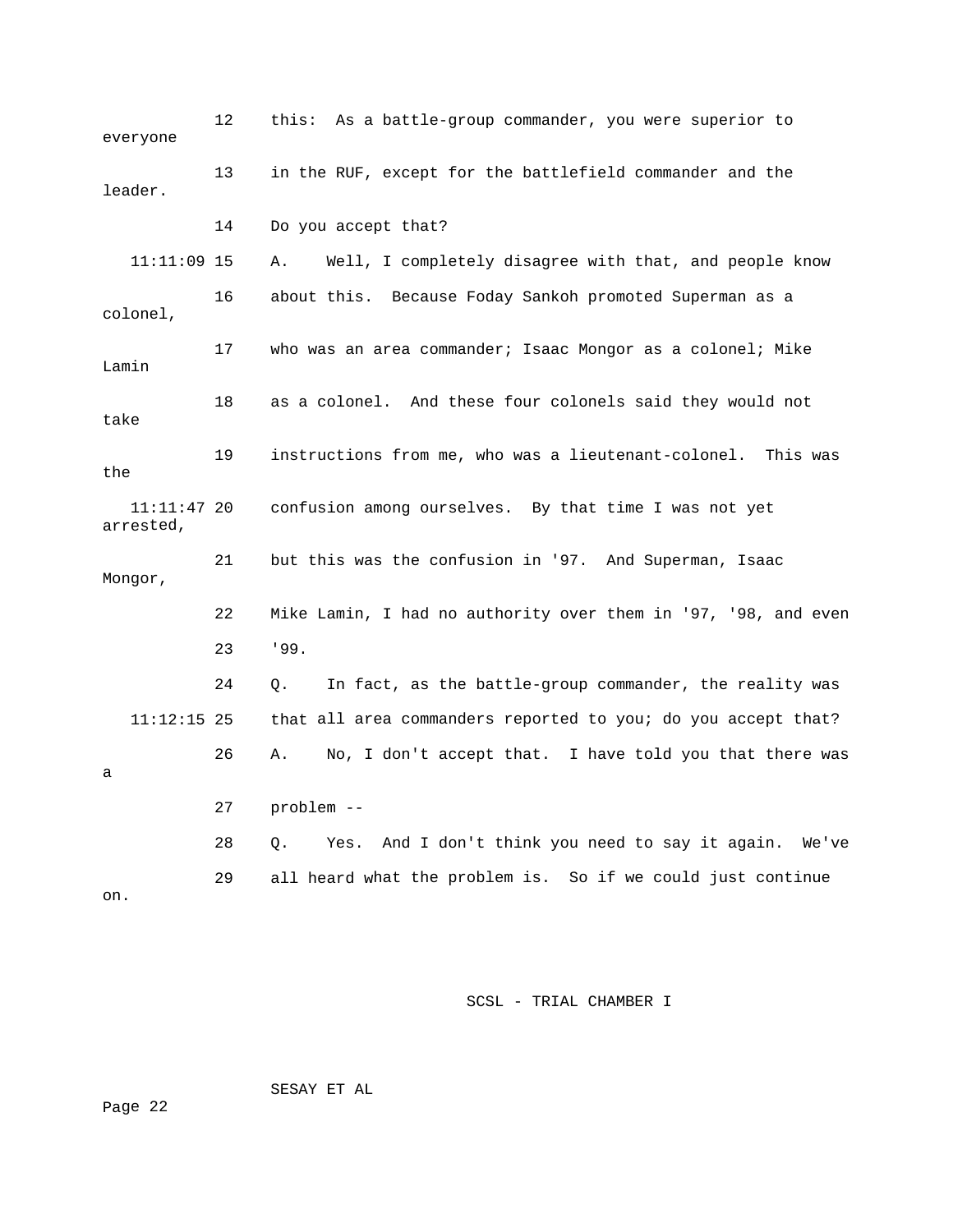22 JUNE 2007 OPEN SESSION

 1 Now, Sankoh -- 2 JUDGE ITOE: I'm not very sure it's the same problem. 3 MR HARRISON: All right. 6 Q. If it's a different problem, you're allowed to tell the 9 have mentioned it here before? 11 what I mentioned earlier. My Lord, the jungles were created 12 in December '94 -- '97 by Foday Sankoh. And in '91 to '97, all 13 the thousands of RUF who were in Pujehun District who had come 14 the Kangari Hills from '94 who had migrated to the Western 16 these men did not know me from Kailahun. Most of them came to 17 know me in person when we met with the AFRC, so to say those was 19 not how it operated. 21 created in 1993 and not '97. 23 Q. Did you hear what that supposed correction was? Are you 4 JUDGE ITOE: I'm not very sure. 11:12:50 5 MR HARRISON: 7 Court. 8 JUDGE ITOE: Is it a different problem, Mr Sesay, or you 11:13:01 10 THE WITNESS: No, sir. It's an addition I want to make to to 11:13:35 15 Jungle, were at the Bo Highway jungle before the '97 coup. So area 18 commanders were reporting to me, that was not the case. That 11:14:05 20 THE INTERPRETER: Correction, interpreter: The jungle was 22 MR HARRISON: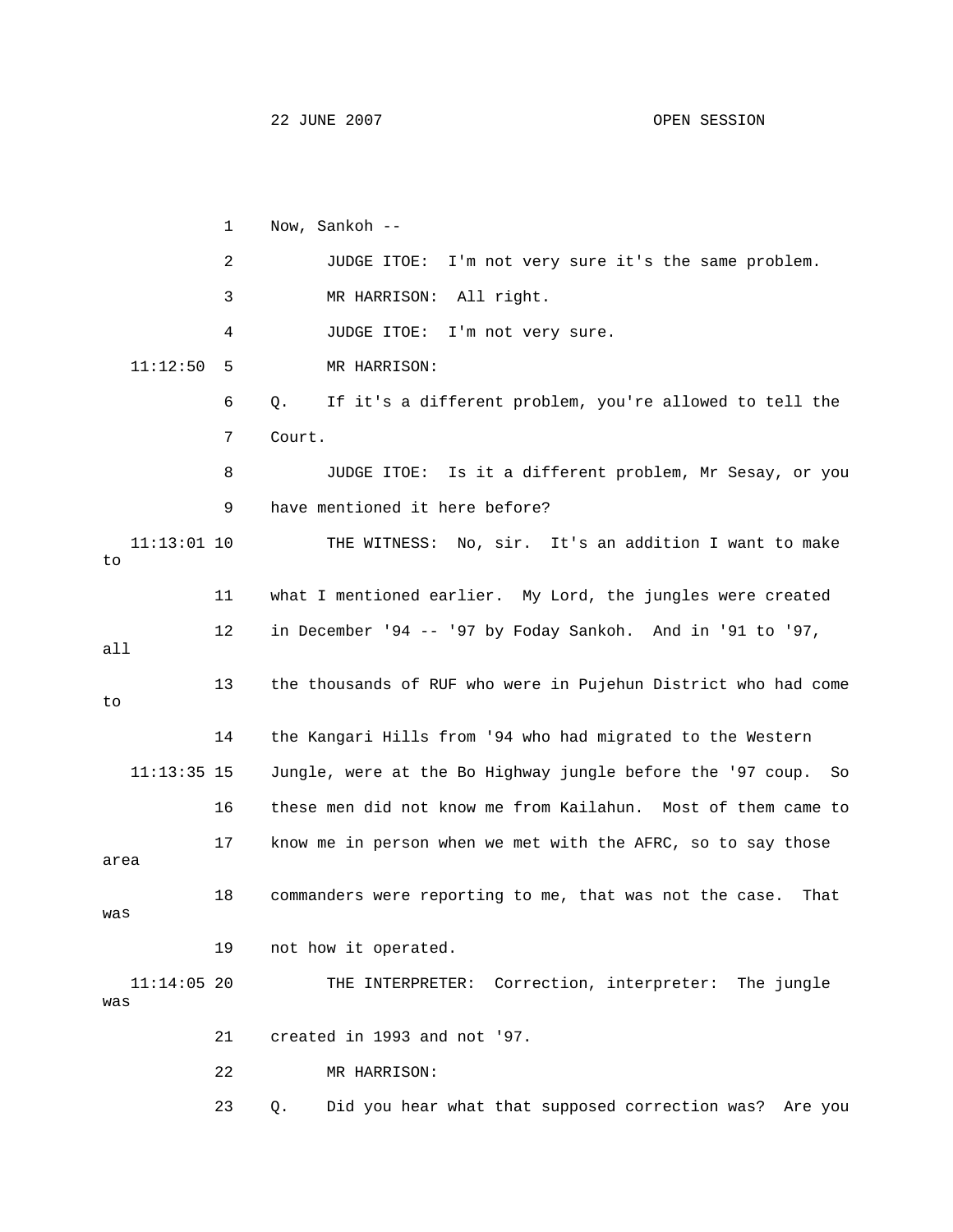|     |               | 24 | hearing the interpreter's voice.                               |
|-----|---------------|----|----------------------------------------------------------------|
|     | $11:14:22$ 25 |    | No, I didn't get the correction.<br>А.                         |
|     |               | 26 | Just to make sure you understood, the interpreter made a<br>0. |
| was |               | 27 | correction that the jungle was created in 1993 and not 1997;   |
|     |               | 28 | that what you understood?                                      |
|     |               | 29 | Yes. I said, the jungles were created from December '93<br>Α.  |
|     |               |    |                                                                |

Page 23 22 JUNE 2007 OPEN SESSION SESAY ET AL

1 and I did not take part in these jungles until '97 when I met 2 with these jungle men for the first time, most of them, and the commander, Bockarie was promoted to battlefield commander; do 8 position of battle group and I was in Giema in '97 while 9 was in Buedu. The two areas what were functioning by then for 11:15:37 10 the RUF, the Kangari Hills and the Western Jungle, those two 11 commanders were reporting to Bockarie and not to me. 3 RUF was not a professional army. 4 Q. Now, at the time that you were promoted to battle-group  $11:15:08$  5 you 6 agree with that? 7 A. Well, I was given the position -- Foday Sankoh gave me the Bockarie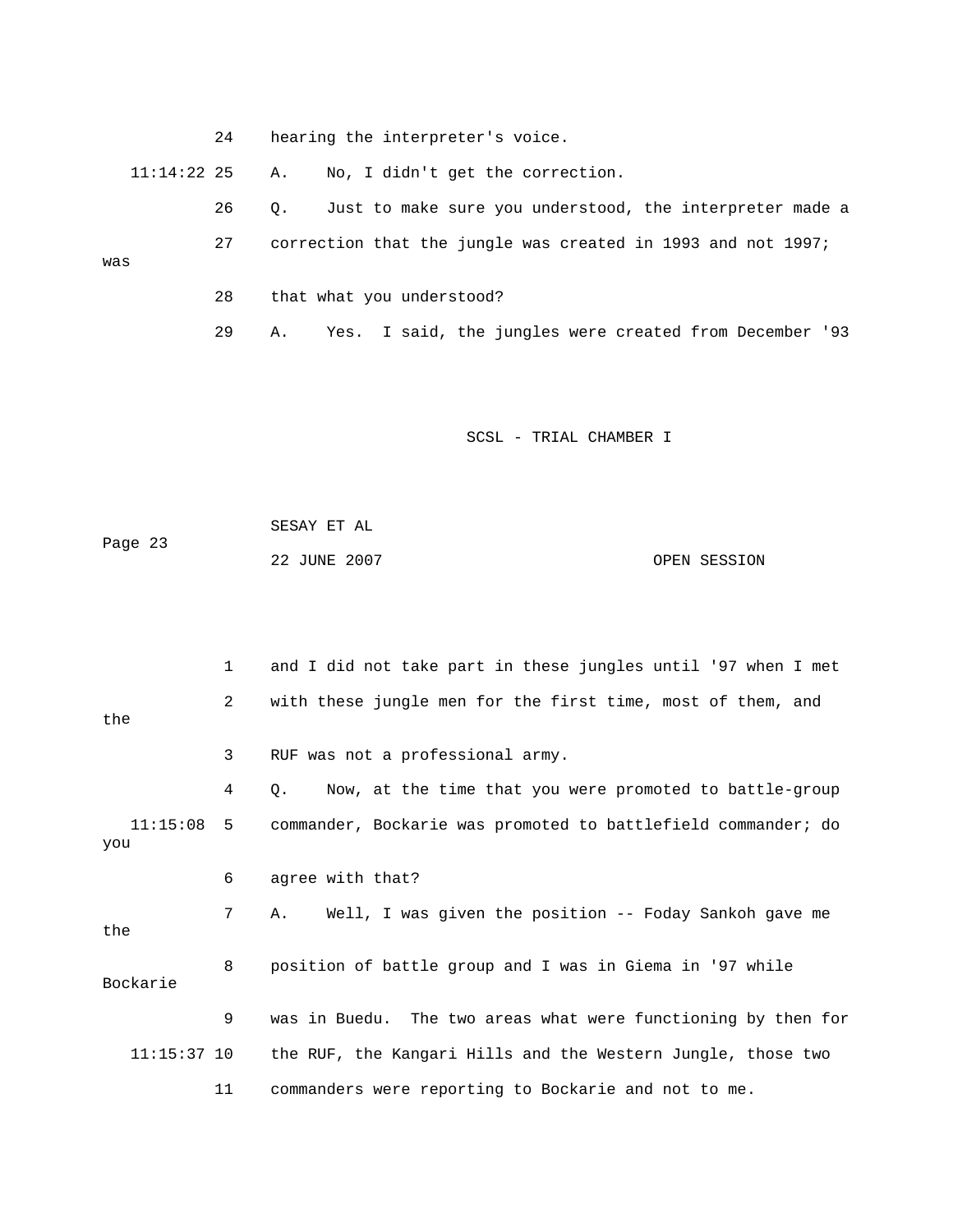|        |               | 12 | The question was a little bit simpler. When you were<br>Q.     |
|--------|---------------|----|----------------------------------------------------------------|
|        |               | 13 | promoted to battle-group commander, at the same time, Bockarie |
|        |               | 14 | was made the battlefield commander; do you accept that?        |
|        | $11:16:09$ 15 |    | PRESIDING JUDGE: Is that true, Mr Sesay? It's a simple         |
|        |               | 16 | question.                                                      |
|        |               | 17 | THE WITNESS: Yes, My Lord.                                     |
|        |               | 18 | PRESIDING JUDGE: Right. Let's proceed.                         |
|        |               | 19 | MR HARRISON:                                                   |
| to     | $11:16:17$ 20 |    | And as a battle-group commander, you reported directly<br>Q.   |
|        |               | 21 | the battlefield commander; do you accept that?                 |
|        |               | 22 | With what was happening in -- only in Giema, I could not<br>Α. |
| report |               | 23 | report from March to May before the coup. I was unable to      |
|        |               | 24 | to Bockarie any activity on the Western Jungle or the northern |
|        | $11:16:41$ 25 |    | Kangari Hills. No. I was only reporting about what was         |
|        |               | 26 | happening in Giema and the surrounding areas.                  |
| the    |               | 27 | PRESIDING JUDGE: Was your question as to the norm or           |
|        |               | 28 | practice?                                                      |
| the    |               | 29 | The question would have been as to<br>Yes.<br>MR HARRISON:     |
|        |               |    |                                                                |

| Page 24 | SESAY ET AL  |              |
|---------|--------------|--------------|
|         | 22 JUNE 2007 | OPEN SESSION |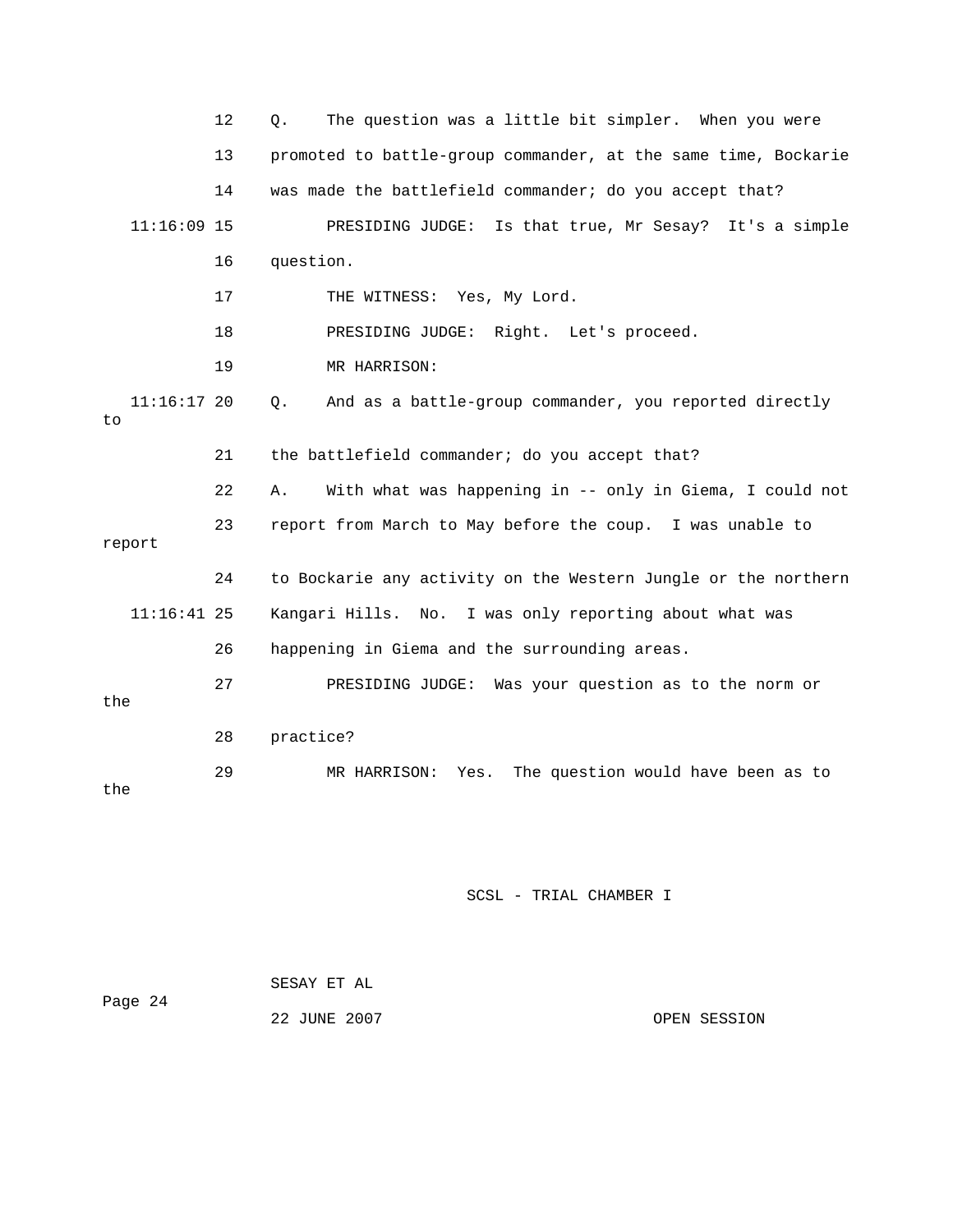1 norm.

| with                    | 2  | PRESIDING JUDGE: Yes. He probably now confuses that            |
|-------------------------|----|----------------------------------------------------------------|
|                         | 3  | the practice.                                                  |
|                         | 4  | MR HARRISON:                                                   |
| 11:17:03                | 5  | I'm suggesting to you that the only person that you<br>Q.      |
|                         | 6  | reported to when you were the battle-group commander was       |
|                         | 7  | Bockarie, the battlefield commander; do you accept that?       |
|                         | 8  | Yes, that was true.<br>Α.                                      |
|                         | 9  | And the only person Bockarie would have reported to as a<br>Q. |
| $11:17:21$ 10<br>accept |    | battlefield commander would have been the leader; do you       |
|                         | 11 | that?                                                          |
|                         | 12 | Α.<br>Yes.                                                     |
|                         | 13 | Now, just dealing with you for a bit longer --<br>Q.           |
| just                    | 14 | Yes, but you're talking about RUF affairs. So if you<br>Α.     |
| $11:17:51$ 15<br>not    |    | say I was only reporting to the field commander, then you are  |
| and                     | 16 | concerned about where I was not based at the Northern Jungle   |
|                         | 17 | the Western Jungle. They were not reporting to me.             |
| the                     | 18 | Just so that you're not under any confusion, Mr Sesay,<br>Q.   |
|                         | 19 | question was: You reported only to the battlefield commander   |
| 11:18:2020              |    | when you were the battle-group commander.<br>That's not that   |
|                         | 21 | complex a question, and I thought you'd accepted that.         |
| to                      | 22 | I accept it with condition so that I can explain<br>Α.<br>Yes. |
|                         | 23 | you so that you be aware that the main force and the heaviest  |
|                         | 24 | group of the RUF, so you don't care about their own side of    |
| $11:18:46$ 25           |    | reporting, the Northern Jungle and the Kangari Hills?          |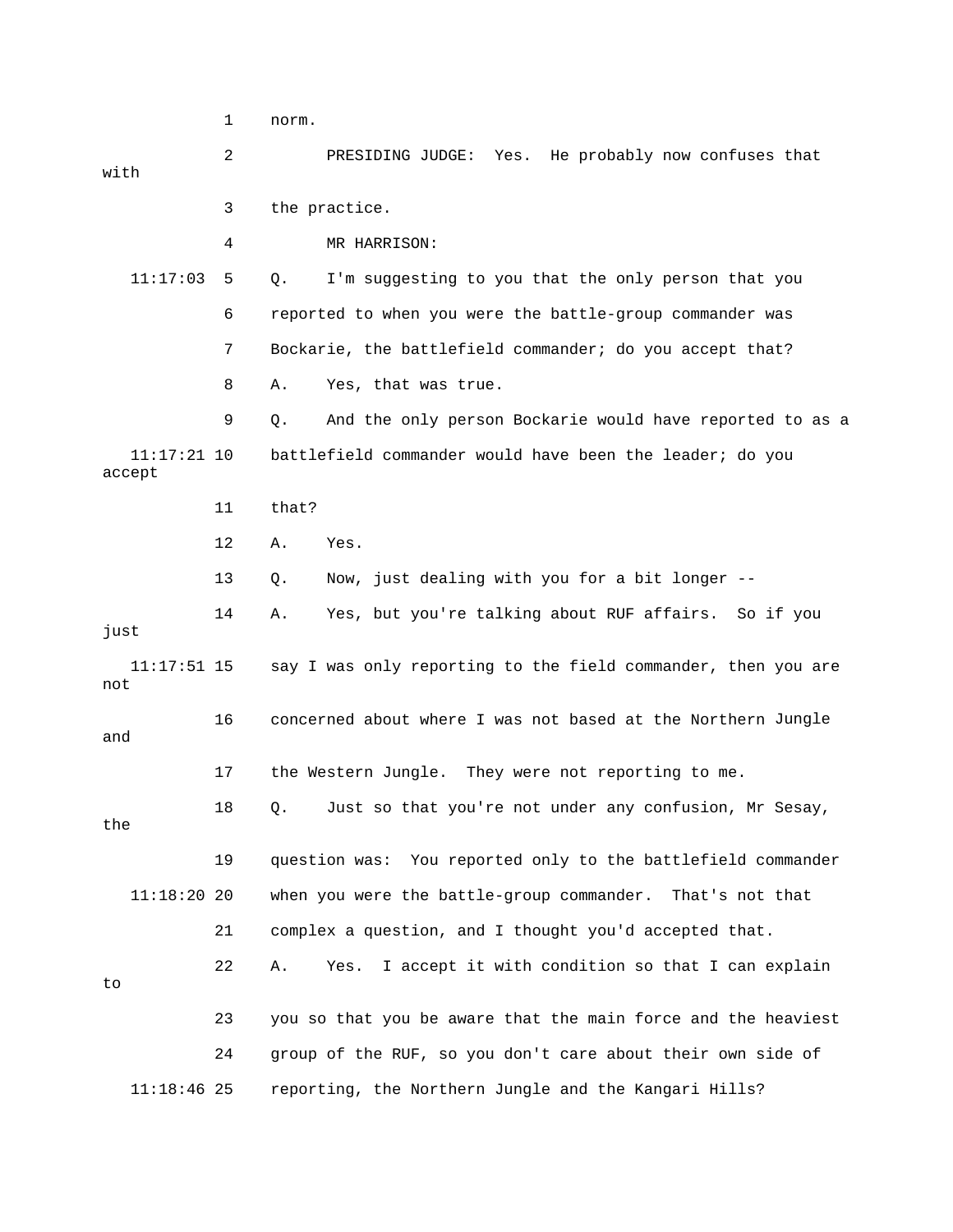26 PRESIDING JUDGE: Those questions might come later on, 28 designed to help you to understand which particular aspect but 27 this is a different question. Each particular question is 29 counsel is trying to focus on. And if only you can direct your

SCSL - TRIAL CHAMBER I

|         | SESAY ET AL  |  |              |
|---------|--------------|--|--------------|
| Page 25 |              |  |              |
|         | 22 JUNE 2007 |  | OPEN SESSION |

| you   |               | $\mathbf{1}$ | question to what the question was. Later on you can add what   |
|-------|---------------|--------------|----------------------------------------------------------------|
|       |               |              |                                                                |
|       |               | 2            | want to add. But if you want to explain everything, even when  |
|       |               | 3            | the question does not relate to that, then we will not see the |
|       |               | 4            | end of this exercise. Do you follow?                           |
|       | 11:19:29      | 5            | THE WITNESS: Yes, sir, My Lord.                                |
| ask   |               | 6            | PRESIDING JUDGE: Otherwise, we'll not even let counsel         |
| about |               | 7            | you questions. We will just say, "You tell us everything       |
|       |               | 8            | it." So, please let us get a little focused on the questions   |
| if    |               | 9            | being asked. You can explain when you've answered a question   |
|       | $11:19:46$ 10 |              | you think there's some condition you need to attach to your    |
|       |               | 11           | answer. All right?                                             |
|       |               | 12           | THE WITNESS: Yes, sir, My Lord.                                |
|       |               | 13           | PRESIDING JUDGE: All right. Continue, counsel.                 |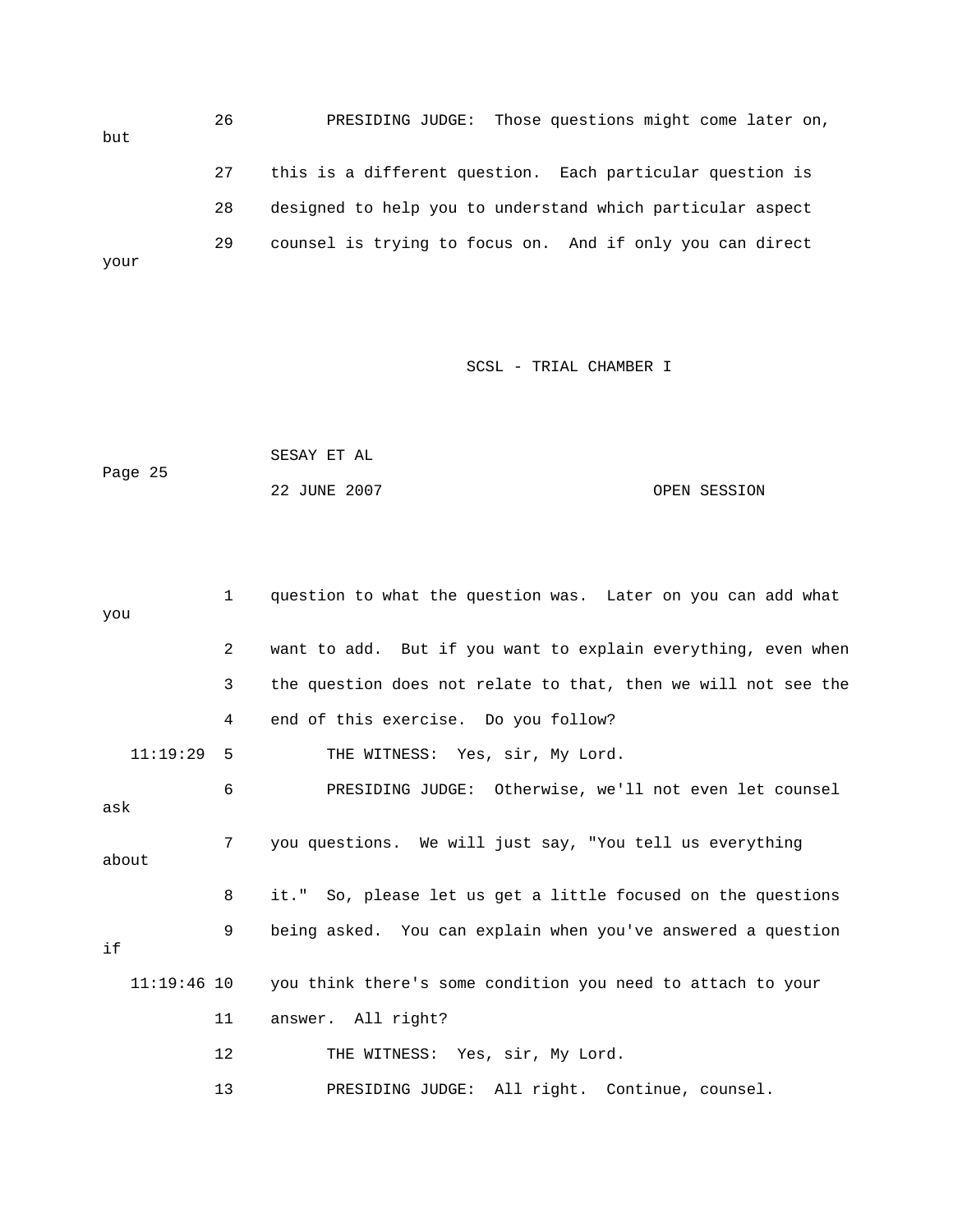14 THE WITNESS: Yes, sir, but -- 11:19:58 15 PRESIDING JUDGE: No, no. We must have a method, 16 we run into difficulty. All right? You've been doing well so 19 PRESIDING JUDGE: -- but what I'm saying is that it  $11:20:10$  20 seem to me not right if he asks a question: "Is A, B?" for you 21 to say, or you leave that question and you want to tell us 22 something else not related to the question. That would not e 23 really be the proper way to go. In other words, we'll confus 24 the record. So just listen to the question carefully and, counsel. 26 JUDGE ITOE: My Lord, he was pointing - s 27 PRESIDING JUDGE: Are you trying to say -- okay, let' hear this is a 29 THE WITNESS: Yes, sir, My Lord. Because otherwise 17 far, trying -- 18 THE WITNESS: Yes, but -would before 11:20:35 25 you answer, think carefully. All right. Let's proceed, 28 your response. general

| Page 26 | SESAY ET AL  |              |
|---------|--------------|--------------|
|         | 22 JUNE 2007 | OPEN SESSION |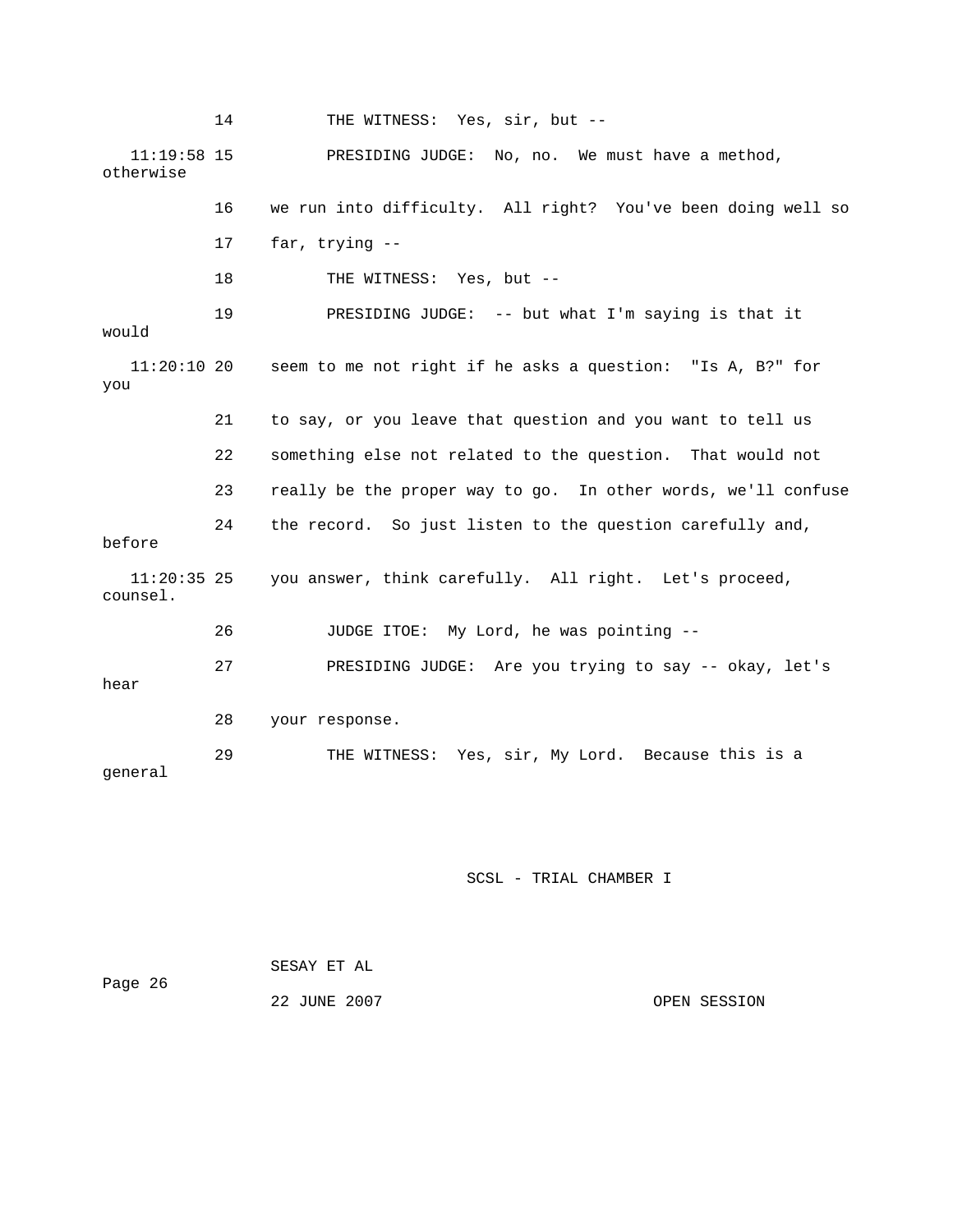1 question he asked me, and I've answered. And if you look at the 2 answer I gave, that was a very big responsibility on my side. 11:21:07 5 PRESIDING JUDGE: No, we're not precluding you from 6 explaining. It's just that you must listen first to the question 7 to try and see what the questioner is trying to get at, and 9 preclude you from expanding on questions. Very well. THE WITNESS: Yes, sir. 12 Q. We'll just try to focus your mind a little bit more 13 sharply. As a battle-group commander, the only person you battlefield commander; do you accept that? 14 reported to was the 19 JUDGE BOUTET: Mr Sesay, please [indiscernible]. That's 11:21:55 20 not the question, Mr Sesay. If you don't understand the 21 question, ask that the question be asked of you again. But 22 question is a very simple one. The only person to whom you, 11:22:12 25 PRESIDING JUDGE: We want to tell you that we know, from So 3 that's why I want to explain in details, so that the Court would 4 understand. then 8 you answer and then you expand on it. We're not going to 11:21:23 10 11 MR HARRISON: 11:21:42 15 A. I was not the only one reporting to him but I -- 16 JUDGE ITOE: Mr Sesay -- 17 JUDGE BOUTET: That's not the question. 18 JUDGE ITOE: -- listen to the advice. the you 23 reported -- not others, you -- was the battlefield commander. 24 That's the question.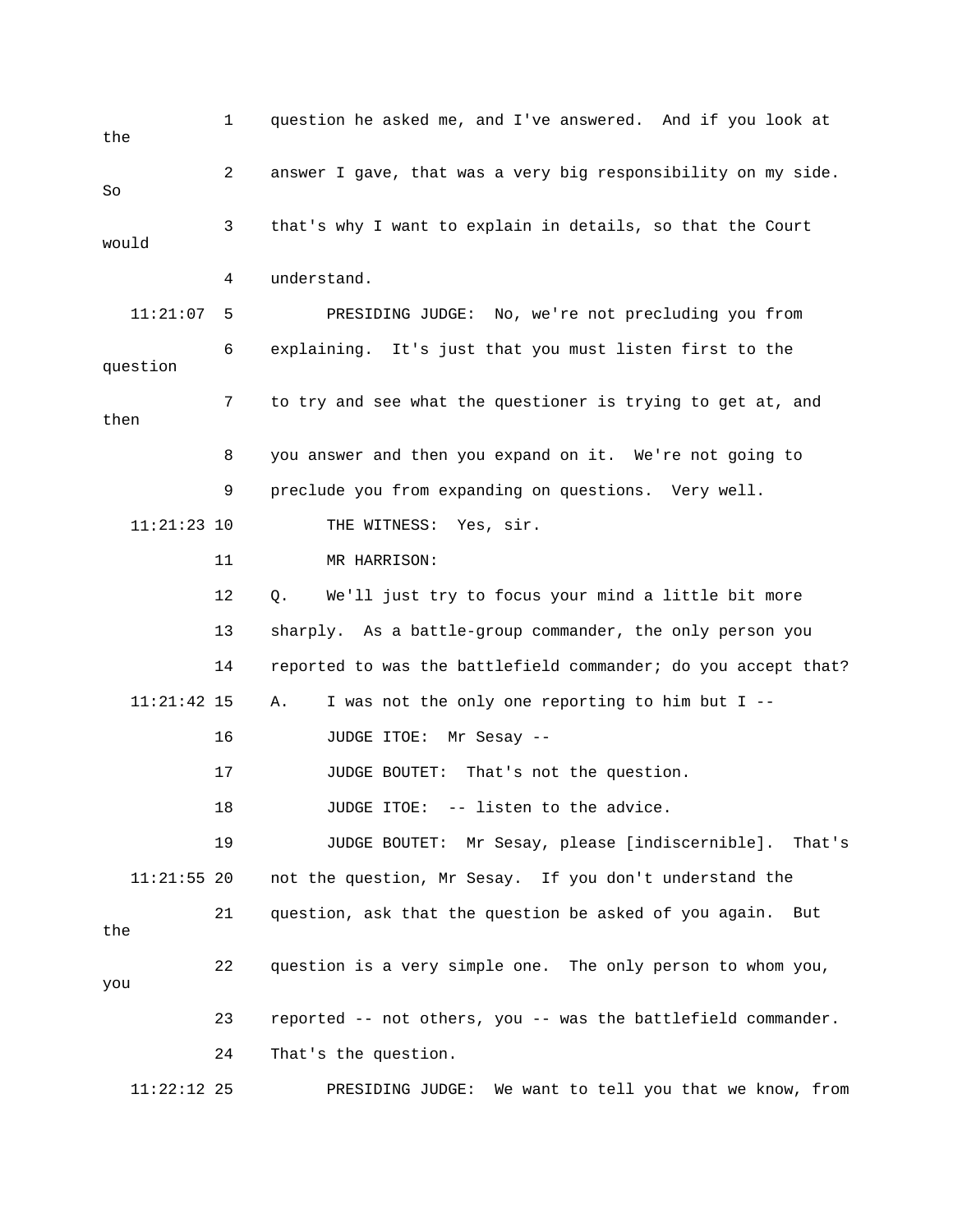26 your testimony, you have a lot of information, almost to the 27 point of being encyclopaedic in your knowledge about this bits 29 and pieces, not all in one go like that because that can confuse 28 process. All counsel is trying to do is get the picture in

```
 SESAY ET AL 
Page 27
                                                            OPEN SESSION
                 22 JUNE 2007
```

|                           | $\mathbf{1}$ | the Court. That's why he puts specific questions. Otherwise              |
|---------------------------|--------------|--------------------------------------------------------------------------|
|                           | 2            | we'll just say to you: Sit there, tell us your story, and no             |
|                           | 3            | questions put to you. But that's not the process. So try and             |
| And                       | 4            | help us to be focused and listen carefully to the question.              |
| to                        |              | 11:22:59 5 if you don't understand it, ask counsel to repeat it, or even |
| right?                    | 6            | make it clearer if you think it's opaque or obscure. All                 |
|                           | 7            | It's a gentle process. Counsel --                                        |
|                           | 8            | MR JORDASH: Sorry, can I just --                                         |
|                           | 9            | PRESIDING JUDGE: Do sit down, Mr Harrison.                               |
| $11:23:13$ 10<br>question |              | MR JORDASH: Can I just inquire as to whether the                         |
|                           | 11           | is directed at a particular time.                                        |
|                           | 12           | PRESIDING JUDGE: Well, let's give counsel a chance.<br>He                |
| evidence,                 | 13           | will -- as we say, we are all here to help elicit the                    |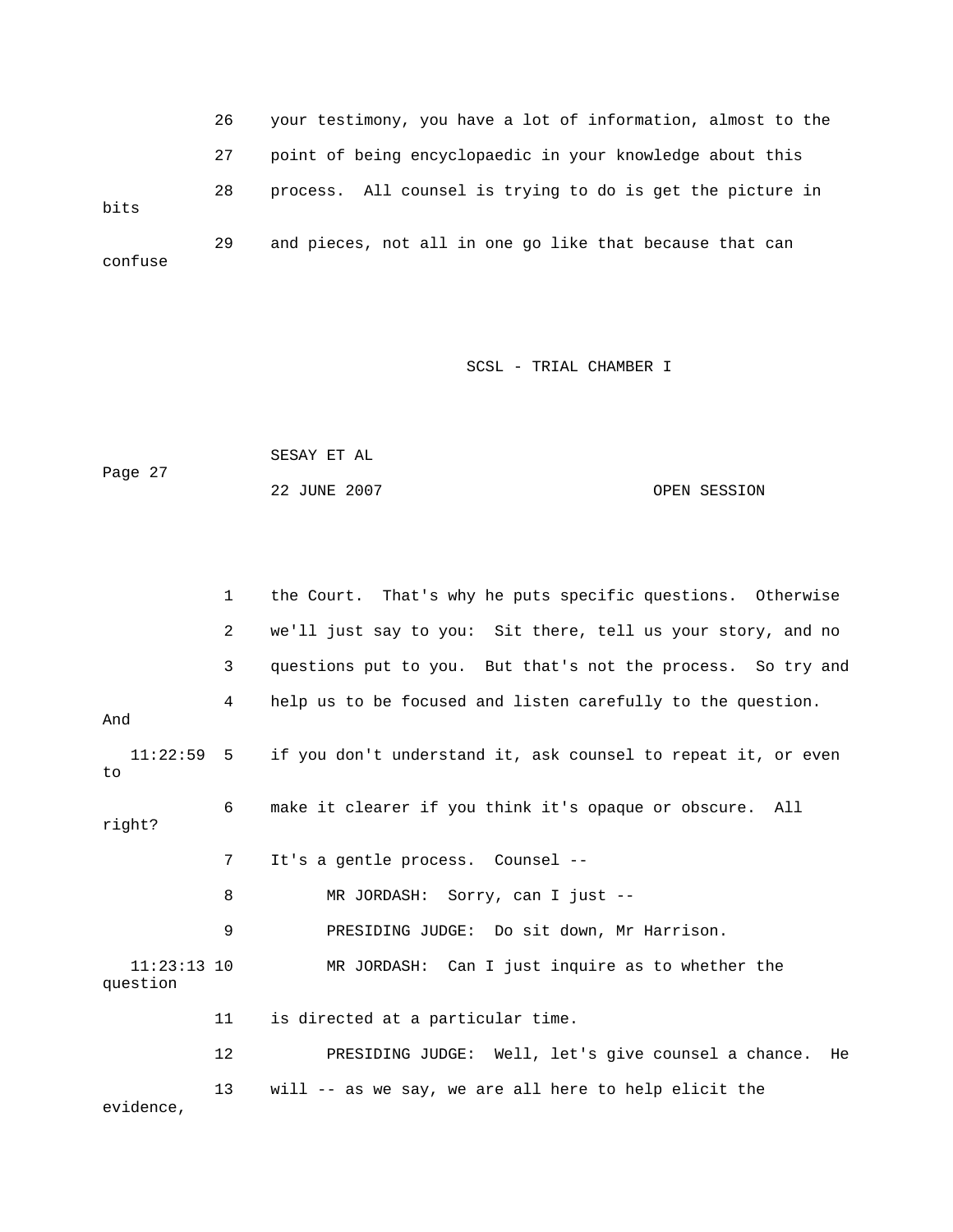14 and where the question is unclear, counsel has a duty to make 11:23:32 15 clear and where it's complicated, he has a duty to simplify 18 JUDGE ITOE: Mr Jordash, we have it on record that we're 11:23:47 20 MR JORDASH: If we're talking March then, thank you. 21 JUDGE ITOE: That is where we are. 22 JUDGE BOUTET: The questions have been related to that: 24 Bockarie was made the battlefield commander. That's what e. continu 28 Of course, you see -- I would now in fact say you have been very 29 careful. Whenever a question is not understood, you actually it it. 16 So if we can use that methodology, we'll all be happy. Counsel, 17 he's asking whether -- 19 in March 1997. 23 When he was promoted and made the battle-group commander, we're 11:24:01 25 talking about. 26 MR JORDASH: I was simply inquiring, Your Honour. 27 PRESIDING JUDGE: That's okay, counsel. Counsel, try

| Page 28 | SESAY ET AL  |  |              |
|---------|--------------|--|--------------|
|         | 22 JUNE 2007 |  | OPEN SESSION |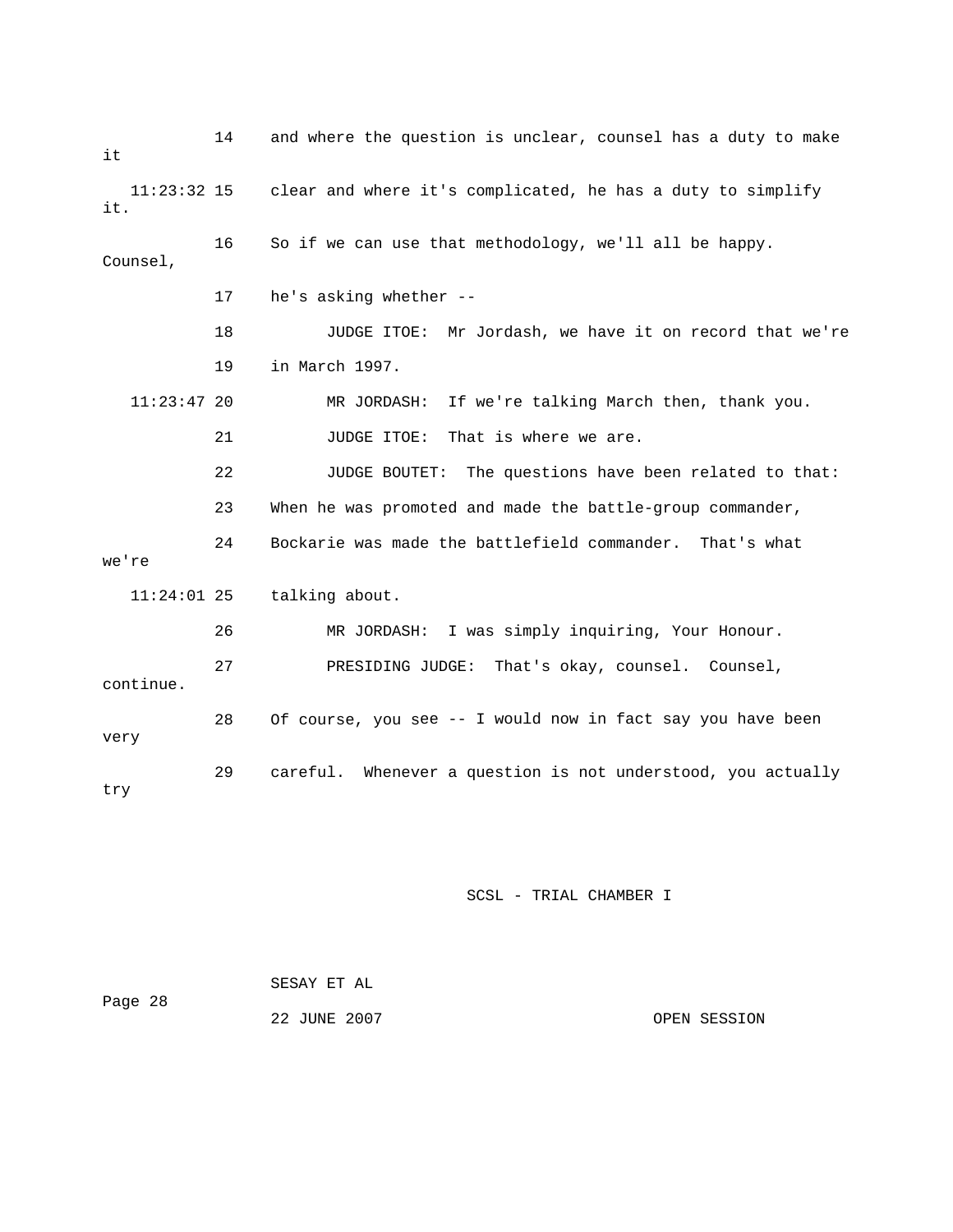|         | probably      | 1  |       | and go over it. Let's keep making that effort. We'll           |
|---------|---------------|----|-------|----------------------------------------------------------------|
|         |               | 2  |       | be able to elicit all of the evidence in a comprehensible and  |
|         |               | 3  |       | intelligible way. Continue.                                    |
|         |               | 4  |       | MR HARRISON:                                                   |
| to      | 11:24:29      | 5  | Q.    | Just so you're not under a misunderstanding, I will try        |
| told    |               | 6  |       | put the question to you in slightly different words. You've    |
| you     |               | 7  |       | us that you were made the battle-group commander, and I think  |
|         |               | 8  |       | agree that the only person you reported to was the battlefield |
|         |               | 9  |       | commander; is that right?                                      |
|         | $11:24:55$ 10 |    | Α.    | Yes, that's true.                                              |
|         |               | 11 |       | JUDGE ITOE: So, Mr Sesay, you've answered the question,        |
|         |               | 12 |       | simply as that.                                                |
|         |               | 13 |       | MR HARRISON:                                                   |
| by      |               | 14 | Q.    | And I'm suggesting to you that you were made a colonel         |
|         | $11:25:15$ 15 |    |       | Johnny Paul Koroma; is that right?                             |
|         |               | 16 | Α.    | I was a lieutenant-colonel.<br>No.                             |
| а       |               | 17 | Q.    | I'm suggesting to you that, in April 1998, you were made       |
|         |               | 18 |       | colonel by Johnny Paul Koroma.                                 |
|         |               | 19 | Α.    | April '98, Sam Bockarie promoted me to colonel.                |
|         | $11:26:00$ 20 |    | Q.    | And I'm also going to suggest to you that, much later in       |
| accept  |               | 21 |       | time, you were made the interim leader of the RUF; do you      |
|         |               | 22 | that? |                                                                |
|         |               | 23 | Α.    | In August 2000. I accept that.<br>Yes.                         |
| deputy; |               | 24 | Q.    | And, as the interim leader, Superman was made your             |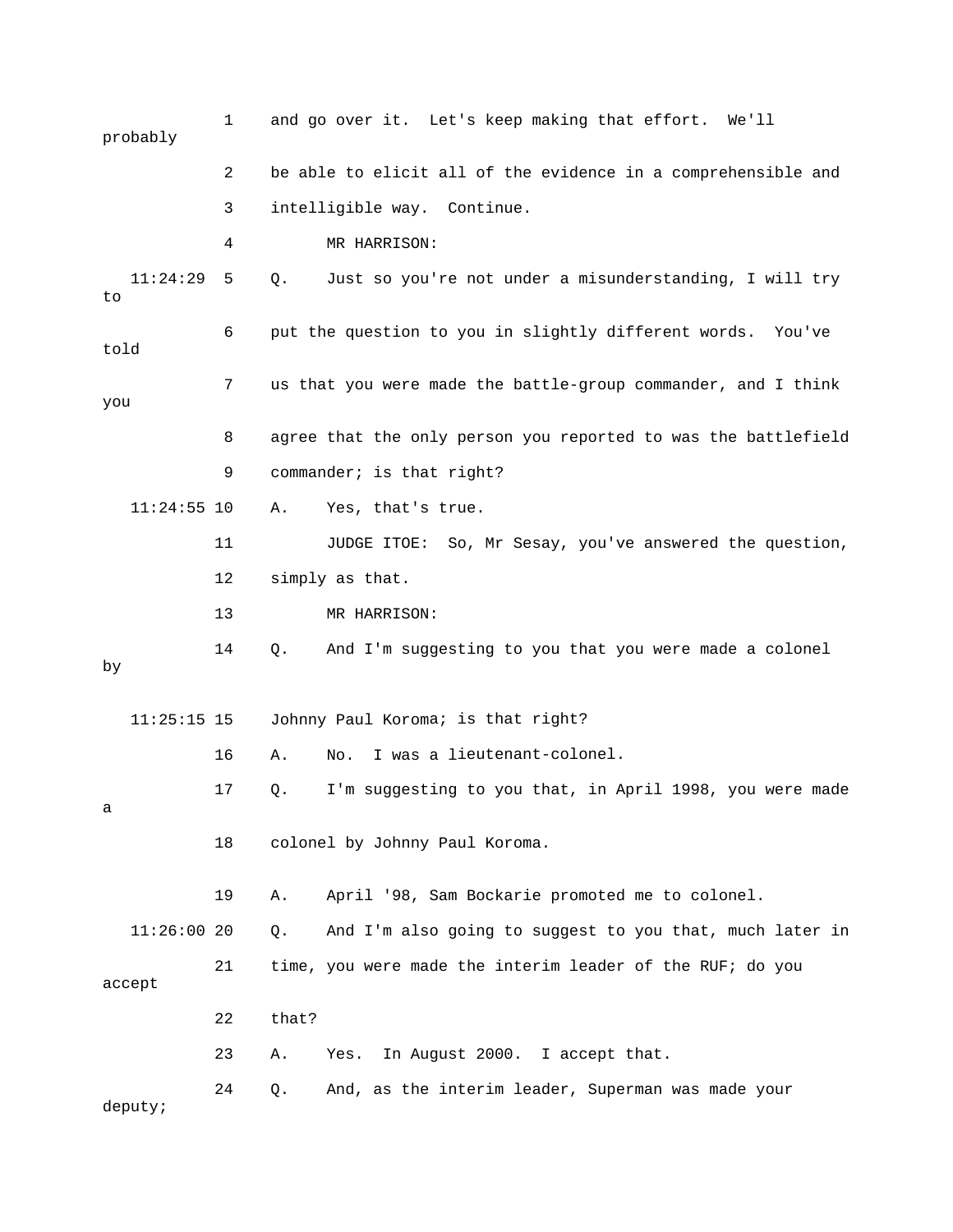11:26:31 25 is that right?

Yes. Superman was a field commander for few months, 27 he resigned from RUF. 26 A. then

- 
- 28 Q. And --
- 29 JUDGE ITOE: That question is not answered.

```
 SESAY ET AL 
Page 29
            22 JUNE 2007 OPEN SESSION
```

|               | 1  | JUDGE BOUTET: Did he make you a deputy; that was the                 |
|---------------|----|----------------------------------------------------------------------|
| 2000.         | 2  | question. You were the interim leader, you say, in August            |
| the           | 3  | The question then: Superman was made your deputy; that was           |
|               | 4  | question. Was he or was he not?                                      |
| $11:27:02$ 5  |    | THE WITNESS: My Lord, a deputy rebel leader -- a deputy              |
| interim       | 6  | interim leader was not in existence. When I was made an              |
| then          | 7  | leader, Superman was a field commander for a short while and         |
|               | 8  | he resigned from the RUF.                                            |
|               | 9  | MR HARRISON:                                                         |
| $11:27:37$ 10 |    | During that same time when you were the interim leader,<br>$\circ$ . |
|               | 11 | Morris Kallon had a deputy, and that was Gibril Massaquoi; is        |
|               | 12 | that right?                                                          |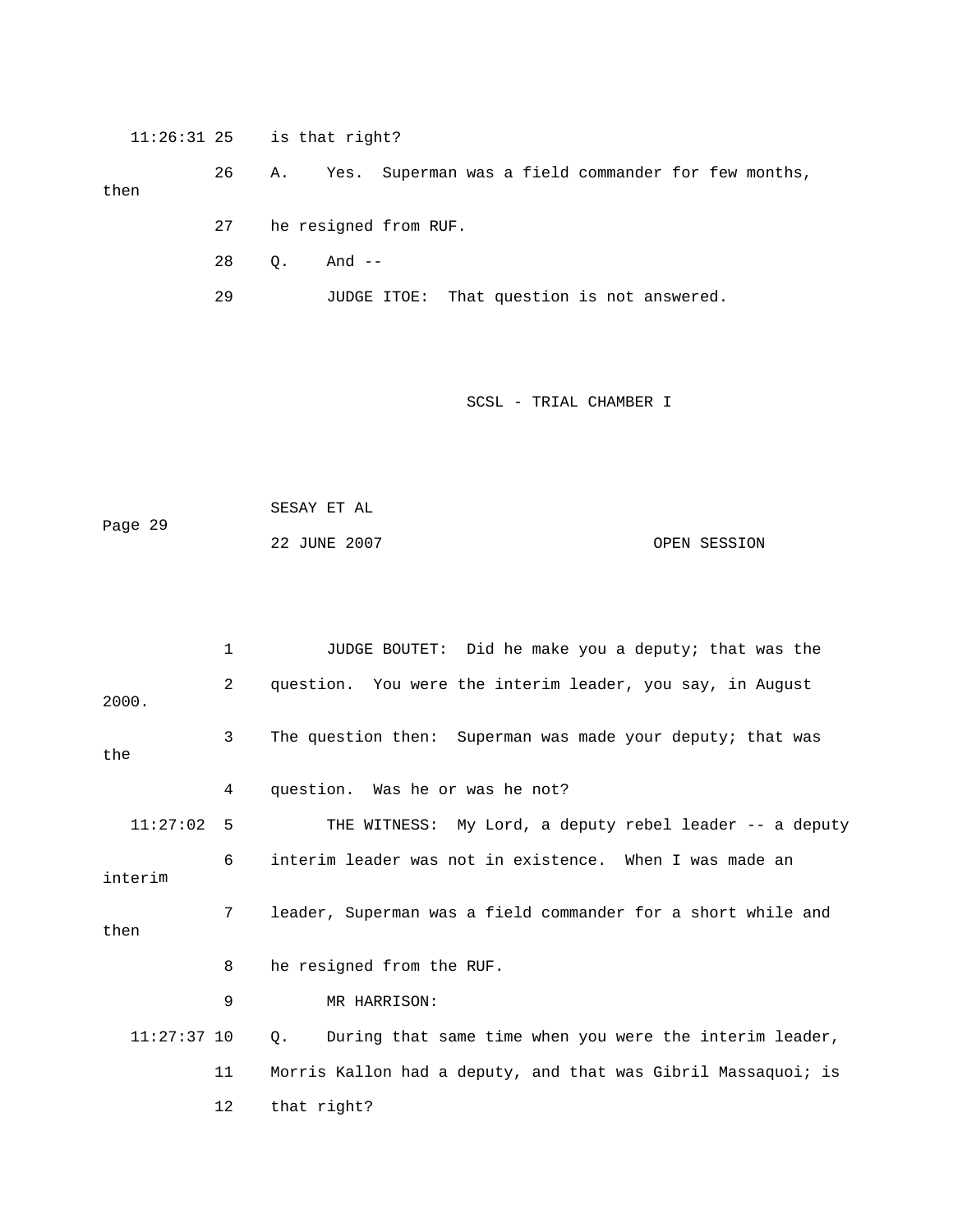|               | 13 | Sankoh -- sorry, Kallon was the battle group and<br>Α.<br>Yes. |
|---------------|----|----------------------------------------------------------------|
|               | 14 | Gibril the deputy. That was the case.                          |
| $11:28:00$ 15 |    | Now, I'm going to move on to a slightly different topic.<br>Q. |
| slightly      | 16 | PRESIDING JUDGE: Perhaps we should, since it's a               |
| you           | 17 | different topic, we'll probably just take the break and give   |
|               | 18 | time to take it up when we come back. Let's take the morning   |
|               | 19 | break.                                                         |
| $11:28:52$ 20 |    | [Break taken at 11.27 a.m.]                                    |
|               | 21 | $[RUF22JUN07B - MD]$                                           |
|               | 22 | [Upon resuming at 12.10 p.m.]                                  |
|               | 23 | PRESIDING JUDGE: The Prosecution will continue, please.        |
|               | 24 | MR HARRISON:                                                   |
| 12:11:44 25   |    | Now, there was a time when ULIMO blocked the armed<br>Q.       |
|               | 26 | transport route from Liberia to Sierra Leone; is that right?   |
| around        | 27 | Yes, that is true. When ULIMO captured Lofa County,<br>Α.      |
|               | 28 | April, May 1993.                                               |
|               | 29 | And by the time Taylor's elected in '97, that transport<br>О.  |
|               |    |                                                                |
|               |    | SCSL - TRIAL CHAMBER I                                         |

 SESAY ET AL Page 30 22 JUNE 2007 OPEN SESSION

1 route into Sierra Leone is working again, isn't it?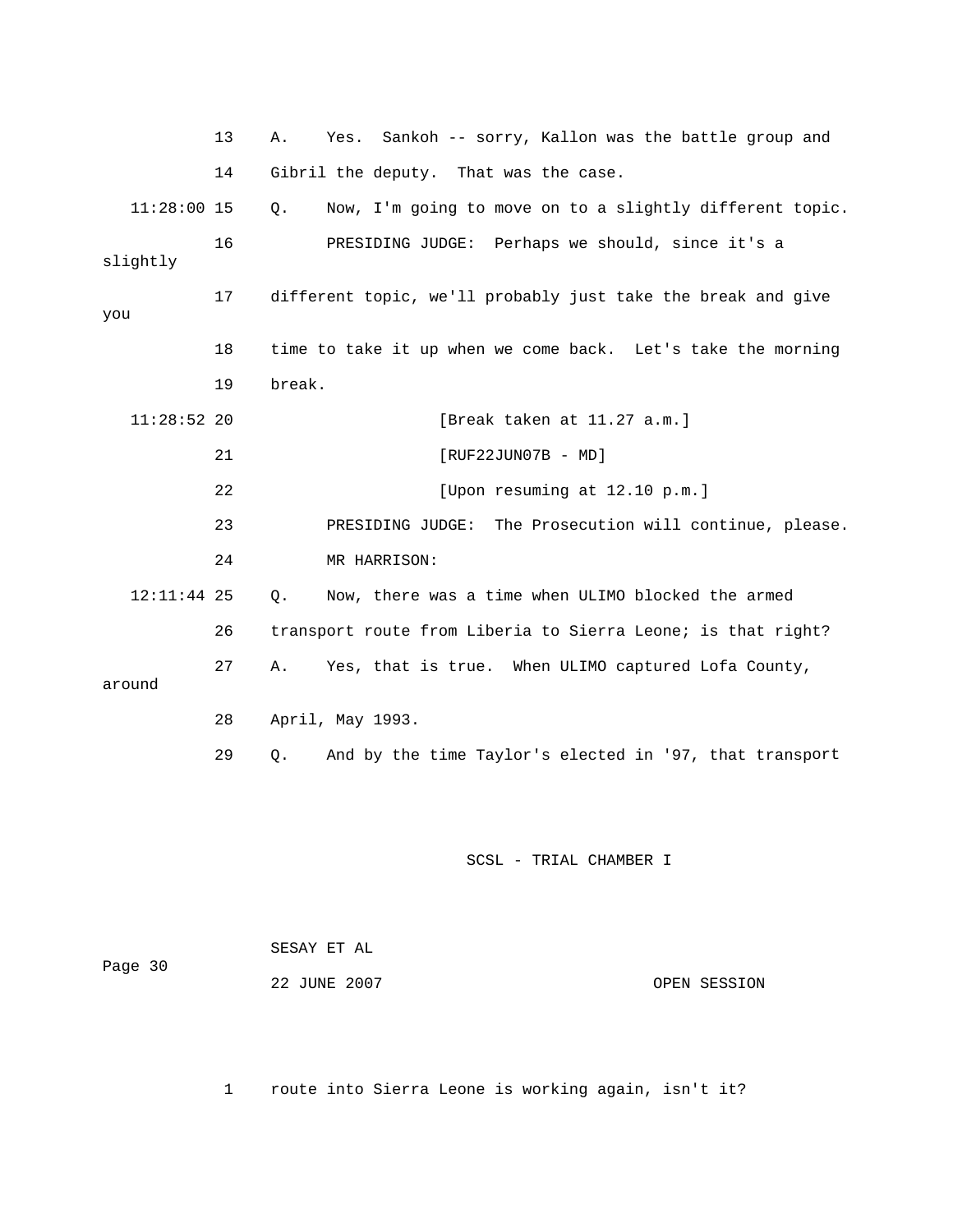|               | 2  | Well, I don't go to Liberia in 1997. It was before the<br>Α.   |
|---------------|----|----------------------------------------------------------------|
| the           | 3  | overthrow in Freetown, in May '97. It was the ECOMOG troops,   |
| Leone         | 4  | Senegalese that were deployed in the border between Sierra     |
| 12:13:04      | 5  | and Liberia.                                                   |
| that          | 6  | The question was somewhat different: I'm asking you<br>Q.      |
| Sierra        | 7  | after Taylor was elected, the route of carrying arms into      |
|               | 8  | Leone was re-established and operating; do you accept that?    |
|               | 9  | Well, that was not to my knowledge in '97.<br>Α.               |
| $12:13:39$ 10 |    | And what I'm saying to you is that it was Colonel Jungle<br>Q. |
|               | 11 | and Colonel Zigzag Mazzah, who were largely responsible for    |
|               | 12 | bringing the arms into Sierra Leone; do you accept that?       |
|               | 13 | I disagree. In '97, I did not know about any arms,<br>Α.       |
| did           | 14 | ammunition that was brought to the RUF in Kailahun. No, that   |
| $12:14:14$ 15 |    | not happen.                                                    |
|               | 16 | And you know that --<br>Q.                                     |
| Sierra        | 17 | Was your question to Kailahun or to<br>JUDGE BOUTET:           |
|               | 18 | Leone?                                                         |
|               | 19 | MR HARRISON: Yes, it was to Sierra Leone. If the Court         |
| $12:14:25$ 20 |    | would just wait one moment.                                    |
|               | 21 | JUDGE BOUTET:<br>Okay.                                         |
|               | 22 | I will ask a few more questions and try to<br>MR HARRISON:     |
|               | 23 | pick it up.                                                    |
|               | 24 | And I'm suggesting to you that you knew or know that<br>Q.     |
| $12:14:36$ 25 |    | Colonel Jungle acted as a liaison between Bockarie and Taylor? |
| Jungle        | 26 | Well, in '97 I did not know that. But I knew that<br>Α.        |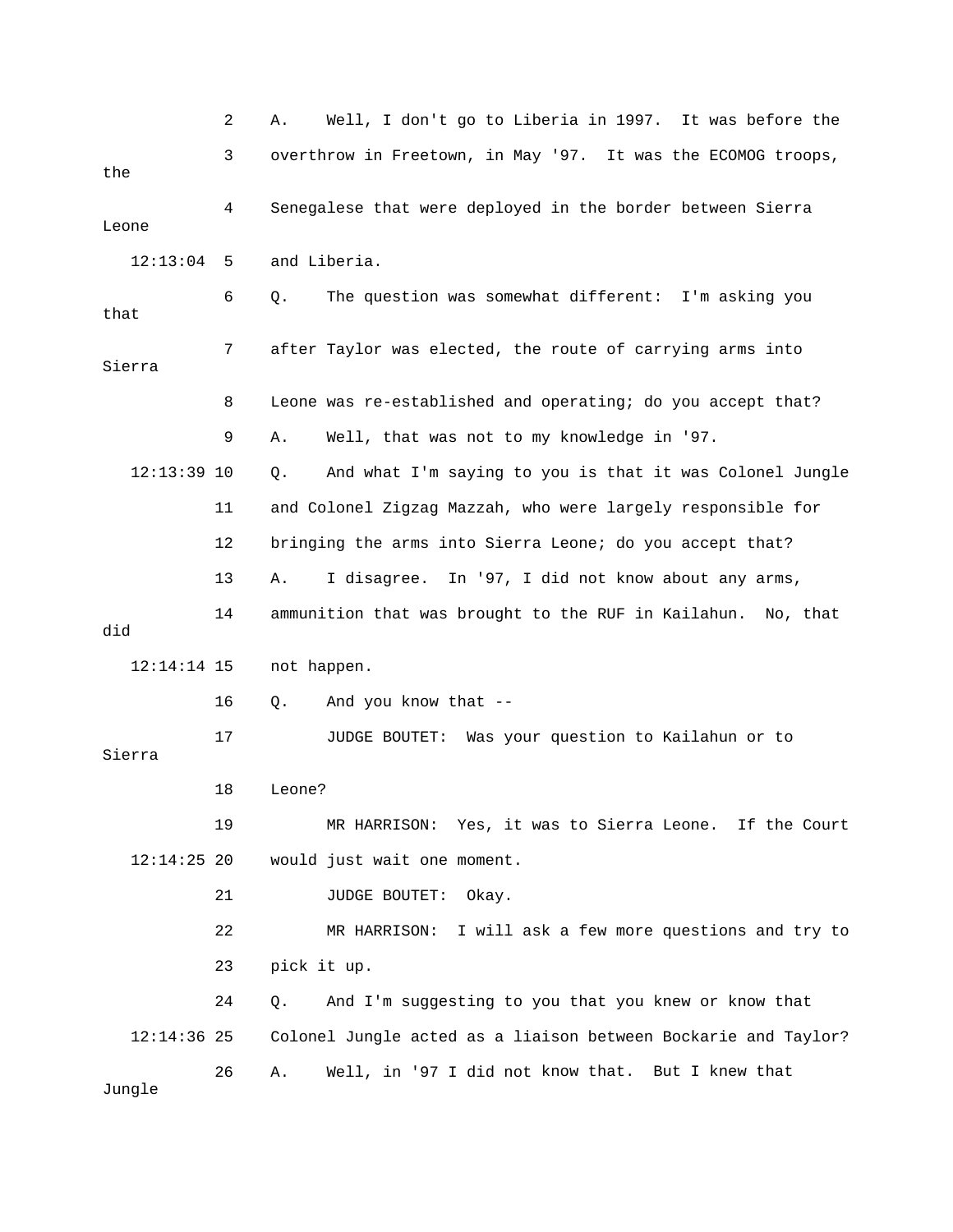| was there in '96, '97, in Cote d'Ivoire, because he was with |
|--------------------------------------------------------------|
| Foday Sankoh. And Jungle had been in Kailahun District all   |
| along. In '93, '94, '95, he was in Kailahun.                 |

Page 31 22 JUNE 2007 OPEN SESSION SESAY ET AL

 1 Q. And you know that Colonel Jungle is a Liberian? 3 borderline. His mother was from Buedu and his father was from 4 Foya Tengeya. That was the border between Kailahun and Liberia, 12:15:31 5 around that dawa. Because it was the same tribe that was in 7 Q. And do you know that Colonel Jungle's name is Daniel 8 A. Daniel Tamba. Yes, that was his name. 9 Q. And you had earlier answered a question somewhat made 11 a comment. I'll just return to that now. I'm suggesting to 12 that Colonel Jungle and xxxxx were the persons largely 13 responsible for bringing or arranging arms to be brought into The 2 A. Well, Colonel Jungle, yes, but he was born on the 6 Liberia and in Sierra Leone again, the Kissi. Tamba? 12:16:08 10 differently from what it was put, and you heard Judge Boutet you 14 Sierra Leone; do you accept that? 12:16:29 15 A. I said, I did not know that and that did not happen.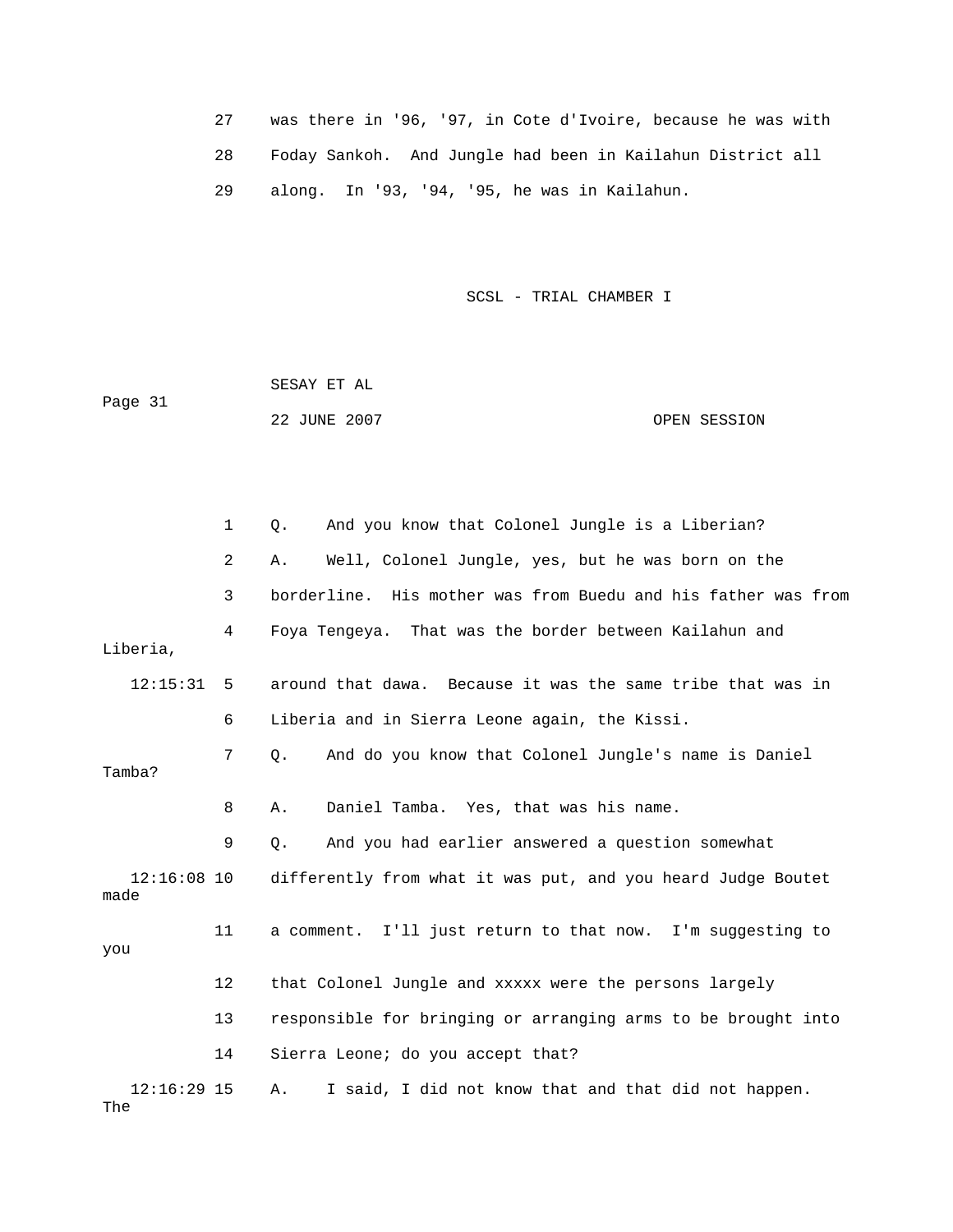16 ammunition that came, the flight came to Magburaka. 17 JUDGE ITOE: No, if you do not know, you cannot say it 18 not happen. How can you say you do not know and you add and 12:16:52 20 assert that you do not know and yet profess that it did not 23 in Kailahun, that's what I was saying. I was in Kailahun from 24 January to May and, from May to December, I did not hear from RUF that ammunition was brought to Kailahun through the Lofa 27 JUDGE BOUTET: Mr Sesay, this is not the question. 29 ability. The question was not whether it was taken by that did say 19 it cannot happen. If you don't know, you don't know. You can't 21 happen. 22 THE WITNESS: Well, My Lord, that did not take place in '97 any  $12:17:13$  25 26 road, no. Please 28 listen to the question and try to answer it to the best of your route

## SCSL - TRIAL CHAMBER I

|         | SESAY ET AL  |              |
|---------|--------------|--------------|
| Page 32 |              |              |
|         | 22 JUNE 2007 | OPEN SESSION |

 1 or not. The question was, simply: Do you know if Colonel Jungle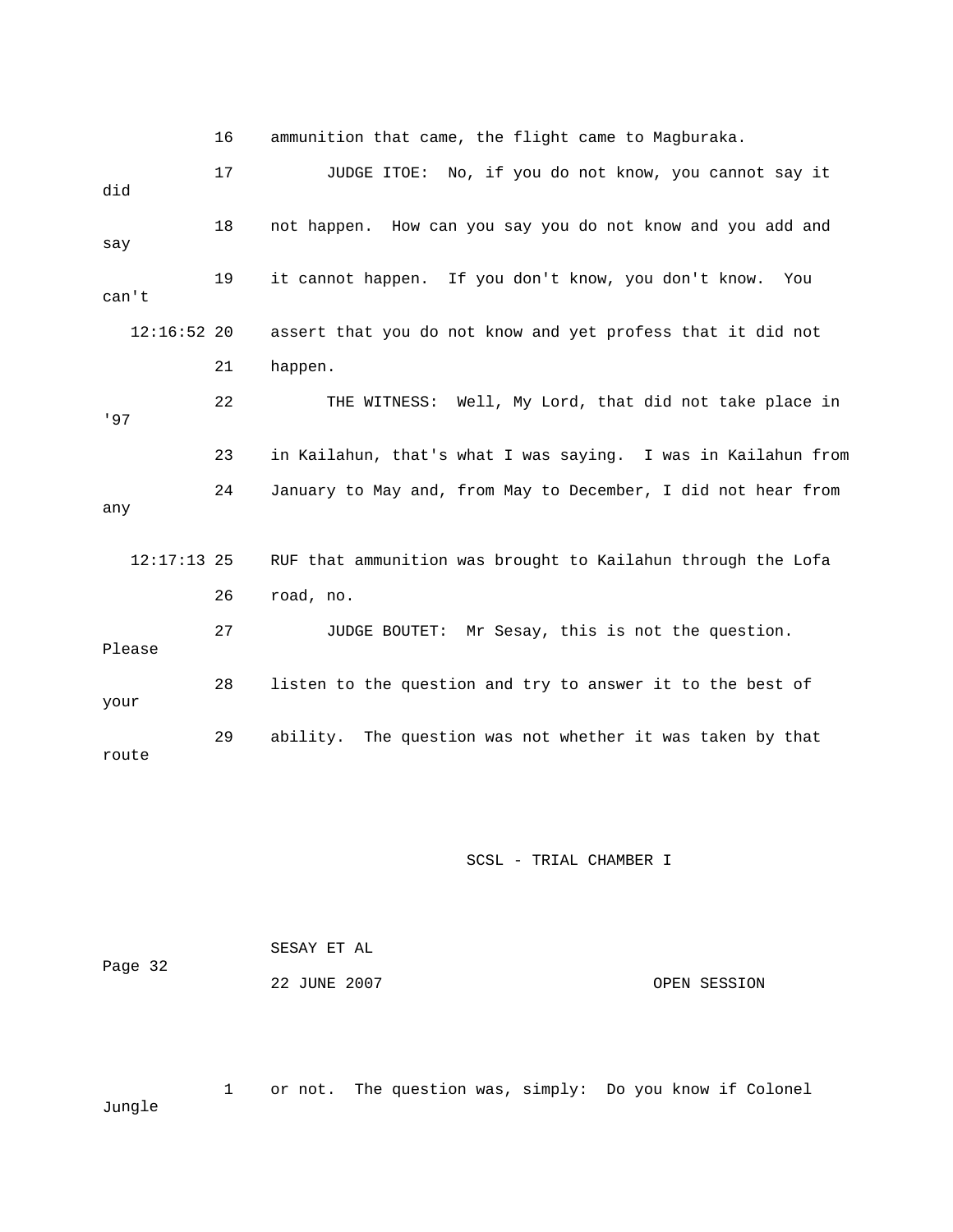|                          | 2  | and Colonel Zigzag had the responsibility to arrange and bring |
|--------------------------|----|----------------------------------------------------------------|
| to                       | 3  | arms and ammunition to Sierra Leone. There was no reference    |
| Leone.                   | 4  | any particular route, nor Kailahun. It's just to Sierra        |
| 12:17:51<br>Kailahun."   | 5  | You either know or not know. You say, "Well, I was in          |
|                          | 6  | Well, it may be. But that's not the question. If you don't     |
|                          | 7  | know, you don't know.                                          |
| I.                       | 8  | THE WITNESS: Well, My Lord, I did not know about this.         |
|                          | 9  | did not know about this, sir.                                  |
| $12:18:06$ 10            |    | MR HARRISON:                                                   |
|                          | 11 | Q.<br>And part of your answer may have been somewhat --        |
| Jungle;                  | 12 | JUDGE ITOE: Mr Harrison, please. You know Colonel              |
|                          | 13 | do you know Colonel Zigzag as well?                            |
|                          | 14 | THE WITNESS: Well, in '97 I did not know Zigzag.               |
| $12:18:29$ 15            |    | JUDGE ITOE: Did you know Colonel Zigzag; that's the            |
|                          | 16 | question. I have not put a time frame.                         |
| General                  | 17 | THE WITNESS: Yes, My Lord. I knew Jungle, who was              |
|                          | 18 | Tamba and, later, I knew Mazzah.                               |
|                          | 19 | Mazzah.<br>Is Mazzah the same as Zigzag?<br>JUDGE ITOE:        |
| $12:18:52$ 20            |    | THE WITNESS:<br>Yes, sir.                                      |
|                          | 21 | MR HARRISON:                                                   |
| that                     | 22 | Q.<br>And when you say that you knew Mazzah, you also knew     |
|                          | 23 | he was a person who worked with Benjamin Yeaten?               |
| was                      | 24 | Well, I'm saying that I knew these people in 2000.<br>Α.<br>Ι  |
| $12:19:23$ 25<br>Yeaten. |    | not in Liberia to know whether he had been working with        |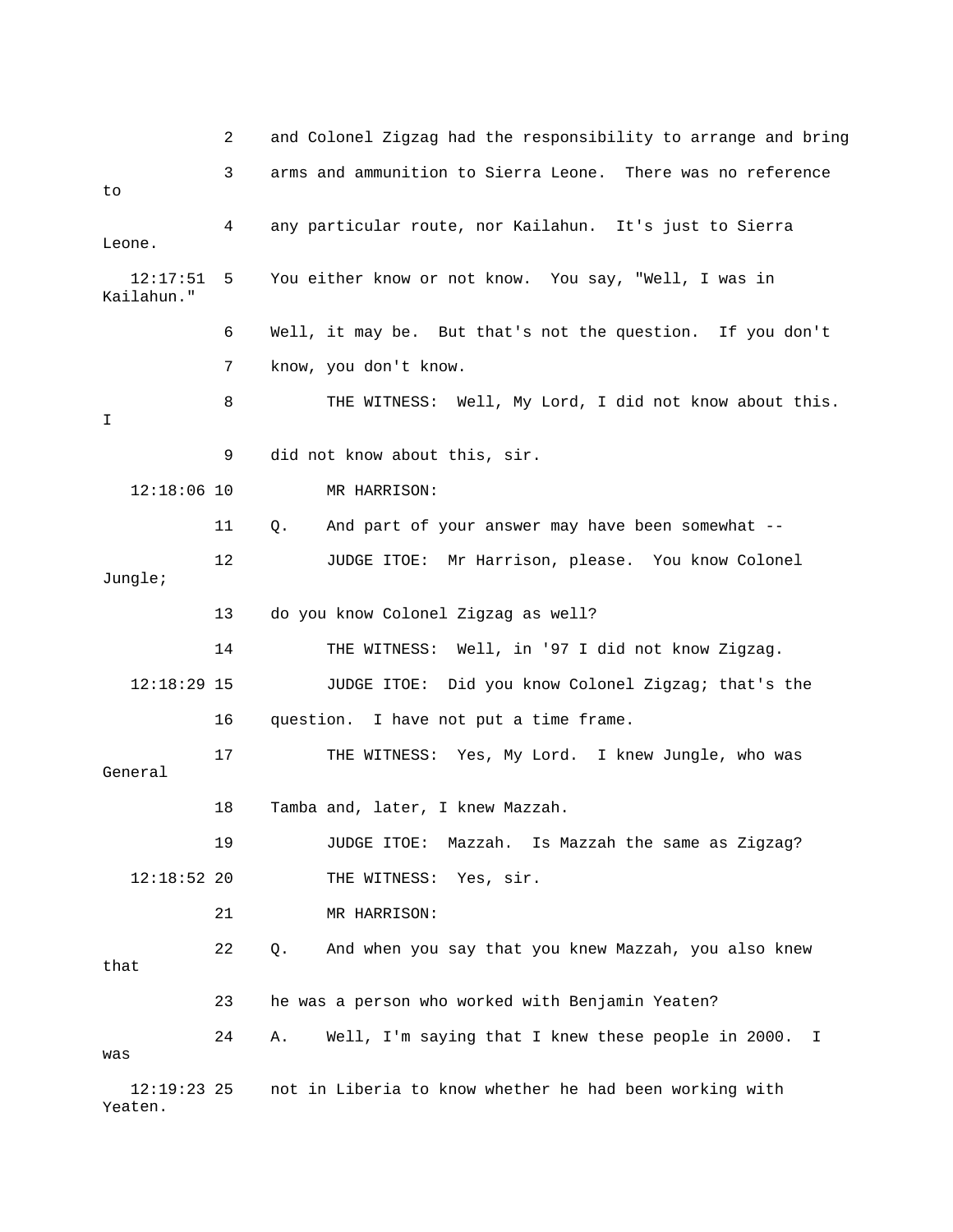26 Q. If you just listen and I will try to put the question 27 again. Do you know today that Zigzag Mazzah was the liaison, 28 assistant to Benjamin Yeaten? or

29 A. No, I don't know.

SCSL - TRIAL CHAMBER I

 22 JUNE 2007 OPEN SESSION SESAY ET AL Page 33

|                        | $\mathbf{1}$   | And going back to the movement of arms from Liberia to<br>$\circ$ . |
|------------------------|----------------|---------------------------------------------------------------------|
|                        | $\overline{2}$ | Sierra Leone, I'm suggesting to you that arms were transported      |
|                        | 3              | regularly from Liberia to Sierra Leone in 1997, 1998, 1999 and      |
|                        | 4              | 2000; do you accept that?                                           |
| 12:20:31               | 5              | Well, I did not see arms.<br>Α.                                     |
| you                    | 6              | Yes. You can say you don't see arms, but I'm saying to<br>$\circ$ . |
| Sierra                 | 7              | that you know that they were transported from Liberia to            |
|                        | 8              | Leone during the years 1997 to 2000?                                |
| with                   | 9              | Well, I only knew once that Bockarie, he himself came<br>Α.         |
| $12:21:01$ 10<br>order |                | ammunition in December 1998, and he told me, he gave me an          |
|                        | 11             | that he brought these ammunition from Burkina Faso.                 |
| Answer                 | 12             | JUDGE ITOE: Please, Mr Sesay, answer the question.                  |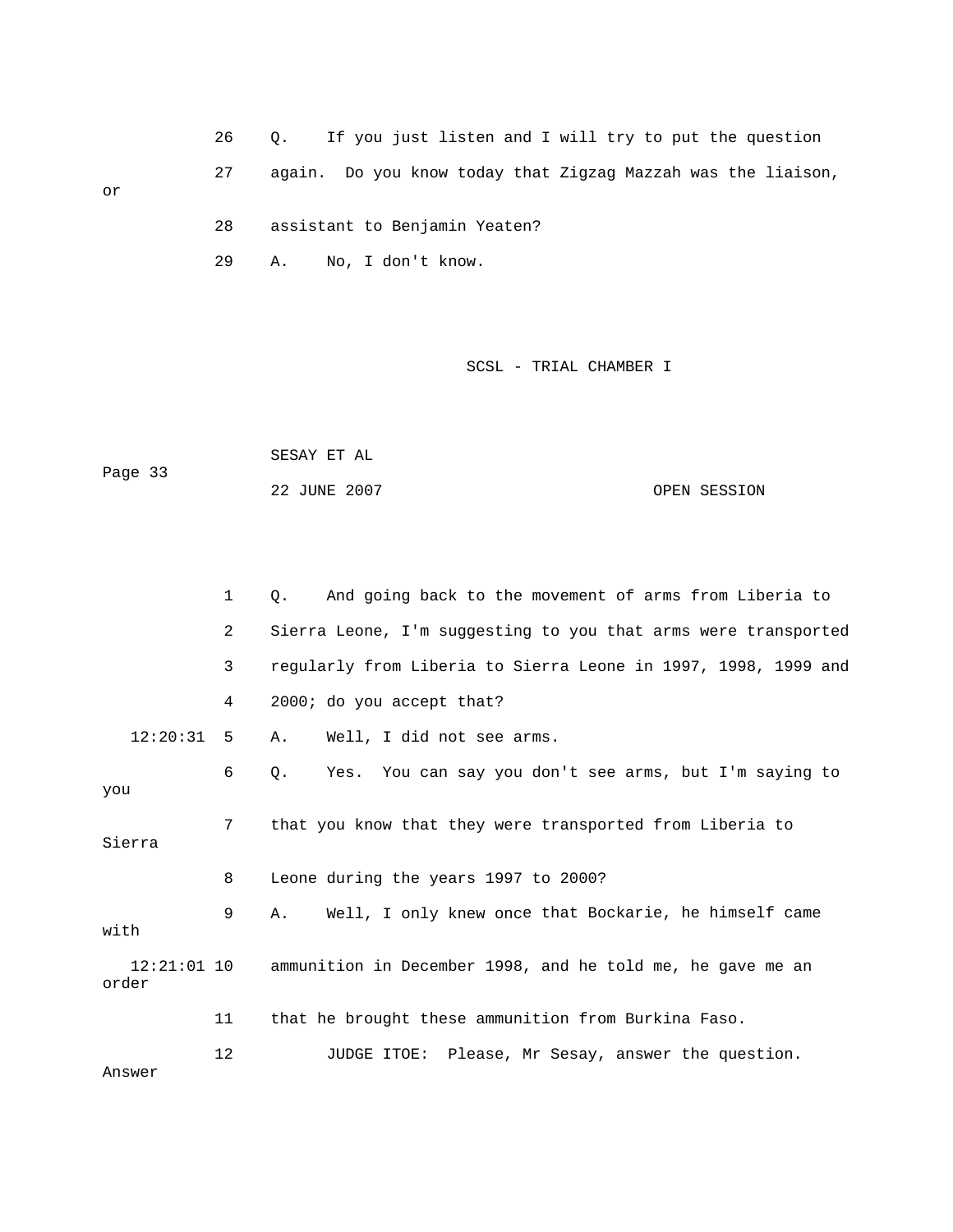13 the question. Do you know whether arms were coming from 14 into Sierra Leone? THE WITNESS: Well, My Lord, I said, I did not know about 16 arms. I only know about one time when Bockarie brought some 17 ammunition in December. 19 when Bockarie brought arms from Liberia into -- this is the occasion you remember? well. 22 I said, only once Sam Bockarie, in December '98, he came with 23 ammunition; it was not arms. But during 1998, Bockarie had 12:22:18 25 ULIMO. Kennedy had been buying this and bringing them to 26 JUDGE BOUTET: But the question the question was again a the arms. Liberia  $12:21:30$  15 18 JUDGE ITOE: So you only know of this one unique occasion, only 12:21:49 20 21 THE WITNESS: My Lord, what I'm saying, I do recall 24 Matthew Kennedy in Kailahun, who had been buying ammunition from Buedu. 27 very general question: Do you know if arms were coming from 28 Liberia to Sierra Leone in '97, '98, '99 and 2000. That was 29 question. Now you're saying that, yes, Kennedy was buying

SCSL - TRIAL CHAMBER I

 SESAY ET AL Page 34

22 JUNE 2007 OPEN SESSION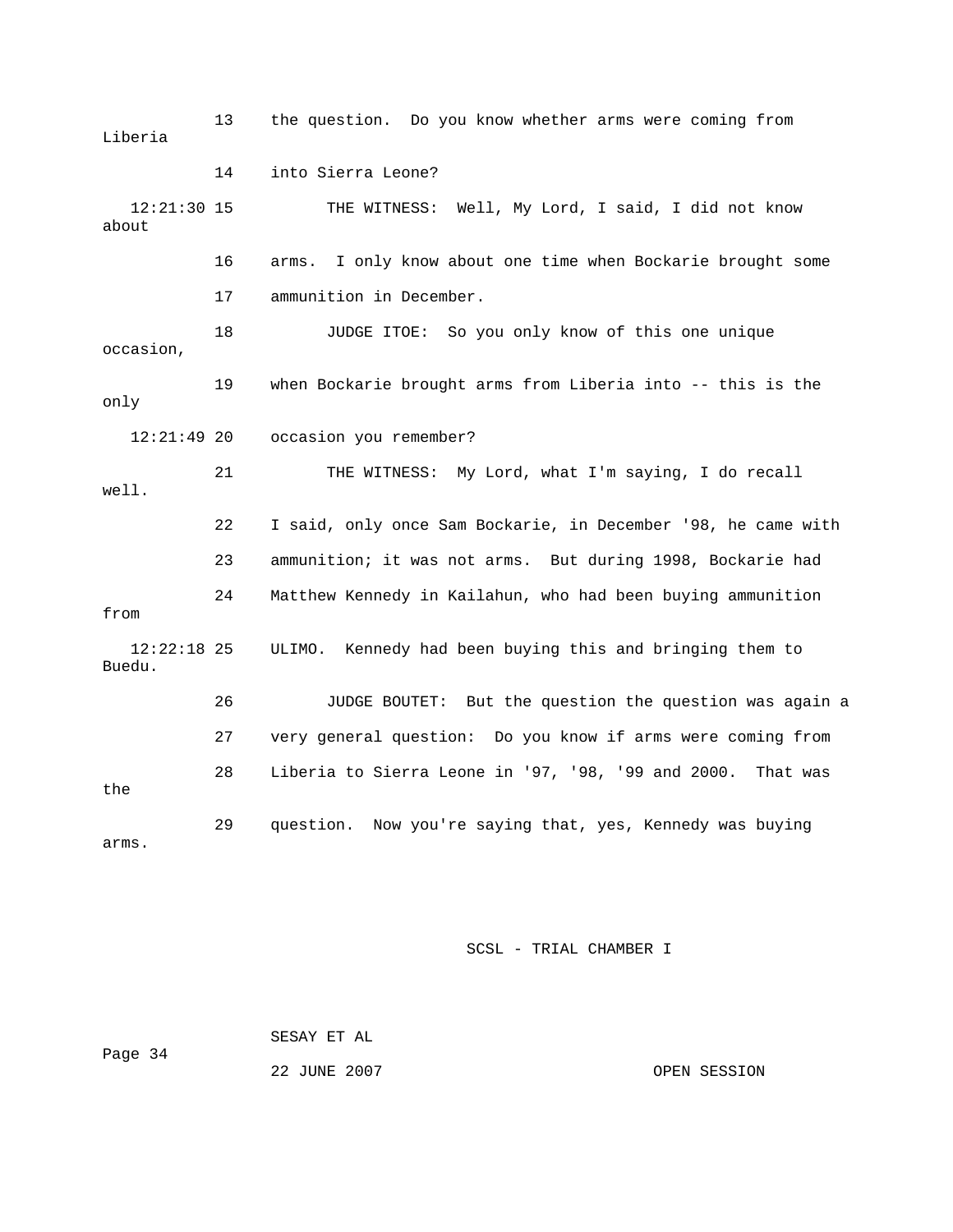1 There was no specification that it came from ULIMO or the others. 2 MR JORDASH: Your Honour, I understand he's answered 3 differently to that. Mr Sesay is making a distinction between 4 arms and ammunition. He said: I don't know about arms coming 12:23:01 5 in. I know about -- 6 JUDGE BOUTET: Ammunition. 7 MR JORDASH: -- ammunition in December 98, and I also know 9 PRESIDING JUDGE: But why not stop at I don't know about 12:23:13 10 arms coming in? Why not just stop there? 11 MR JORDASH: Well, I think the questions went on a bit 12 further. 13 PRESIDING JUDGE: No, no, no. The question was clearly 14 now, in that context, Liberia to Sierra Leone, during those 16 know about arms coming in. Why go and give us -- and that's what 17 complicates the situation. When a question is asked and 19 opportunity of expanding and then bringing something which may 22 that his encyclopaedic knowledge of the whole thing, it makes 8 about ammunition bought by Kennedy. 12:23:25 15 periods. Why not just stop there? Why not just say: I don't probably 18 a question that aims at precision, then the witness takes the 12:23:48 20 well be extraneous, and that's what we are trying to contain. 21 Let him try again. It may well be that because, as I said, it 23 difficult for him to keep them separate, and I can understand 24 that. But we are just trying to have some method. Try again,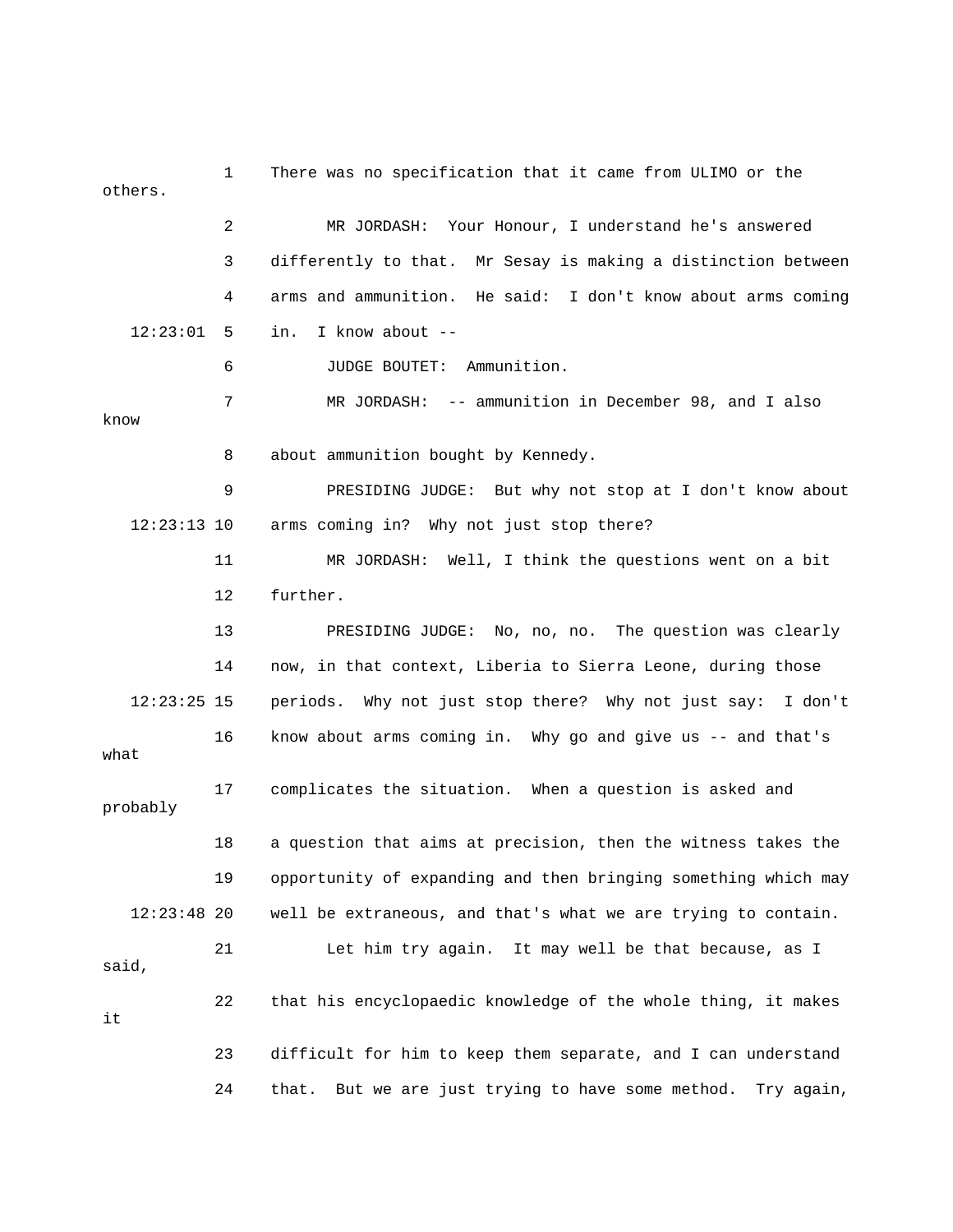12:24:08 25 Mr Harrison.

26 MR HARRISON:

27 Q. You've told us about Bockarie bringing arms in, I think

28 approximately December 1998. Do you remember saying --

29 JUDGE BOUTET: So there is no confusion Mr Harrison, the

|         | SESAY ET AL  |              |
|---------|--------------|--------------|
| Page 35 |              |              |
|         | 22 JUNE 2007 | OPEN SESSION |

|                      | 1              | witness has not said arms; he said ammunition. And that was    |
|----------------------|----------------|----------------------------------------------------------------|
|                      | $\overline{2}$ | the -- to avoid any further confusion.                         |
|                      | 3              | MR HARRISON: You're right.                                     |
|                      | 4              | I think you talked about ammunition being brought in by<br>Q.  |
| 12:24:35             | 5              | Bockarie in December 1998; do you remember saying that?        |
|                      | 6              | Yes, that was what I said.<br>Α.                               |
|                      | 7              | And I think you said that that ammunition brought by<br>Q.     |
|                      | 8              | Bockarie, around December 1998, was from Burkina Faso; do you  |
|                      | 9              | remember saying that?                                          |
| $12:24:56$ 10<br>SYB |                | Yes, that was what Bockarie told me and other people.<br>Α.    |
| Bockarie             | 11             | Rogers, he himself also confirmed that, because he and         |
|                      | $12 \,$        | went.                                                          |
| from                 | 13             | And that ammunition was transported into Sierra Leone<br>$Q$ . |
|                      | 14             | Liberia; that's right, isn't it?                               |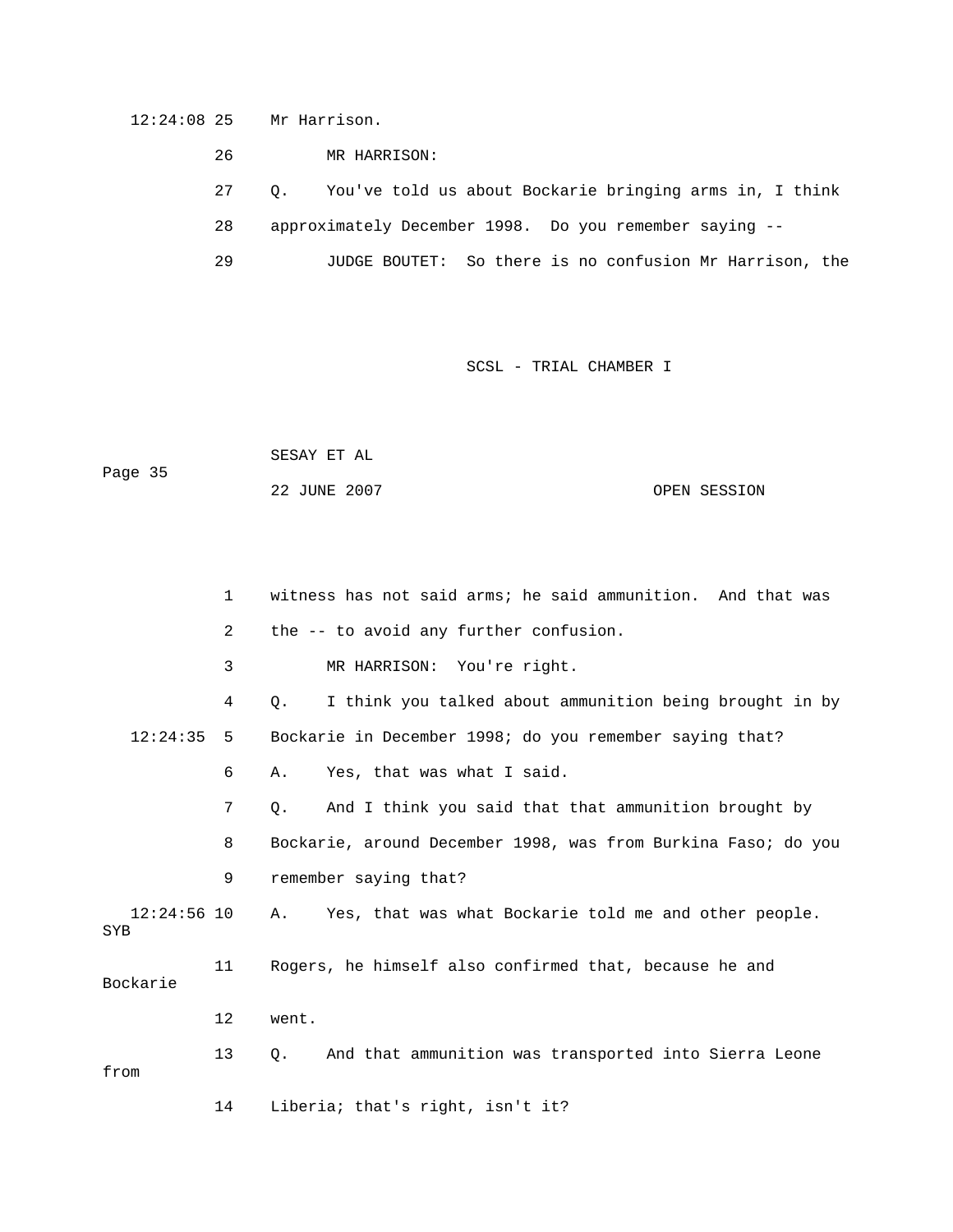| $12:25:20$ 15         |    | Yes, it was Bockarie that came with it.<br>Α.                 |
|-----------------------|----|---------------------------------------------------------------|
|                       | 16 | And it was transported into Sierra Leone from Liberia?<br>Q.  |
| came                  | 17 | It was through Liberia that Bockarie passed and<br>Α.<br>Yes. |
|                       | 18 | to Buedu.                                                     |
| Mazzah                | 19 | And you know that Colonel Jungle and Colonel Zigzag<br>0.     |
| $12:26:02$ 20         |    | were the Liberians responsible for assisting the transport of |
|                       | 21 | arms from Liberia to Sierra Leone; isn't that right?          |
|                       | 22 | Well, at the time that Bockarie came to Buedu with that<br>Α. |
| Jungle.               | 23 | ammunition, I did not see Zigzag Mazzah and I did not see     |
| were                  | 24 | It was Bockarie and the other people with whom he went, they  |
| $12:26:28$ 25<br>came |    | the same people that he came with, and the truck which they   |
|                       | 26 | with was a civilian truck.                                    |
|                       | 27 | I didn't ask you if you saw them. If you just listen to<br>О. |
| Jungle                | 28 | the question. I asked you if you knew that it was Colonel     |
| in                    | 29 | and Colonel Zigzag Mazzah who were responsible for assisting  |

| Page 36 | SESAY ET AL  |              |
|---------|--------------|--------------|
|         | 22 JUNE 2007 | OPEN SESSION |

1 the transport of that ammunition from Liberia to Sierra Leone;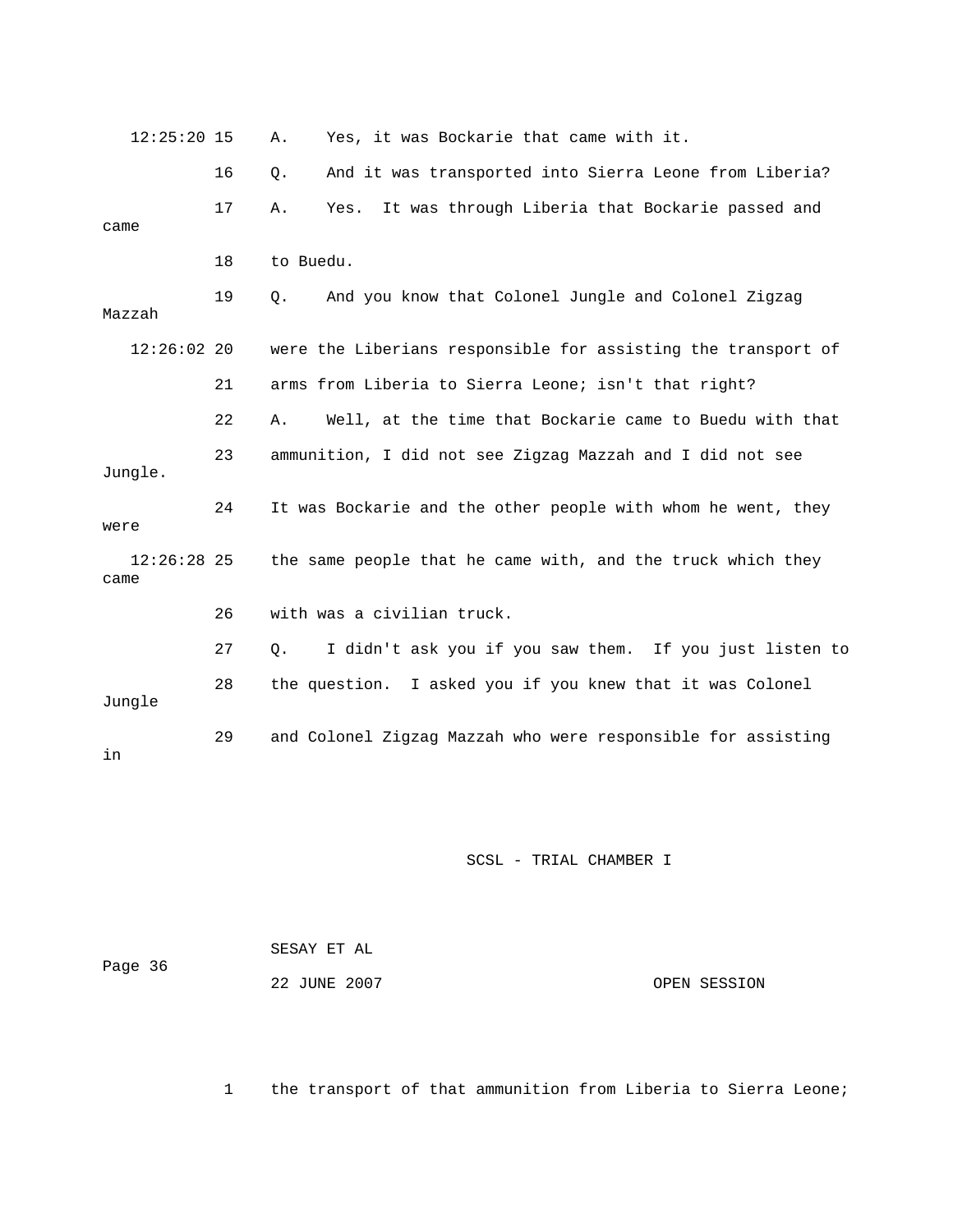|                     | 2  | that's right, isn't it?                                       |  |  |  |  |  |  |  |
|---------------------|----|---------------------------------------------------------------|--|--|--|--|--|--|--|
| Bockarie            | 3  | I said, I did not see them. I do not know.<br>When<br>Α.      |  |  |  |  |  |  |  |
|                     | 4  | came in December, I did not see them.                         |  |  |  |  |  |  |  |
| 12:27:23<br>Colonel | 5  | And I'm suggesting to you that Colonel Jungle and<br>Q.       |  |  |  |  |  |  |  |
| trips               | 6  | Zigzag Mazzah were responsible for making sure that several   |  |  |  |  |  |  |  |
| in                  | 7  | of arms and ammunition travelled from Liberia to Sierra Leone |  |  |  |  |  |  |  |
|                     | 8  | the years from 1997 to 2000. That's right, isn't it?          |  |  |  |  |  |  |  |
|                     | 9  | That was not true. That was not true.<br>Α.                   |  |  |  |  |  |  |  |
| $12:28:12$ 10       |    | And you know that it was Taylor, Charles Taylor, who<br>Q.    |  |  |  |  |  |  |  |
| Leone;              | 11 | sponsored the whole RUF invasion and activities in Sierra     |  |  |  |  |  |  |  |
|                     | 12 | that is right, isn't it?                                      |  |  |  |  |  |  |  |
|                     | 13 | Well, I did not know that.<br>Α.                              |  |  |  |  |  |  |  |
| training            | 14 | You certainly knew that he was responsible for the<br>Q.      |  |  |  |  |  |  |  |
| $12:28:46$ 15       |    | of yourself and others at Camp Naama?                         |  |  |  |  |  |  |  |
|                     | 16 | JUDGE ITOE: What was the first question? Let me get it        |  |  |  |  |  |  |  |
| Taylor              | 17 | right again. He has said that he doesn't know that it was     |  |  |  |  |  |  |  |
|                     | 18 | who did what?<br>Who --                                       |  |  |  |  |  |  |  |
|                     | 19 | MR HARRISON: I will perhaps get the words.                    |  |  |  |  |  |  |  |
| $12:29:07$ 20       |    | Sponsored.<br>JUDGE ITOE:                                     |  |  |  |  |  |  |  |
|                     | 21 | Sponsored the activities of the RUF.<br>MR HARRISON:          |  |  |  |  |  |  |  |
|                     | 22 | PRESIDING JUDGE: You also used invasion.                      |  |  |  |  |  |  |  |
|                     | 23 | I'm sorry. Invasion and activities of the<br>MR HARRISON:     |  |  |  |  |  |  |  |
|                     | 24 | RUF.                                                          |  |  |  |  |  |  |  |
| $12:29:29$ 25       |    | JUDGE ITOE: He said he doesn't know?                          |  |  |  |  |  |  |  |
|                     | 26 | MR HARRISON:<br>That's correct.                               |  |  |  |  |  |  |  |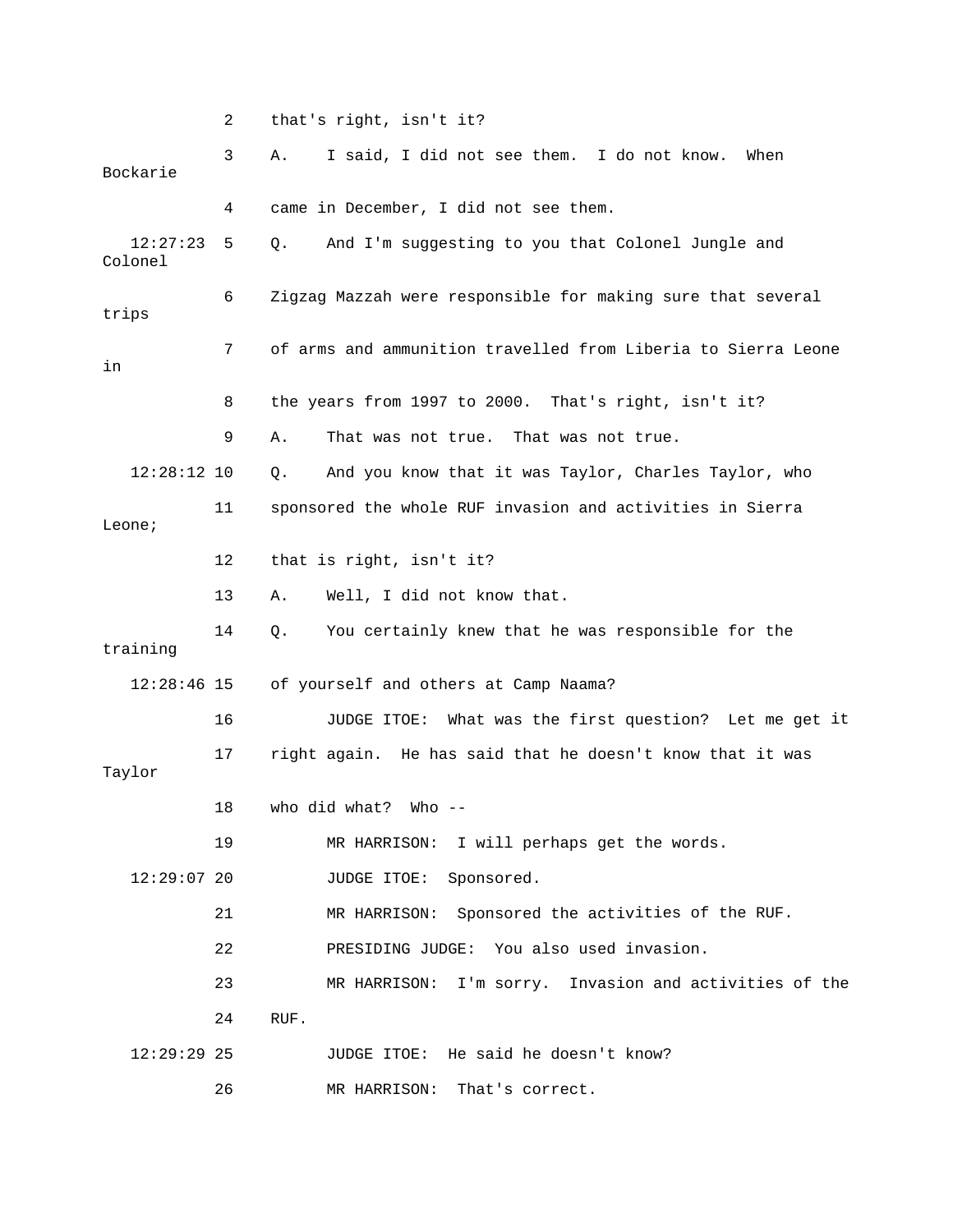|    | 27 |  | THE WITNESS: Yes. '97, '98 to 2000, I did not know.        |  |  |  |  |  |
|----|----|--|------------------------------------------------------------|--|--|--|--|--|
|    | 28 |  | MR HARRISON:                                               |  |  |  |  |  |
| to | 29 |  | Q. All right. Well, you've qualified it by saying '97, '98 |  |  |  |  |  |

```
22 JUNE 2007 CPEN SESSION
            SESAY ET AL 
Page 37
```

| responsible     | $\mathbf{1}$ | 2000. Is it the case that you know that Taylor was           |  |  |  |  |  |
|-----------------|--------------|--------------------------------------------------------------|--|--|--|--|--|
|                 | 2            | for sponsoring the RUF from '91 up to '96?                   |  |  |  |  |  |
|                 | 3            | No. I disagree because I need to explain.<br>Α.              |  |  |  |  |  |
|                 | 4            | PRESIDING JUDGE: Please explain.                             |  |  |  |  |  |
| 12:30:30<br>the | 5            | THE WITNESS: Yes, sir. My Lord, from 1993, April/May,        |  |  |  |  |  |
|                 | 6            | ULIMO captured Lofa County. Up to 1997, we did not have any  |  |  |  |  |  |
| you             | 7            | visit to Lofa County, no business with Charles Taylor. So if |  |  |  |  |  |
| <b>RUF</b>      | 8            | said that it was Charles Taylor who had been sponsoring the  |  |  |  |  |  |
| could           | 9            | where there was no means, so that he could meet us or RUF    |  |  |  |  |  |
| $12:30:53$ 10   |              | meet him, there was no way.                                  |  |  |  |  |  |
|                 | 11           | MR HARRISON:                                                 |  |  |  |  |  |
| that            | 12           | You certainly agree with me, though, that the training<br>0. |  |  |  |  |  |
|                 | 13           | you underwent was at Camp Naama?                             |  |  |  |  |  |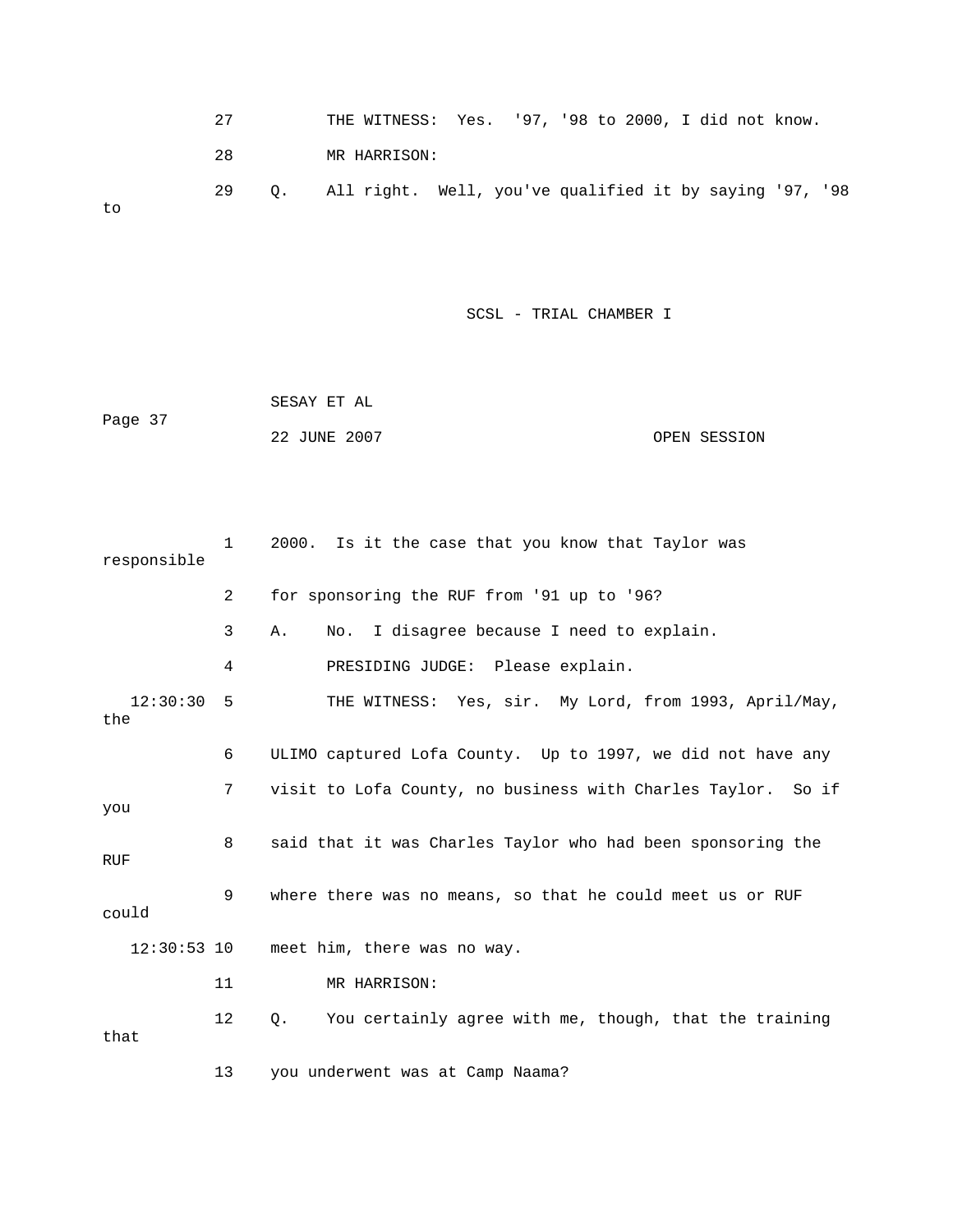|     |               | 14 | Α.       | Yes, I do agree that it was at Camp Naama. I do agree -        |
|-----|---------------|----|----------|----------------------------------------------------------------|
|     | $12:31:11$ 15 |    | $Q$ .    | And you agree with me that --                                  |
|     |               | 16 | Α.       | -- that it was at Camp Naama.                                  |
|     |               | 17 | Q.       | -- was under the control of Charles Taylor?                    |
|     |               | 18 | Α.       | Because that was the liberated zone for NPFL but<br>Yes.       |
| his |               | 19 |          | Charles Taylor did not go to our base but the area was under   |
|     | $12:31:30$ 20 |    | control. |                                                                |
|     |               | 21 | Q.       | And you agree with me that, after Taylor was elected in        |
|     | Leone         | 22 |          | '97, the route to transport arms from Liberia into Sierra      |
|     |               | 23 |          | could be used again?                                           |
|     |               | 24 | Α.       | No, no. That did not happen because it was ECOMOG that         |
|     | $12:31:58$ 25 |    |          | deployed on the road.                                          |
|     |               | 26 | Q.       | You certainly agree with me that you said that, in 1998,       |
|     |               | 27 |          | when Bockarie brought arms, they were transported from Liberia |
|     |               | 28 |          | into Sierra Leone?                                             |
|     |               | 29 | Α.       | Well, that was what I said. I said it was Bockarie that        |
|     |               |    |          |                                                                |
|     |               |    |          |                                                                |

| Page 38 | SESAY ET AL  |              |
|---------|--------------|--------------|
|         | 22 JUNE 2007 | OPEN SESSION |

1 brought the ammunition from Liberia. He came to Buedu. He and 2 Pa Rogers told us that it was from Burkina Faso that they got e th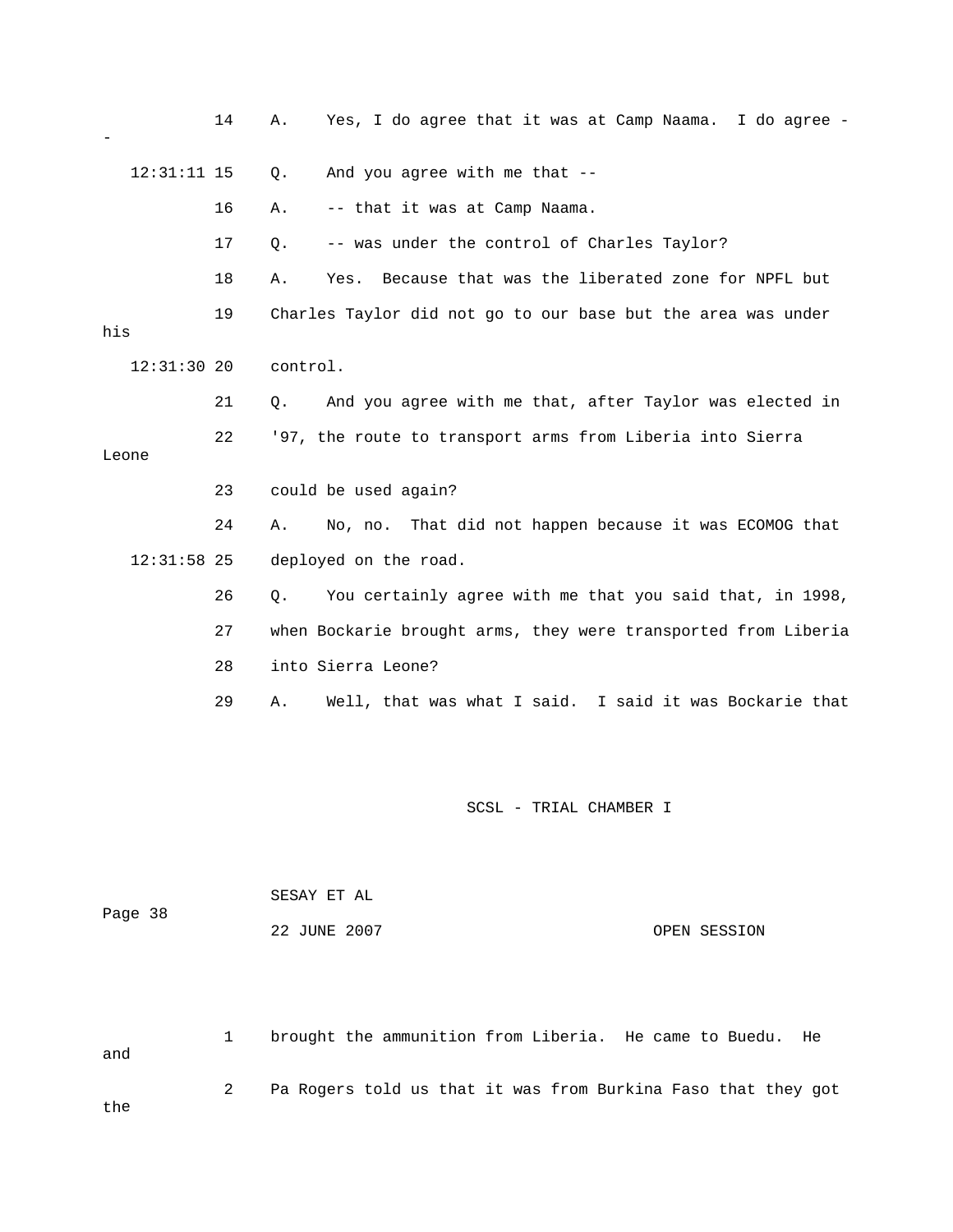3 ammunition.

| to                    | 4  | And I'm putting it to you that from mid to late 1997, up<br>Q. |
|-----------------------|----|----------------------------------------------------------------|
| 12:32:48<br>to        | 5  | the end of the war, arms were being transported from Liberia   |
|                       | 6  | Sierra Leone; do you accept that?                              |
|                       | 7  | I won't accept that. Minus that December and the<br>Α.         |
| besides               | 8  | ammunition which Bockarie had been buying from the ULIMO,      |
| into                  | 9  | that, I did not see any transportation of ammunition or arms   |
| $12:33:23$ 10         |    | Kailahun from Liberia.                                         |
|                       | 11 | And in 1997/1998, you agree that you were a senior<br>Q.       |
|                       | 12 | commander in the RUF?                                          |
|                       | 13 | Yes, I was one of the commanders. One amongst the<br>Α.        |
|                       | 14 | commanders.                                                    |
| $12:33:57$ 15         |    | The question was just slightly different. I'd put it to<br>Q.  |
| оf                    | 16 | you that you agreed that you were one of the senior commanders |
|                       | 17 | the RUF?                                                       |
| individual            | 18 | Yes, I was a commander. See, I was not the sole<br>Α.          |
|                       | 19 | who made decisions. It was the senior man who made decisions.  |
| 12:34:17 20           |    | JUDGE ITOE: They say you were one of the senior                |
| were                  | 21 | commanders. Follow the question, Mr Sesay, would you.<br>You   |
|                       | 22 | one of the senior commanders; were you or were you not?        |
| оf                    | 23 | THE WITNESS: Yes. Yes, I said I was one of them, one           |
|                       | 24 | the commanders.                                                |
| $12:34:34$ 25<br>now: |    | That is the question, you've answered it<br>JUDGE ITOE:        |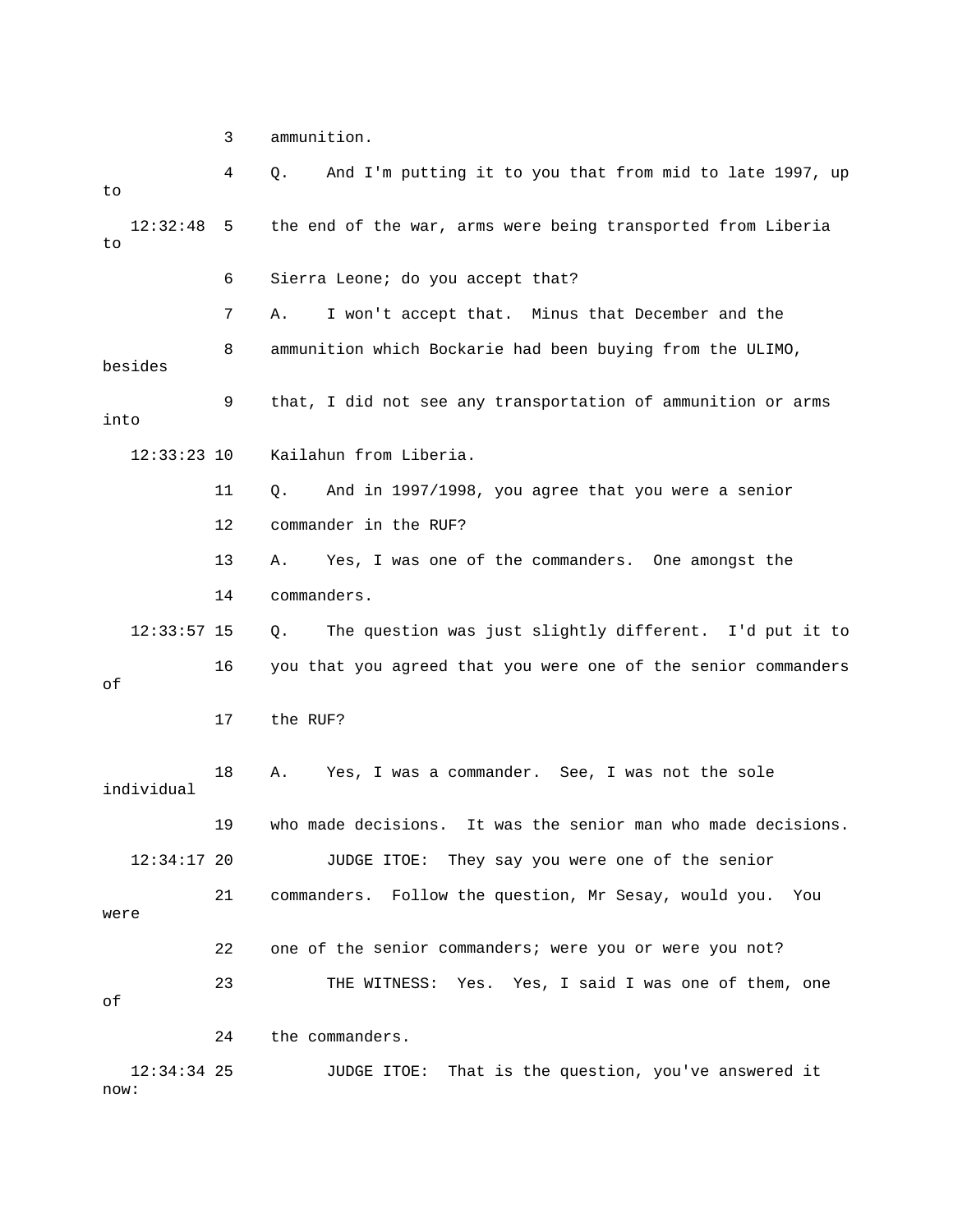26 You were one of the senior commanders. 27 THE WITNESS: Yes, sir. 29 Q. And, in fact, you were serving as somewhat of a deputy 28 MR HARRISON:

to

## SCSL - TRIAL CHAMBER I

 SESAY ET AL 22 JUNE 2007 CPEN SESSION Page 39

|                      | $\mathbf{1}$   | Sam Bockarie; is that right?                                            |
|----------------------|----------------|-------------------------------------------------------------------------|
| in                   | $\overline{2}$ | Well, I had not been serving as a deputy to Sam Bockarie<br>Α.          |
|                      | 3              | '98 because I did not have control of certain areas where RUF           |
|                      | 4              | were, so I wouldn't say that I was a deputy.                            |
| $12:35:11$ 5<br>that |                | Q. At any rate, in 1998, I take it you are going to agree               |
| still                | 6              | Bockarie was still the battlefield commander and you were               |
|                      | 7              | the battle-group commander?                                             |
|                      | 8              | Well, in '98, there were changes. In '98, March, Johnny<br>Α.           |
| Bockarie             | 9              | Paul appointed Bockarie as Chief of Defence Staff. Then                 |
| the                  |                | 12:35:49 10 said I should be the field commander and Superman should be |
| with                 | 11             | battle-group commander. But then, in April, I had problem               |
| that                 | 12             | Bockarie because of the diamonds that I lost. And, during               |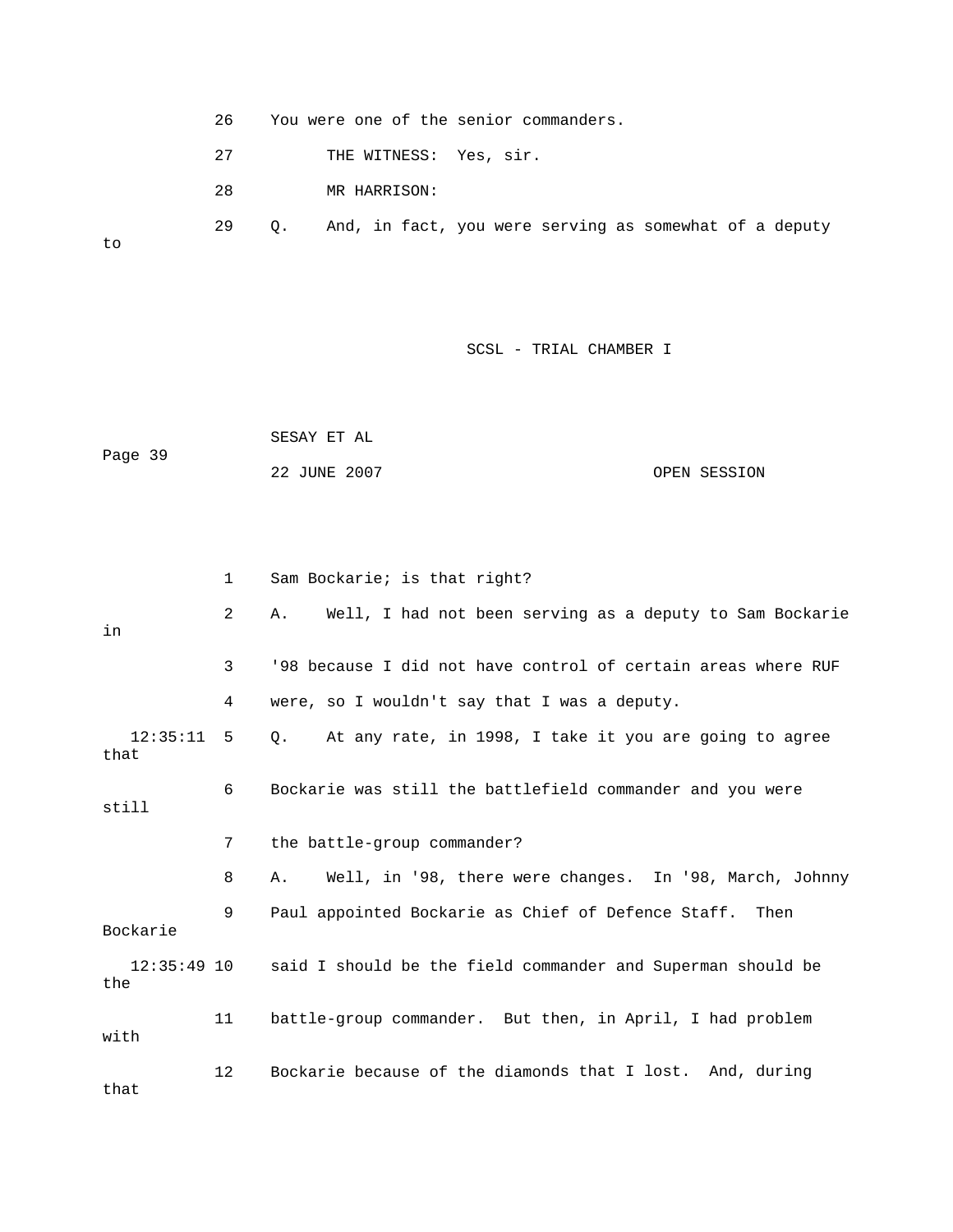13 time, Bockarie had to marginalise me and he posted me to 14 Pendembu. So, from that time, from April to November, in was only responsible for Pendembu and the front line around Daru. 16 So the job that I had been performing did not allow me to be the 17 deputy to Sam Bockarie. 18 Q. And what I'm suggesting to you is that during the time that 19 you were the battle-group commander, and the battlefield 22 A. Yes. 24 MR HARRISON: I think it was slightly different before. battlefield 27 THE WITNESS: Yes. During that time I was only 28 to Bockarie, I would only report activities concerning Pendembu, 29 Mogbai, Baima, Kuiva. I was not able to report about activities 1998, I  $12:36:17$  15 12:36:44 20 commander, again, the only person you reported to would have been 21 Bockarie? 23 JUDGE ITOE: Yes, he has answered that question earlier on. He 12:37:06 25 has now expanded to talk about the time when he was a 26 commander. reporting

SCSL - TRIAL CHAMBER I

SESAY ET AL

Page 40

22 JUNE 2007 OPEN SESSION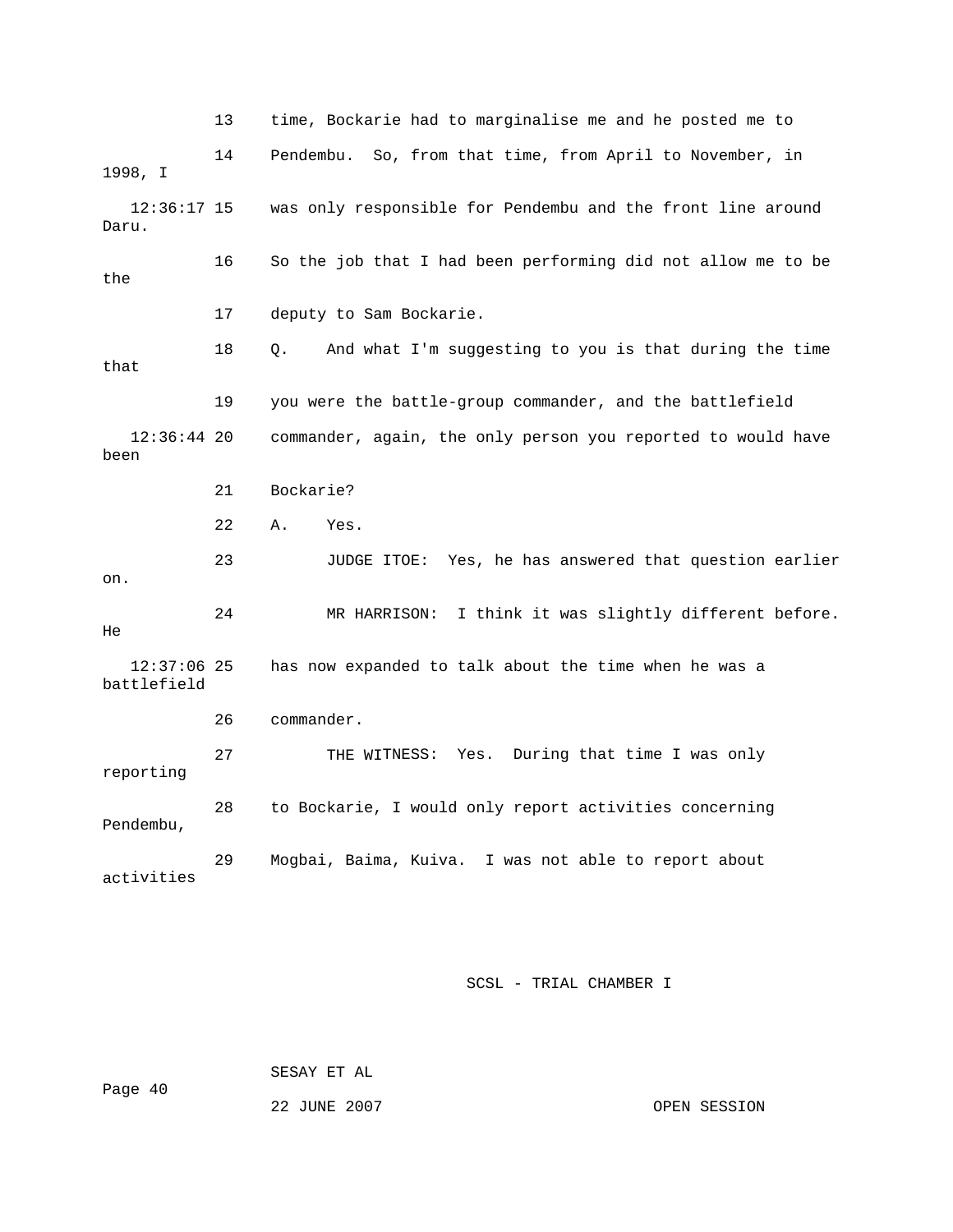1 in the Kono District because I did not have any control over 2 Kono. 3 MR HARRISON: 4 Q. Now, at the beginning of the AFRC junta, you know that 12:37:45 5 Sankoh sent a message for the RUF to work with Johnny Paul 6 Koroma? 7 A. Yes. And you know that what happened is that a message was 9 by Sankoh from where he was in Nigeria; isn't that right? 12 Colonel Jungle, which was then passed on to Bockarie; isn't that 14 A. No. It was not like that, because Jungle was in Abidjan, 12:38:41 15 and Foday Sankoh, the house in which he was in Abidjan, in 16 Cocody, there was a radio set. So when Foday Sankoh sent a 18 that -- Foday Sankoh sent a message by telephone from Nigeria 22 Bockarie should move immediately to join up with JPK? 23 A. Well, that was the instruction that was sent by Foday  $8Q$ . sent 12:38:11 10 A. Yes, Sankoh sent a message from Nigeria. 11 Q. And what happened was, he sent a message to Liberia to 13 right? 17 message so that the RUF could meet with the AFRC, it was through to 19 Abidjan. Then from Abidjan, they sent a message through radio, 12:39:09 20 HF radio, to Bockarie, in Buedu. 21 Q. And I'm going to suggest to you that the message was that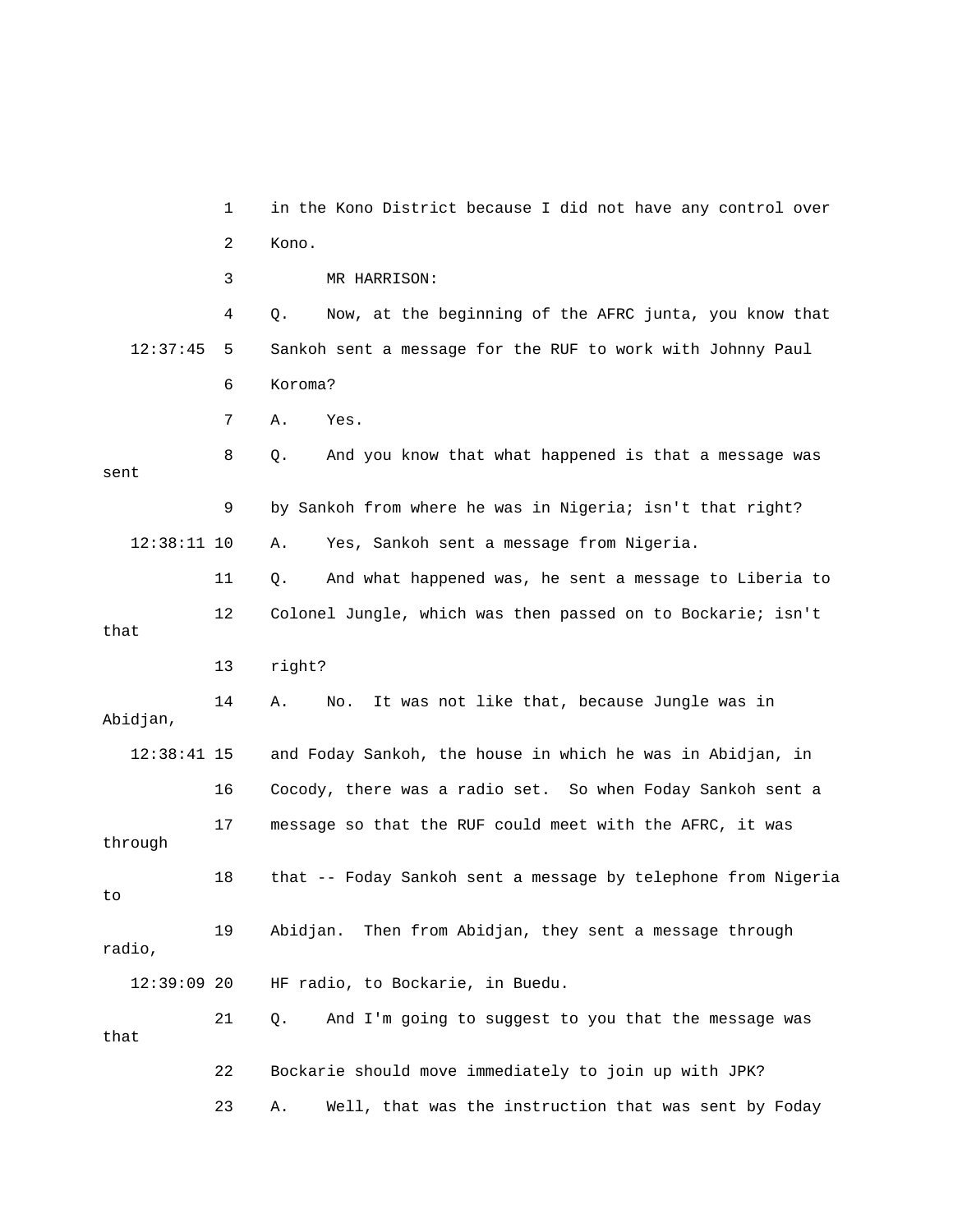|               | 24 | Sankoh. In fact, that was announced over BBC and on SLBS.     |
|---------------|----|---------------------------------------------------------------|
| $12:39:50$ 25 |    | And I'm going to suggest to you that during this entire<br>0. |
| at            | 26 | period of time, Colonel Jungle, as a liaison for Taylor, was  |
|               | 27 | all times in Monrovia; do you accept that?                    |
| Sankoh.       | 28 | Well, I knew that Jungle was in Abidjan with Foday<br>А.      |
|               | 29 | I did not know him to be a liaison between RUF and Charles    |

|         | SESAY ET AL  |              |
|---------|--------------|--------------|
| Page 41 |              |              |
|         | 22 JUNE 2007 | OPEN SESSION |

|               | 1 | Taylor, no.                                                 |
|---------------|---|-------------------------------------------------------------|
| very          | 2 | Q. And I'm going to suggest to you as well that you know    |
|               | 3 | well that Colonel Jungle was a member of the SSS, Special   |
|               | 4 | Security Service of Charles Taylor; isn't that right?       |
| $12:40:35$ 5  |   | Well, I did not know that.<br>A.                            |
| Foday         | 6 | And the message that ultimately comes to you is that<br>Q.  |
| Paul          | 7 | Sankoh said that the RUF should take all orders from Johnny |
|               | 8 | Koroma?                                                     |
| directed      | 9 | Well, the message was to Bockarie. Foday Sankoh<br>A.,      |
| $12:41:16$ 10 |   | it to Bockarie and not to me. He instructed Sam Bockarie to |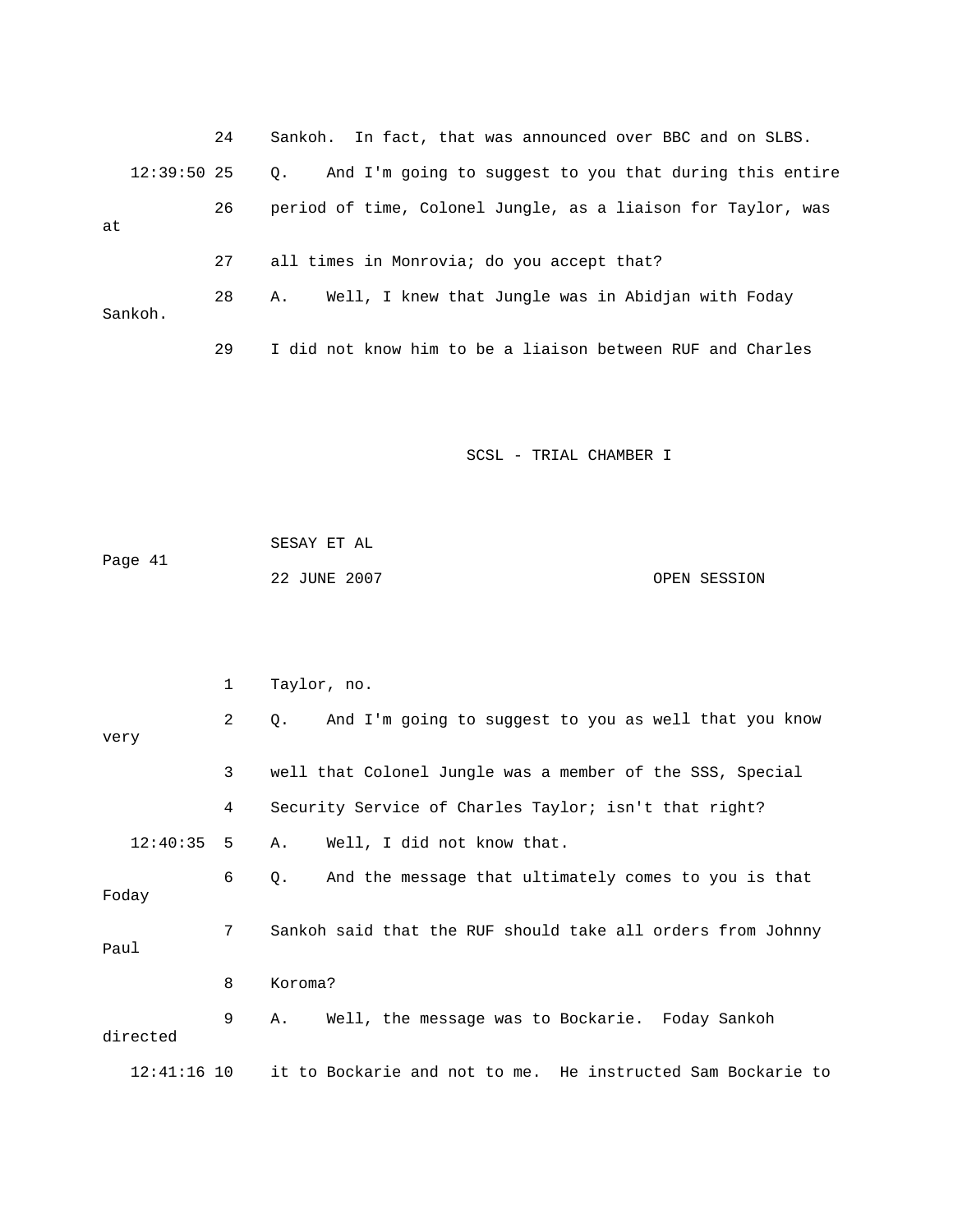11 instruct the other commanders to meet with the AFRC and to work 12 with Johnny Paul, in the interest of peace. 13 Q. Now, in the junta period, I'm suggesting to you that 14 Colonel Jungle used to come from Liberia to see Bockarie in Freetown; do you accept that? when 17 they said they came through Abidjan to Guinea to Freetown, when 18 they came to see Bockarie. And, even that, it was Gibril . 19 Massaquoi who came with the message. That was why they came 12:42:34 20 Q. And I'm suggesting to you that Colonel Jungle used to 21 to see Bockarie and that they would go together and see Johnny 22 Paul Koroma? 23 A. Well, it was once that I knew that Jungle came to town with 24 Ibrahim Bah. And, indeed, when they came, Bockarie took them 26 Burkina Faso to Magburaka. That was what I knew. From that 27 time, I never saw Jungle in Freetown until we were pushed out 29 Q. Ibrahim Bah, of course, being one of the -- 12:41:5 16 A. Well, Jungle came once with Ibrahim Bah to Freetown, come to 12:43:11 25 JP to arrange about the transportation of the ammunition from of 28 Freetown.

SCSL - TRIAL CHAMBER I

SESAY ET AL

Page 42

22 JUNE 2007

OPEN SESSION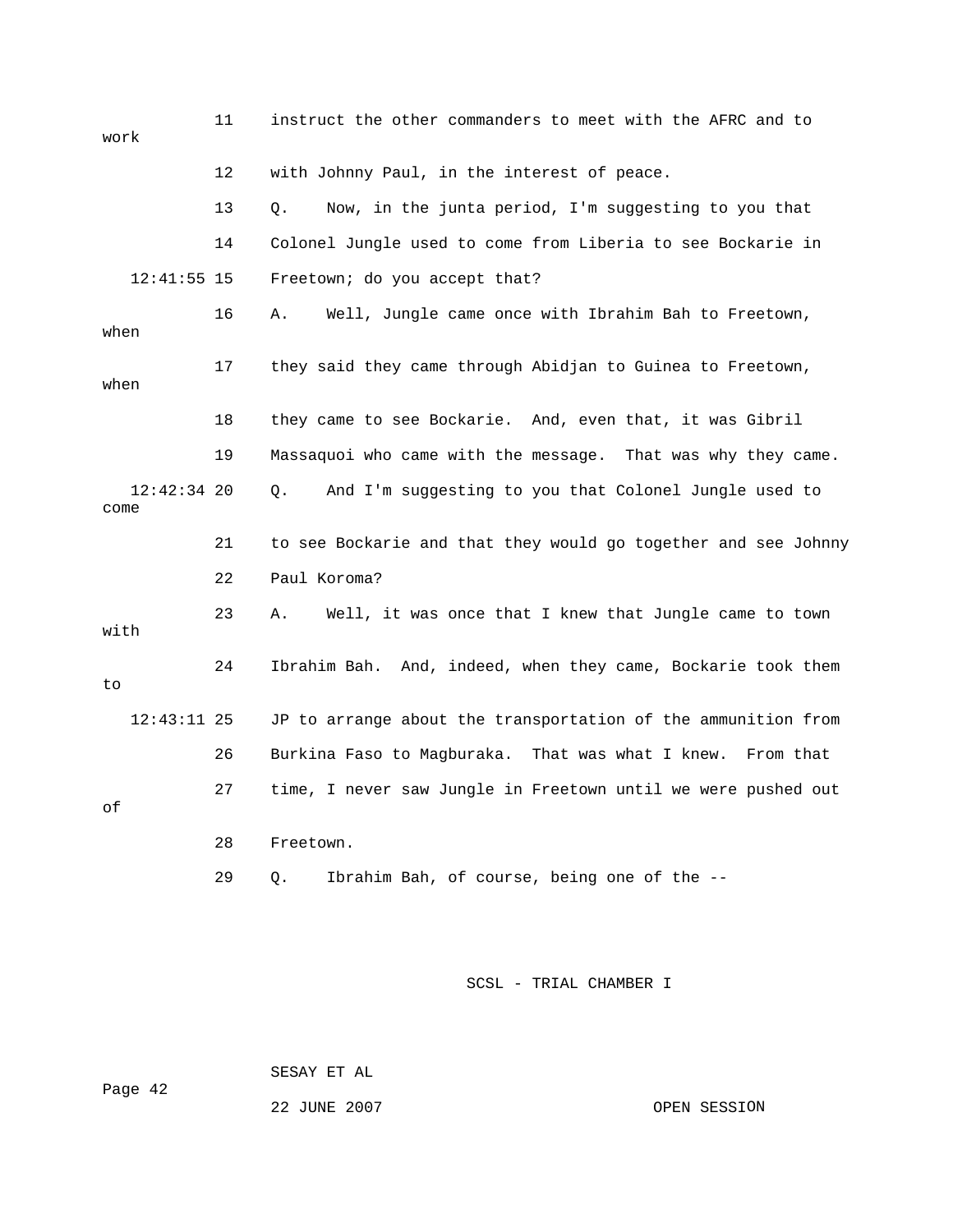| arms          | $\mathbf 1$ | JUDGE ITOE: Excuse me, for the transportation of the            |
|---------------|-------------|-----------------------------------------------------------------|
|               | 2           | from where?                                                     |
|               | 3           | THE WITNESS: Arms and ammunition.                               |
| Magburaka?    | 4           | Arms and ammunition from where to<br>JUDGE ITOE:                |
| 12:43:52      | 5           | From where to Magburaka?                                        |
|               | 6           | THE WITNESS: From Burkina Faso, sir. When the flight            |
|               | 7           | came.                                                           |
|               | 8           | MR HARRISON:                                                    |
|               | 9           | Ibrahim Bah being a person who is a close confidant and<br>Q.   |
| $12:44:25$ 10 |             | associate of Charles Taylor?                                    |
| Liberia.      | 11          | Well, I was not aware of that because I was not in<br>Α.        |
| instances     | 12          | And I think you may have referred to two separate<br>Q.         |
|               | 13          | but I will see if I can clarify it with you. You said that      |
|               | 14          | Jungle came once with Ibrahim Bah, I think; is that right?      |
| $12:44:52$ 15 |             | Α.<br>Yes.                                                      |
|               | 16          | I thought I understood you to say that Jungle came with<br>Q.   |
| is            | 17          | Gibril Massaquoi and it was Massaquoi who delivered a message;  |
|               | 18          | that right?                                                     |
|               | 19          | I said, Ibrahim Bah and Jungle came to Freetown<br>Α.<br>No.    |
| $12:45:15$ 20 |             | because of the message Gibril Massaquoi delivered from Foday    |
|               | 21          | He brought a message to Freetown, to Johnny Paul and<br>Sankoh. |
| Burkina       | 22          | Then he took another message to Ibrahim Bah in<br>Bockarie.     |
|               | 23          | Faso and he saw Jungle at Abidjan. So they came to Freetown     |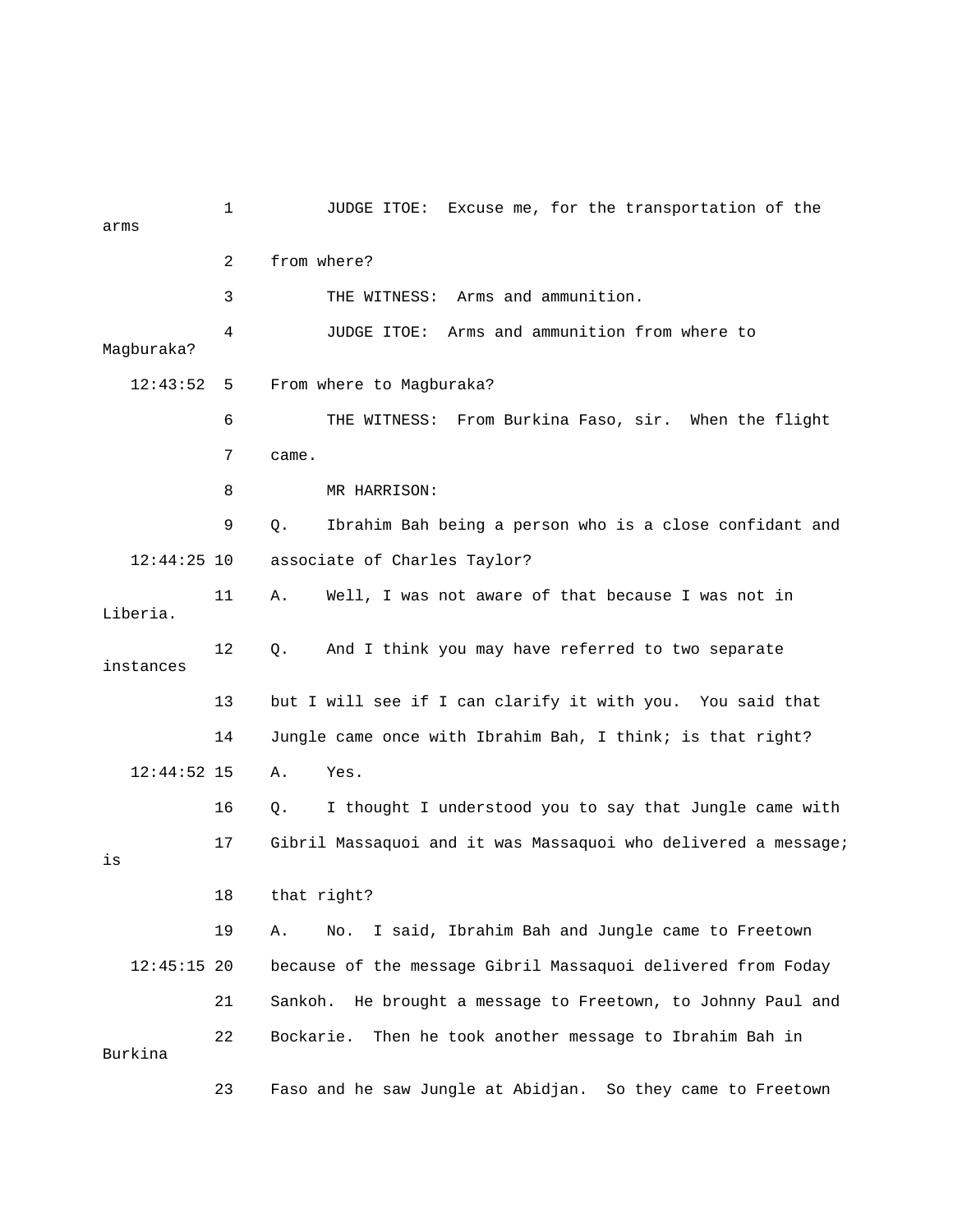24 because -- Ibrahim Bah and Jungle, they came to Freetown to 29 Q. I'm sorry, witness. The interpreters have asked you to make 12:45:49 25 arranges to meet Johnny Paul and Foday Sankoh on the -- 26 THE INTERPRETER: Your Honours, can the witness go over 27 that bit. 28 MR HARRISON: go

|         | SESAY ET AL  |              |
|---------|--------------|--------------|
| Page 43 |              |              |
|         | 22 JUNE 2007 | OPEN SESSION |

|    |               | 1              | over the last portion of your answer. If you can just try to       |
|----|---------------|----------------|--------------------------------------------------------------------|
|    |               | $\overline{2}$ | remember that sometimes, if you make a pause, that gives the       |
|    |               | 3              | interpreters a chance to keep pace with you?                       |
|    |               | 4              | Yes. I said, based on the message, the message and the<br>Α.       |
|    | $12:46:34$ 5  |                | letters Gibril Massaquoi brought from Liberia, it was to make      |
|    |               | 6              | Ibrahim Bah make arrangements with Jungle, Johnny Paul to get      |
|    |               | 7              | money, so that Johnny Paul should provide money to charter a       |
|    | Burkina       | 8              | flight that would bring the ammunition and the arms from           |
|    |               | 9              | Faso, to Magburaka airfield.                                       |
|    | $12:47:11$ 10 |                | So this is a case where Gibril Massaquoi, Johnny Paul<br>$\circ$ . |
| to |               | 11             | Koroma and Ibrahim Bah are working together to transport arms      |
|    |               | 12             | the Magburaka airport; is that right?                              |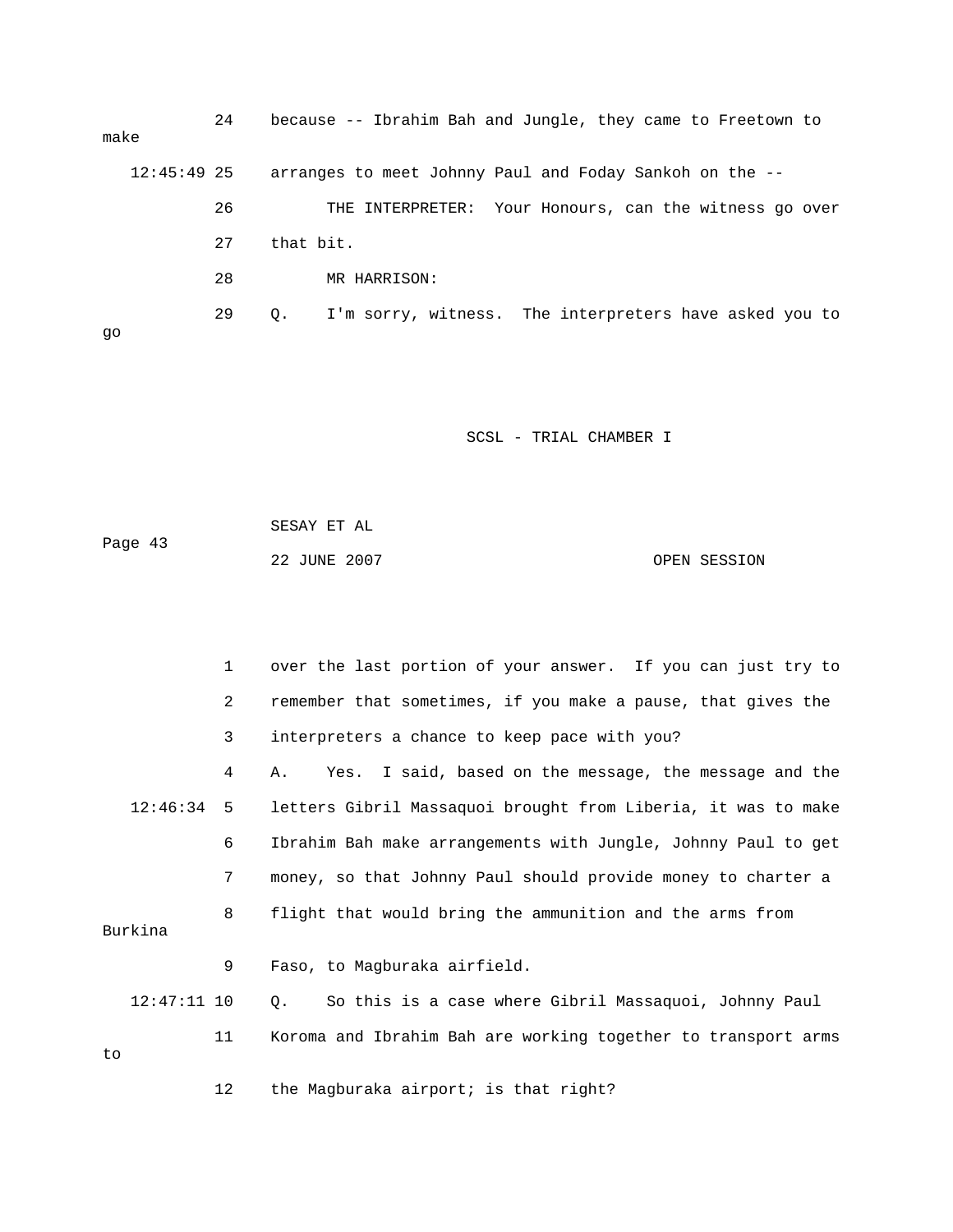13 A. Yes, but they were not the only ones involved. If I can 12:47:55 15 but when he left Nigeria, he went to Abidjan and then he met Jenjere. 18 So he dropped those letters and Gibril passed through Guinea 19 come to Freetown, and he dropped the letters for Johnny Paul. 12:48:29 20 gave it to Johnny Paul and gave Bockarie's, Bockarie his own. 22 for the money for the flight, he took Jungle from Abidjan and Guinea 12:49:02 25 Bah, Jungle, Steve Bio, met Johnny Paul and they made 26 arrangements for the flight, for the payment of the flight. 7 after Johnny Paul provided the money, after Johnny Paul 28 the money, he gave Fonteh Kanu to represent him as a liaison 29 officer. So they went back to Abidjan and back to Burkina Faso. 14 call the names? They are: Gibril Massaquoi brought the letters, 16 Jungle. From then, Foday Sankoh gave him a letter to take to 17 Ibrahim Bah, the Chief of Staff in Burkina Faso called to He So 21 when Ibrahim Bah left Burkina Faso, to come and make arrangement 23 they all went to Guinea. Then a helicopter took them from 24 and brought them to Freetown. So Gibril Massaquoi, Bockarie, So 2 provided

SCSL - TRIAL CHAMBER I

Page 44 SESAY ET AL

22 JUNE 2007 CPEN SESSION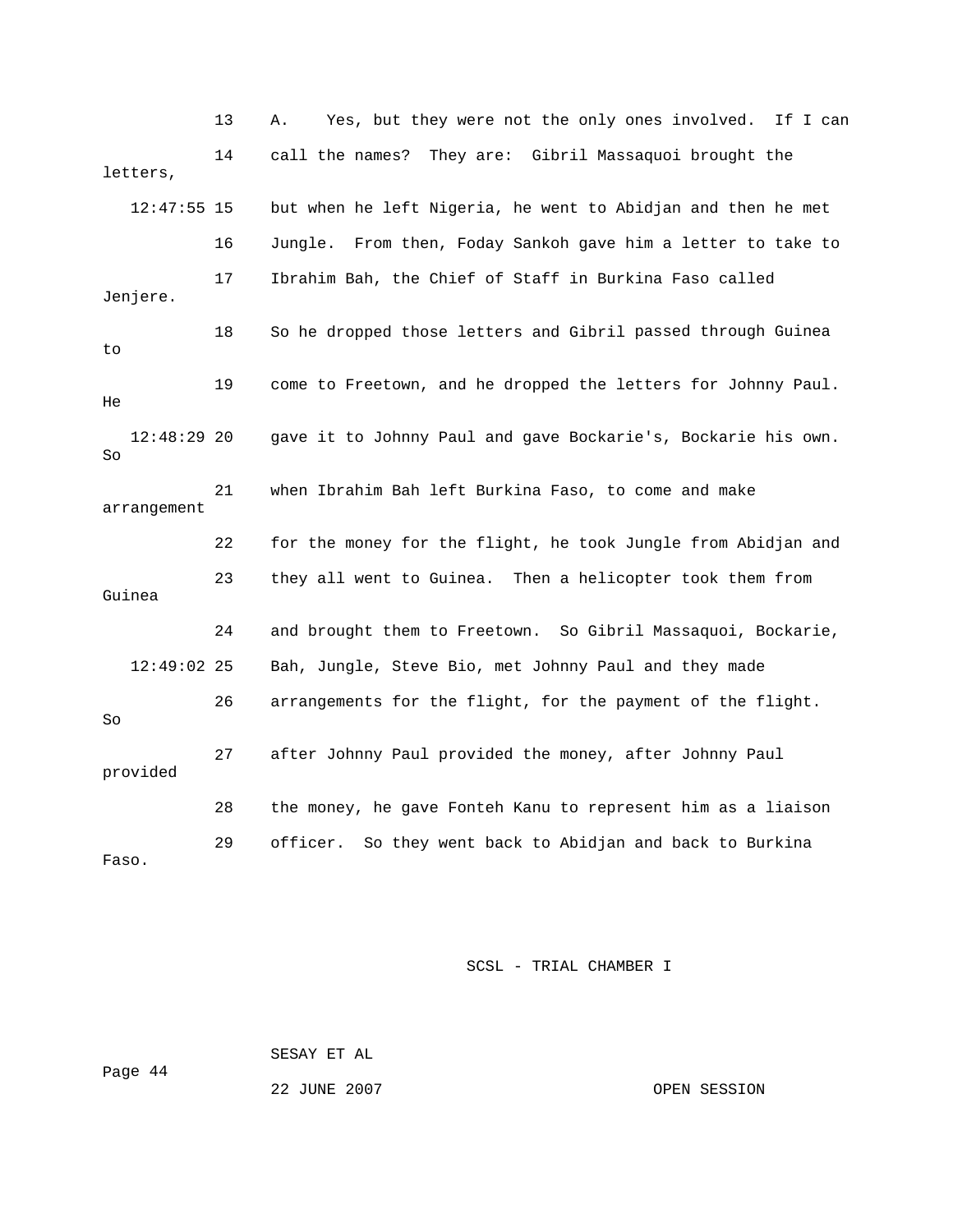1 That was when they came with the ammunition in the flight. 2 Q. And this money that you're talking about, that came from 3 diamonds mined in Sierra Leone; right? 4 A. Well, Johnny Paul did not tell me where he got the money 12:50:07 5 from, and I was not part of those arrangements. I only knew that 6 JP provided the money. 7 Q. So this is an example of where you have this wealth of 9 brought the letters, met with Jungle, you can talk about their 12:50:31 10 trip to Abidjan, you can talk about the role of Ibrahim Bah, 12 that, and yet you have this little gap in knowledge that you 13 don't know where the money came from to buy these arms; is 17 and ammunitions. The money was to pay for the flight. But, 18 Mr Harrison, the way in which I would get information from . 19 Bockarie was not the same way I would get it from Johnny Paul So, you see, at that time I was not in a position to ask Johnny 21 Paul where he got the money from that he used to pay for the 22 flight, no. 24 Magburaka; right? 12:51:34 25 A. Yes, I went there. 8 knowledge; on the one hand, you can tell us that Massaquoi you 11 can talk about the trip through Guinea, you can talk all about that 14 right? 12:50:53 15 A. Well, it was not about buying the arms; the arms were 16 already there. They said Foday Sankoh got the -- had the arms  $12:51:17$  20 23 Q. And at any rate, you do know that this flight arrived at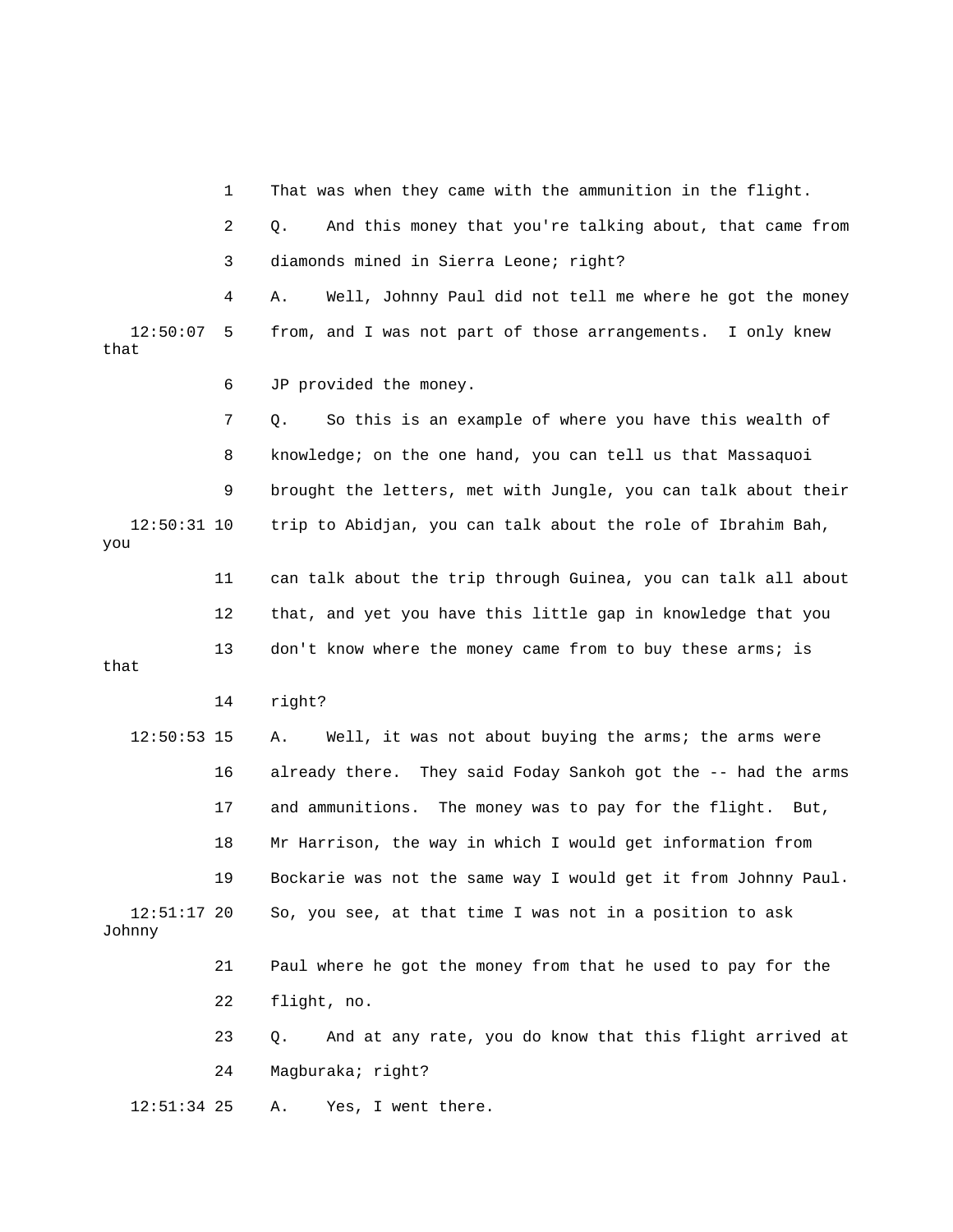26 Q. And you know that there were arms on the flight? 27 A. Yes. They came with artillery arms, not light rifles. ERPRETER: Your Honours, can the witness take 29 THE INT that 28 They came with anti-aircraft guns and some seven --

|         | SESAY ET AL  |              |
|---------|--------------|--------------|
| Page 45 |              |              |
|         | 22 JUNE 2007 | OPEN SESSION |

|                      | $\mathbf{1}$ | bit.                                                          |
|----------------------|--------------|---------------------------------------------------------------|
|                      | 2            | MR HARRISON:                                                  |
|                      | 3            | The interpreter has asked you if you could repeat your<br>Q.  |
|                      | 4            | answer.                                                       |
| 12:52:20             | 5            | Yes. When you asked me that if I knew if the flight<br>Α.     |
|                      | 6            | brought arms, I said yes. I said I saw the arms the flight    |
| I.                   | 7            | brought. There were anti-aircraft guns and not light rifles.  |
| for                  | 8            | saw some seven, which is for Alpha Jets, and I saw ammunition |
|                      | 9            | the anti-aircraft.                                            |
| $12:52:55$ 10<br>you |              | Now, during the junta period, you'd agree with me that<br>О.  |
|                      | 11           | took some orders from Johnny Paul Koroma?                     |
|                      | 12           | Yes. He would give me orders and he would give others<br>Α.   |
|                      | 13           | orders as well; RUFs.                                         |
|                      | 14           | And you would agree with me that for a period of time<br>Q.   |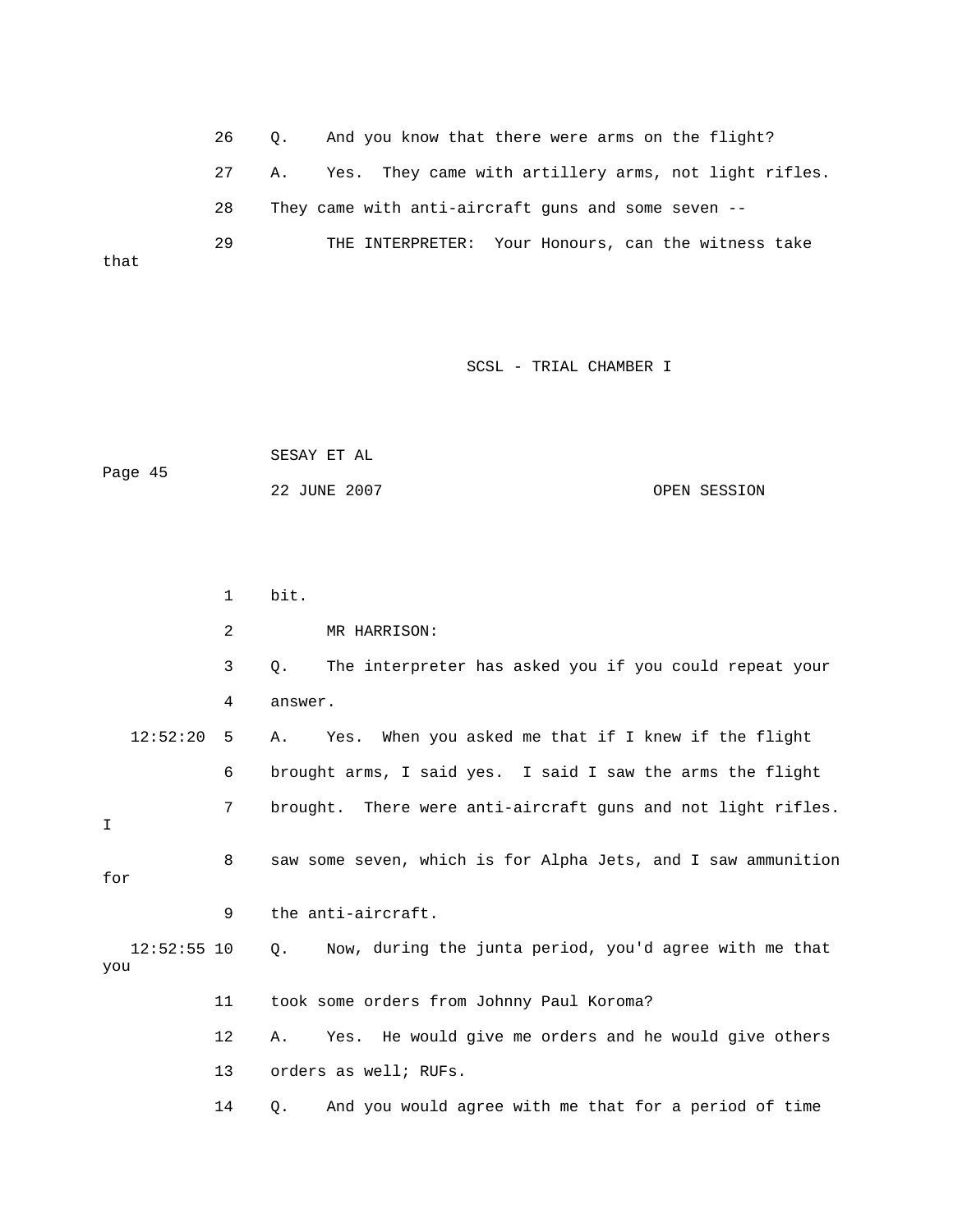| $12:53:22$ 15           |    | Bockarie was taking orders from Johnny Paul Koroma?            |
|-------------------------|----|----------------------------------------------------------------|
|                         | 16 | Yes; during the junta period.<br>Α.                            |
|                         | 17 | And you would agree with me that during the junta time,<br>Q.  |
| FSY                     | 18 | Johnny Paul Koroma told you that you should be working with    |
|                         | 19 | Koroma and SO Williams?                                        |
| $12:53:48$ 20           |    | Well, I was not the only one he gave that with -- to the<br>Α. |
|                         | 21 | other senior commanders as well; Mike Lamin, Issa, Superman,   |
|                         | 22 | Isaac Mongor and Bockarie himself.                             |
|                         | 23 | Just so that there's no difficulty with the transcript<br>Q.   |
| question.               | 24 | later on, let me just try to refocus your mind on the          |
| $12:54:21$ 25<br>should |    | The question was that Johnny Paul Koroma told you that you     |
|                         | 26 | be working with FSY Koroma and SO Williams?                    |
|                         | 27 | Yes, but he did not tell me alone.<br>Α.                       |
| but                     | 28 | JUDGE ITOE: But he told you. You were not alone, yes,          |
|                         | 29 | he told you, Sesay. Did he tell you?                           |
|                         |    |                                                                |
|                         |    | SCSL - TRIAL CHAMBER I                                         |

|         | SESAY ET AL  |              |
|---------|--------------|--------------|
| Page 46 |              |              |
|         | 22 JUNE 2007 | OPEN SESSION |

 1 THE WITNESS: Yes. JP said we should work with the 2 of Staff and the army Chief of Staff, the Defence Chief of Staff, Chief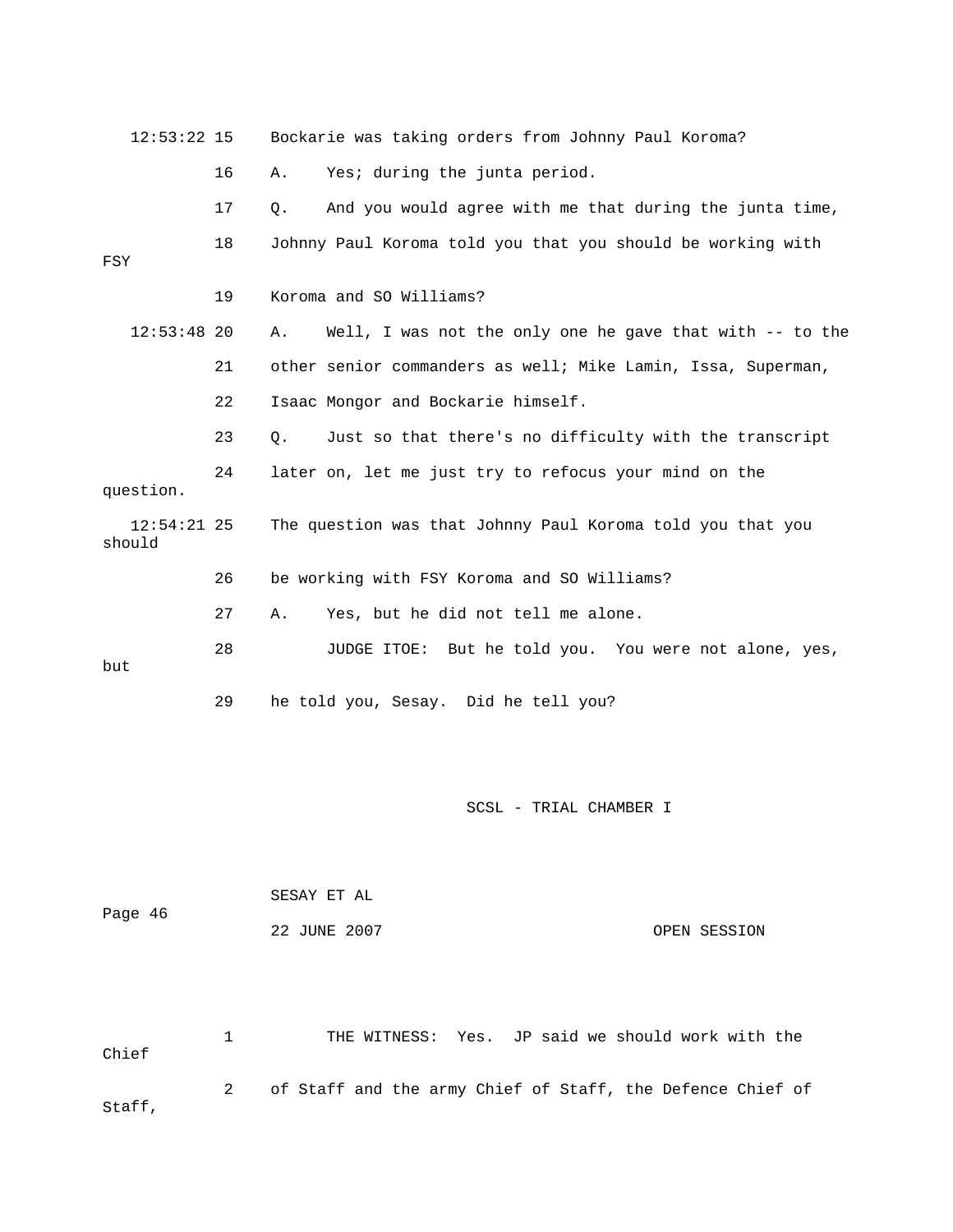| only             | 3  | but the way Mr Harrison is saying it now as though I was the   |
|------------------|----|----------------------------------------------------------------|
|                  | 4  | one and I was not the only one.                                |
| 12:55:10<br>the  | 5  | JUDGE ITOE: No, no. Mr Harrison did not say you were           |
|                  | 6  | only one. He said you. You are the one misunderstanding the    |
|                  | 7  | Mr Harrison's question was very clear; very, very<br>question. |
|                  | 8  | clear.                                                         |
|                  | 9  | MR HARRISON:                                                   |
| $12:55:24$ 10    |    | Do you follow?<br>Q.                                           |
|                  | 11 | I follow. Johnny Paul said that, but it was not to me<br>Α.    |
|                  | 12 | alone.                                                         |
| a                | 13 | Now, as the junta evolved, you've told us that there was<br>Q. |
|                  | 14 | point in time when Bockarie went to Kenema; do you remember    |
| $12:56:01$ 15    |    | saying that?                                                   |
|                  | 16 | Yes, I said that.<br>Α.                                        |
| Kenema,          | 17 | And you'd agree with me that when Bockarie was in<br>О.        |
|                  | 18 | if he wanted arms he would send a request to you and you, in   |
| right?           | 19 | turn, would go and meet the army Chief of Staff; is that       |
| 12:56:2620<br>he |    | Well, if Bockarie called, and he did not get them, then<br>Α.  |
| yes.             | 21 | would give -- leave a message to deliver to the army chief,    |
|                  | 22 | Then, if it was an ammunition he was requesting for --         |
| again.           | 23 | JUDGE BOUTET: I don't think that was the question              |
| by               | 24 | The question was asked: Would such a request be sent to you    |
| $12:56:58$ 25    |    | Sam Bockarie, while he was in Kenema, so you would get -- the  |
|                  | 26 | question is to you.                                            |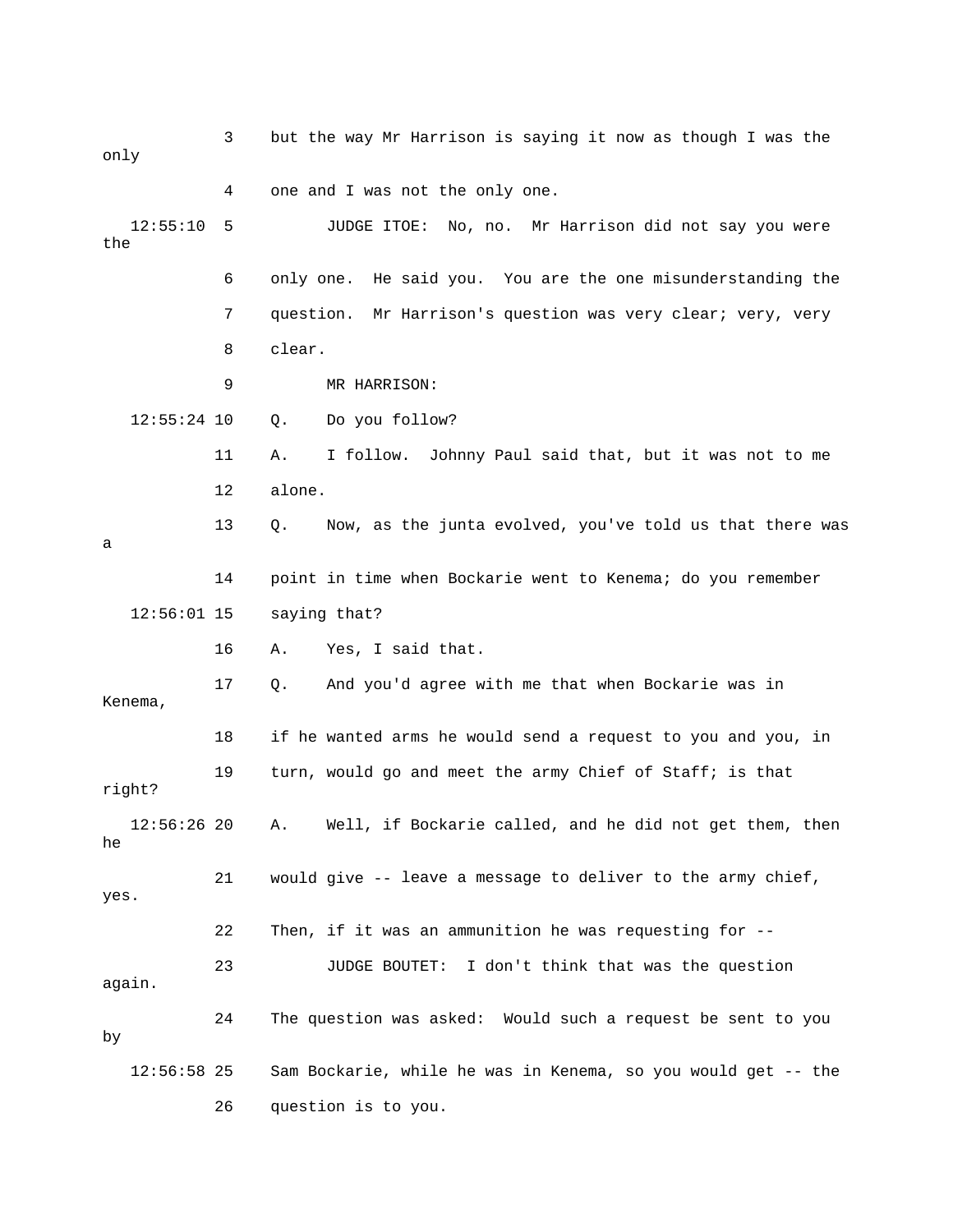27 THE WITNESS: Yes, My Lord. I said there were times when 28 Bockarie would give me the message to tell SO Williams or FSY 29 Koroma that the CDF would attack us, and the ammunition were in

SCSL - TRIAL CHAMBER I

 SESAY ET AL Page 47 22 JUNE 2007 CPEN SESSION

 1 short supply in Kenema. There are times when he requested for 2 the helicopter and he would give -- leave messages for them to 3 me. 4 MR HARRISON: 7 A. Well, if he called at Cockerill and did not get them then 9 Q. And then it would be for you to try to contact SFY 12:57:59 10 or SO Williams to try to get the arms; right? 11 A. Yes. At times he would give me the message to tell them 12 and they would dispatch the helicopter to take the ammunition 12:57:37 5 Q. So the process would be: Bockarie would contact you first 6 of all; do you agree with that? 8 he would contact me. Koroma to 13 the brigade commander in Kenema.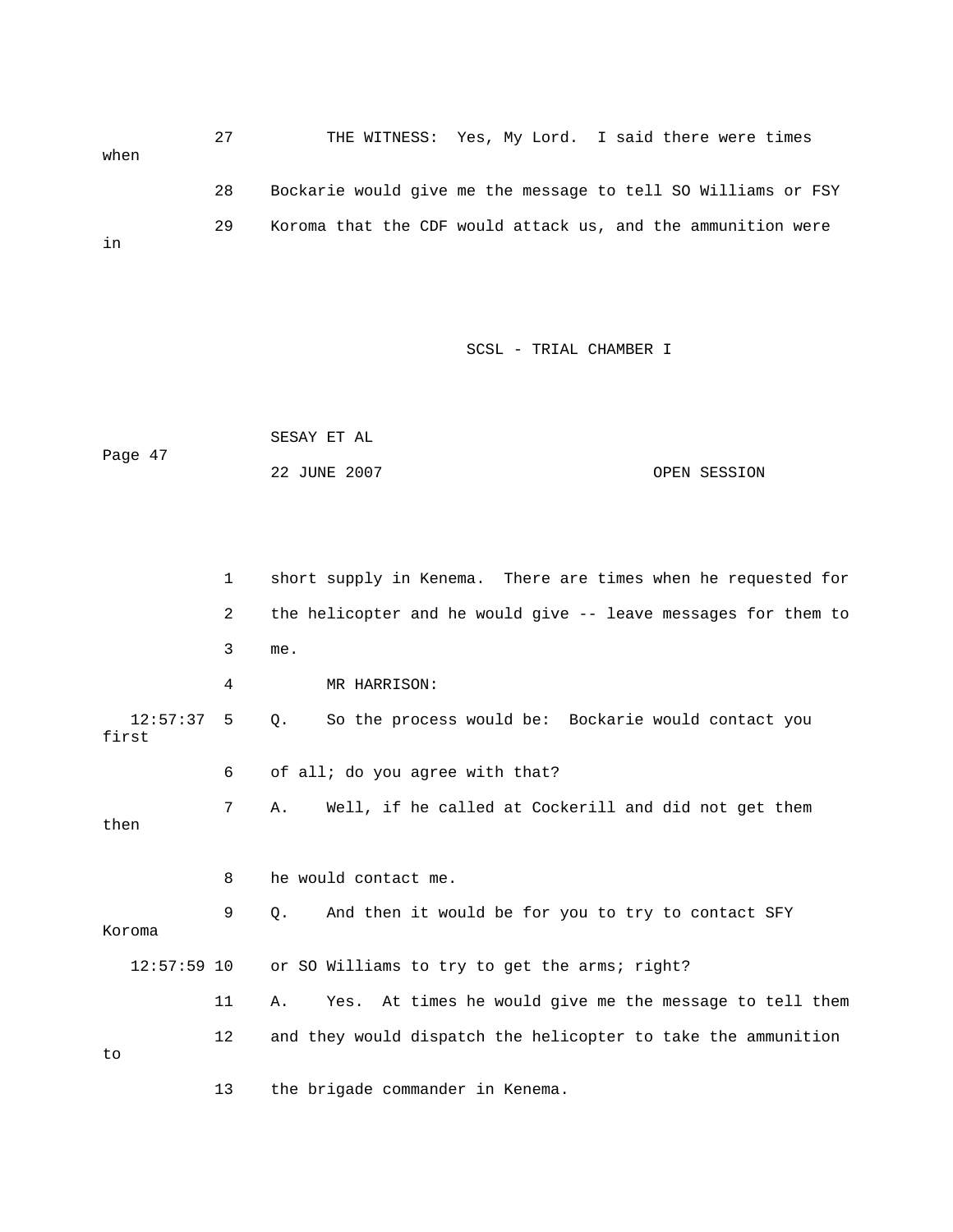|                            | 14 | And at times Bockarie would try to speak to Johnny Paul<br>Q.   |
|----------------------------|----|-----------------------------------------------------------------|
| $12:58:29$ 15              |    | Koroma directly while Bockarie was in Kenema; is that right?    |
|                            | 16 | Yeah, they were in communication.<br>Α.                         |
|                            | 17 | Now, you've given us some evidence about the Supreme<br>Q.      |
|                            | 18 | Council already. Do you remember talking about it?              |
|                            | 19 | I spoke about the Council.<br>Α.<br>Yes.                        |
| 12:58:5820<br>taking       |    | And I'm suggesting to you that you would have been<br>Q.        |
| 197?                       | 21 | part in Council meetings from at least as early as August of    |
|                            | 22 | I started attending, when Bockarie appointed me, I<br>Α.<br>No. |
| and                        | 23 | started attending the RUF's Council meeting from September,     |
|                            | 24 | not in August.                                                  |
| $12:59:27$ 25<br>attending |    | Well, I'm going to suggest to you that you were<br>О.           |
|                            | 26 | at least one meeting on 16 August 1997; do you accept that?     |
|                            | 27 | From what I can recall, I started attending in<br>Α.<br>Yes.    |
|                            | 28 | September, when they approved us as being part of the Council.  |
|                            | 29 | Actually, I'm sorry, I think I gave a wrong date.<br>Q.<br>I'm  |

| Page 48 | SESAY ET AL  |              |
|---------|--------------|--------------|
|         | 22 JUNE 2007 | OPEN SESSION |

 1 suggesting to you that you attended Supreme Council meetings om 2 at least as early as 11 August 1997; do you accept that? fr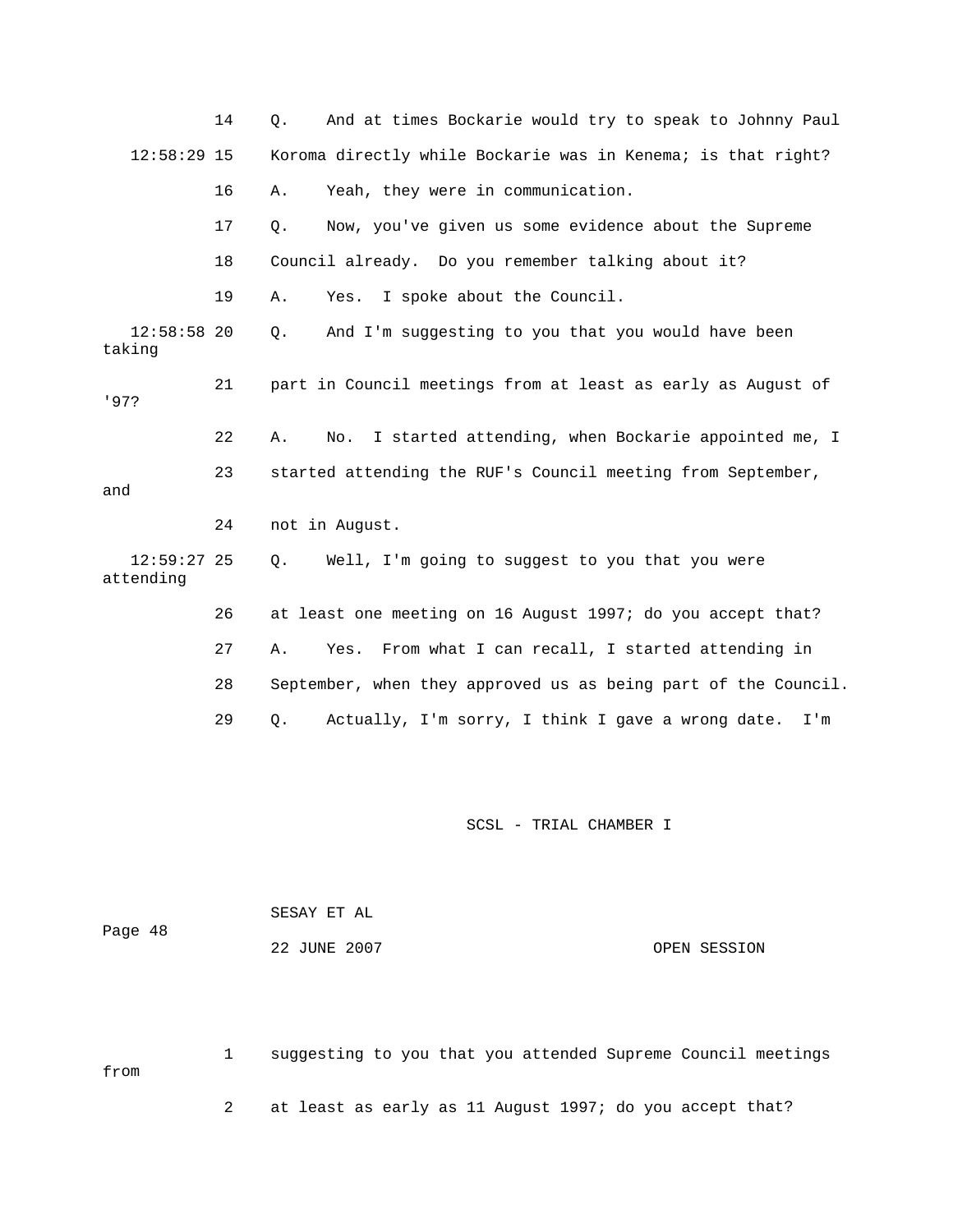|                         | 3  | I said it was in September.<br>Α.<br>No.                               |
|-------------------------|----|------------------------------------------------------------------------|
|                         | 4  | And I'm suggesting to you that at that meeting it was<br>Q.            |
| 13:00:17                | 5  | decided how much pay should be given to the members of the             |
|                         | 6  | Supreme Council; do you accept that?                                   |
|                         | 7  | No, I was not in that meeting when they discussed that.<br>Α.          |
|                         | 8  | And also you would have been present when there was a<br>Q.            |
|                         | 9  | discussion about the appointment of the bank governor; do you          |
| $13:00:46$ 10           |    | accept that?                                                           |
| there                   | 11 | Probably before I was part of the Council,<br>No, no.<br>Α.            |
|                         | 12 | had been several appointments.                                         |
|                         | 13 | I'm going to show you a document, and I'd ask if Court<br>Q.           |
|                         | 14 | Management could show one copy to Mr Sesay, and there's enough         |
| $13:01:19$ 15           |    | copies for the Court and Defence counsel.                              |
| incident,               | 16 | PRESIDING JUDGE: How long will this particular                         |
|                         | 17 | episode, take, this one that you're examining now?                     |
|                         | 18 | The document itself, it's just a matter of<br>MR HARRISON:             |
|                         | 19 | minutes.                                                               |
| $13:01:49$ 20<br>Right. |    | PRESIDING JUDGE: Okay. Then we will stay with it.                      |
|                         | 21 | Thanks                                                                 |
|                         | 22 | MR HARRISON:                                                           |
| that                    | 23 | If you stay on the first page, witness, you will see<br>Q <sub>1</sub> |
|                         | 24 | this is a document headed "Minutes of an emergency Council             |
| $13:02:07$ 25           |    | meeting of the AFRC held at State House on Monday, 11 August           |
|                         | 26 | 1997."                                                                 |
| that                    | 27 | MR JORDASH: Sorry to stand up; could I just clarify                    |
|                         | 28 | this has been served on the Defence before?                            |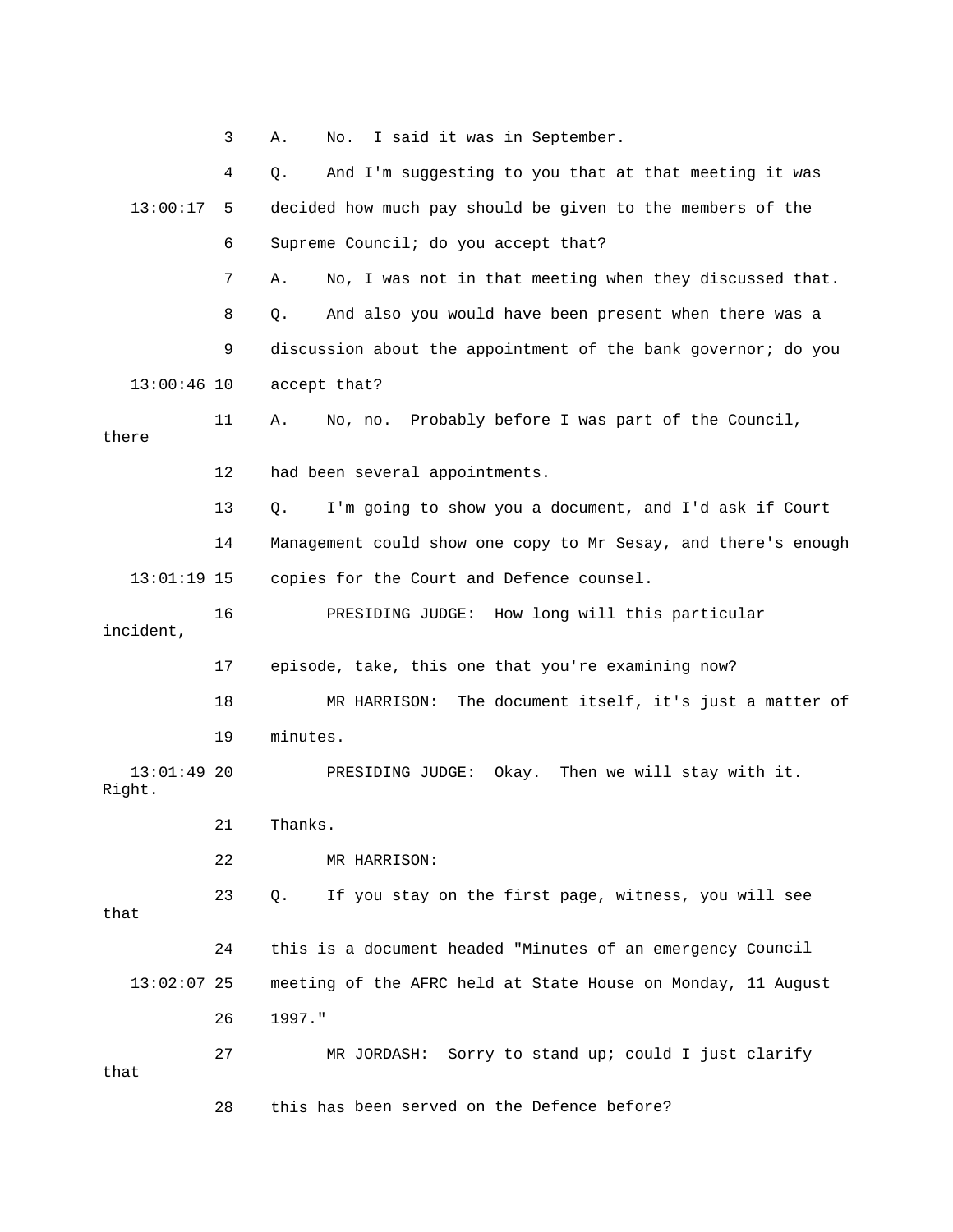|         | SESAY ET AL  |              |
|---------|--------------|--------------|
| Page 49 |              |              |
|         | 22 JUNE 2007 | OPEN SESSION |

of

|                        | $\mathbf{1}$ | documents.                                                      |
|------------------------|--------------|-----------------------------------------------------------------|
|                        | 2            | PRESIDING JUDGE: Yes.                                           |
|                        | 3            | MR JORDASH:<br>Thank you.                                       |
|                        | 4            | PRESIDING JUDGE: Proceed.                                       |
| 13:02:31               | 5            | MR HARRISON:                                                    |
| that                   | 6            | And if you look at the document, witness, you will see<br>$Q$ . |
| SAJ                    | 7            | there's a list of persons present; Major JP Koroma; Captain     |
| Brima;                 | 8            | Musa; Staff Sergeant Abu Sankoh; Staff Sergeant Tamba Alex      |
|                        | 9            | Ibrahim Bazzy Kamara; Squadron Leader BL King; Colonel Mike     |
| $13:02:57$ 10<br>that? |              | Lamin; Lieutenant-Colonel Issa Sesay, member." Do you see       |
|                        | 11           | Yes, I've seen it. I've seen it, but I'm in some doubt,<br>Α.   |
|                        | 12           | because Eldred Collins was not a Council member and I can't     |
|                        | 13           | recall I attended any meeting at State House as Council in      |
|                        | 14           | August.                                                         |
| $13:03:27$ 15<br>an    |              | And if you turn to the second page, you will see there's<br>Q.  |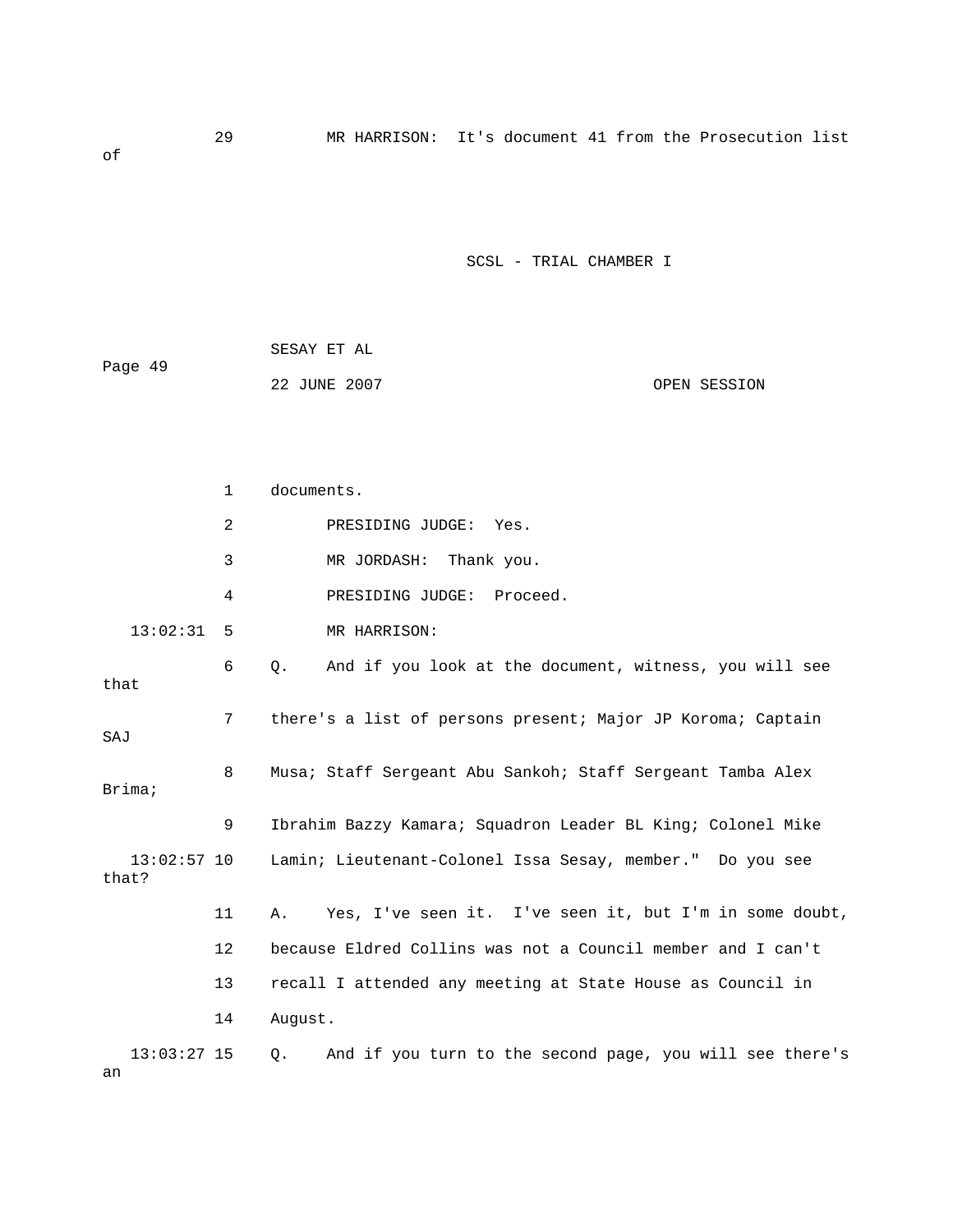| the                   | 16 | item 1 at that meeting, was general financial position, where  |
|-----------------------|----|----------------------------------------------------------------|
| situation             | 17 | chairman intimated members that the general financial          |
|                       | 18 | in the country is bad. And then at paragraph 5, the chairman   |
| on                    | 19 | went on to inform members that he would not make major changes |
| $13:04:01$ 20<br>down |    | the pay scale of the previous government, which he now ran     |
|                       | 21 | as follows. And there are positions and pay scales adjacent.   |
|                       | 22 | And then paragraph 6 says that the salary scale of Council     |
|                       | 23 | members, of which you were described as being one on the first |
|                       | 24 | page, falls between 690,000 and one million; do you see that?  |
| $13:04:31$ 25         |    | Yeah.<br>Α.                                                    |
| intimated             | 26 | And then at paragraph 7, states that the chairman<br>Q.        |
| funds                 | 27 | members that the only source the government can now raise      |
| (b)                   | 28 | from include the following: (a) sale of petroleum products;    |
|                       | 29 | imports and customs duties; and (c) proceeds from sale of      |

| Page 50 | SESAY ET AL  |              |
|---------|--------------|--------------|
|         | 22 JUNE 2007 | OPEN SESSION |

1 diamonds; do you see that?

2 A. Yes, I've seen it.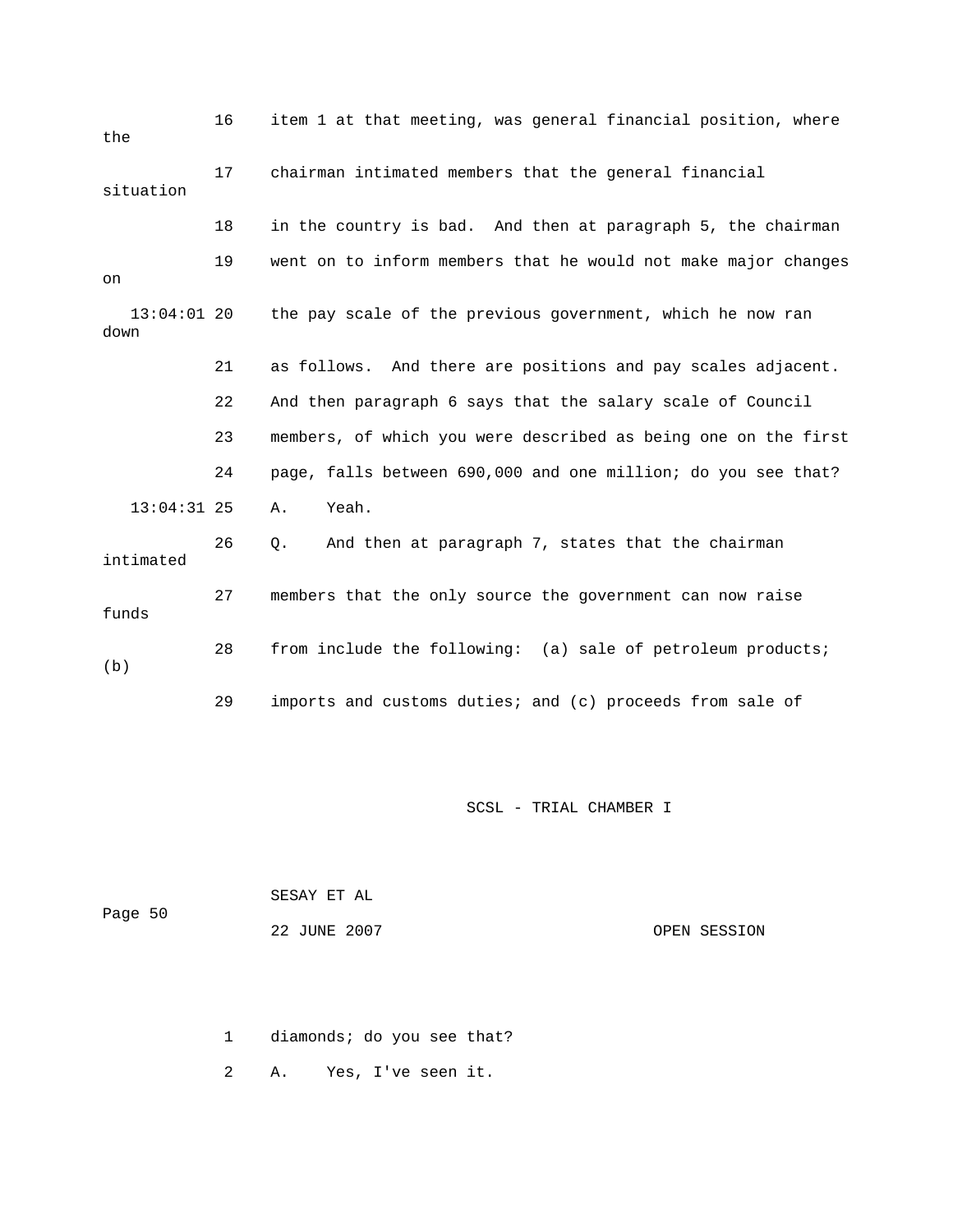3 Q. And that's what you and all Council members knew, was 4 the proceeds from sale of diamonds was crucial to the ongoing 13:05:16 5 existence of the AFRC junta. 6 A. Yes, because the chairman had to run the government and 7 needed money. He had to pay the ministries. 8 Q. And that money came mainly from the sale of diamonds? 11 were selling diamonds, I was not there. They would not call 12 there. 13 Q. The question is different. You know that the only way 14 AFRC government could survive is by getting money from the sale 13:06:16 15 of diamonds? 16 A. Well, I cannot say that was the only source. source 18 of revenue for the ongoing survival of the AFRC junta? 13:06:46 20 THE WITNESS: Well, My Lord, I knew they were mining, 21 cannot tell how they were selling the diamonds, because I was you 23 PRESIDING JUDGE: Yes. That's not the question. Do 24 know whether the sale of diamonds was an important source for that he 9 A. Well, I cannot confirm that because I was not in the 13:05:53 10 diamond field area. I was not engaged in mining. And where they me the 17 Q. You know that the sale of diamonds was an important 19 PRESIDING JUDGE: Do you know that or do you not know? but I not 22 present. the 13:07:00 25 survival of the AFRC? What's your answer?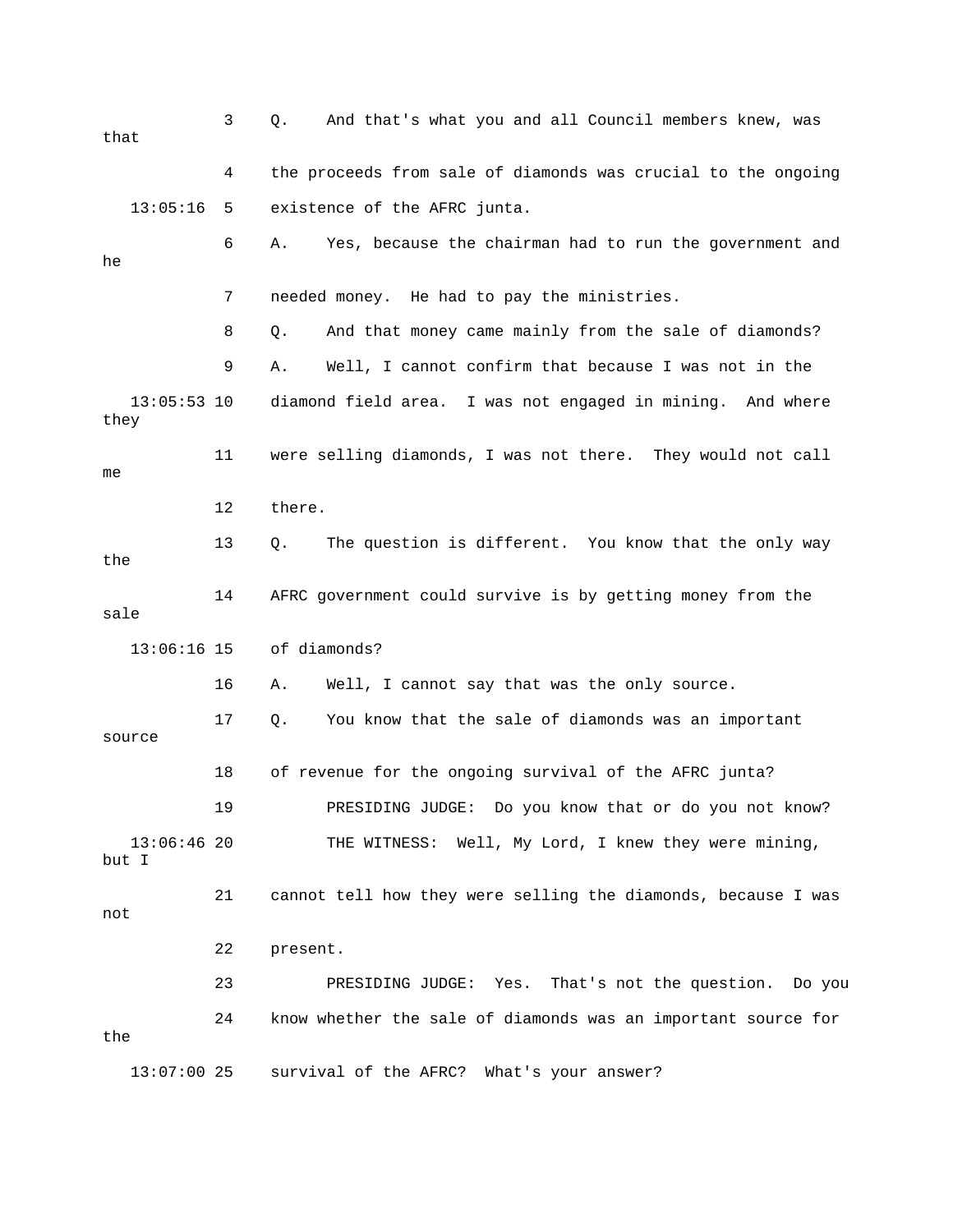26 THE WITNESS: Well, I don't know. I can't go into details. 27 MR HARRISON: And if the Court would just give me two more 28 minutes. 29 Q. You will see that, at paragraph 8 and 9, it talks about

```
 SESAY ET AL 
Page 51
                                                         OPEN SESSION
                 22 JUNE 20
```

|      | $\mathbf{1}$  | decisions made. One of the decisions was Council members must           |
|------|---------------|-------------------------------------------------------------------------|
|      | 2             | put their men under control and make prudent use of fuel.               |
| do   | 3             | Another was that Council members must make sure that their men          |
| at   | 4             | not interfere with operations at the ports. You will then see           |
| to   |               | 13:07:54 5 paragraph 11 that, at the same meeting, a decision was taken |
| Do   | 6             | appoint a person as a governor of the Bank of Sierra Leone.             |
|      | 7             | you remember that?                                                      |
|      | 8             | PRESIDING JUDGE: Does he remember, what, all of it or -                 |
|      | 9             | MR HARRISON: No, just with respect to paragraph 11.                     |
|      | $13:08:15$ 10 | PRESIDING JUDGE: Very well.                                             |
|      | 11            | THE WITNESS: Well, I said I did not know about the                      |
| they | 12            | appointment of the governor. They were taking decisions and             |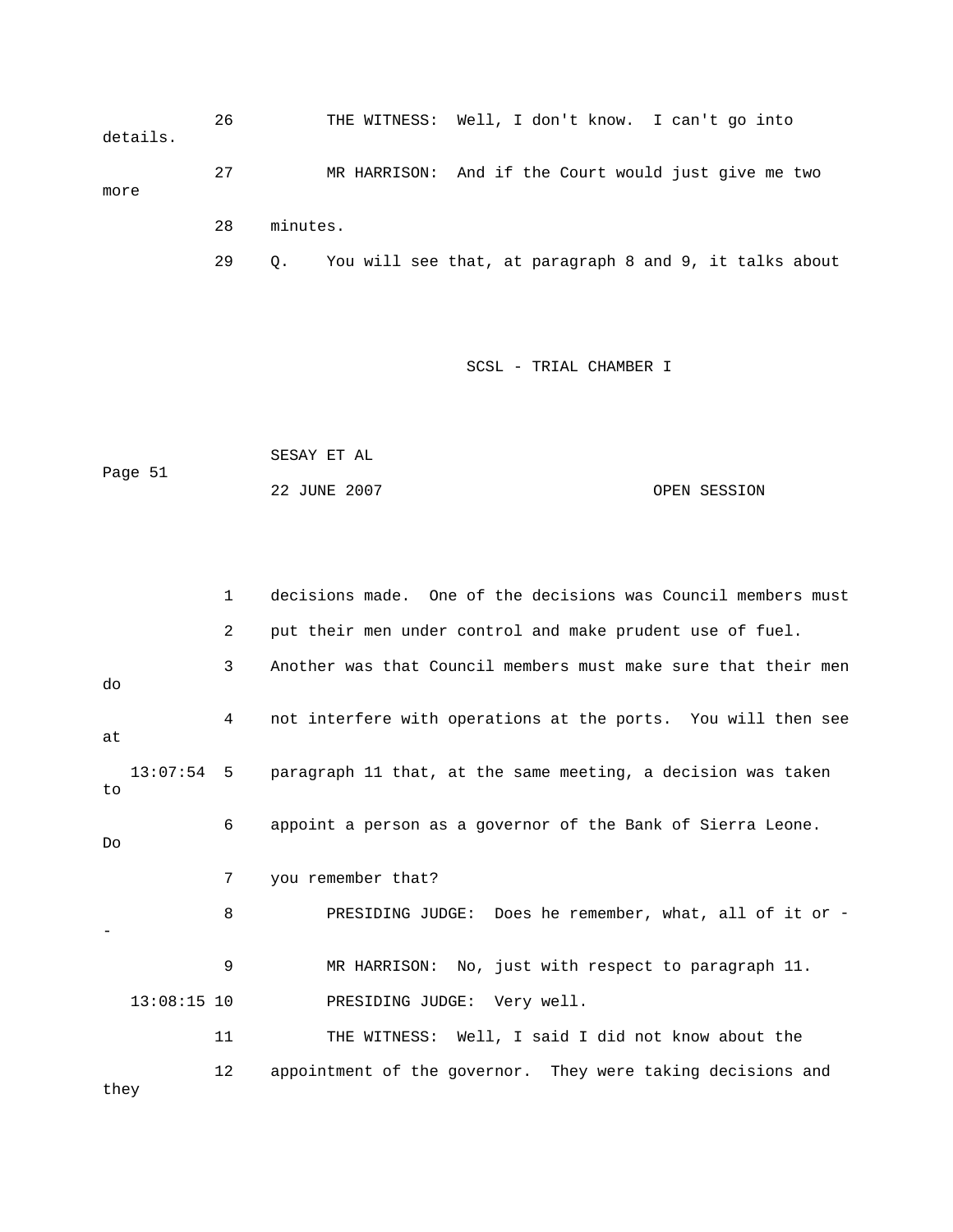|               | 13 | would call meeting and explain it.                      |
|---------------|----|---------------------------------------------------------|
|               | 14 | MR HARRISON: The Prosecution would apply to make this   |
| $13:08:38$ 15 |    | document an exhibit in the proceedings.                 |
|               | 16 | PRESIDING JUDGE: Mr Jordash, do you have any objection? |
|               | 17 | MR JORDASH: No objections.                              |
| marked        | 18 | PRESIDING JUDGE: The document will be admitted and      |
|               |    |                                                         |
|               | 19 | exhibit?                                                |
| 13:08:5020    |    | MS KAMUZORA: 224, Your Honour.                          |
|               | 21 | PRESIDING JUDGE: Thank you. And Mr Cammegh, any         |
|               | 22 | objection?                                              |
|               | 23 | MR CAMMEGH:<br>No.                                      |
|               | 24 | PRESIDING JUDGE: And Mr Nicol-Wilson, any objection?    |
| $13:09:23$ 25 |    | MR NICOL-WILSON: No objection.                          |
|               | 26 | PRESIDING JUDGE: Right. Well, then, we'll mark it       |
|               | 27 | Exhibit 224.                                            |
|               | 28 | [Exhibit No. 224 was admitted]                          |
| lunch         | 29 | PRESIDING JUDGE: At this juncture we will recess for    |

| Page 52 | SESAY ET AL  |              |
|---------|--------------|--------------|
|         | 22 JUNE 2007 | OPEN SESSION |

1 and resume at 2.40 p.m.

2 [Luncheon recess taken at 1.10 p.m.]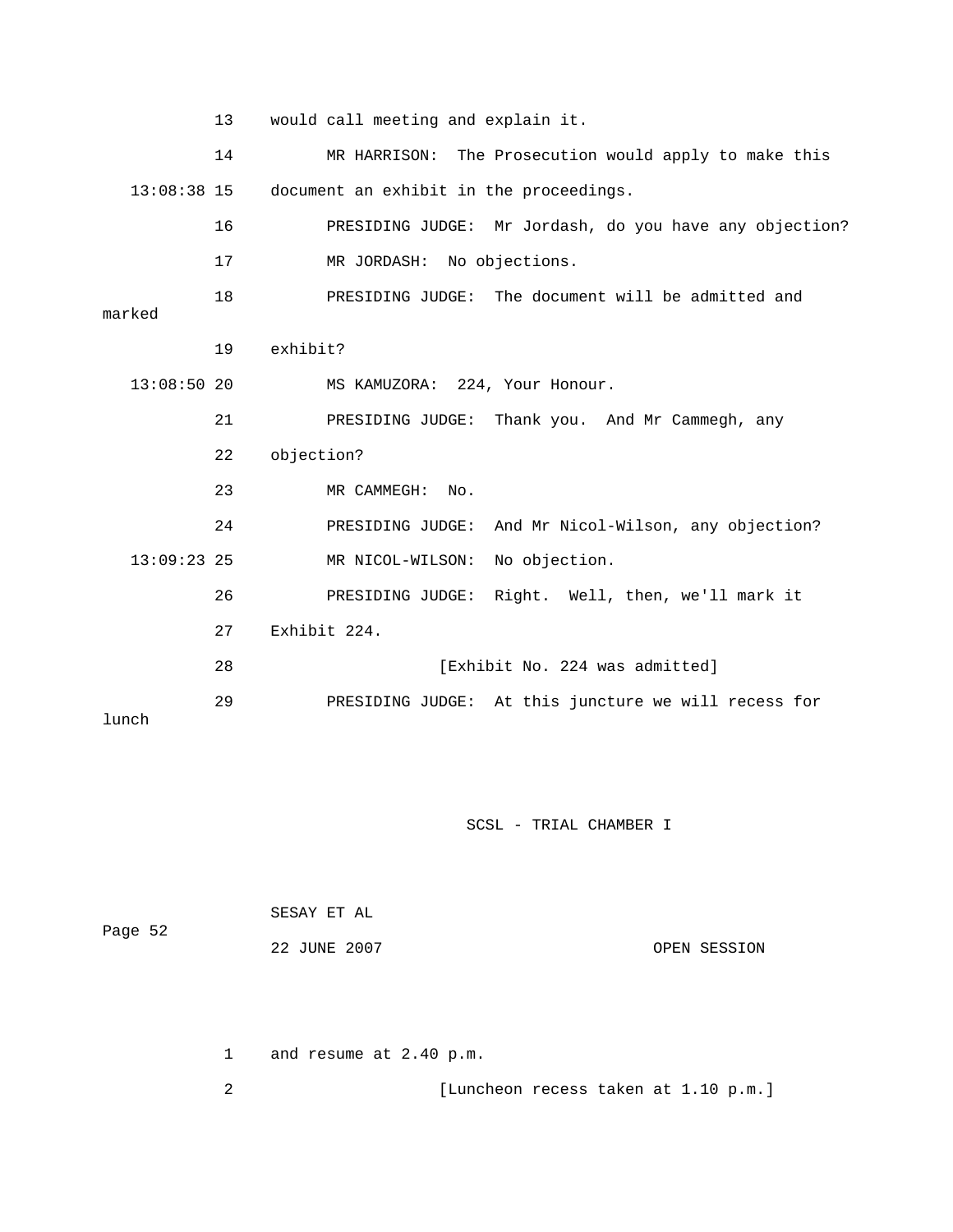|                         | 3  | $[RUF22JUN07C - MC]$                                            |
|-------------------------|----|-----------------------------------------------------------------|
|                         | 4  | [Upon resuming at 3.10 p.m.]                                    |
| 15:16:09<br>examination | 5  | PRESIDING JUDGE: We'll continue with the cross-                 |
|                         | 6  | of the witness. I'm advised that the last exhibit, there's a    |
| between                 | 7  | slight error. I think we might have had some difference         |
| or                      | 8  | Bench and the courtroom officer as to the correct designation   |
|                         | 9  | numbering of the exhibit. Shall we clear that up, Madam         |
| $15:16:35$ 10           |    | Courtroom Officer.                                              |
| 224.                    | 11 | MS KAMUZORA: Yes, Your Honour. The exhibit number is            |
|                         | 12 | PRESIDING JUDGE: Confirmed. Thanks. We'll proceed,              |
|                         | 13 | Mr Harrison, with your cross-examination.                       |
|                         | 14 | JUDGE ITOE: It is no longer 223?                                |
| $15:16:51$ 15           |    | PRESIDING JUDGE:<br>Yes.                                        |
| the                     | 16 | MS KAMUZORA: No, Your Honour. 223 was the last one in           |
|                         | 17 | main trial.                                                     |
|                         | 18 | PRESIDING JUDGE: Yes. Right.                                    |
|                         | 19 | MR HARRISON:                                                    |
| $15:17:05$ 20           |    | I'm just staying in the same period, that of the AFRC<br>Q.     |
|                         | 21 | I think you've told us during your direct examination<br>junta. |
|                         | 22 | that there were some RUF members appointed as government        |
|                         | 23 | ministers; do you remember that?                                |
|                         | 24 | THE INTERPRETER: I'm not getting the translation.               |
| $15:17:36$ 25           |    | PRESIDING JUDGE: Why? Who would know why you were not           |
|                         | 26 | getting it?                                                     |
|                         | 27 | MR SESAY: Advera, can you please check the channel.<br>It       |
|                         | 28 | should be N2. N2, the channel.                                  |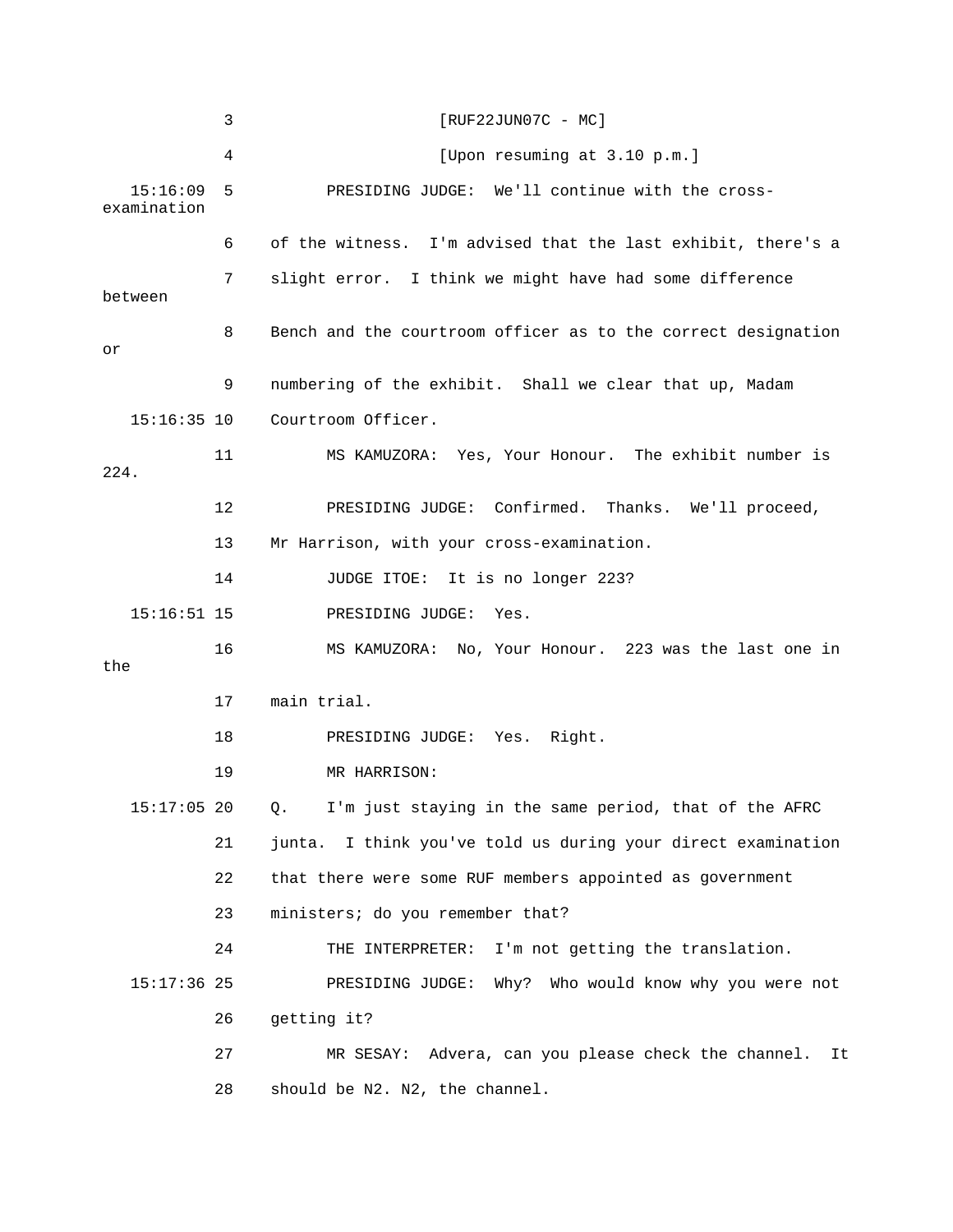29 PRESIDING JUDGE: Continue, Mr Harrison.

SCSL - TRIAL CHAMBER I

Page 53 1 MR HARRISON: 2 Q. Perhaps I will just ask the interpreter to speak these 3 words and, Mr Sesay, can you indicate if you're getting a 4 translation now? 15:18:36 5 A. No. I'm only listening to what Mr Harrison is saying. 6 JUDGE BOUTET: He's obviously not on the right channel; 7 should be N2. 8 PRESIDING JUDGE: Yes, N2, officer. N2 was the one he had before and I changed 9 MS KAMUZORA: 15:18:59 10 to FLO. 11 PRESIDING JUDGE: But the interpreters are advising that 14 happens. 15:19:14 15 PRESIDING JUDGE: Very well. Try again. 17 Q. Are you hearing either the judge's voice or mine? Are SESAY ET AL 22 JUNE 2007 OPEN SESSION it it he 12 should be on N2. 13 MS KAMUZORA: Well, I'll take it back to N2 and see what 16 MR HARRISON: you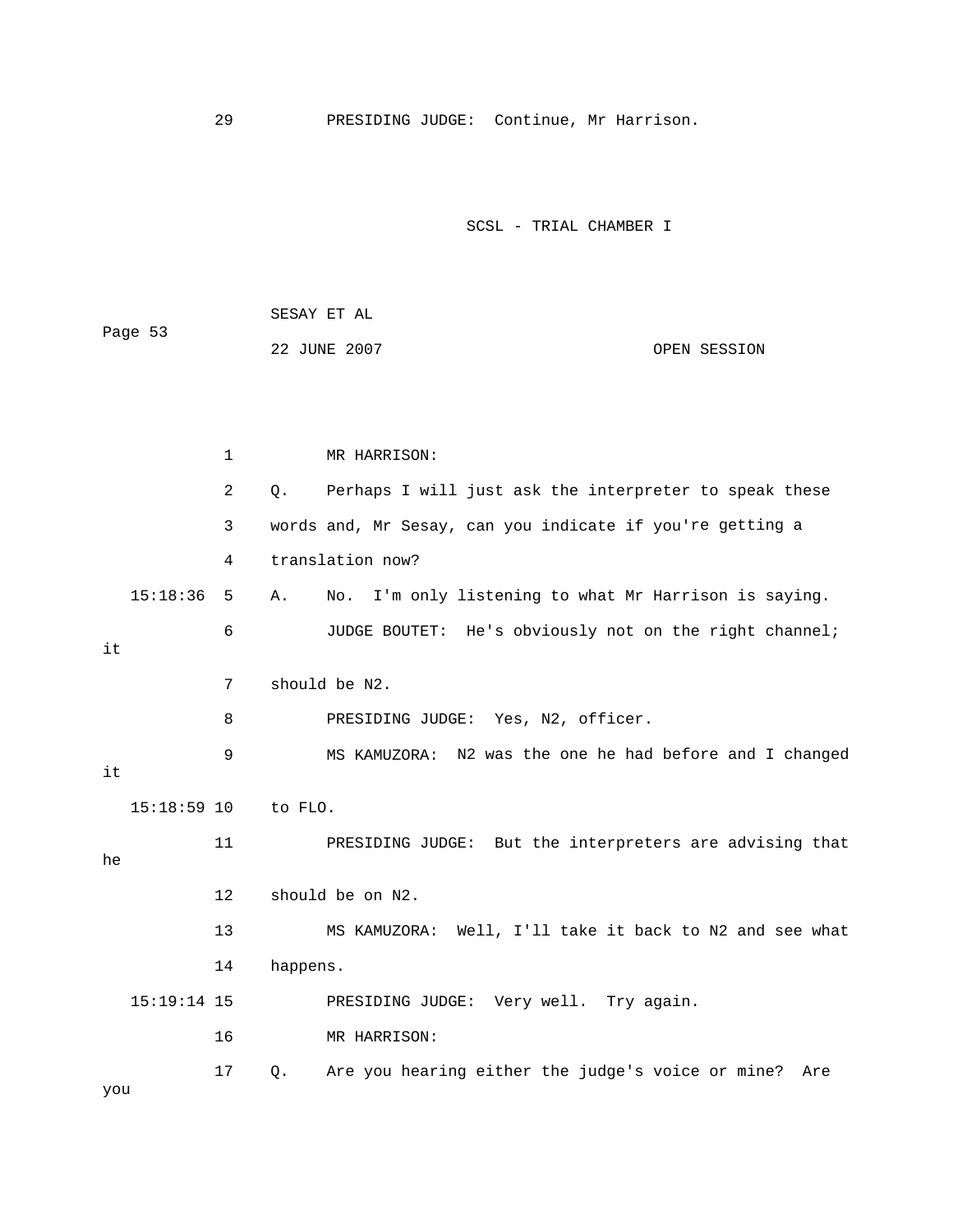18 getting an interpretation?

19 A. No interpretation sir.

15:19:44 20 PRESIDING JUDGE: Madam Courtroom Officer, let's try 22 MS KAMUZORA: Your Honour, perhaps we have to be advised 23 the language booth. THE INTERPRETER: Your Honours, the language unit chief 26 on his way. 27 PRESIDING JUDGE: Very well. Do we have it clear? 21 another method. What else do we need to do? by 24 PRESIDING JUDGE: Yes.  $15:20:02$  25 is 28 THE WITNESS: Yes, I can hear you now.

29 PRESIDING JUDGE: So, may we continue?

| Page 54 | SESAY ET AL  |              |
|---------|--------------|--------------|
|         | 22 JUNE 2007 | OPEN SESSION |

|     |                    | 1 |    | THE WITNESS: Yes, sir, My Lord.                         |
|-----|--------------------|---|----|---------------------------------------------------------|
|     |                    | 2 |    | PRESIDING JUDGE: Then, Mr Harrison, you can proceed.    |
|     |                    | 3 |    | MR HARRISON:                                            |
|     |                    | 4 | 0. | Are you getting an interpretation from my microphone as |
|     | $15:22:18$ 5 well? |   |    |                                                         |
|     |                    | 6 | А. | Yes, I can hear what you're saying now.                 |
|     |                    | 7 | Q. | The question I'd asked you was to do with RUF members   |
| who |                    |   |    |                                                         |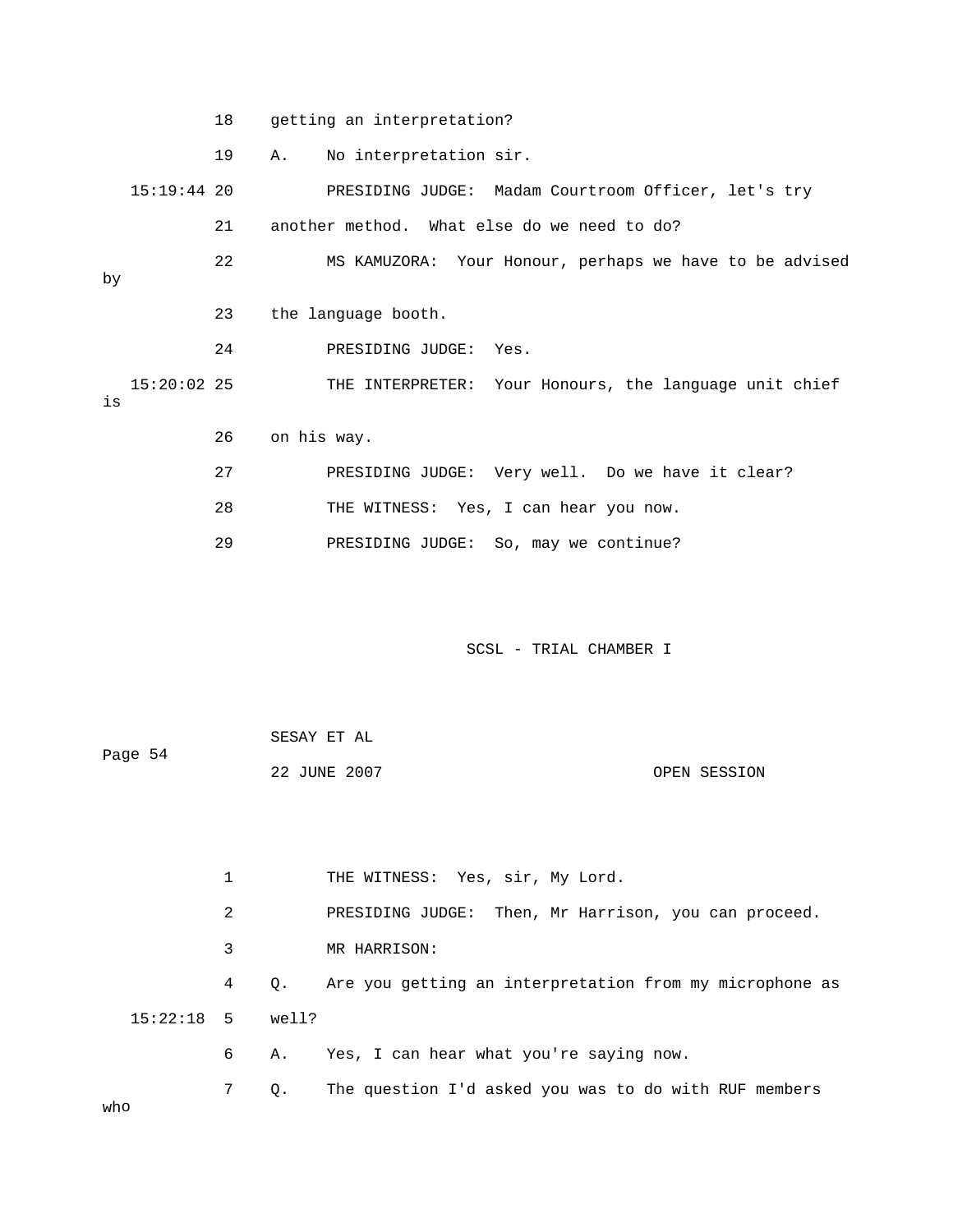| do                    | 8  |    | were appointed as government ministers during the AFRC junta;  |
|-----------------------|----|----|----------------------------------------------------------------|
|                       | 9  |    | you remember discussing that during your direct evidence?      |
| $15:22:46$ 10         |    | Α. | Yes, I remember.                                               |
| who                   | 11 | Q. | And I'm suggesting to you that some of the RUF members         |
| firstly,              | 12 |    | became government ministers during the AFRC time were,         |
|                       | 13 |    | Peter Vandi; is that correct?                                  |
|                       | 14 | Α. | Yes, it's correct. Deputy minister.                            |
| $15:23:16$ 15         |    | Q. | Another one was SYB Rogers?                                    |
|                       | 16 | Α. | Yes; correct.                                                  |
|                       | 17 | Q. | Another one was PS Binda?                                      |
|                       | 18 | Α. | Yes, deputy minister.                                          |
|                       | 19 | Q. | Another one was Lawrence Womandia?                             |
| $15:23:36$ 20         |    | Α. | Yes; correct.                                                  |
|                       | 21 | Q. | And another one was Eldred Collins?                            |
|                       | 22 | Α. | Yes, correct.                                                  |
|                       | 23 | Q. | And did I miss anyone out? Were there others?                  |
|                       | 24 | Α. | I think that's all.                                            |
| $15:23:57$ 25<br>took |    | Q. | And you'd agree with me that all of these RUF members          |
|                       | 26 |    | part in the affairs of their ministries during the AFRC junta? |
|                       | 27 | Α. | Yes, I agree with you.                                         |
|                       | 28 | Q. | And I'm suggesting to you that they had administrative         |
| Supreme               | 29 |    | function which was a different function from that of the       |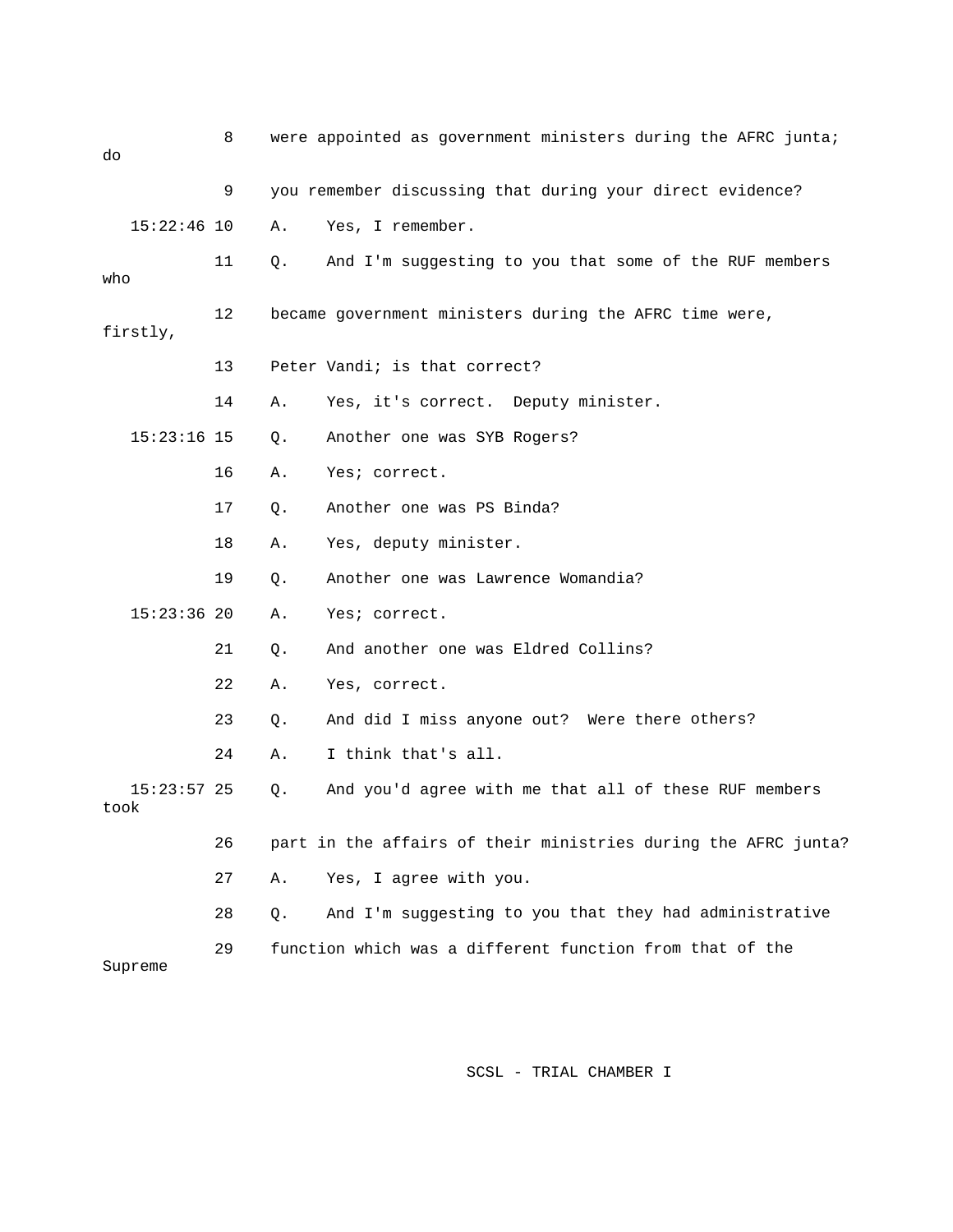| Page 55                |    | 22 JUNE 2007                                                     | OPEN SESSION |
|------------------------|----|------------------------------------------------------------------|--------------|
|                        |    |                                                                  |              |
|                        | 1  | Council; do you accept that?                                     |              |
|                        | 2  | They were ministers, I agree, on the AFRC Council.<br>Α.<br>Yes. |              |
|                        | 3  | And you'd agree with me that this organ or body that you<br>Q.   |              |
| land                   | 4  | call the AFRC Council, that was the highest council of the       |              |
| 15:25:10               | 5  | at the time?                                                     |              |
|                        | 6  | Well, no. Among the AFRC Council, you had the<br>Α.              |              |
|                        | 7  | decision-making body, who sat in front of the meetings.          |              |
| the                    | 8  | I'd ask if Exhibit 224 could be shown to<br>MR HARRISON:         |              |
|                        | 9  | witness again.                                                   |              |
| $15:25:53$ 10<br>right |    | And if you were to turn to page three in the bottom<br>Q.        |              |
| it                     | 11 | corner. You will see at paragraph 14, in the second sentence,    |              |
|                        | 12 | was noted that, as members of the highest council of the land,   |              |
| am                     | 13 | members must conduct themselves with respect and honesty.        | I            |
| council                | 14 | suggesting to you that you were a member of the highest          |              |
| $15:26:26$ 15          |    | of the land?                                                     |              |
| the                    | 16 | Well, I was the member of the AFRC Council, but we have<br>Α.    |              |
| them.                  | 17 | highest council who made decisions, and I was not part of        |              |
|                        | 18 | Now you've told the court during your direct examination<br>Q.   |              |
| Magburaka;             | 19 | about an airplane delivery of arms and ammunition to             |              |

SESAY ET AL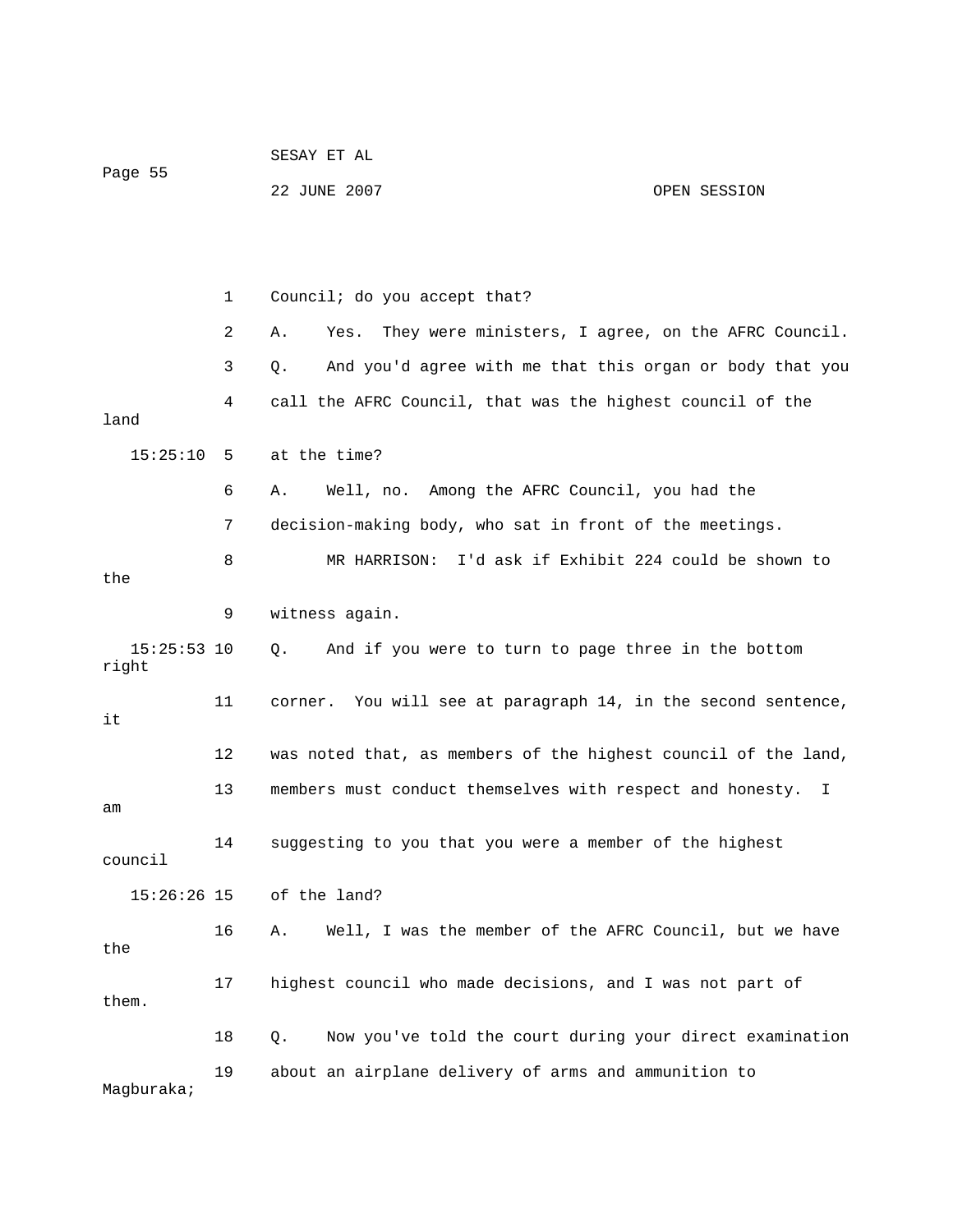15:27:07 20 do you remember that?

21 A. Very well.

 22 Q. And I'm suggesting to you that what was off-loaded required 24 A. No. It was two trucks which were loaded. The other 27 that, during the AFRC junta, you carried out a mission to 28 the camp of Nigerian soldiers near Kenema, do you recall that? 29 A. Yes, in order for me to join the others. I did not lead 23 four military Bedford trucks to transport; do you accept that? 15:27:37 25 vehicles were used for the personnel. 26 Q. You've also told the Court during your direct examination attack

SCSL - TRIAL CHAMBER I

| Page 56 | SESAY ET AL  |              |  |
|---------|--------------|--------------|--|
|         | 22 JUNE 2007 | OPEN SESSION |  |

 2 Q. So what I'm suggesting to you is that the orders to take 3 part in that attack on the Nigerians, came from Johnny Paul 4 Koroma; do you accept that? 15:28:32 5 A. Well, I was told by the Chief of Defence Staff, but I agree 6 that it wouldn't have happened without the approval of JP. 1 the attack. 7 Q. And I'm going to suggest to you that there was actually

a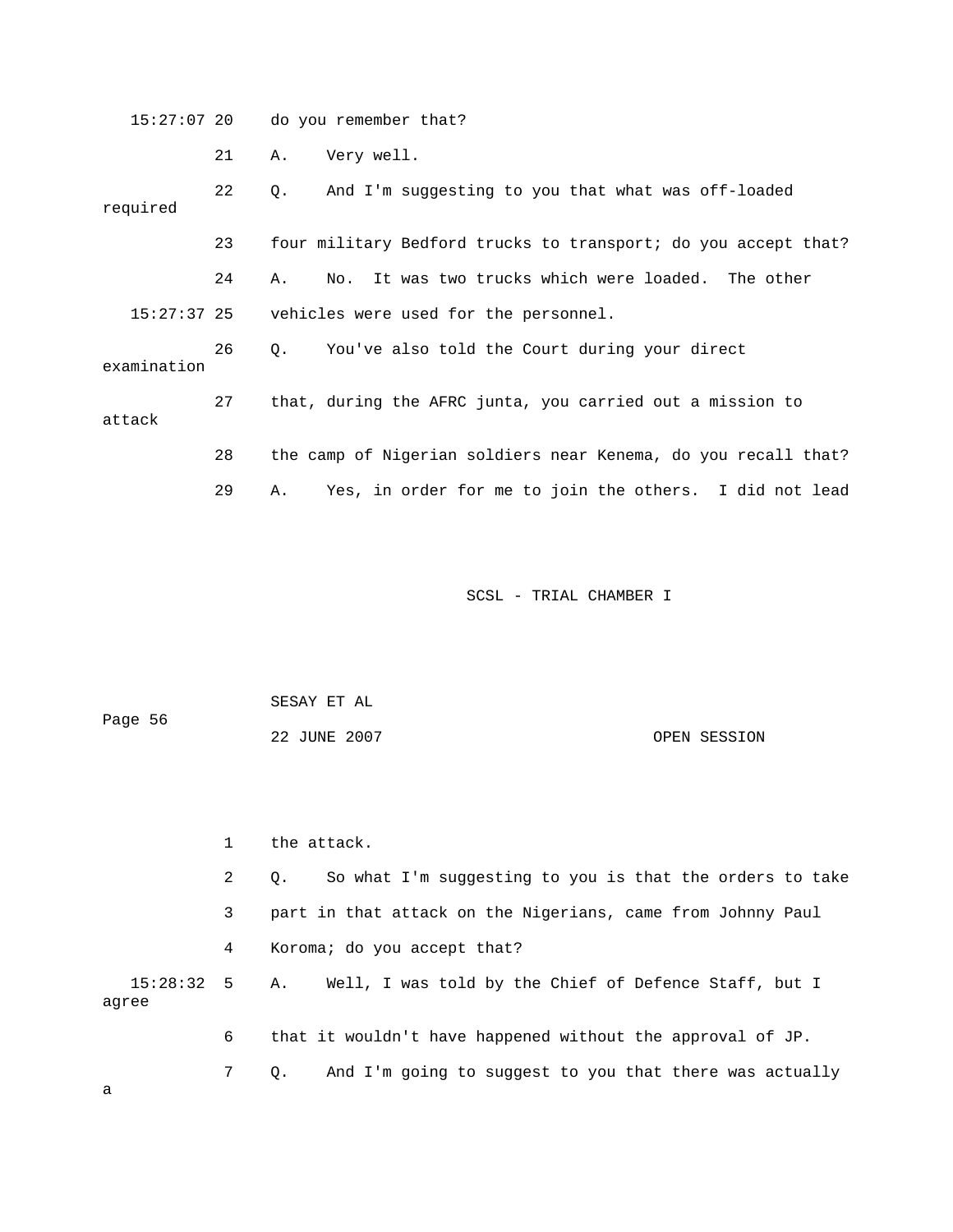| Paul                     | 8  | meeting at State House, at which you took part, where Johnny      |
|--------------------------|----|-------------------------------------------------------------------|
|                          | 9  | Koroma gave those instructions?                                   |
| $15:29:05$ 10<br>meeting |    | No, I was not at that meeting. For this attack, no<br>Α.          |
|                          | 11 | was summoned.                                                     |
|                          | 12 | And what was discussed was that Johnny Paul Koroma said<br>Q.     |
|                          | 13 | that you should join Bockarie, Colonel Labbie, the brigade        |
|                          | 14 | commander, and Eddie Kanneh, to attack the Nigerian camp?         |
| $15:29:42$ 15<br>and     |    | Well, it was not JP who gave me the orders.<br>Α.<br>It was FS    |
|                          | 16 | SO who told me to go to Kenema.                                   |
| FS, I                    | 17 | And just for the sake of the transcript, when you say<br>Q.       |
|                          | 18 | think you may be meaning FSY Koroma?                              |
|                          | 19 | Yes, the Chief of Defence Staff.<br>Α.                            |
| $15:30:09$ 20            |    | And when you said SO, did you mean SO Williams?<br>Q.             |
|                          | 21 | The army Chief of Staff.<br>Α.<br>Yes.                            |
| you                      | 22 | And it was SO Williams who gave you the ammunition that<br>Q.     |
|                          | 23 | could use on that attack?                                         |
| the                      | 24 | No, I was not given the ammunition. They were giving<br>Α.        |
| $15:30:39$ 25            |    | ammunition to the brigade commander in Kenema, through the        |
|                          | 26 | When they told me to join those men, they did not<br>helicopter.  |
|                          | 27 | give me ammunition.                                               |
| to                       | 28 | And you would agree with me that you went on that attack<br>$Q$ . |
|                          | 29 | the Nigerian camp?                                                |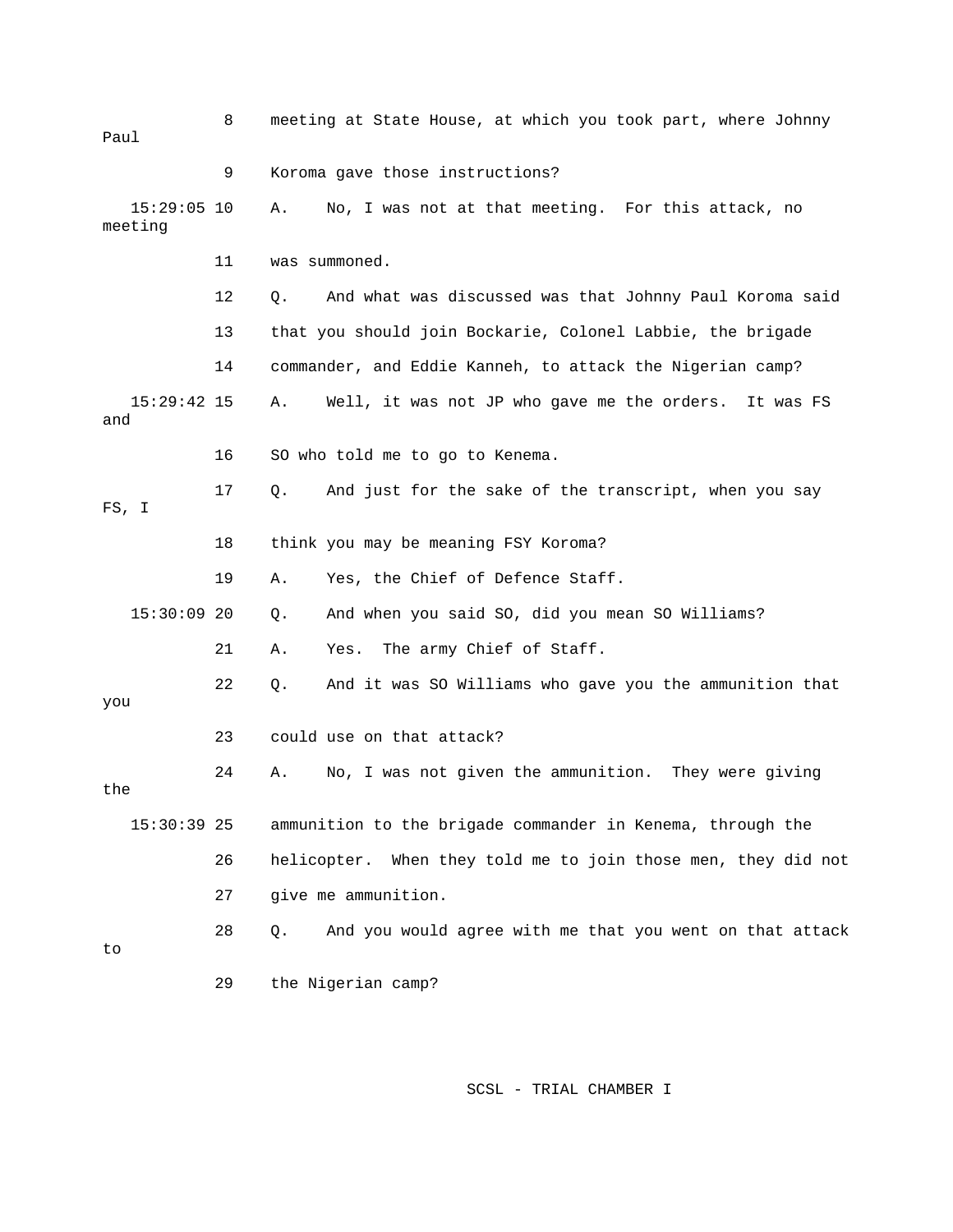|               |    | SESAY ET AL  |                                                           |              |
|---------------|----|--------------|-----------------------------------------------------------|--------------|
| Page 57       |    | 22 JUNE 2007 |                                                           | OPEN SESSION |
|               |    |              |                                                           |              |
|               |    |              |                                                           |              |
|               | 1  | Α.           | Yes, I took part in that attack.                          |              |
|               | 2  | Q.           | And that was an attack that included members of the RUF,  |              |
| as            |    |              |                                                           |              |
|               | 3  |              | well as ex-members of the SLA?                            |              |
|               | 4  | Α.           | Yes, that's true.                                         |              |
| 15:31:34      | 5  | Q.           | And I believe you gave evidence during your direct        |              |
|               | 6  |              | examination of another attack on Bo; do you recall that?  |              |
|               | 7  | Α.           | Well, I heard the attacks took place at the same time.    |              |
| I             |    |              |                                                           |              |
|               | 8  |              | was not present on the attack on Bo.                      |              |
|               | 9  | Q.           | On the attack on the Nigerian camp, there was a Colonel   |              |
| $15:32:08$ 10 |    |              | Lion acting as the battalion commander; is that right?    |              |
|               | 11 | Α.           | Colonel Lion was in Kenema.<br>Yes.                       |              |
|               | 12 | Q.           | As a battalion commander?                                 |              |
|               | 13 | Α.           | Yeah.                                                     |              |
|               | 14 | Q.           | And he would have had about 900 men under him?            |              |
| $15:32:36$ 15 |    | Α.           | No, they were not up to that. RUF could have 300, 350     |              |
| men.          |    |              |                                                           |              |
|               | 16 |              | We called it a battalion.                                 |              |
| you           | 17 | Q.           | You'd agree with me that Colonel Lion, he reported to     |              |
|               |    |              |                                                           |              |
|               | 18 |              | on the mission?                                           |              |
|               | 19 | Α.           | Well, Colonel Lion -- Bockarie was there. Both of us      |              |
| $15:33:03$ 20 |    |              | reported to him. And the attack was just at a camp out of |              |
|               | 21 | Kenema.      |                                                           |              |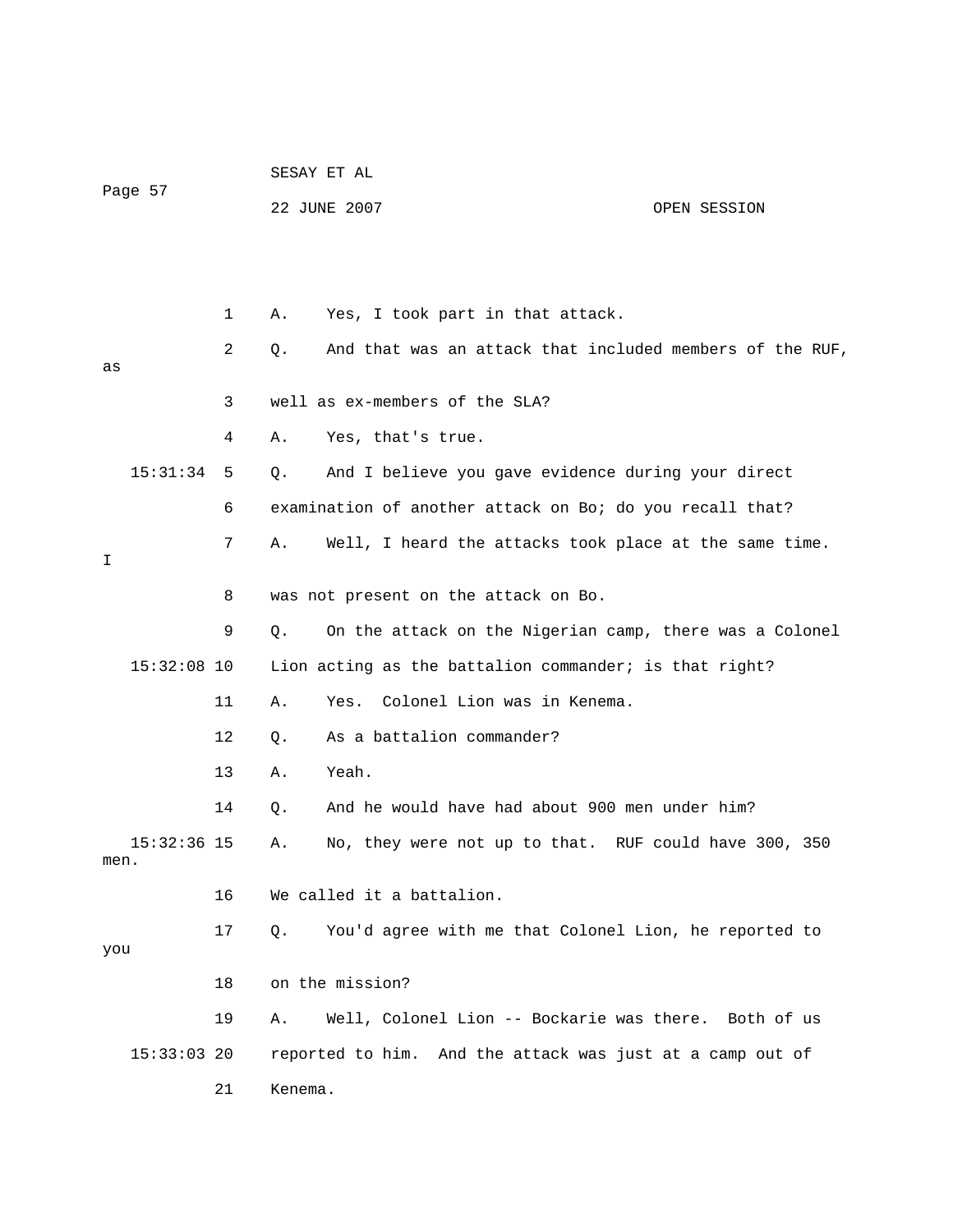| Colonel            | 22 | But my question was: You would agree with me that<br>$\circ$ .     |
|--------------------|----|--------------------------------------------------------------------|
|                    | 23 | Lion reported to you?                                              |
| Bockarie           | 24 | Well, he was not reporting to me because I made --<br>Α.           |
| 15:33:26 25<br>for |    | had already given him instructions and he had had all the men      |
|                    | 26 | the said attack.                                                   |
|                    | 27 | Now, I'm going to take you forward in time a bit. I'm<br>$\circ$ . |
|                    | 28 | going to suggest to you that, at the time of the ECOMOG            |
|                    | 29 | intervention, which is mid-February 1998, do you recall that -     |
|                    |    |                                                                    |

|         | SESAY ET AL  |              |
|---------|--------------|--------------|
| Page 58 |              |              |
|         | 22 JUNE 2007 | OPEN SESSION |

2 Q. -- Jungle had brought ammunition to Kailahun around that 4 A. Well, I don't know that because I was not in Kailahun. 15:34:17 5 Q. And just before the ECOMOG intervention you told us that 6 you had left Freetown and were travelling towards Kono; do you 8 A. Yes. I said, before the intervention, I stopped in keni 9 on my way to Kono. When I heard about the attack, I came 1 A. Yes, sir. 3 time? 7 remember that? Ma back.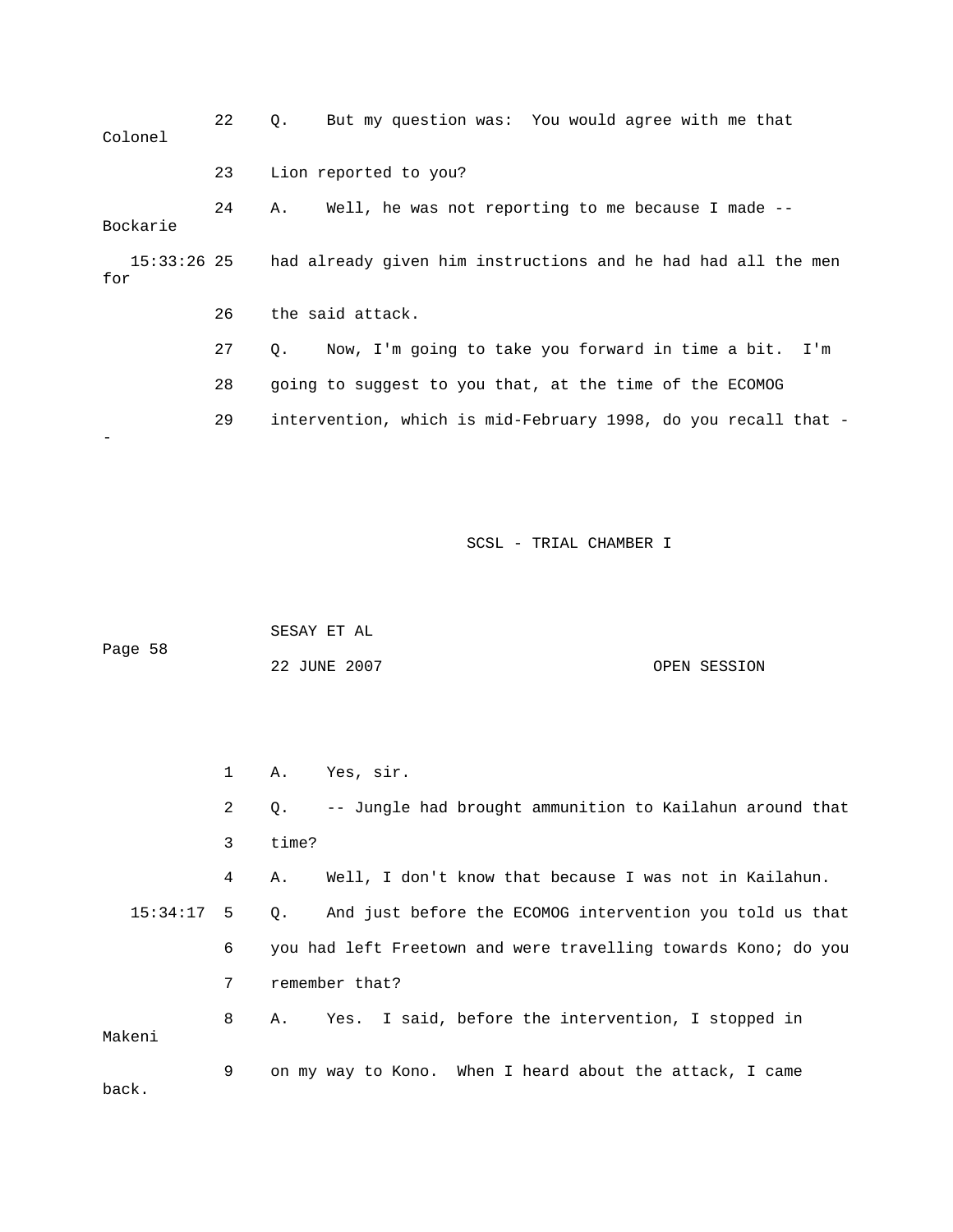| $15:34:43$ 10<br>an     |    | And at that time, the most senior person in Kono, he was<br>Q. |
|-------------------------|----|----------------------------------------------------------------|
|                         | 11 | AFRC person; do you agree with me?                             |
|                         | 12 | Yes, because for the entire time of the AFRC, RUF had no<br>Α. |
|                         | 13 | commander in Kono.                                             |
|                         | 14 | And at the time of the intervention, the reason why you<br>Q.  |
| $15:35:07$ 15<br>the    |    | were going to Kono was to take an RUF member to place him as   |
|                         | 16 | deputy to the AFRC person in Kono?                             |
| that                    | 17 | Well, that was the plan. And that was the instruction<br>Α.    |
|                         | 18 | I received, but it did not work because of the intervention.   |
| there                   | 19 | And the reason for the instruction was that wherever<br>Q.     |
| 15:35:4020              |    | was an AFRC person as a top commander, an RUF person would be  |
|                         | 21 | sent there to be a deputy; do you accept that?                 |
|                         | 22 | THE INTERPRETER: Can learned counsel ask the question          |
|                         | 23 | again?                                                         |
|                         | 24 | MR HARRISON:                                                   |
| $15:35:52$ 25<br>member |    | I'm suggesting to you that where there was an AFRC<br>Q.       |
| as                      | 26 | as a top commander, an RUF person would be sent there to act   |
|                         | 27 | the deputy?                                                    |
| the                     | 28 | Well, it was not in all areas. It's -- I'm coming but<br>Α.    |
|                         | 29 | deputy who was to go to Kono was to have been the deputy       |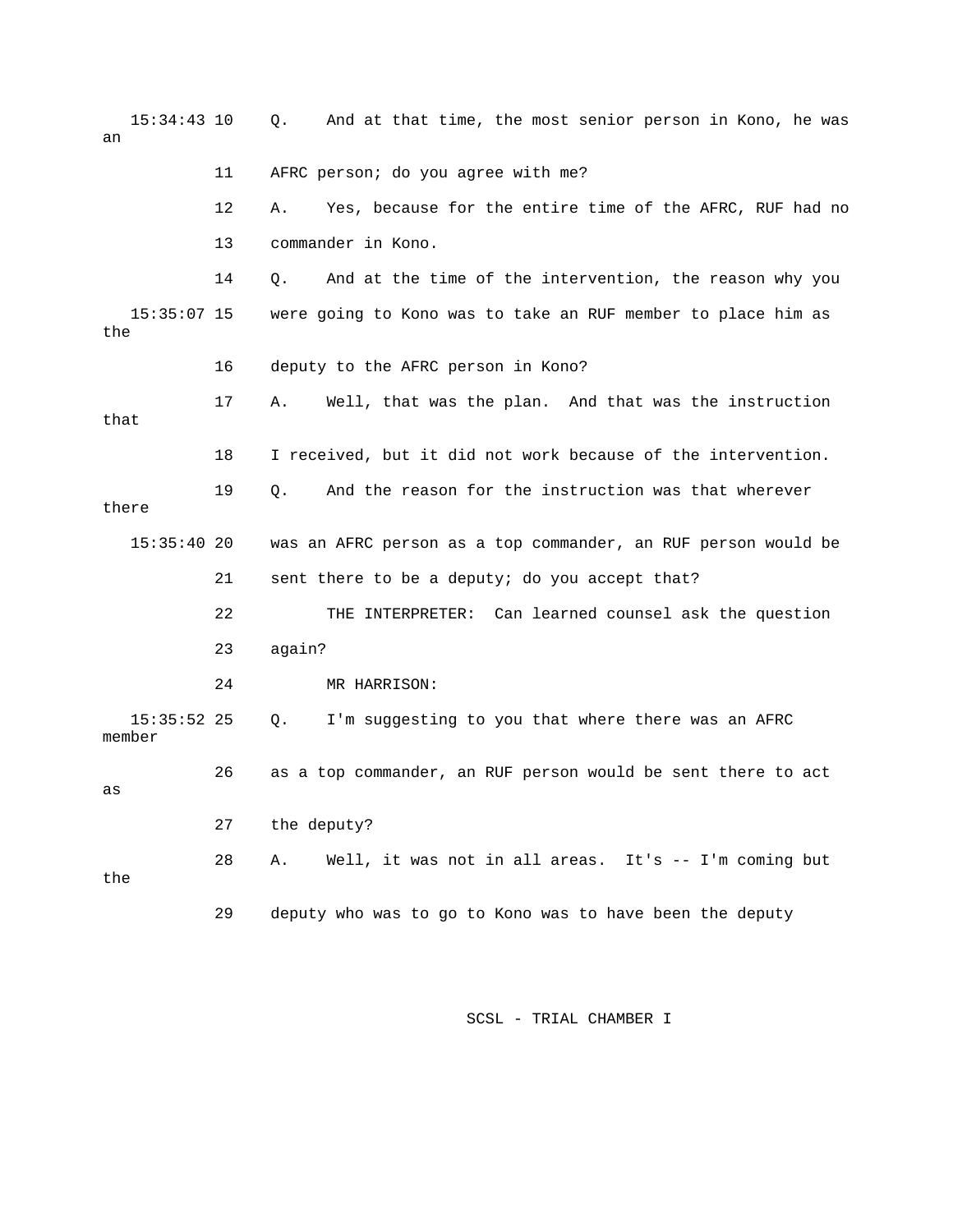1 battalion commander. Well, we had other senior AFRC members 2 Kono who were greater than the battalion commander of the AFRC 3 Kono. 4 Q. You're saying that at that time, around the time of the 15:36:39 5 intervention, that there were other RUF senior men in Kono? 6 A. No. RUF senior men were not in Kono before the 8 Q. That was the reason why you were to go to Kono, was to 9 install an RUF person in Kono as the deputy; right? 15:37:08 10 A. Yes, to become a deputy battalion commander. Well, we had 13 Q. And the person that you were taking to install as the 14 deputy was Peleto; right? 16 Q. And the real name of Base Marine is Sheriff Parker? 17 A. Yes, you are right. Sheriff. 18 Q. And what happened was that as you were travelling to 19 you end up stopping at Makeni and spending the night there; in in 7 intervention. 11 somebody who was more senior than the battalion commander in Kono 12 who was an AFRC. 15:37:35 15 A. No, no. He was Base Marine. Kono, 15:38:08 20 right? 21 A. Yes. I passed the night in Makeni, and I returned. 22 Q. And Peleto was with you, wasn't he?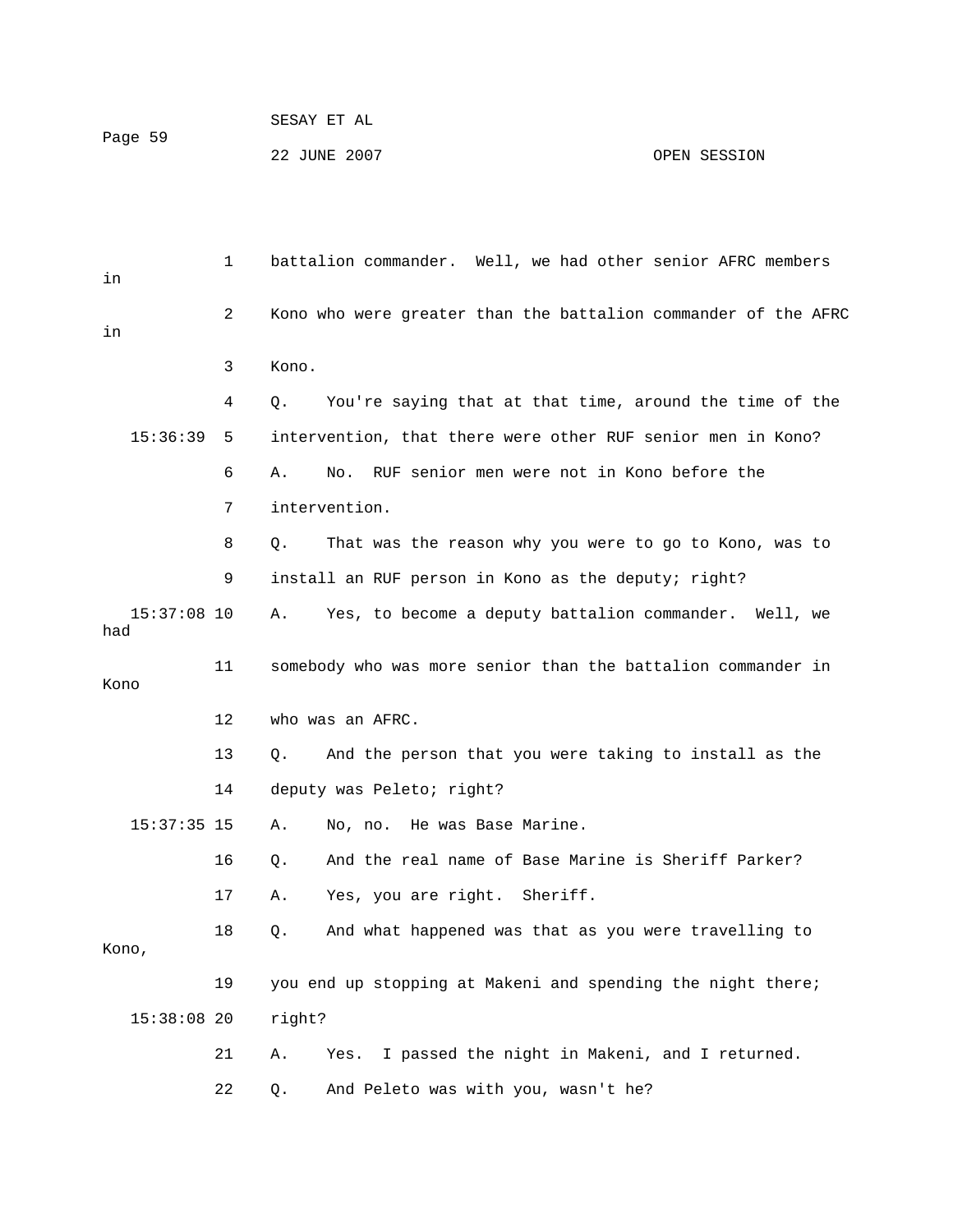23 A. Peleto -- they were in Benguema. I took him and his 15:38:34 25 Q. So he travelled with you from Freetown to Makeni? 29 A. Yes, it was in Makeni that I heard. Then all of us came 24 companions as escorts. 26 A. Yes. 27 Q. At Makeni that's when you learned about the ECOMOG 28 intervention; right?

SCSL - TRIAL CHAMBER I

Page 60 OPEN SESSION SESAY ET AL 22 JUNE 2007

2 Q. And when you say you came back, you mean you came back 3 towards -- towards Freetown? 4 A. Yes, we came back towards Freetown and we stopped at RDF. 15:39:24 5 Q. And I'm suggesting that from RDF onwards, you saw Operation 6 Pay Yourself taking place? 8 Q. From RDF until the time you returned back to Makeni? 9 A. Well, I did not return to Makeni and no Operation Pay 15:39:58 10 Yourself took place during the two days that we were at RDF 1 back. 7 A. From RDF to where? and

11 Four Mile. The group, the retreating group that left Freetown,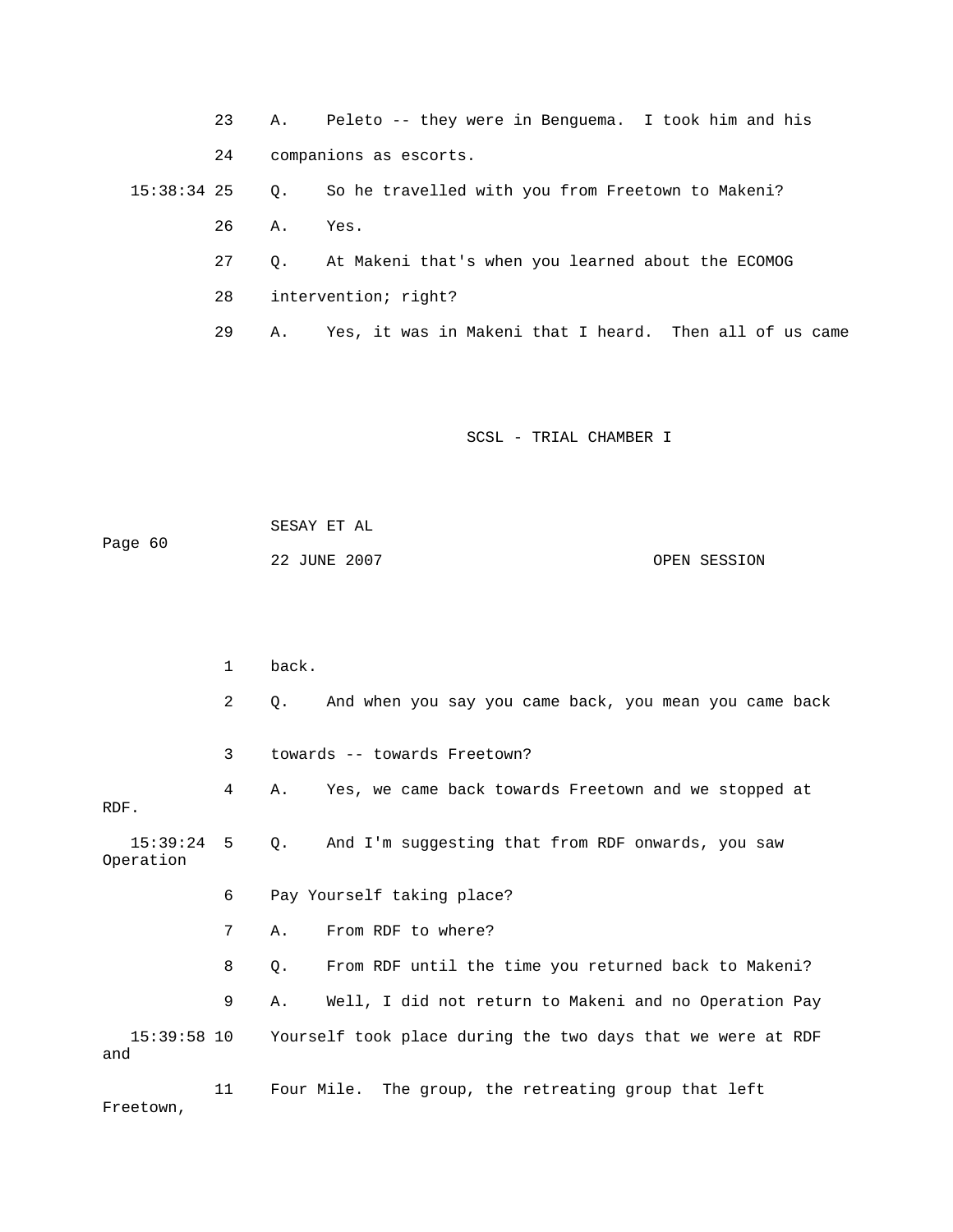12 they were the ones that went with Operation Pay Yourself, and it 14 Q. And just so that you're not under a misunderstanding, 15:40:26 15 I'm suggesting to you is that from your time at RDF, from the 16 time you go then to Newton, and back to Masiaka, Bo, Makeni, 18 A. Well, well, I wouldn't refute that, but this group which 19 retreated from Freetown, from Masiaka, they went to Makeni and 21 Q. And even at Bo there was looting taking place, wasn't 22 there? 23 A. Well, those who wanted to broke into stores, and when I 28 Q. And you're instructed to go from Makeni to JPK's 13 was a very large group from Freetown. what 17 during that entire period, Operation Pay Yourself was in effect? I 15:41:05 20 went to Bo. 24 tried to stop them, it was during that period that I was shot and 15:41:26 25 I left Bo and I was not there any longer. 26 Q. And from Bo that's when you go back to Makeni; correct? 27 A. From Bo, Mile 91, Masiaka, Makeni, yes. village, 29 aren't you?

SCSL - TRIAL CHAMBER I

Page 61 SESAY ET AL

22 JUNE 2007 OPEN SESSION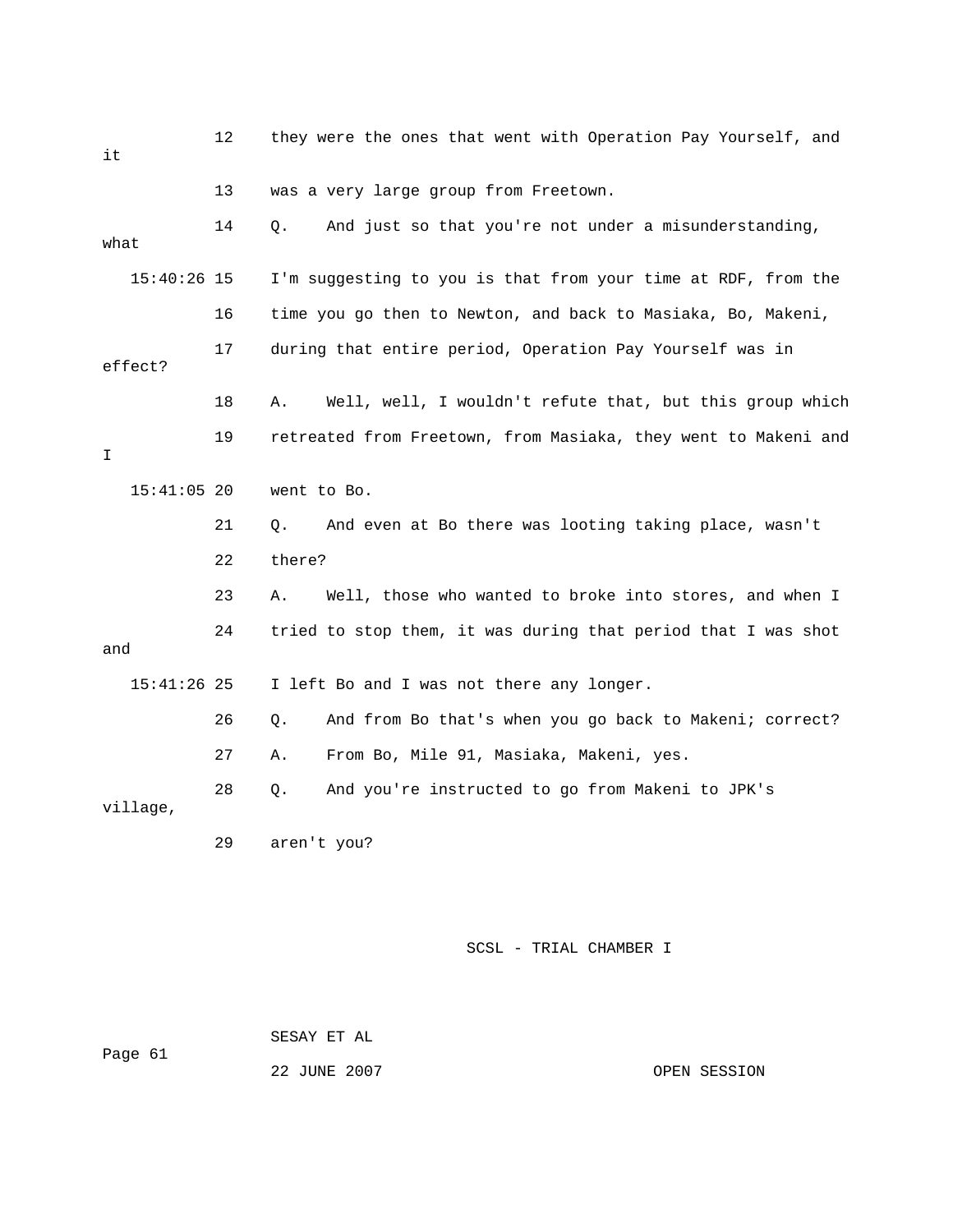| I                        | 1  | Well, when I arrived in Makeni I went to JPK's village;<br>Α.  |
|--------------------------|----|----------------------------------------------------------------|
|                          | 2  | and Mike Lamin.                                                |
|                          | 3  | And the reason for doing that was because you were<br>О.       |
|                          | 4  | entrusted with making sure that JPK was safely transferred to  |
| 15:42:25                 | 5  | Kailahun?                                                      |
| that,                    | 6  | Well, no; I disagree with that, that I was to ensure<br>Α.     |
|                          | 7  | because JPK and Mosquito used to talk and other RUF commanders |
|                          | 8  | had gone to that village before I went there.                  |
| it                       | 9  | Let me make it a little bit more clearly. I'm putting<br>Q.    |
| $15:43:05$ 10<br>Johnny  |    | to you, witness, that you yourself were asked to transport     |
|                          | 11 | Paul Koroma to Kailahun; do you accept that?                   |
|                          | 12 | I disagree with that. Johnny Paul wanted to go to<br>Α.        |
|                          | 13 | Kailahun.                                                      |
|                          | 14 | Now, you've talked about, in your direct evidence, the<br>Q.   |
| $15:43:43$ 15<br>talking |    | route you took to get to Kono District; do you remember        |
|                          | 16 | about it?                                                      |
|                          | 17 | Α.<br>Yes.                                                     |
| or                       | 18 | And I'm putting it to you that it would have taken two<br>Q.   |
| that?                    | 19 | three weeks for you to get to Kono District; do you accept     |
| $15:44:08$ 20            |    | THE INTERPRETER: Can learned counsel --                        |
|                          | 21 | MR HARRISON:                                                   |
| to                       | 22 | I am putting it to you that it would have taken you two<br>Q.  |
|                          | 23 | three weeks to arrive at Kono District?                        |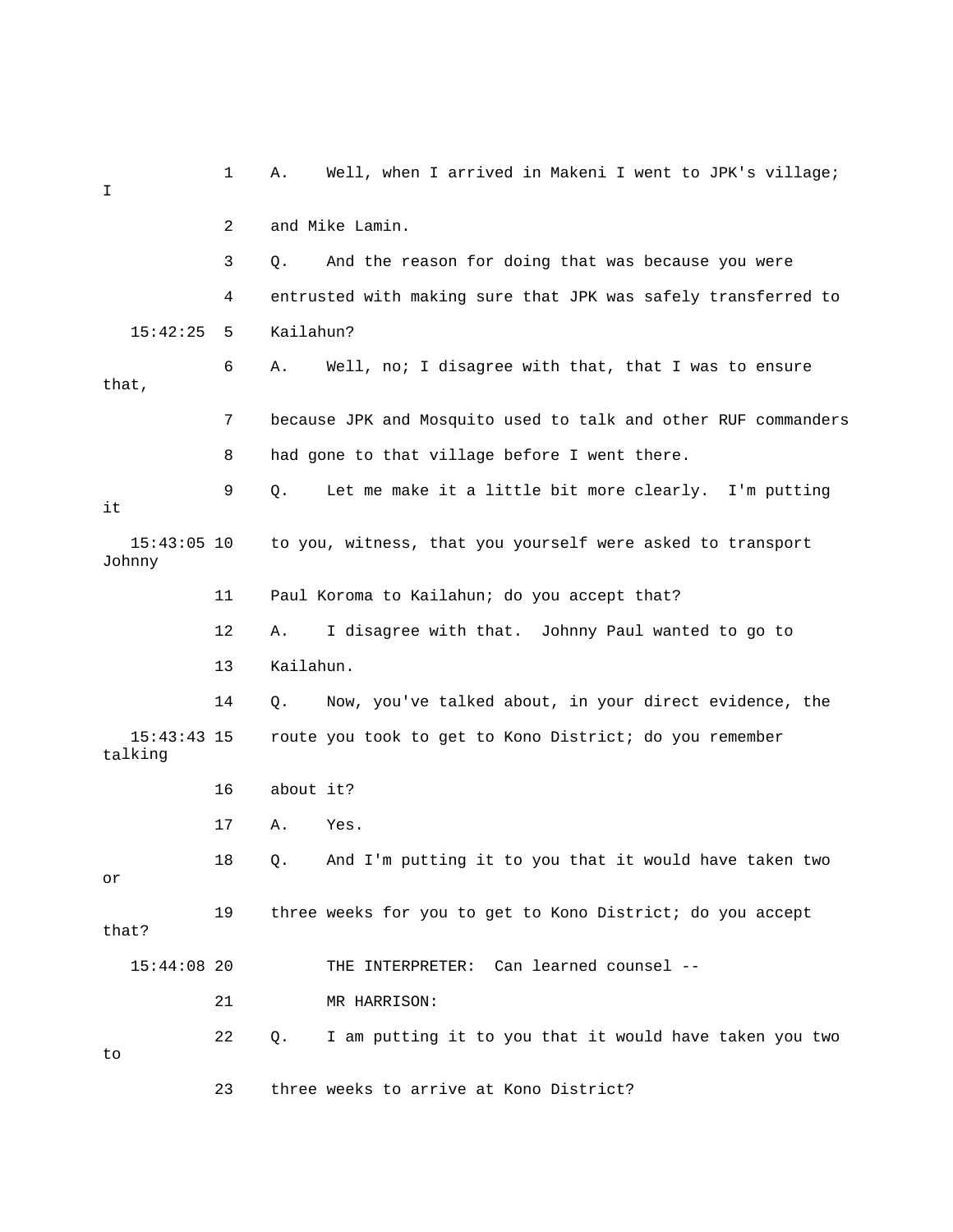| that.                  | 24 | Well, it was not up to two weeks. It was not up to<br>Α.       |
|------------------------|----|----------------------------------------------------------------|
| $15:44:35$ 25<br>Town; |    | And when you got to Kono District you went to Koidu<br>Q.      |
|                        | 26 | do you accept that?                                            |
|                        | 27 | Yes, I went to Koidu Town.<br>Α.                               |
| to                     | 28 | And when you got to Koidu Town, there had been no damage<br>Q. |
|                        | 29 | the town?                                                      |
|                        |    | SCSL - TRIAL CHAMBER I                                         |
| Page 62                |    | SESAY ET AL<br>22 JUNE 2007<br>OPEN SESSION                    |
|                        |    |                                                                |
|                        | 1  | Well, at that time there was no damage in Koidu Town.<br>Α.    |
| Junction,              | 2  | Apart from the two houses that I mentioned at Tankoro          |
|                        | 3  | during the time my lawyer was cross-examining me, apart from   |
|                        | 4  | those, no other house was burnt.                               |
| 15:45:31               | 5  | And what happened was an order was given by you and<br>Q.      |
| do                     | 6  | Bockarie to burn Koidu Town if ECOMOG tried to push you out;   |
|                        | 7  | you accept that?                                               |
|                        | 8  | That is a big lie. I did not give anybody order to burn<br>Α.  |
| appointed              | 9  | any house in Kono. In fact, I was not the person who           |
| $15:45:58$ 10          |    | the commander who took over Kono, and that commander was not   |
|                        | 11 | taking instructions from me.                                   |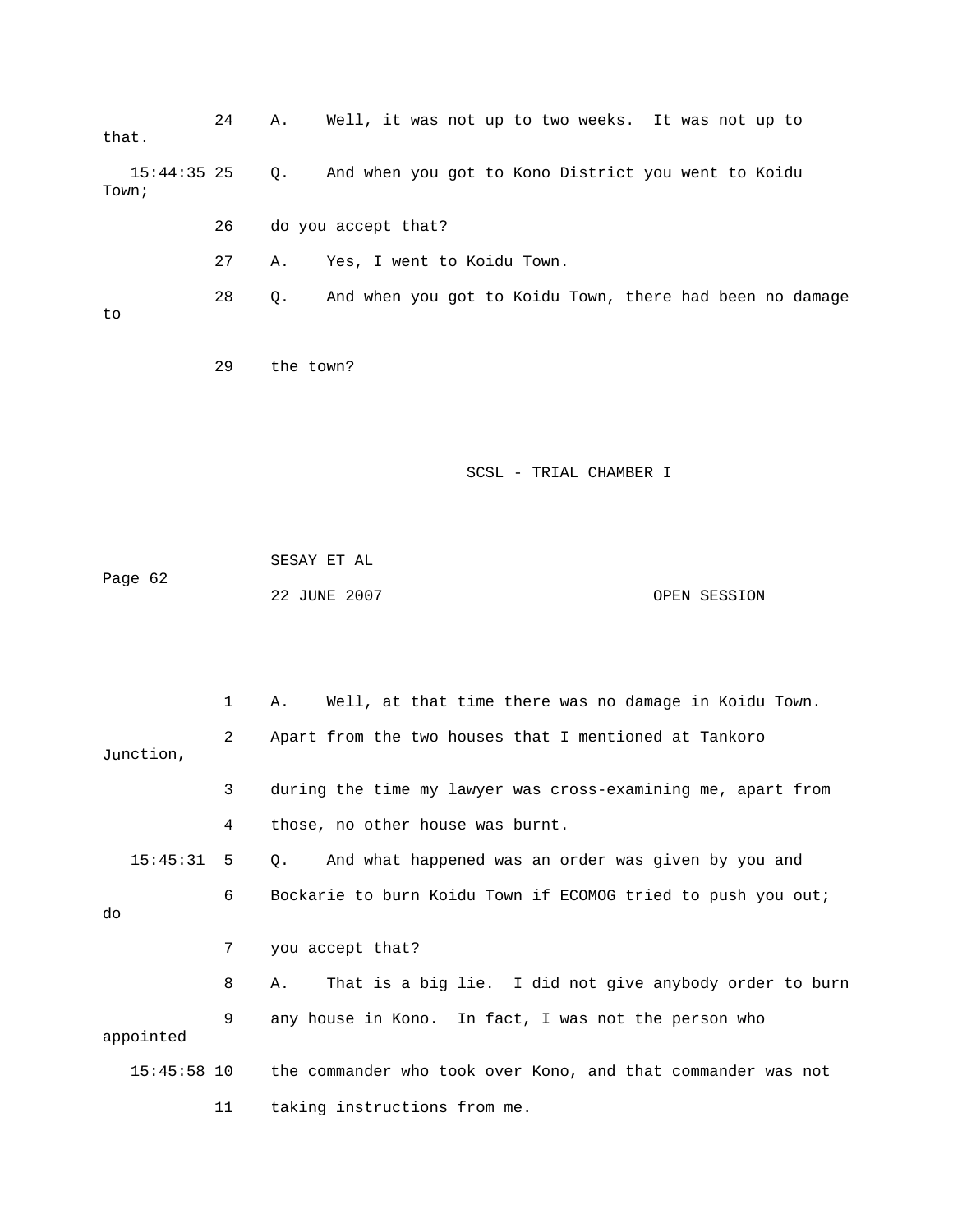12 Q. Now, you arrived in Kailahun in around April 1998 ; do you 14 A. I disagree with that. I arrived in Kailahun in late 15:46:27 15 February 1998. In late February to early in March, we arrived 16 Kailahun. 17 Q. And just going back to Operation Pay Yourself: That was 19 A. Well, it was not a common talk to me because I did not 15:47:10 20 anybody instruction in relation to that. Those who went with 21 this Operation Pay Yourself were the people who retreated from 22 Freetown, like Mike Lamin. They took people's vehicles. 23 Q. I'm going to suggest to you that what Operation Pay 24 Yourself meant in the RUF was the opportunity for fighters to 26 accept that? 27 A. Mr Harrison, I wouldn't deny what you're saying, that that 29 even when my lawyer was leading me I said that, that both the 13 agree with that? in a 18 common term in the RUF, wasn't it? give 15:47:44 25 take whatever they wanted so that they could survive; do you 28 Operation Pay Yourself, they did not loot people. I believe RUF

SCSL - TRIAL CHAMBER I

 SESAY ET AL Page 63

22 JUNE 2007 CPEN SESSION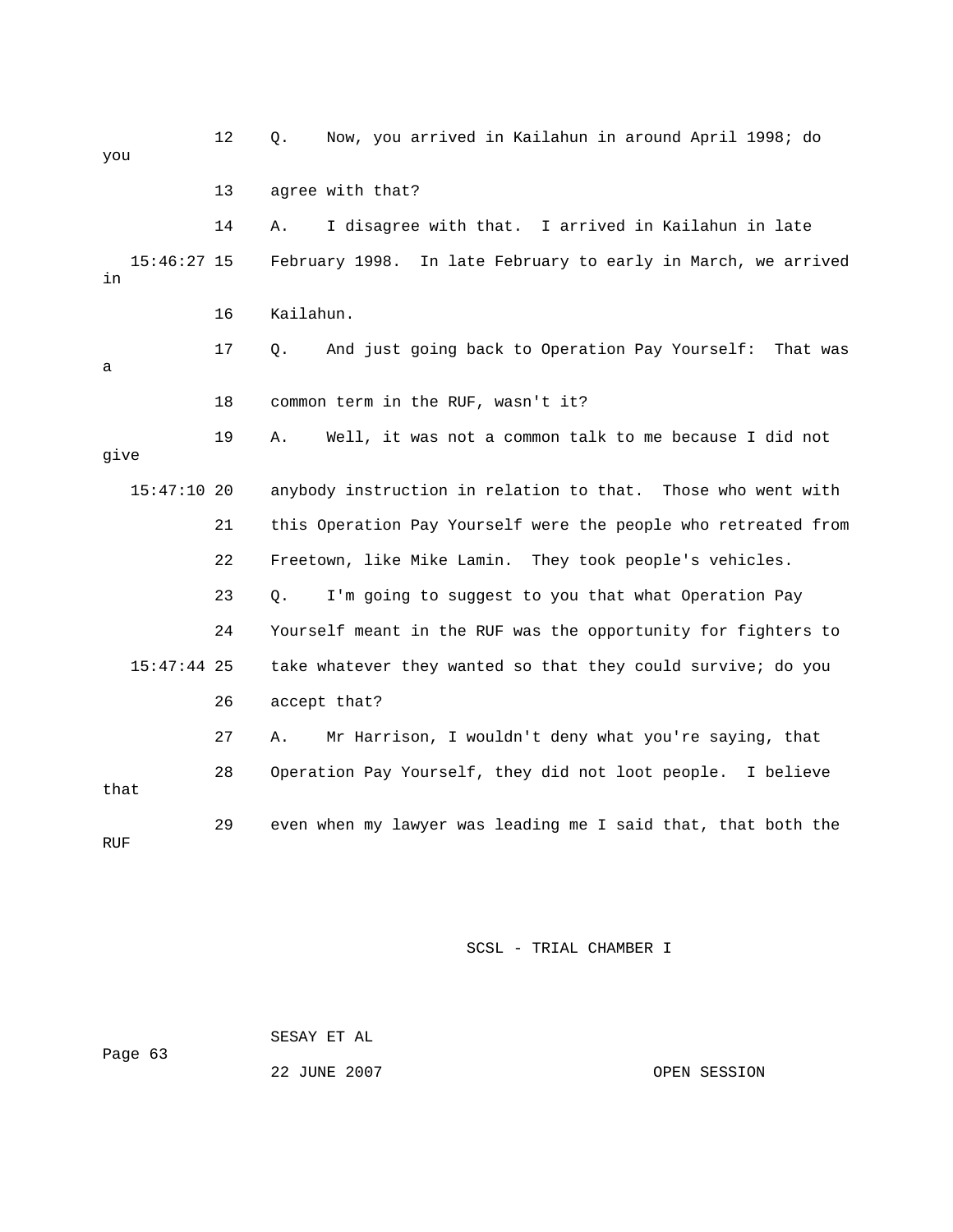| in                       | 1  | and the AFRC, who retreated from Freetown, they looted people  |
|--------------------------|----|----------------------------------------------------------------|
|                          | 2  | Lunsar and Makeni. They took their houses. Sorry, they took    |
|                          | 3  | their cars, and Mike Lamin and others took the -- the car that |
|                          | 4  | belonged to the eye clinic in Lunsar, so that happened. But I  |
| 15:48:31                 | 5  | was not present when that went on in Lunsar and Makeni.        |
|                          | 6  | But the words "Operation Pay Yourself" were common words<br>Q. |
| knew                     | 7  | within the RUF. I'm suggesting to you that all RUF fighters    |
| then                     | 8  | that whenever there was a battle, and it ended, they could     |
|                          | 9  | go out looting; do you accept that?                            |
| $15:49:00$ 10<br>started |    | I do not agree with that because from 1991 when RUF<br>Α.      |
| called                   | 11 | fighting, up to February 1998, never did we have anything      |
| time                     | 12 | Operation Pay Yourself within the RUF. So that's my first      |
|                          | 13 | that I heard that.                                             |
|                          | 14 | And the reason why all of the fighters used the term<br>Q.     |
| $15:49:25$ 15            |    | "Operation Pay Yourself," was because the RUF didn't give its  |
|                          | 16 | fighters any salary; isn't that right?                         |
| up                       | 17 | Well, during this time, the AFRC had been paying the RUF<br>Α. |
|                          | 18 | to this January, February, when the intervention took place.   |
|                          | 19 | They paid and they give food; rice.                            |
| $15:49:50$ 20<br>the     |    | And that's correct, isn't it, that throughout the junta<br>Q.  |
|                          | 21 | AFRC was giving a monthly payment to the RUF?                  |
| January                  | 22 | Well, that started around August to September till<br>Α.       |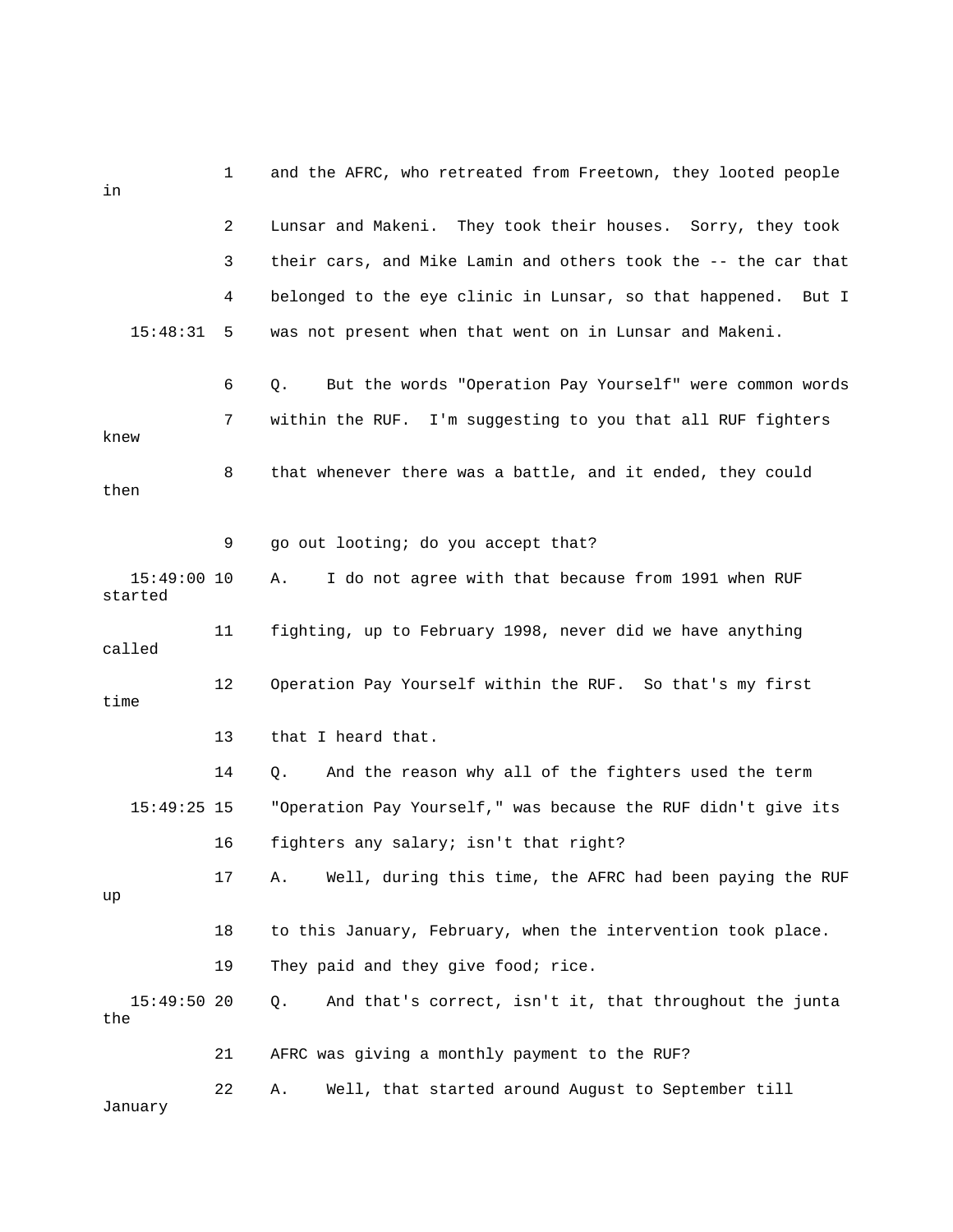23 1998; they were given money and rice.

24 Q. And they were given 50 million leones a month?

15:50:22 25 A. Yes, that's true.

26 Q. And that money was given by the AFRC?

27 A. It's a fact.

28 Q. The money was given by the AFRC to the RUF to ensure the

29 groups worked together; isn't that right?

SCSL - TRIAL CHAMBER I

 SESAY ET AL OPEN SESSION Page 64 22 JUNE 2007

1 A. Well, they used to give the money so that the RUF could pay 2 their own men per month. 4 money paid to RUF fighters; right? 15:51:10 5 A. Well, Foday Sankoh was not paying. 6 Q. So you would agree with me that fighters, in order to 7 survive, had to go out looting, didn't they? 8 A. Well, I had told you that from 1993 to 1997 I was in 11 THE INTERPRETER: Your Honours, can the witness please 3 Q. So before the AFRC junta time, there would have been no 9 Kailahun, so I couldn't talk about places RUF went to, Kabala in 15:51:43 10 '94, when -- where I -- I was not present.

take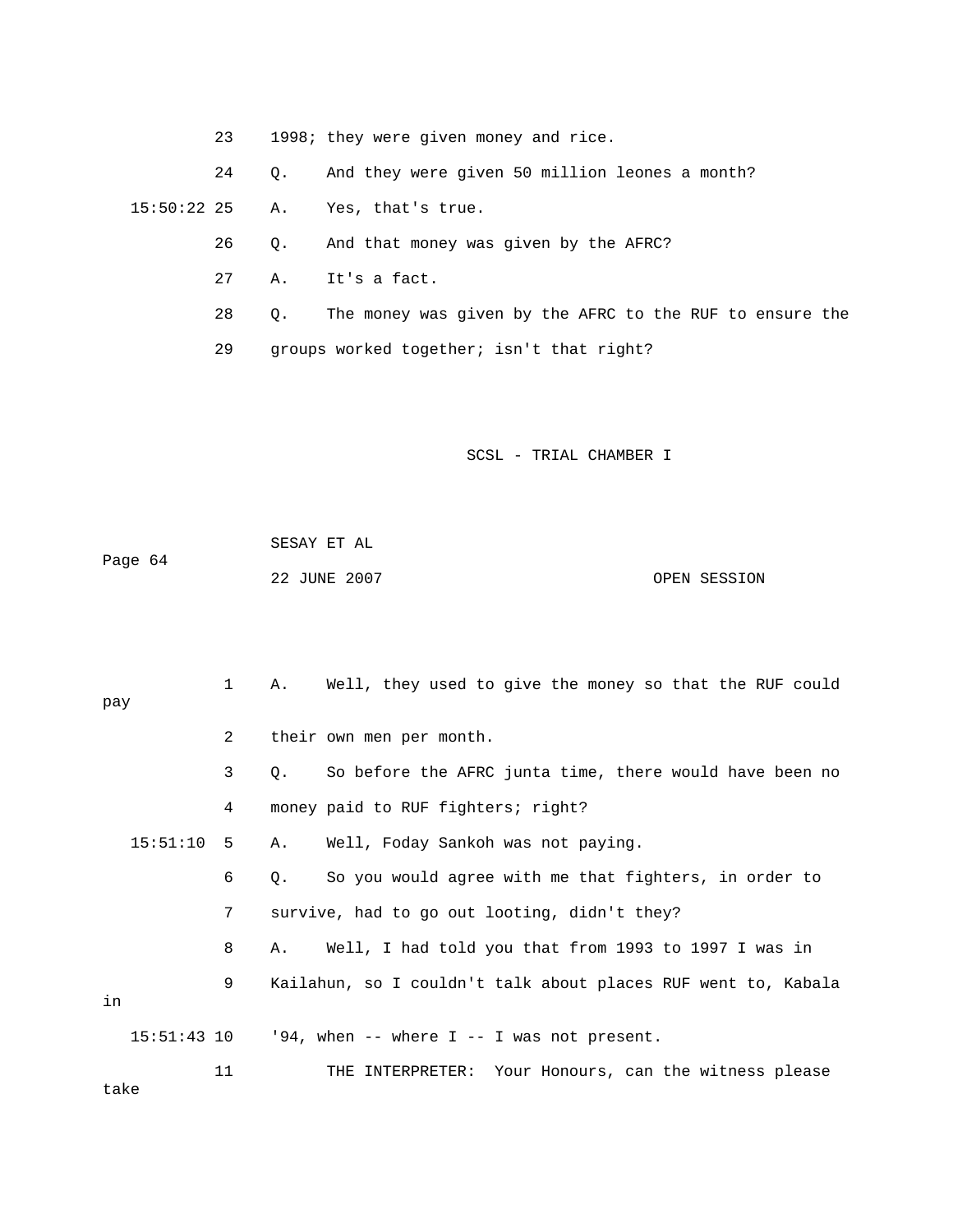12 the last bit of his testimony.

13 MR HARRISON:

 15:51:55 15 your testimony. 14 Q. The interpreter asked you to repeat the last portion of

16 A. Well, the question you asked, I have answered that, from

outside 18 Kailahun. So I wouldn't tell you when RUF captured the place because I was not there and they were not reporting to me. 17 '93 to '97, I was in Kailahun only. I was not operating 19 what happens there; when RUF captured Kabala what happened,  $15:52:22$  20

21 Q. And I'm suggesting to you that after the AFRC junta the RUF

22 returned to looting to support themselves?

23 A. Well, I wouldn't disagree that during the retreat they did 24 not loot. Both AFRC and RUF, they looted during the retreat.

 15:52:50 25 Unlike Lunsar, Makeni, it happened but I was not there and all 26 the senior RUF commanders who were there, like Mike Lamin and 27 others.

28 Q. Now, just to return to Kono briefly, at the time of the 29 intervention. Let me skip over this; this may have been one

SCSL - TRIAL CHAMBER I

 SESAY ET AL Page 65

of

22 JUNE 2007 CPEN SESSION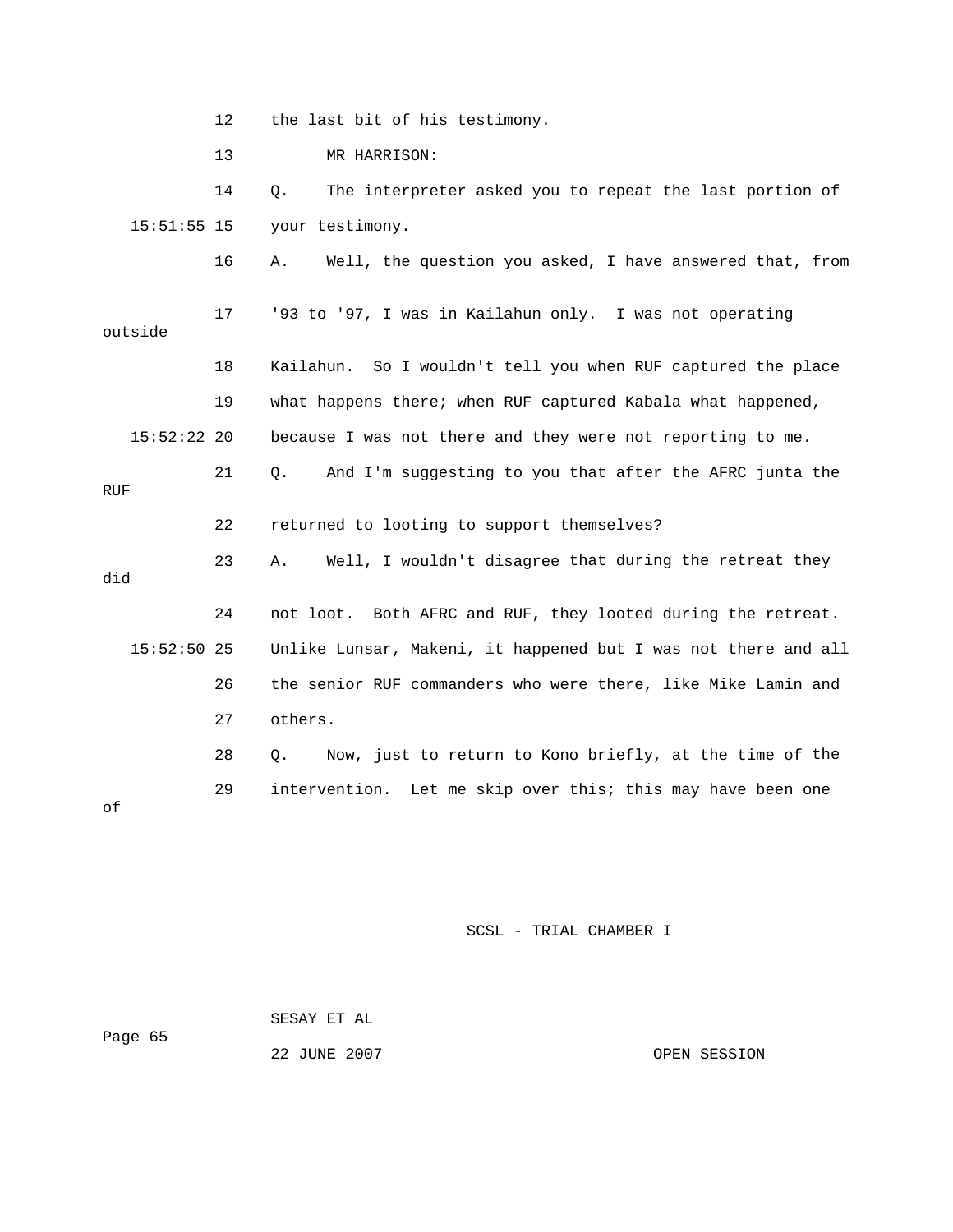| to            | 1  | the issues that was dealt with in a closed session.<br>I'll have |
|---------------|----|------------------------------------------------------------------|
| Kallay        | 2  | check. Now, in addition to Superman being in Koidu, Foday        |
|               | 3  | was there as well, wasn't he?                                    |
|               | 4  | Yes, Foday Kallay was in Kono.<br>Α.                             |
| 15:54:11      | 5  | And Papa Hassan Bangura?<br>Q.                                   |
|               | 6  | Yeah.<br>Α.                                                      |
|               | 7  | And there was other senior AFRC members in Kono, wasn't<br>Q.    |
|               | 8  | there?                                                           |
|               | 9  | Yes.<br>Α.                                                       |
| $15:54:30$ 10 |    | And all of them were working together?<br>Q.                     |
|               | 11 | Well, I was not there. I spent two days in Kono and I<br>Α.      |
| December.     | 12 | left.<br>And from that time I never returned there till          |
| this          | 13 | But you do know, witness, you do know the answers to<br>Q.       |
|               | 14 | because you were in constant radio communication with them,      |
| $15:54:55$ 15 |    | weren't you?                                                     |
|               | 16 | Well, I was not communicating to Kono when I left there.<br>Α.   |
|               | 17 | Nobody sent reports to me in Kailahun. Nobody was sending any    |
| reporting     | 18 | radio message to me. And Superman, who was there, was            |
|               | 19 | to Bockarie. And Bockarie would send direct messages to          |
| $15:55:24$ 20 |    | Superman.                                                        |
| Buedu,        | 21 | And you were with Bockarie throughout this time, in<br>Q.        |
|               | 22 | weren't you?                                                     |
| I             | 23 | Well, I was in Buedu in March. Then April to November,<br>Α.     |
|               | 24 | was not in Buedu.                                                |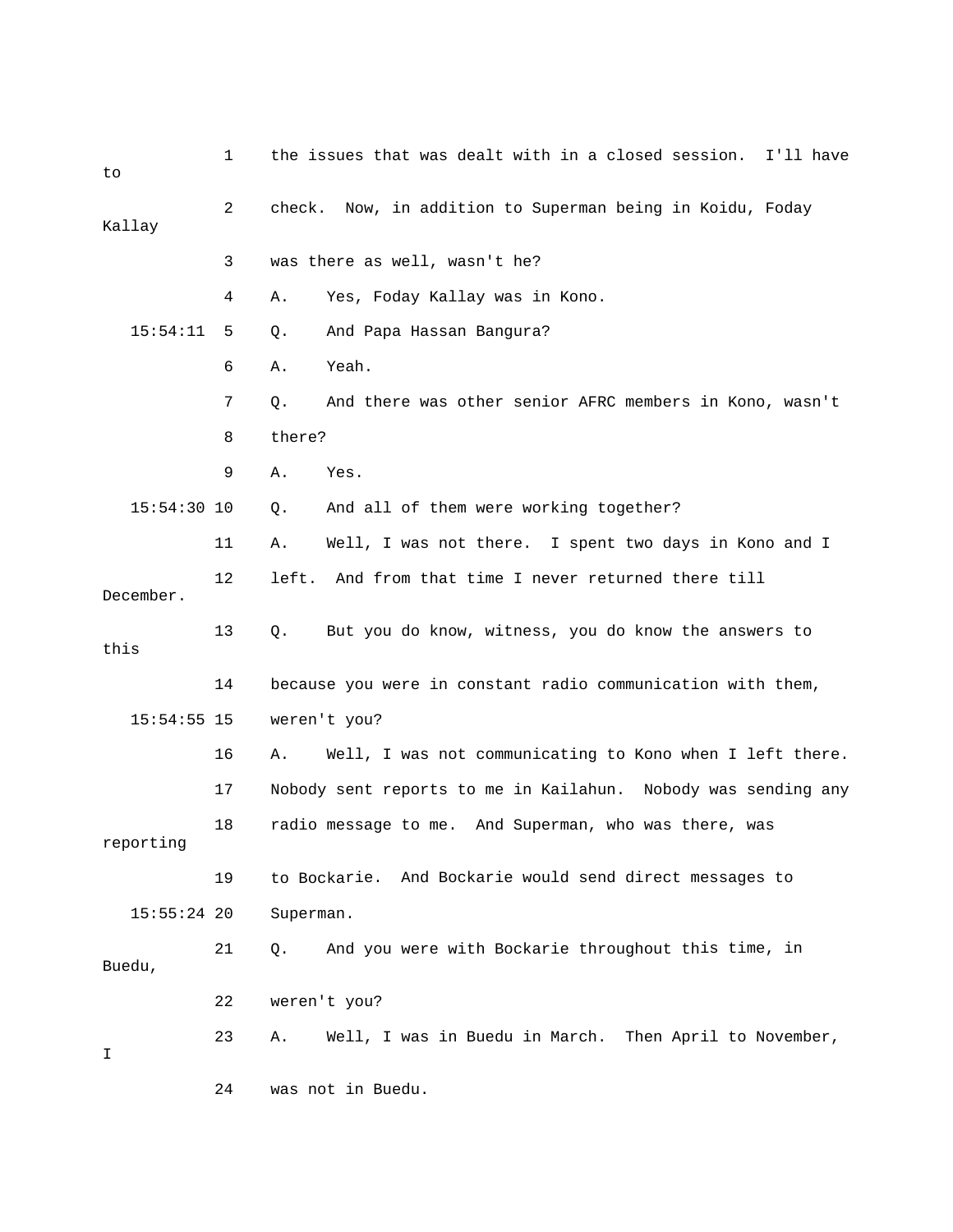15:55:51 25 Q. And you were in Buedu when Koidu Town was burnt to the 26 ground, weren't you? 28 was not in Buedu. It was in April to May that Koidu Town was 27 A. No. Koidu Town was burnt down in April. At that time, I

SCSL - TRIAL CHAMBER I

Page 66 OPEN SESSION SESAY ET AL 22 JUNE 2007

29 burnt down. I was not in Buedu.

| Kimberlite           | 1  | When you were in Koidu Town, you were based at<br>Q.              |
|----------------------|----|-------------------------------------------------------------------|
|                      | 2  | with JPK; right?                                                  |
| was                  | 3  | Well, it was the same road but the house where JPK was,<br>Α.     |
|                      | 4  | further away from where I was.                                    |
| 15:56:30 5<br>Kallon |    | And in addition so Superman staying in Koidu, Morris<br>$\circ$ . |
|                      | 6  | stayed there as well, didn't he?                                  |
|                      | 7  | Yes, Kallon was there.<br>Α.                                      |
| the                  | 8  | And the burning of Koidu, that was done by the RUF and<br>Q.      |
|                      | 9  | AFRC together, wasn't it?                                         |
| $15:57:10$ 10        |    | Well, I can't explain exactly what used to happen there<br>Α.     |
|                      | 11 | because I was not there. But when Kono was burnt down, it was     |
| advancing            | 12 | the AFRC and the RUF were there whilst the ECOMOG were            |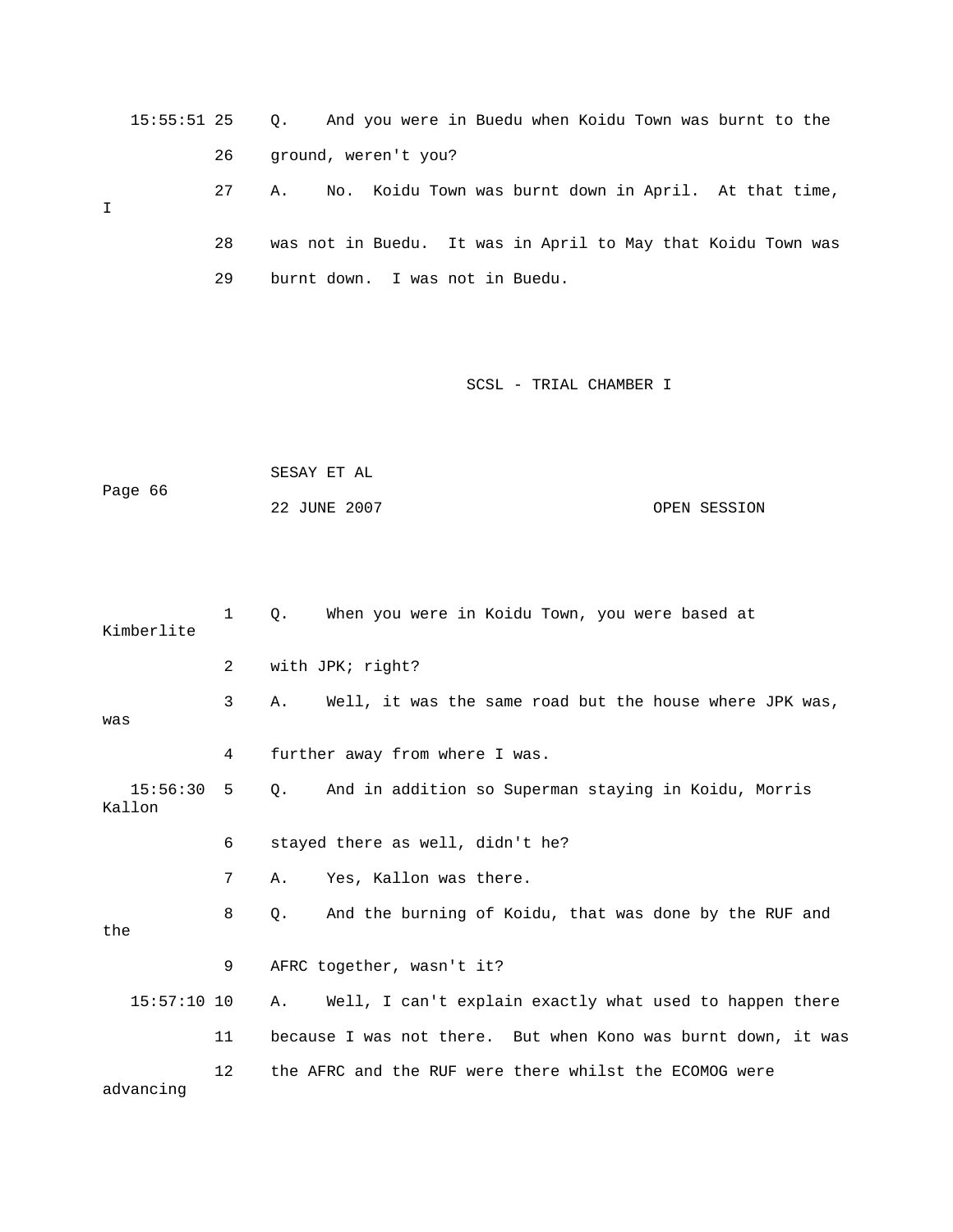|                      | 13 | on Koidu Town in order to capture it.                           |
|----------------------|----|-----------------------------------------------------------------|
|                      | 14 | And you know that civilians in Kono were forced to go on<br>Q.  |
| $15:57:40$ 15        |    | food-finding missions for the RUF, don't you?                   |
|                      | 16 | Well, Mr Harris, I was not there. I was not in any of<br>Α.     |
| in                   | 17 | those camps. From February, I left Kono. I only went there      |
|                      | 18 | December.                                                       |
| from                 | 19 | And I'm suggesting to you that you used to get reports<br>Q.    |
| $15:58:01$ 20<br>was |    | other fighters, from other groups within the RUF, about what    |
|                      | 21 | taking place in Kono; do you accept that?                       |
| your                 | 22 | Mr Harris, it was not like that. If you can recall,<br>Α.       |
| me,                  | 23 | own witness who said he had a radio set and was reporting to    |
| told                 | 24 | look at the story that he narrated. That will prove that he     |
| $15:58:27$ 25        |    | lies.                                                           |
|                      | 26 | And TF1-361 says that you took part in giving the<br>О.<br>Yes. |
|                      | 27 | order to burn Koidu; do you accept that?                        |
|                      | 28 | That's a lie. That's a lie. And if you look at 366, he<br>Α.    |
| do                   | 29 | said -- he said that he was talking to me on the radio, and I   |

| Page 67 | SESAY ET AL  |              |
|---------|--------------|--------------|
|         | 22 JUNE 2007 | OPEN SESSION |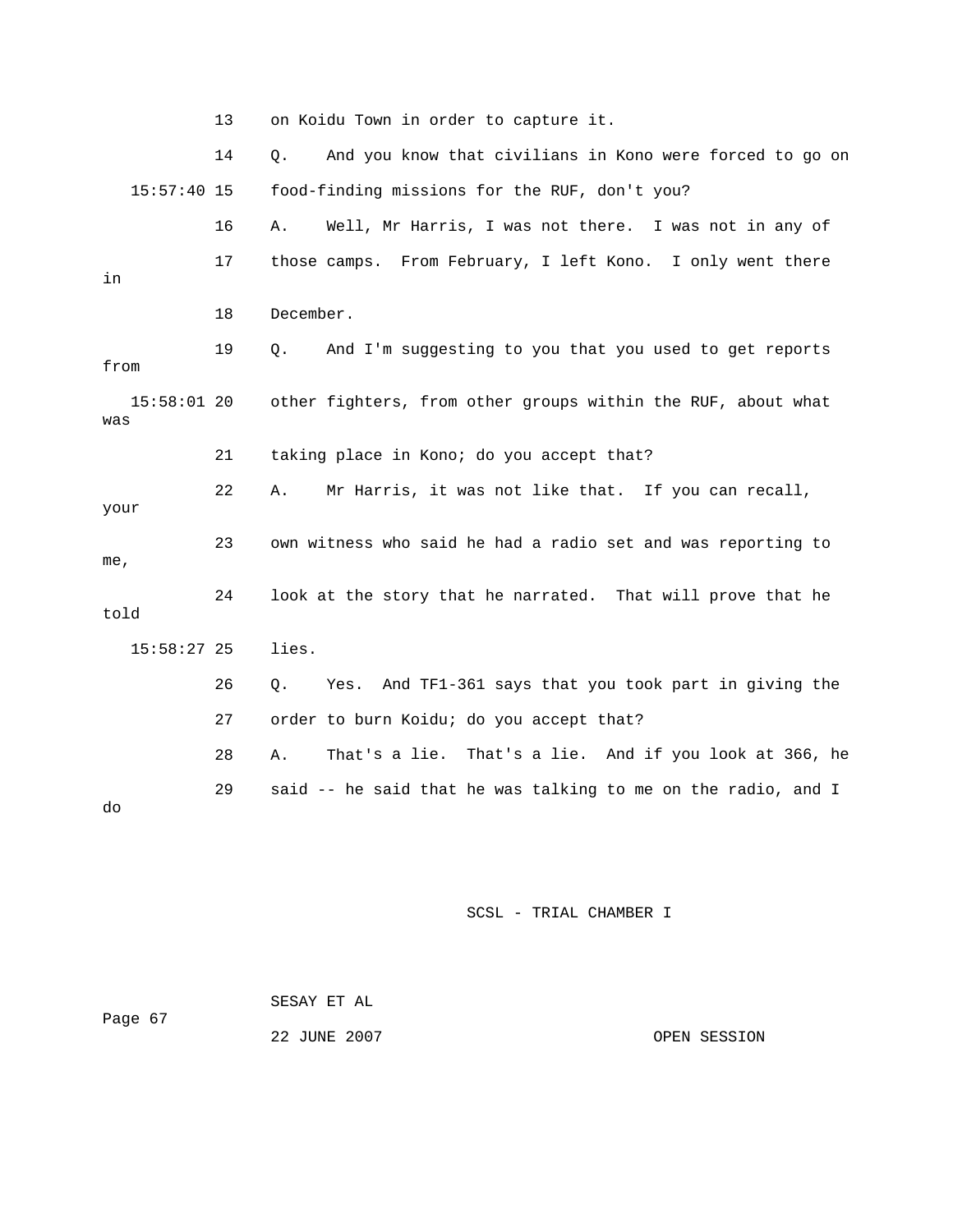|       |               | 1  | not understand Mende. He does not speak Krio, but he said the    |
|-------|---------------|----|------------------------------------------------------------------|
|       |               | 2  | radio was translating. So that's a lie.                          |
| took  |               | 3  | And it was true, wasn't it, that the burning of Koidu<br>$Q$ .   |
|       |               | 4  | place where fighters got promotions, depending upon how many     |
|       | 15:59:14      | 5  | houses they burned?                                              |
|       | reported      | 6  | Well, I don't know. I was not there, and nobody<br>Α.            |
|       |               | 7  | to me.                                                           |
|       |               | 8  | Even though you agree that you were the battle-group<br>Q.       |
|       |               | 9  | commander at that time?                                          |
|       | $15:59:36$ 10 |    | Yeah. But when my commander had told me that I had no<br>Α.      |
|       |               | 11 | business in any other part, it was only Pendembu and the other   |
| done? |               | 12 | three targets that I was to supervise. What could I have         |
| time  |               | 13 | From the time the burning of Koidu took place to the<br>Q.       |
|       | months        | 14 | you go back to Kono, is a period of about seven or eight         |
|       | $16:00:30$ 15 |    | is that right?                                                   |
|       |               | 16 | Yeah.<br>Α.                                                      |
| the   |               | 17 | And that burning of Koidu Town, would have been one of<br>Q.     |
|       |               | 18 | most damaging events in Sierra Leone in 1998; right?             |
|       |               | 19 | Yes, that's true.<br>I myself, when I came to Kono in<br>Α.      |
|       | $16:00:59$ 20 |    | December, I made that comment in the presence of people:<br>That |
| and   |               | 21 | this they have done, we are against it. But I was not there      |
|       |               | 22 | I had no control over the people who were there at that time.    |
|       |               | 23 | But you certainly learned of that burning of Koidu while<br>Q.   |
|       |               | 24 | you were in Buedu, didn't you?                                   |
|       | $16:01:20$ 25 |    | I was in Pendembu when I heard. But even when I<br>Α.<br>No.     |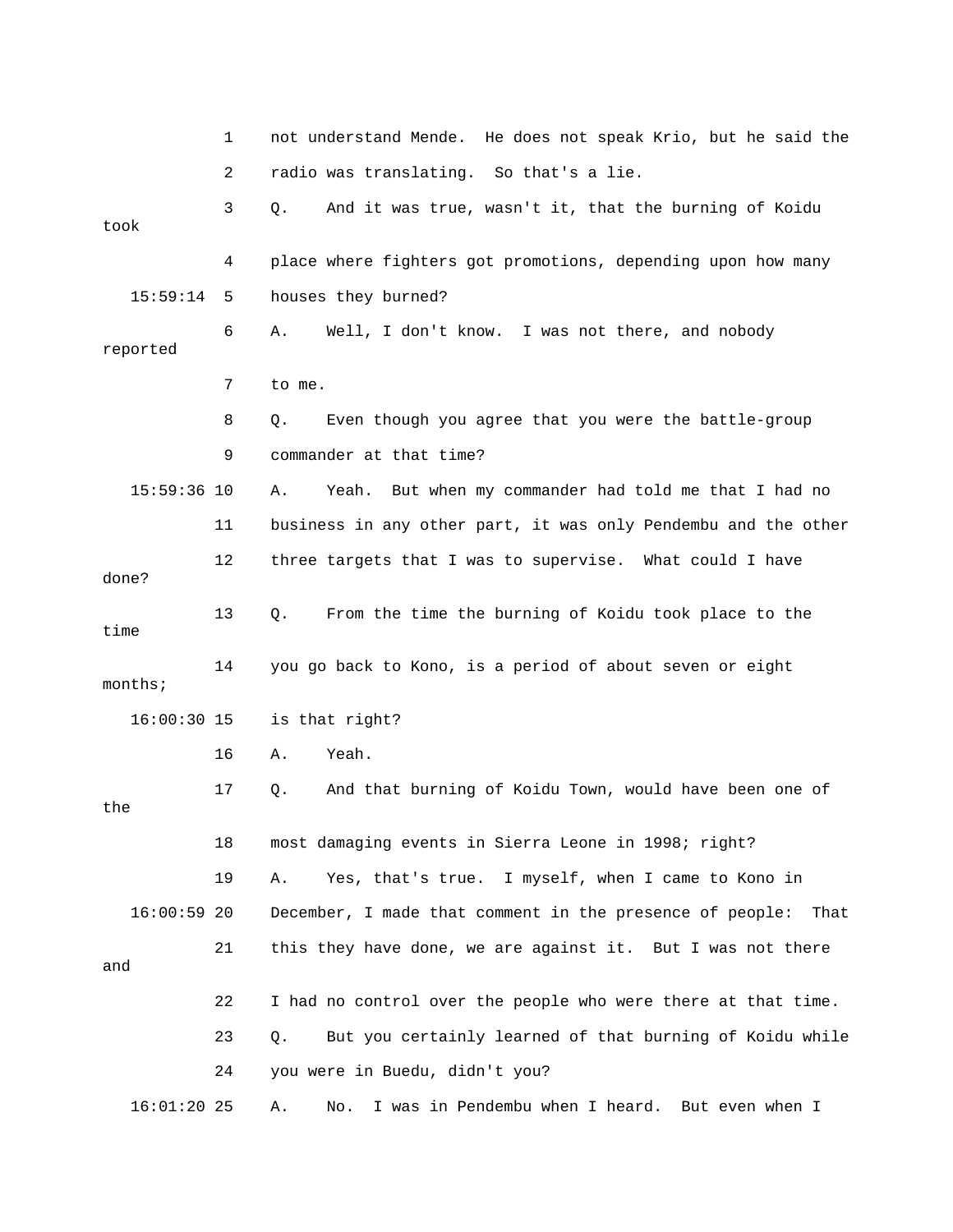26 heard, I was powerless because Mosquito, who was the commander, 27 had said that it was only Pendembu and the targets that I was 28 responsible for. So I had no business to do with Kono. I had no

29 authority, no influence, over Kono at this time.

| Page 68       |              | SESAY ET AL                                                    |              |
|---------------|--------------|----------------------------------------------------------------|--------------|
|               |              | 22 JUNE 2007                                                   | OPEN SESSION |
| isn't         | $\mathbf{1}$ | Q.<br>And your family was living in Buedu throughout 1998;     |              |
|               | 2            | that right?                                                    |              |
| me            | 3            | Well, for some time, for some time, the woman would meet<br>Α. |              |
| November,     | 4            | in Pendembu.<br>That's where I should be. From April to        |              |
| 16:02:19      | 5            | the woman would go with the children and they would stay there |              |
| and           | 6            | for a month and then return to Buedu and return to Pendembu,   |              |
|               | 7            | meet me there.                                                 |              |
|               | 8            | And what would have taken place is that the trip from<br>Q.    |              |
|               | 9            | Pendembu to Buedu would be about 17 miles; right?              |              |
| $16:02:41$ 10 |              | It's 34 mile and the road is deplorable.<br>No.<br>Α.          |              |
| were          | 11           | And you've told the Court that you had a car while you<br>Q.   |              |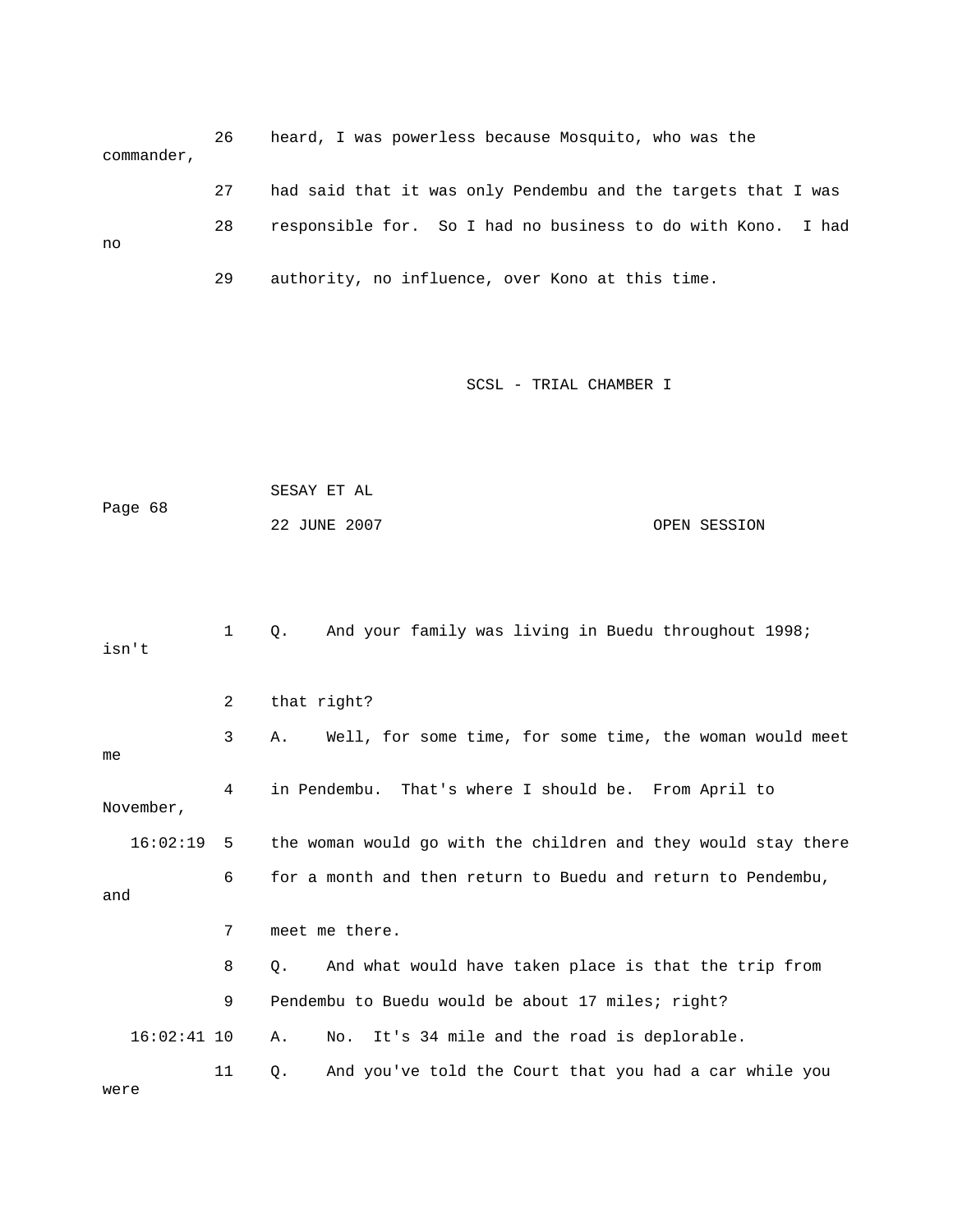12 in Kailahun District? 13 A. Yes. Mosquito gave me a vehicle and he gave to Mike 14 when we arrived in Kailahun. 18 Buedu when I'm called by Bockarie. If Bockarie did not call , me 16:03:21 20 Q. And I'm suggesting to you that you went to Buedu frequently 21 to visit your family and also to see Bockarie; do you accept 22 that? 23 A. No, no. I said, the woman would come to me in Pendembu. 24 would only go to Buedu when I'm called by Bockarie. 16:03:39 25 Q. And what happened on a regular basis, at least a couple 26 times a week, would be that you would travel to Buedu, meet with 27 Bockarie, and discuss all events that had taken place 28 the RUF; do you accept that? Bockarie Lamin 16:03:02 15 Q. And you would have made that trip frequently from Pendembu 16 to Buedu; right? 17 A. No, no. That is not how it happened. I would only go to 19 I wouldn't just go there.  $\mathsf{T}$ of involving 29 A. No. It was not like that. I disregard, because

SCSL - TRIAL CHAMBER I

SESAY ET AL

Page 69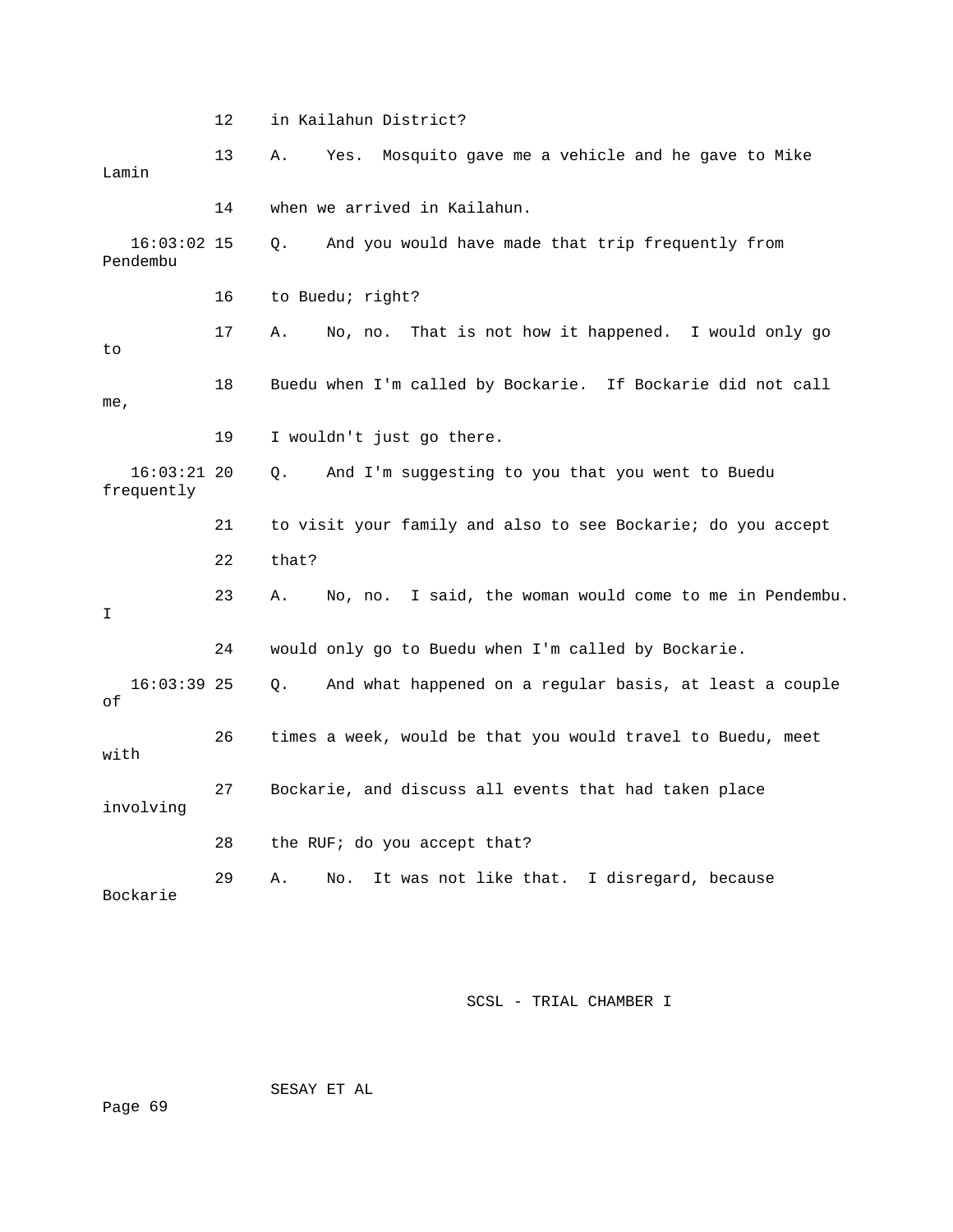| did                  | 1  | called for Superman from Kono. They had a meeting and they     |
|----------------------|----|----------------------------------------------------------------|
| They                 | 2  | not call me. Bockarie called for the Vanguards from Kono.      |
| there                | 3  | attended a meeting in Buedu and they did not call me.<br>So    |
|                      | 4  | are many things that went on that Bockarie did not call me to. |
| 16:04:23             | 5  | Because, at that time, he was angry with me because of the     |
|                      | 6  | diamonds that I had lost.                                      |
| in                   | 7  | Now, you've already told the Court that while you were<br>Q.   |
| Chief                | 8  | Kailahun District, Johnny Paul Koroma promoted Bockarie to     |
|                      | 9  | of Defence Staff; do you remember saying that?                 |
| $16:04:44$ 10        |    | Yes, I recall.<br>Α.                                           |
|                      | 11 | And at the same time you were promoted to battlefield<br>Q.    |
|                      | 12 | commander?                                                     |
|                      | 13 | Yeah, but it was not on the same day. That day, it took<br>Α.  |
|                      | 14 | about a week when Bockarie did that. It was Bockarie who       |
| $16:05:04$ 15        |    | promoted me.                                                   |
|                      | 16 | So you would have been made battlefield commander from<br>Q.   |
|                      | 17 | about April 1998?                                              |
|                      | 18 | Well, I can say in March, because it was in April that I<br>A. |
|                      | 19 | went to Pendembu.                                              |
| $16:05:23$ 20<br>the |    | And I'm suggesting to you that this was shortly after<br>О.    |
|                      | 21 | time when you committed the rape of Johnny Paul Koroma's wife? |
|                      | 22 | That was a lie. That was a lie. I didn't rape Johnny<br>Α.     |
|                      | 23 | Paul's wife.                                                   |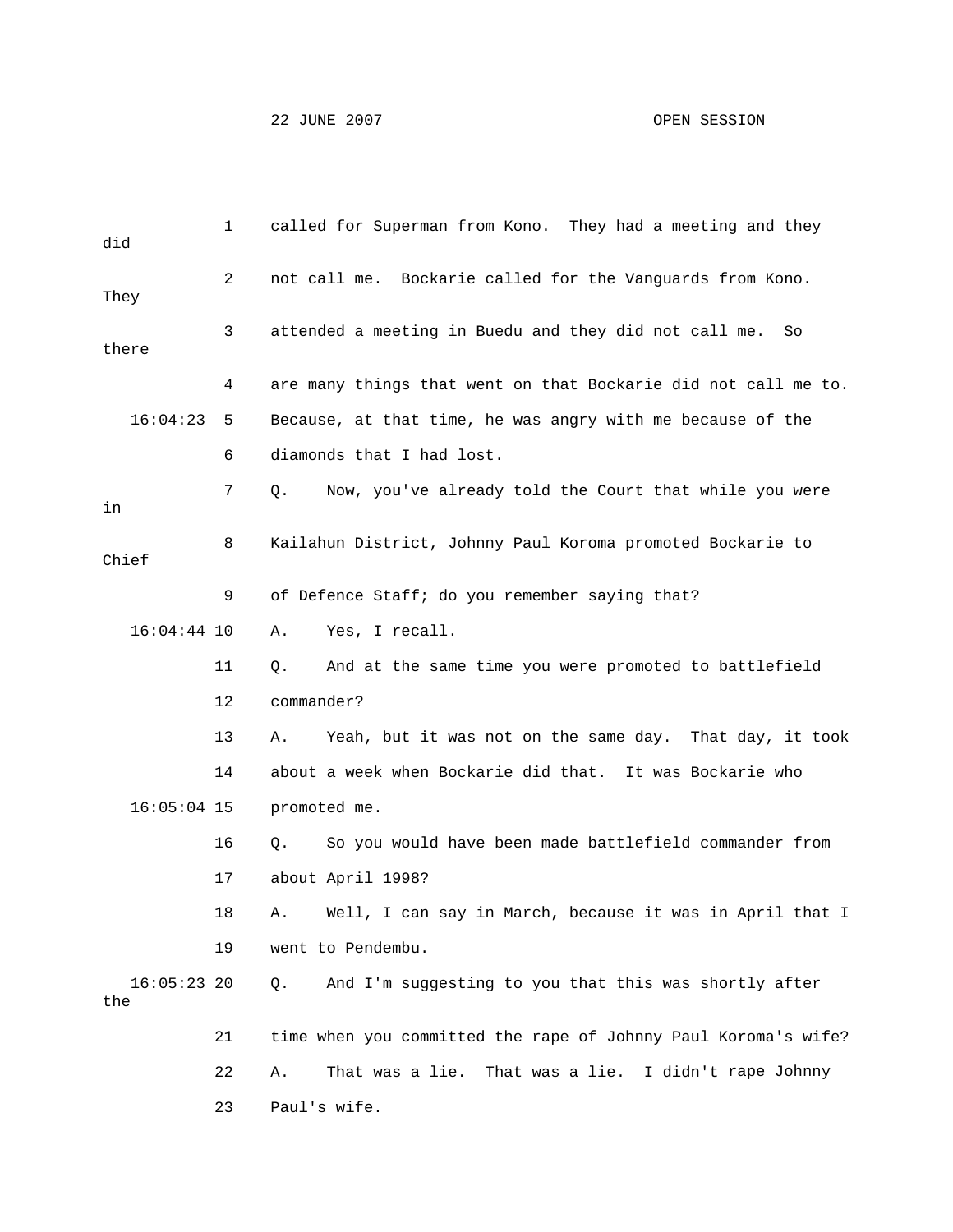| Kailahun      | 24 | And I'm suggesting to you that after you went to<br>$\circ$ .  |
|---------------|----|----------------------------------------------------------------|
| $16:05:48$ 25 |    | District, you were with Bockarie when Bockarie found out that  |
|               | 26 | Johnny Paul Koroma had some diamonds with him; is that right?  |
| what          | 27 | Well, I said it was Rambo who told Bockarie. That was<br>Α.    |
| had           | 28 | I said here. That because Johnny Paul, he and Bockarie, they   |
| in            | 29 | arranged at first, when Johnny Paul said he should go to Ghana |

| Page 70 | SESAY ET AL  |              |
|---------|--------------|--------------|
|         | 22 JUNE 2007 | OPEN SESSION |

| and      | 1 | order for him go and find ammunition. So, later, Rambo came          |
|----------|---|----------------------------------------------------------------------|
| again.   | 2 | told Bockarie that if Johnny Paul went, he wouldn't return           |
| the      | 3 | That was what brought the confusion when Bockarie asked for          |
|          | 4 | diamonds.                                                            |
| 16:06:36 | 5 | And what happened was that Bockarie ordered Johnny Paul<br>$\circ$ . |
|          | 6 | Koroma to hand over the diamonds?                                    |
|          | 7 | Yes, yes. Because it was Rambo who told Bockarie that<br>Α.          |
| hand     | 8 | Johnny Paul had diamonds and Bockarie ordered Johnny Paul to         |
|          | 9 | over the diamonds.                                                   |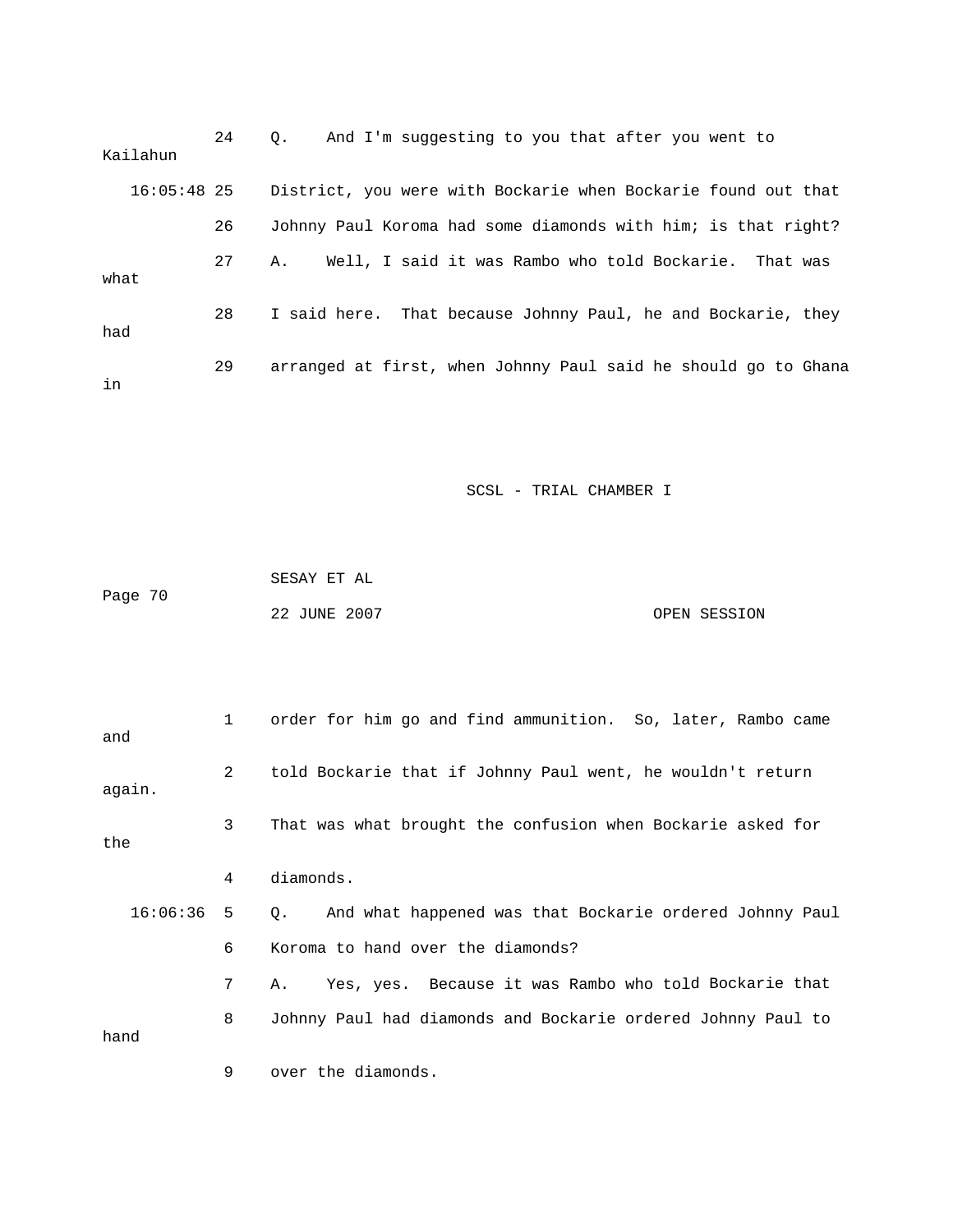| $16:07:01$ 10<br>Bockarie |    | And what I'm suggesting to you happened was that<br>Q.          |
|---------------------------|----|-----------------------------------------------------------------|
|                           | 11 | was angered and he said to you, "You can take Johnny Paul       |
| you                       | 12 | Koroma's wife if you want," and that's when you raped her; do   |
|                           | 13 | accept that?                                                    |
| he                        | 14 | No, you're not right. That was not true.<br>Johnny Paul,<br>Α.  |
| $16:07:24$ 15             |    | and his family and his wife, they were placed in a vehicle and  |
|                           | 16 | were taken to Kangama.                                          |
|                           | 17 | And Kangama is where they, Johnny Paul Koroma and his<br>Q.     |
|                           | 18 | wife $--$                                                       |
| over                      | 19 | Your Honours, can counsel please go<br>THE INTERPRETER:         |
| 16:07:4020                |    | his question again.                                             |
|                           | 21 | MR HARRISON:                                                    |
| family                    | 22 | Kangama is where Johnny Paul Koroma and his wife and<br>Q.      |
|                           | 23 | were housed; is that right?                                     |
|                           | 24 | Yes, that was where they were.<br>Α.                            |
| $16:07:54$ 25<br>he       |    | And it was at that point in time when Bockarie said that<br>Q.  |
| bush;                     | 26 | should be the leader while the AFRC and the RUF were in the     |
|                           | 27 | correct?                                                        |
|                           | 28 | Well, it was the idea that he had, but SAJ Musa and his<br>Α.   |
|                           | 29 | group, Brigadier Mani, they disagreed with that.<br>They didn't |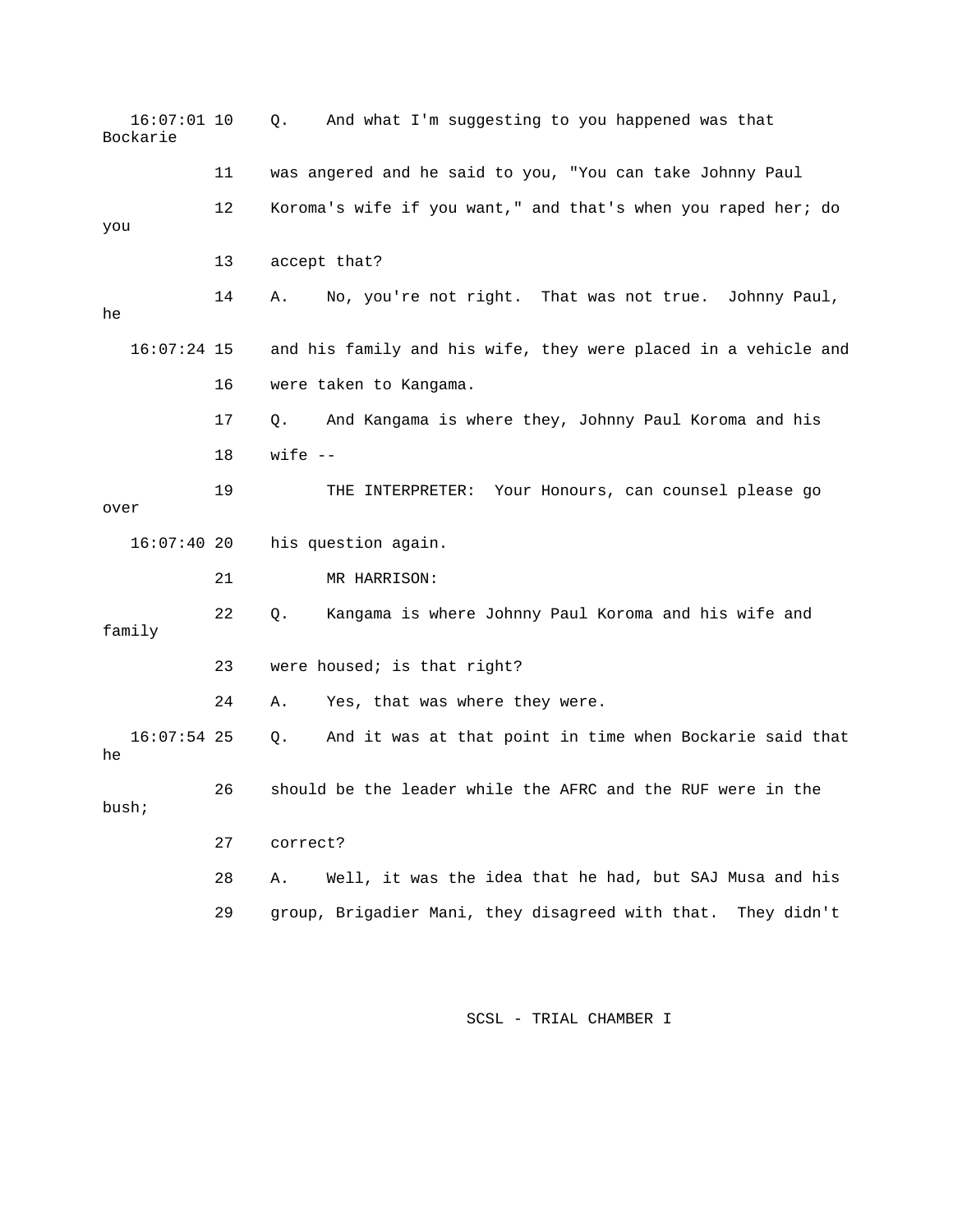|         | SESAY ET AL  |              |
|---------|--------------|--------------|
| Page 71 | 22 JUNE 2007 | OPEN SESSION |

|                 | 1  | agree to accept orders from Bockarie.                          |
|-----------------|----|----------------------------------------------------------------|
| and             | 2  | All of the other AFRC, they did accept that instruction<br>Q.  |
|                 | 3  | they took orders from Bockarie from then on; right?            |
| majority        | 4  | Well, except the few who were in Kailahun, but the<br>Α.       |
| 16:08:44<br>SAJ | 5  | of the AFRC, those who were in Kono, all of them joined the    |
|                 | 6  | Musa in Koinadugu. So all of them were not taking orders from  |
|                 | 7  | Bockarie.                                                      |
|                 | 8  | You certainly agree with me that Akim Turay was taking<br>Q.   |
|                 | 9  | orders from Bockarie?                                          |
| $16:09:05$ 10   |    | Yes, I agree.<br>Α.                                            |
|                 | 11 | Akim Turay, he had been a member of the AFRC?<br>Q.            |
|                 | 12 | I think Turay was an SLA.<br>Α.<br>Yes.                        |
|                 | 13 | Yes, Akim Turay was an SLA.<br>Α.                              |
| from            | 14 | And you agree with me that KS Banya was taking orders<br>Q.    |
| $16:09:24$ 15   |    | Bockarie?                                                      |
| RUF             | 16 | KS Banya, during the AFRC, he -- he was with the<br>Yes.<br>Α. |
|                 | 17 | in Kono in '98.                                                |
|                 | 18 | Q. And he had been a member of the AFRC and an ex-SLA?         |
| over            | 19 | THE INTERPRETER: Your Honours, can counsel please go           |
| $16:09:45$ 20   |    | the question again.                                            |
|                 | 21 | MR HARRISON:                                                   |
|                 | 22 | KS Banya had been a member of the AFRC and an ex-SLA?<br>Q.    |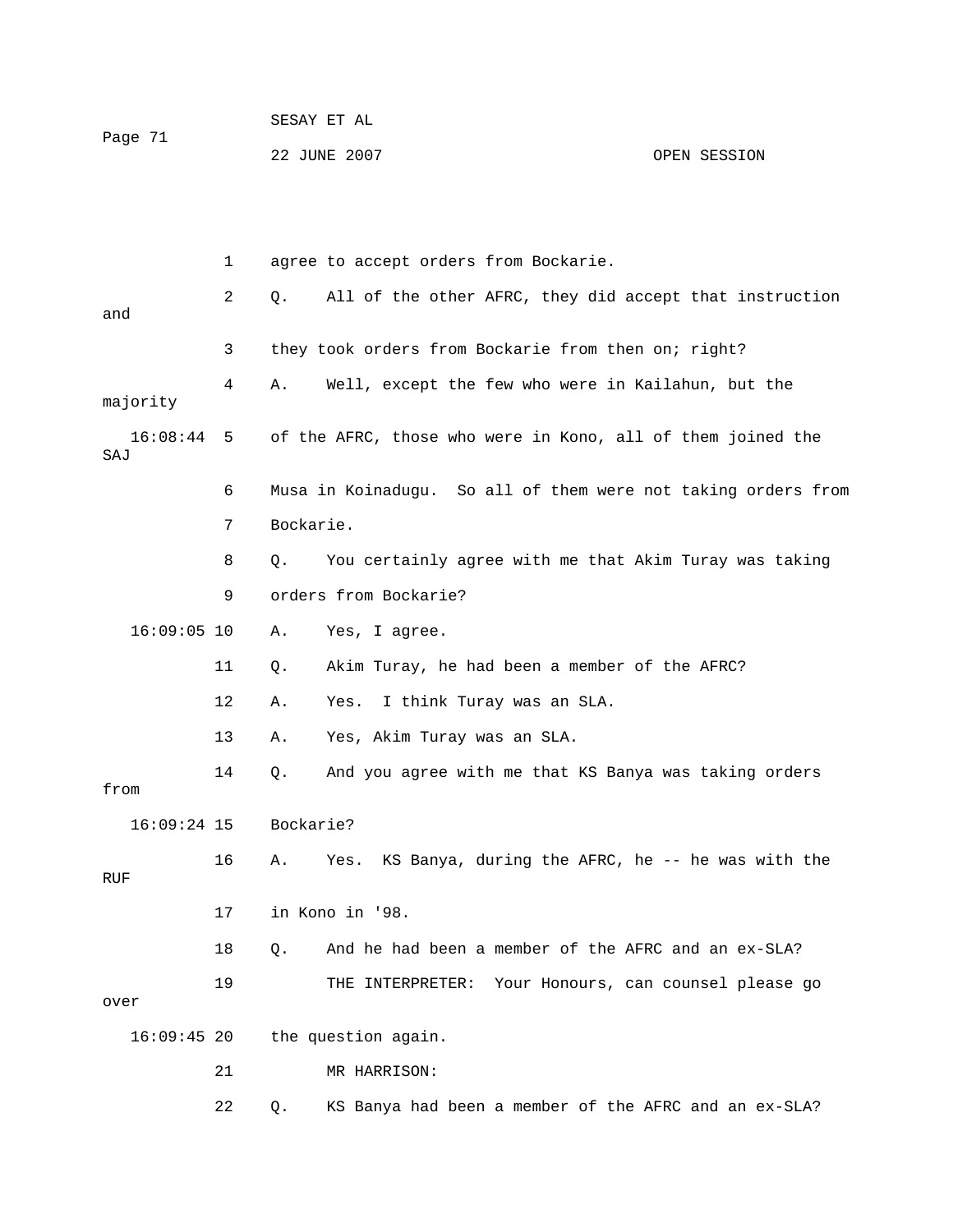|              | 23 | Α. | Yes.                                                   |
|--------------|----|----|--------------------------------------------------------|
| instructions | 24 |    | Q. And a person named Leather Boot, he was taking      |
|              |    |    | 16:10:05 25 from the RUF?                              |
| He           | 26 |    | A. Yes. He was in Buedu in '98. '99 they went to Lome. |
|              | 27 |    | was just in Buedu.                                     |
|              | 28 |    | Q. And he was an ex-AFRC/SLA?                          |
|              | 29 | Α. | Yes.                                                   |
|              |    |    |                                                        |
|              |    |    |                                                        |
|              |    |    | SCSL - TRIAL CHAMBER I                                 |

 SESAY ET AL OPEN SESSION Page 72 22 JUNE 200

|               | $\mathbf{1}$    | 0.        | And his real name is Idriss Kamara?                        |
|---------------|-----------------|-----------|------------------------------------------------------------|
|               | 2               | Α.        | You're correct.                                            |
| SLAs          | $\mathbf{3}$    | Q.        | And all of these people were senior members of the ex-     |
|               | 4               |           | who remained with the RUF?                                 |
| 16:10:40      | 5               |           | A. Well, the only senior member was Idriss Kamara, who was |
|               | 6               |           | Leather Boot, but all the others were junior officers.     |
|               | $7\overline{ }$ | $\circ$ . | Wasn't Akim Turay one of the senior commanders on the      |
|               | 8               |           | attack on Kono in December 1998?                           |
|               | 9               | Α.        | Yes. Akim Turay, I met him in Gandorhun as battalion       |
| $16:11:17$ 10 |                 |           | commander. He was on the attack in Kono, December '98.     |
|               | 11              | Q.        | And Akim Turay was one of the senior commanders on that    |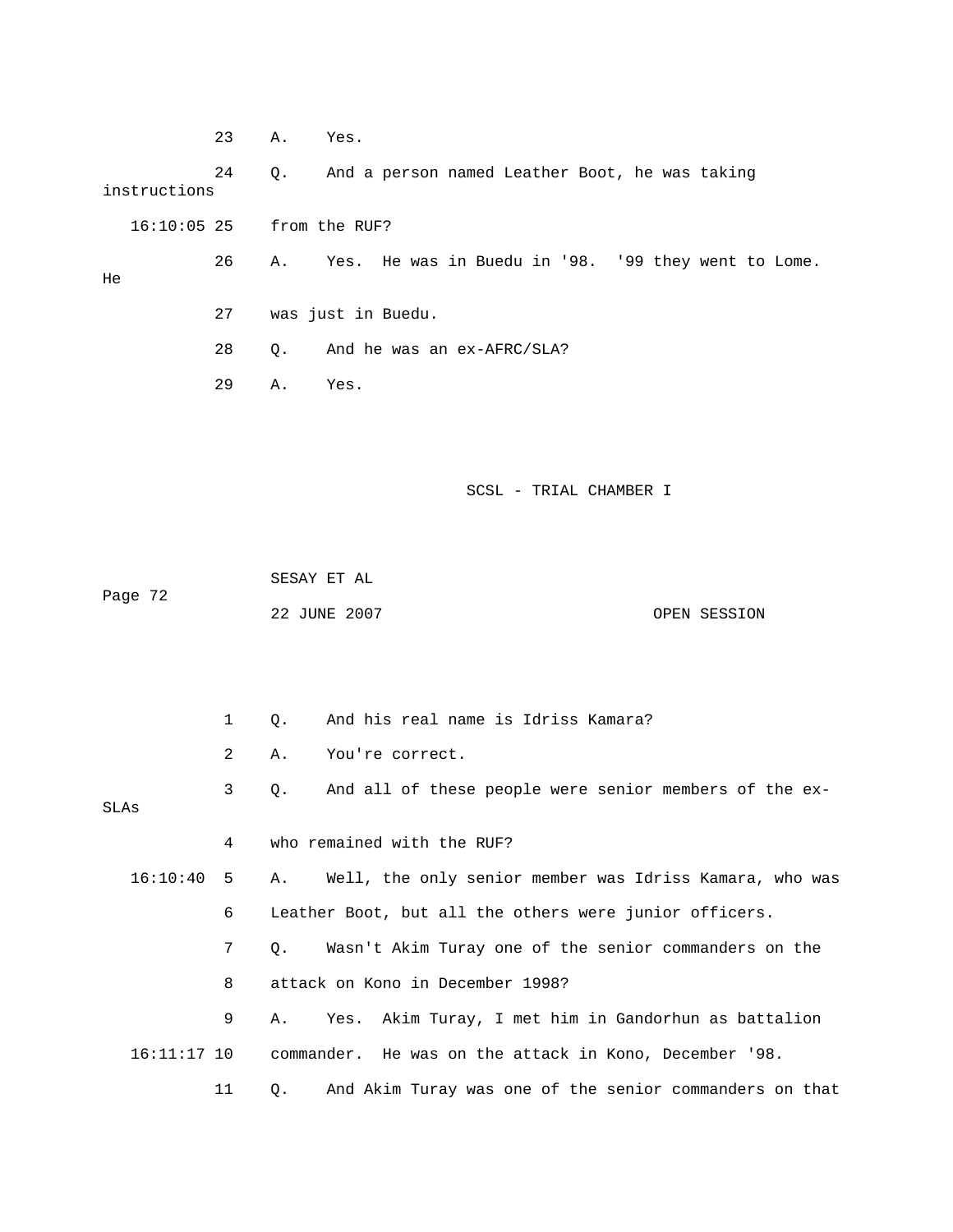|      |               | 12 | attack?                                                        |  |
|------|---------------|----|----------------------------------------------------------------|--|
| had  |               | 13 | Well, he was a battalion commander. He had people that<br>Α.   |  |
|      |               | 14 | the same appointment with him.                                 |  |
|      | $16:11:39$ 15 |    | But the only person the battalion commander is going to<br>Q.  |  |
| or   |               | 16 | report to is a brigade commander or the battle group commander |  |
|      |               | 17 | you; isn't that right?                                         |  |
|      |               | 18 | Yes, but he would report also to the adviser.<br>Α.            |  |
|      |               | 19 | Now, shortly after you arrived in Kailahun District, you<br>Q. |  |
|      | $16:12:19$ 20 |    | went to Daru Barracks with Gullit, Lamin and Bockarie, to tell |  |
|      |               | 21 | the soldiers to fight ECOMOG; right?                           |  |
|      |               | 22 | Well, yes. That was what Bockarie said.<br>Α.                  |  |
| RUF? |               | 23 | And so at that time Gullit was still working with the<br>Q.    |  |
| in   |               | 24 | Well, I met Gullit in Kailahun. I met him with Bockarie<br>Α.  |  |
|      | $16:12:56$ 25 |    | Kailahun.                                                      |  |
|      |               | 26 | Now, with respect to events in Kailahun District, you'd<br>Q.  |  |
|      |               | 27 | agree with me that after the RUF joined the AFRC in Freetown,  |  |
|      |               | 28 | very few senior RUF remained in Kailahun District?             |  |
|      |               | 29 | Yes, there were not many there.<br>Α.                          |  |
|      |               |    |                                                                |  |
|      |               |    |                                                                |  |

 22 JUNE 2007 OPEN SESSION SESAY ET AL Page 73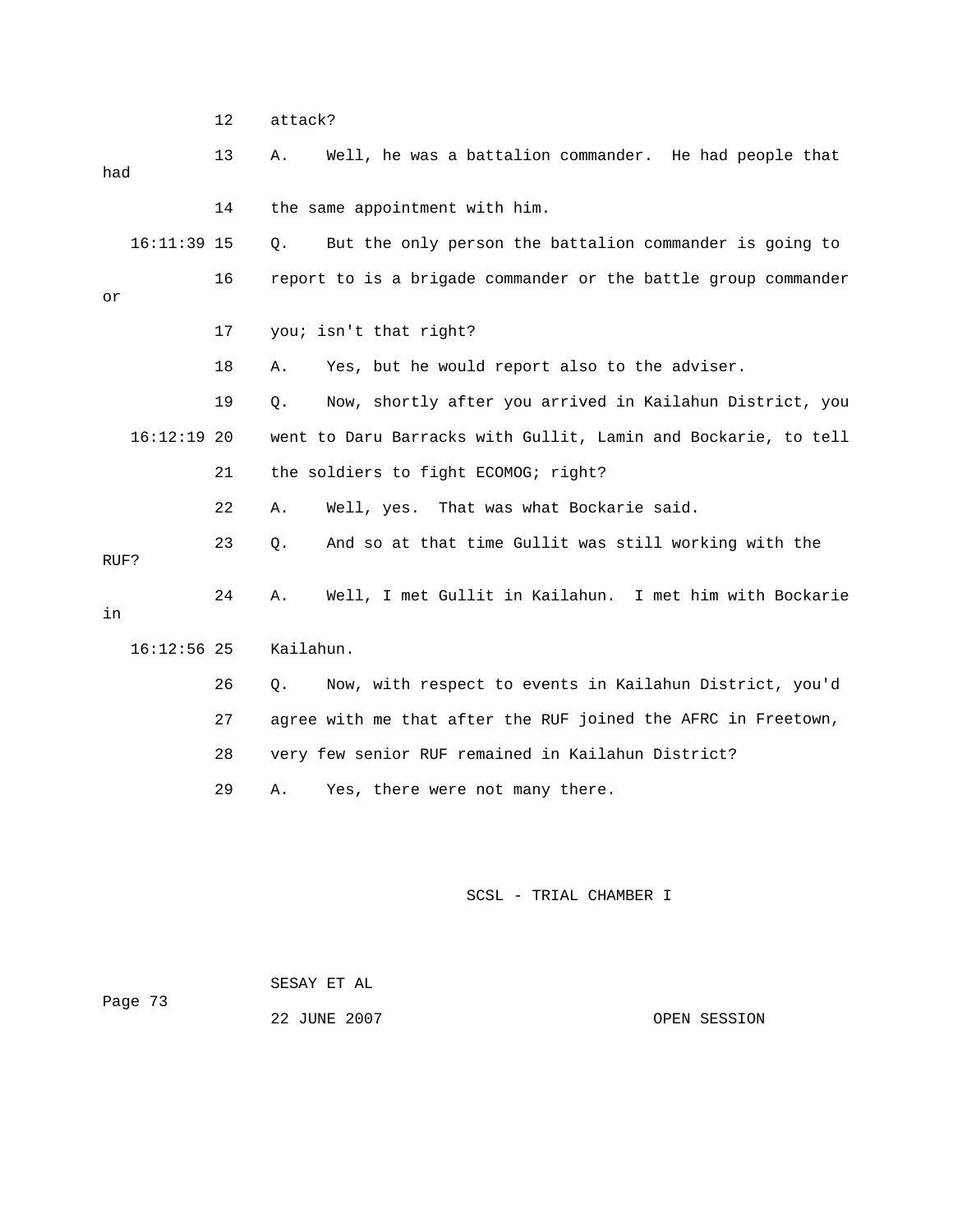|                       | 1  | And the most senior one in Kailahun District, during the<br>Q.   |
|-----------------------|----|------------------------------------------------------------------|
|                       | 2  | AFRC junta, was Augustine Gbao?                                  |
| there.                | 3  | Well, I cannot say that because there were other men<br>Α.       |
|                       | 4  | There was Denis Lansana, then there was Prince Taylor.           |
| 16:14:15              | 5  | And those are the only two you can think of?<br>Q.               |
|                       | 6  | Well, there were other Vanguards in Pendembu. Like the<br>Α.     |
|                       | 7  | adviser to the brigade commander, who was Isaac Galamar.         |
| you'd                 | 8  | Now, during the time when Kono was held by the RUF,<br>Q.        |
|                       | 9  | agree with me that Savage was in Tombodu; right?                 |
| $16:14:59$ 10<br>in   |    | Well, I heard about it later, but I didn't know Savage<br>Α.     |
|                       | 11 | 198.                                                             |
|                       | 12 | And you would agree with me that there were -- there was<br>Q.   |
|                       | 13 | information that was communicated to you about killings that     |
| were                  | 14 | taking place in Kono District?                                   |
|                       |    |                                                                  |
| $16:15:26$ 15<br>from |    | That was a lie. I didn't -- I didn't get any reports<br>Α.       |
|                       | 16 | anyone in Kono and Savage was under the AFRC. That was what I    |
| in                    | 17 | heard later because there was the AFRC group and the RUF group   |
|                       | 18 | Kono at that time.                                               |
| you                   | 19 | And in addition to Savage, I'm suggesting to you that<br>Q.      |
| $16:15:51$ 20         |    | know, or knew, that Staff Alhaji was in Kono at that time?       |
| to                    | 21 | Well, at that time I had not known Staff Alhaji.<br>Α.<br>I came |
| From                  | 22 | know him, personally, in 2000, when I went to base in Kono.      |
|                       | 23 | February, that was when I came to know Staff Alhaji.             |
|                       | 24 | Kono borders on Kailahun and there would have been a<br>Q.       |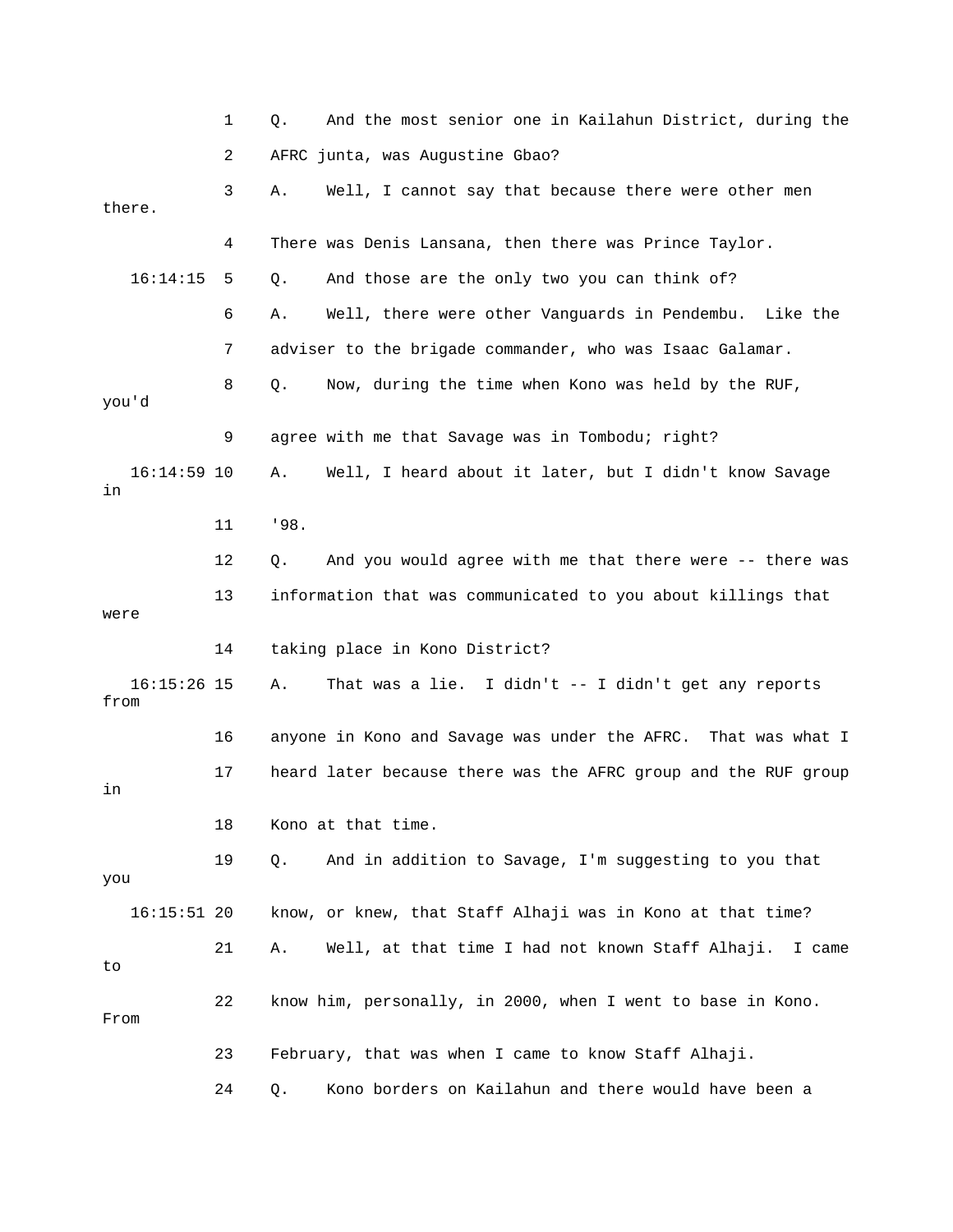16:16:21 25 movement of fighters, RUF fighters, between Kono and Kailahun; 26 right? 27 A. Well, there's movement, but it was restricted. If you'd 28 have a pass, if Superman did not give you a pass from Kono to 29 come to Kailahun, Sam Bockarie had MPs in the river, so you'd not

## SCSL - TRIAL CHAMBER I

 SESAY ET AL Page 74 22 JUNE 2007 OPEN SESSION

| go   |               | $\mathbf{1}$ | cross the Moa to go to Kailahun. You would have a document to |
|------|---------------|--------------|---------------------------------------------------------------|
|      |               | 2            | to -- from Superman.                                          |
|      | movement      | 3            | And I'm suggesting to you that there was constant<br>0.       |
|      | result        | 4            | of fighters between Kono and Kailahun, and you knew as a      |
|      | 16:17:04      | -5           | of what was going on in Kono; do you accept that?             |
|      | cannot        | 6            | Well, I deny some and I couldn't deny some because I<br>Α.    |
| I'm  |               | 7            | say there wasn't movement between Kono and Kailahun, but what |
| walk |               | 8            | trying to clear here, I was in Pendembu. If someone would     |
| He   |               | 9            | going to Kono he would pass through Kailahun going to Buedu.  |
|      | $16:17:36$ 10 |              | wouldn't go to Buedu, Pendembu.                               |
|      |               | 11           | But it is the case, isn't it, that during this time you<br>Q. |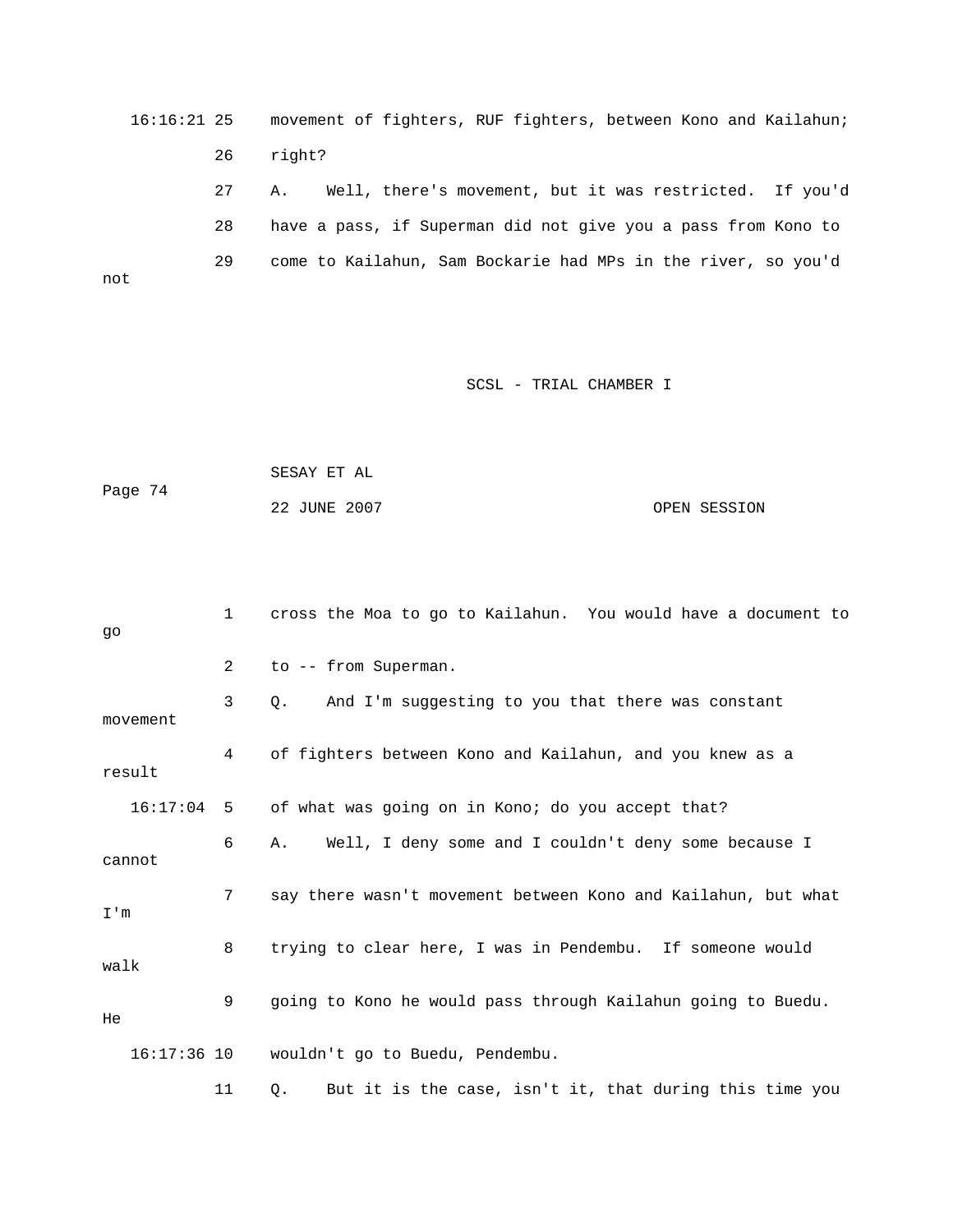| were in Pendembu you're still able to make radio communication |
|----------------------------------------------------------------|
| with anyone you want; right?                                   |

| only                  | 14 | Well, when the commander had advised me that I should<br>Α.  |
|-----------------------|----|--------------------------------------------------------------|
| $16:18:03$ 15<br>have |    | be responsible to supervise the three targets that I should  |
| received              | 16 | nothing to do with the other areas. So, and every day I      |
| receive               | 17 | a message from my radio, and when my radio was on I would    |
| to                    | 18 | messages from the three to four targets. I wouldn't be able  |
|                       | 19 | monitor all the communications from Kono.                    |
| $16:18:36$ 20<br>was  |    | Now, one of the missions that you told the Court about<br>Q. |
|                       | 21 | one called the Fiti Fata mission; do you remember that?      |
|                       | 22 | Yes, that's what I heard.<br>Α.                              |
| heard                 | 23 | And you say you heard about this one. And what you<br>$Q$ .  |
|                       | 24 | was it was a failed attack on Koidu Town; right?             |
| $16:19:10$ 25         |    | Yes, that was what I heard.<br>Α.                            |
|                       | 26 | And it was a failed attack that led -- that was led by<br>Q. |
|                       | 27 | Superman; right?                                             |
|                       | 28 | Yes, that was what I heard.<br>Α.                            |
| 1998;                 | 29 | And that failed attack took place around May or June<br>Q.   |

 SESAY ET AL Page 75

22 JUNE 2007 CPEN SESSION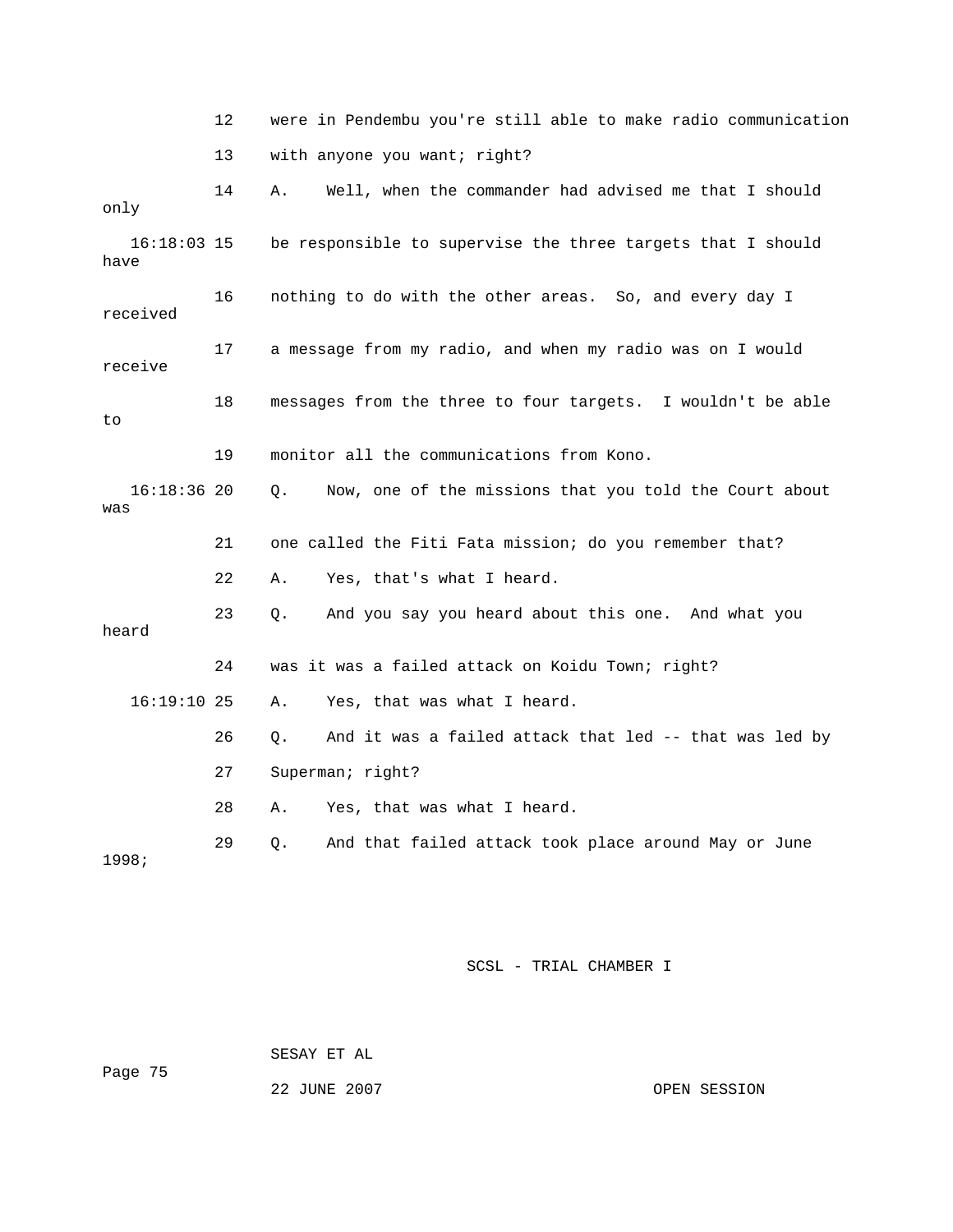1 right?

| in            | 2  | No, no; I think it was in July. It was July. It wasn't<br>Α.   |
|---------------|----|----------------------------------------------------------------|
|               | 3  | May or June.                                                   |
|               | 4  | And, as a result of that attack failing, that's when<br>Q.     |
| 16:19:52      | 5  | Bockarie told Superman to go north to join SAJ Musa; right?    |
|               | 6  | Well, I cannot give the details because the arrangement,<br>Α. |
|               | 7  | the meetings that they held in Buedu, I wasn't there.<br>They  |
|               | 8  | didn't summon me for the meeting.                              |
| were          | 9  | You see, witness, we are suggesting that you in fact<br>Q.     |
| $16:20:25$ 10 |    | part of that meeting; do you accept that?                      |
|               | 11 | No, no; I didn't go at the meeting. They didn't call<br>Α.     |
| me.           |    |                                                                |
|               | 12 | I was -- one witness said it here saying that when they got to |
| that          | 13 | Buedu Mosquito told him that he had posted me to Buedu and     |
|               |    |                                                                |
|               | 14 | was the $--$                                                   |
| $16:20:46$ 15 |    | THE INTERPRETER: Sorry, Your Honours, to Pendembu, and         |
|               | 16 | that was the exact story.                                      |
|               | 17 | MR HARRISON:                                                   |
| that          | 18 | At any rate, you knew that when Superman left Koidu,<br>Q.     |
|               | 19 | Kallon was in charge of Kono; right?                           |
| $16:21:01$ 20 |    | No, I cannot confirm that because the same time Superman<br>Α. |
| report        | 21 | left, it was the same time that Bockarie ordered Kallon to     |
|               | 22 | to Buedu. He left. He said Isaac should be in charge.          |
|               | 23 | And it was certainly the case that there was constant<br>Q.    |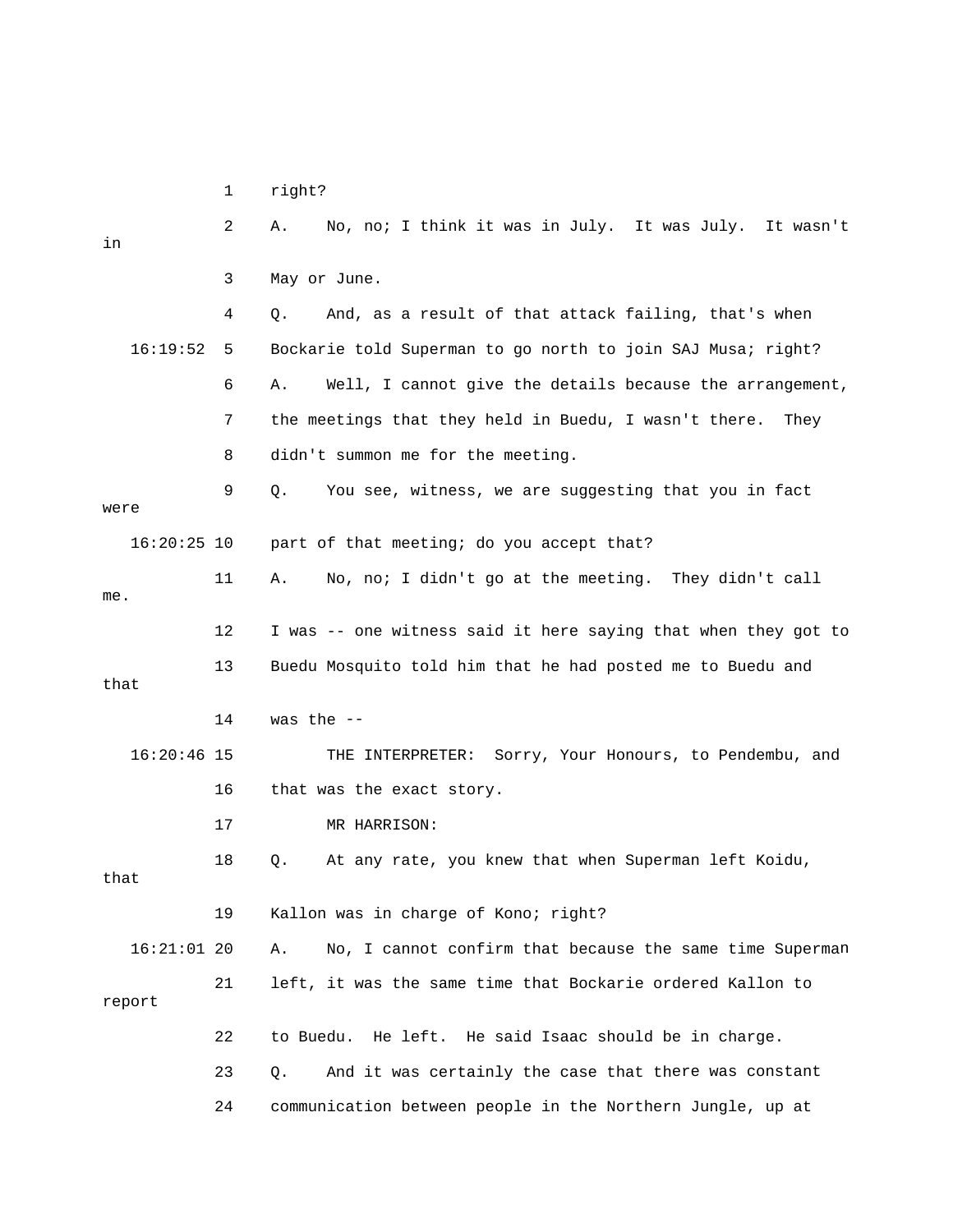16:21:41 25 Kabala, Koinadugu, Kono and Kailahun; right? It must have been a pretty lonely existence you were 26 A. Well, nobody called me from the Northern Jungle, never. 27 And even Kono, I didn't get messages from Kono.  $28$  Q. living 29 out at Pendembu, was it?

#### SCSL - TRIAL CHAMBER I

| Page 76 | SESAY ET AL  |              |
|---------|--------------|--------------|
|         | 22 JUNE 2007 | OPEN SESSION |

| that                | $\mathbf{1}$   | Well, Mosquito marginalised me because of the diamonds<br>Α.     |
|---------------------|----------------|------------------------------------------------------------------|
|                     | $\overline{2}$ | I'd lost, so he said I should only be responsible for the --     |
| about               | 3              | Kuiva, Mobai, Baima and later, Ngiema, but I heard nothing       |
|                     | 4              | the Kono operations; I wasn't involved.                          |
| 16:22:47<br>nothing | 5              | But you'd certainly agree that throughout this time<br>$\circ$ . |
|                     | 6              | changed about your assignment; you were still the battlefield    |
|                     | 7              | commander, right?                                                |
|                     | 8              | Well, it was just a name because I didn't have access to<br>Α.   |
|                     | 9              | the other areas.                                                 |
| $16:23:14$ 10       |                | Now, I'm going to ask you some questions on a different<br>Q.    |
|                     | 11             | topic and area. You've talked about Gibril Massaquoi a fair      |
|                     | 12             | amount, and is it right that you know that Gibril Massaquoi      |

was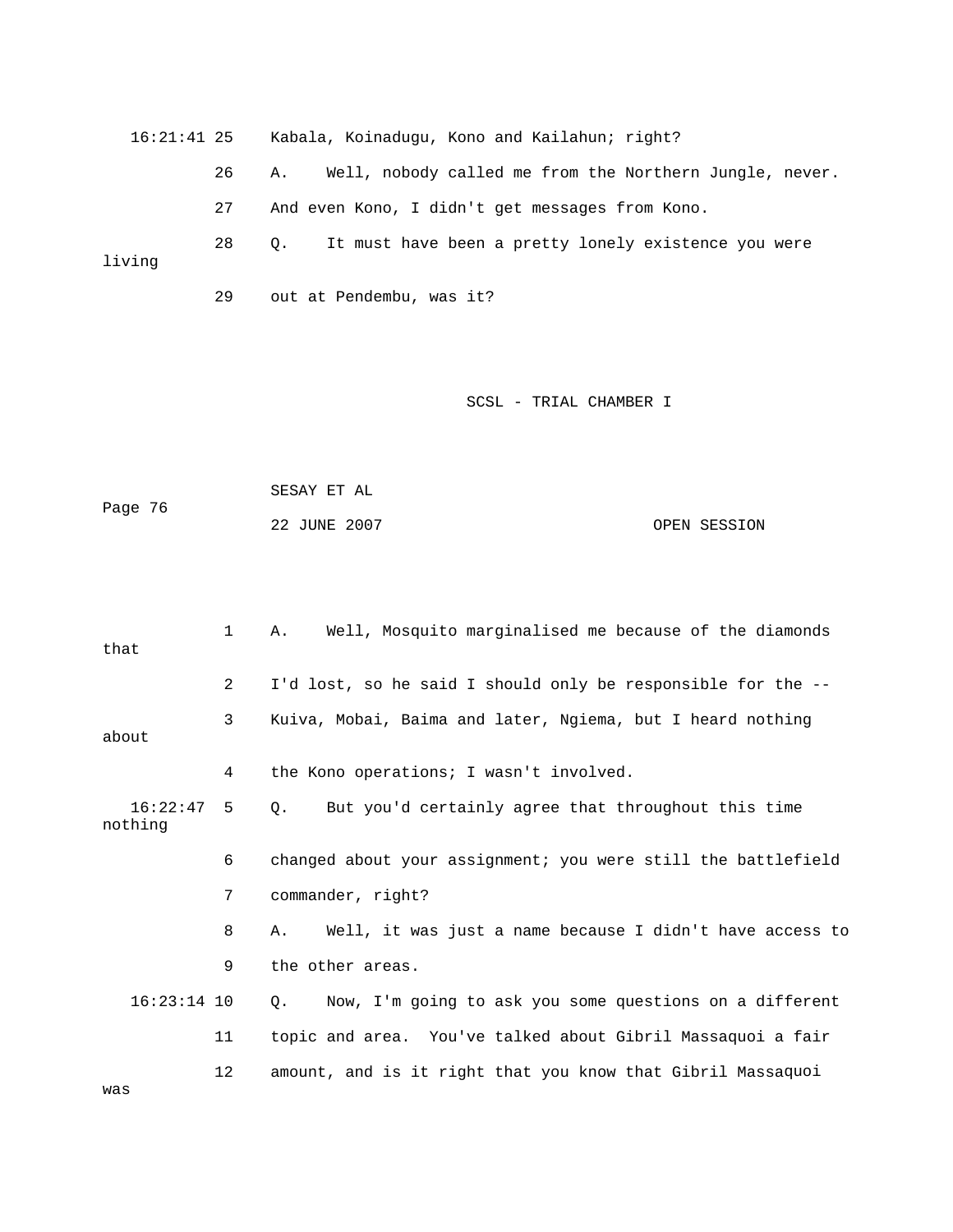| Kambia        | 13 | involved in the capturing of a number of students around       |
|---------------|----|----------------------------------------------------------------|
|               | 14 | and Port Loko?                                                 |
| $16:23:52$ 15 |    | Well, that was what I heard.<br>Α.                             |
|               | 16 | And what you heard was that he had gone and captured a<br>Q.   |
|               | 17 | large number of students and taken them into the bush; right?  |
| Zogoda,       | 18 | Yes, that was what I heard. Because when I came to<br>Α.       |
| schoolgirl    | 19 | the woman Gibril Massaquoi had, Baby T. Baby T was a           |
| $16:24:35$ 20 |    | in Port Loko. When they captured Port Loko, that was when he   |
|               | 21 | took her around carried her. At that time, I had not known     |
| Gibril,       | 22 | Gibril at that time. It was in 1996 that I came to know        |
|               | 23 | and he too came to know me.                                    |
|               | 24 | And the capturing of girls by the RUF was something that<br>Q. |
| $16:25:05$ 25 |    | you would be aware of being widespread; right?                 |
|               | 26 | Well, I said, it was at Zogoda that I came to know this,<br>Α. |
| when I        | 27 | when I saw these ladies, and we are of the same tribe.<br>So   |
| So            | 28 | came there, they said this man who had come, he is a Temne.    |
| talk          | 29 | they would come to me and they would talk to me, and I would   |

| Page 77 | SESAY ET AL  |              |
|---------|--------------|--------------|
|         | 22 JUNE 2007 | OPEN SESSION |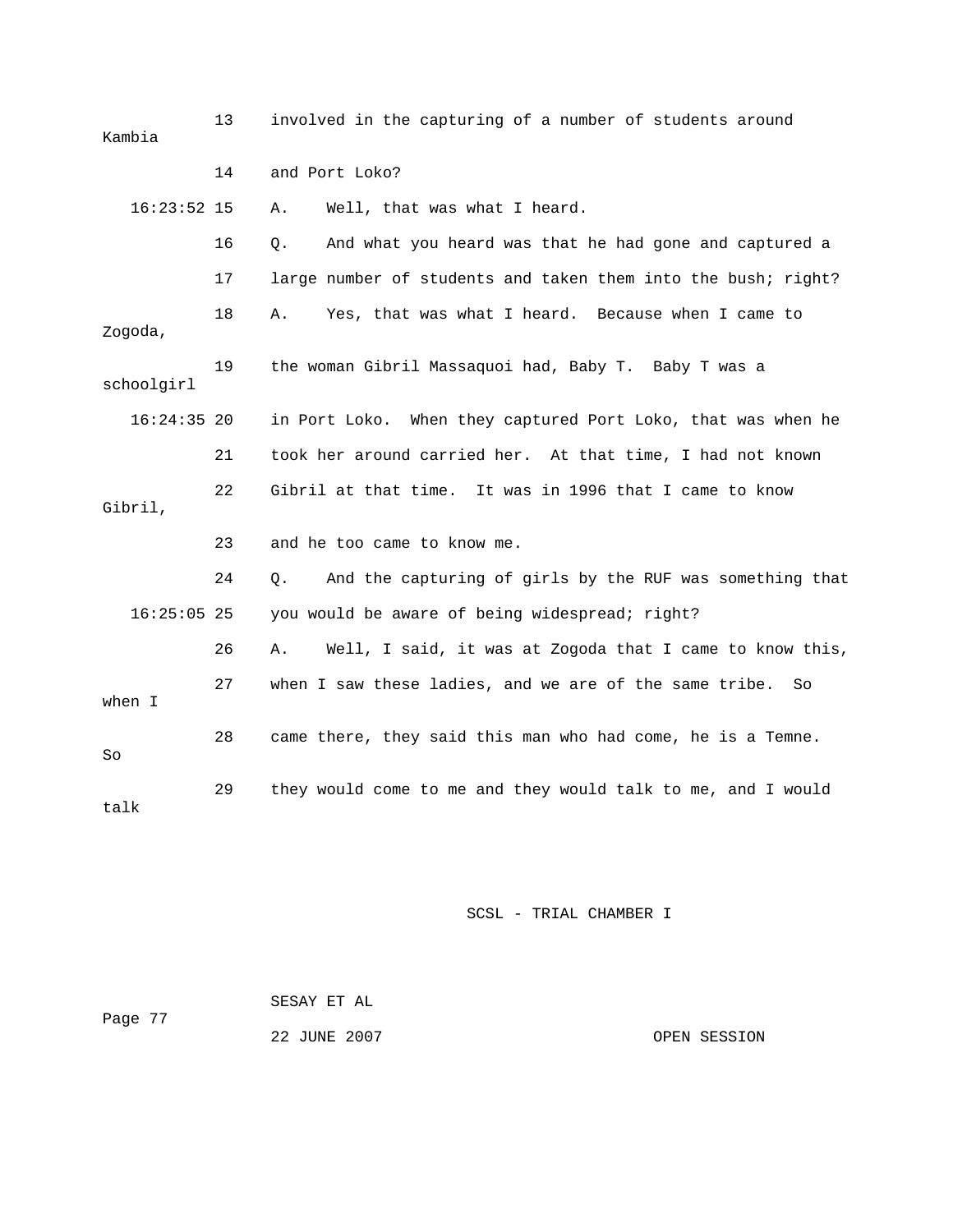|                     | 1  | So that was how I came to know.<br>to them.                    |
|---------------------|----|----------------------------------------------------------------|
|                     | 2  | And of course they would be complaining to you about the<br>Q. |
|                     | 3  | capture that they had suffered?                                |
| the                 | 4  | Well, they just told me that Gibril brought them from<br>Α.    |
| 16:25:46            | 5  | Western Area -- to the Western Area and he was taking them to  |
|                     | 6  | Zogoda.                                                        |
|                     | 7  | And you knew that they had no chance of escape; right?<br>Q.   |
| taken               | 8  | Well, I wasn't there when they were captured.<br>Α.<br>It had  |
|                     | 9  | almost a year when they had been captured when I met them in   |
| $16:26:12$ 10       |    | Zogoda when I came to investigate.                             |
| by                  | 11 | Q.<br>When you say you came to investigate, what do you mean   |
|                     | 12 | that?                                                          |
|                     | 13 | I said, when I was under investigation, it was at Zogoda<br>Α. |
| to                  | 14 | that the panel was set up to investigate me and I was demoted  |
| $16:26:33$ 15       |    | captain.                                                       |
| been                | 16 | Now, when the RUF would attack an area, it would have<br>Q.    |
|                     | 17 | the RUF practice to try to find recruits; right?               |
| whose               | 18 | A. Well, it would -- it was up to the people's town            |
|                     | 19 | town they had captured.                                        |
| $16:27:17$ 20<br>go |    | Your Honours, can the witness please<br>THE INTERPRETER:       |
|                     | 21 | over that again?                                               |
|                     | 22 | MR HARRISON:                                                   |
| again?              | 23 | The interpreter is asking if you could go over that<br>Q.      |
|                     | 24 | I said, it depended on the towns you would have<br>Yes.<br>Α.  |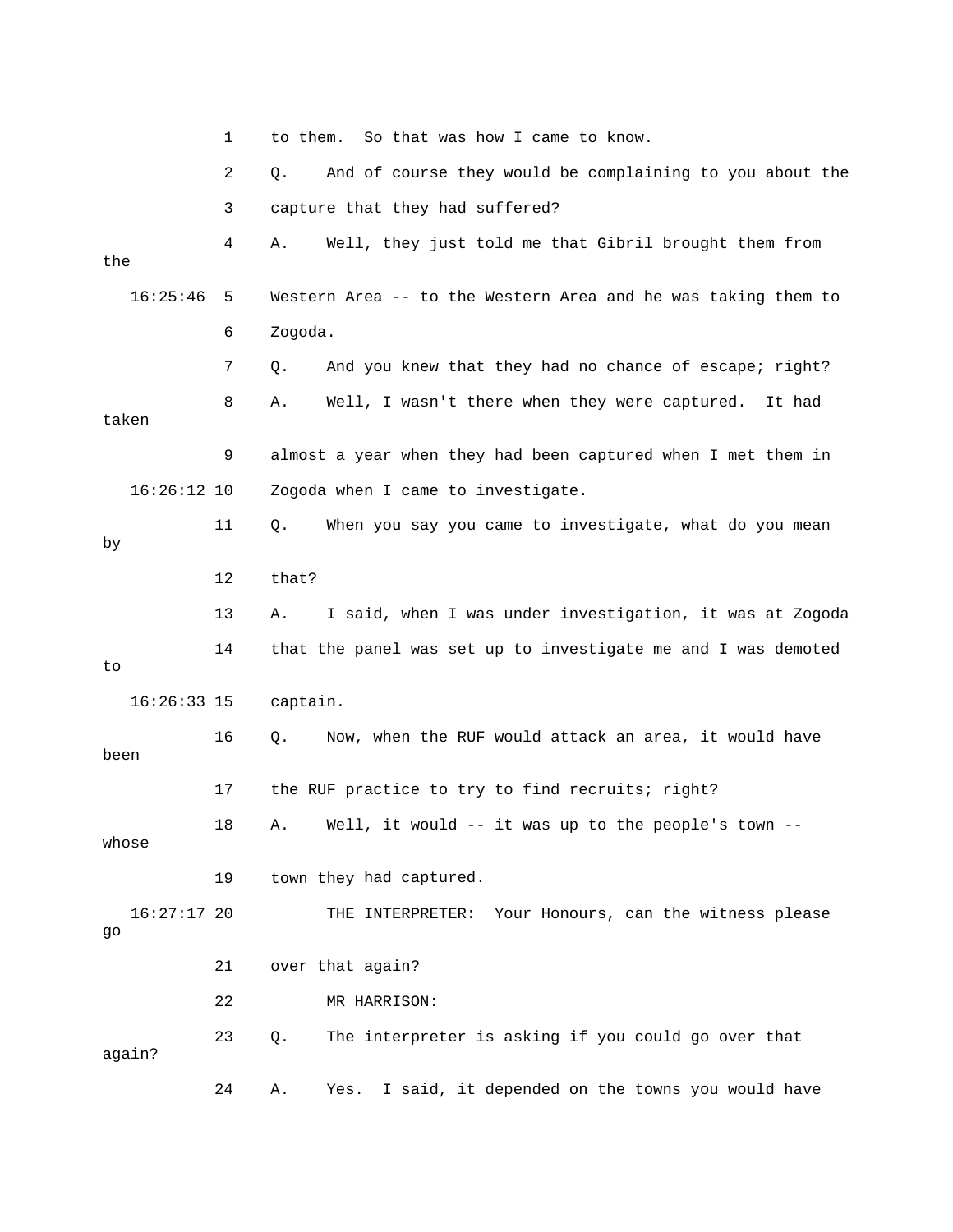16:27:35 25 captured and you'd request for the people who would want to 27 they disagreed, they wouldn't be forced. And I said, I would 28 speak about where I fought and what I saw with my eyes. 29 Q. What had happened is that these were people in villages o wh join 26 the RUF. If they agreed, then they would be welcomed. Then if

SCSL - TRIAL CHAMBER I SCSL SECTION AND SCSL SECTION OF SALES

Page 78 OPEN SESSION SESAY ET AL 22 JUNE 2007

 1 were confronted by the armed RUF who'd just captured the 2 right? 3 THE INTERPRETER: Your Honours, can counsel please go over 4 the question again? 6 MR HARRISON: 7 Q. What was happening was these were civilians who were 8 confronted by armed RUF who had just captured their village; 16:28:33 10 A. Well, for instance, let me tell you, for instance, about 11 Masingbi in December '98. We attacked the town and we 12 the town. Then the CDF who were there, they surrendered. Then village; 16:28:20 5 PRESIDING JUDGE: Counsel take the advice. 9 right? captured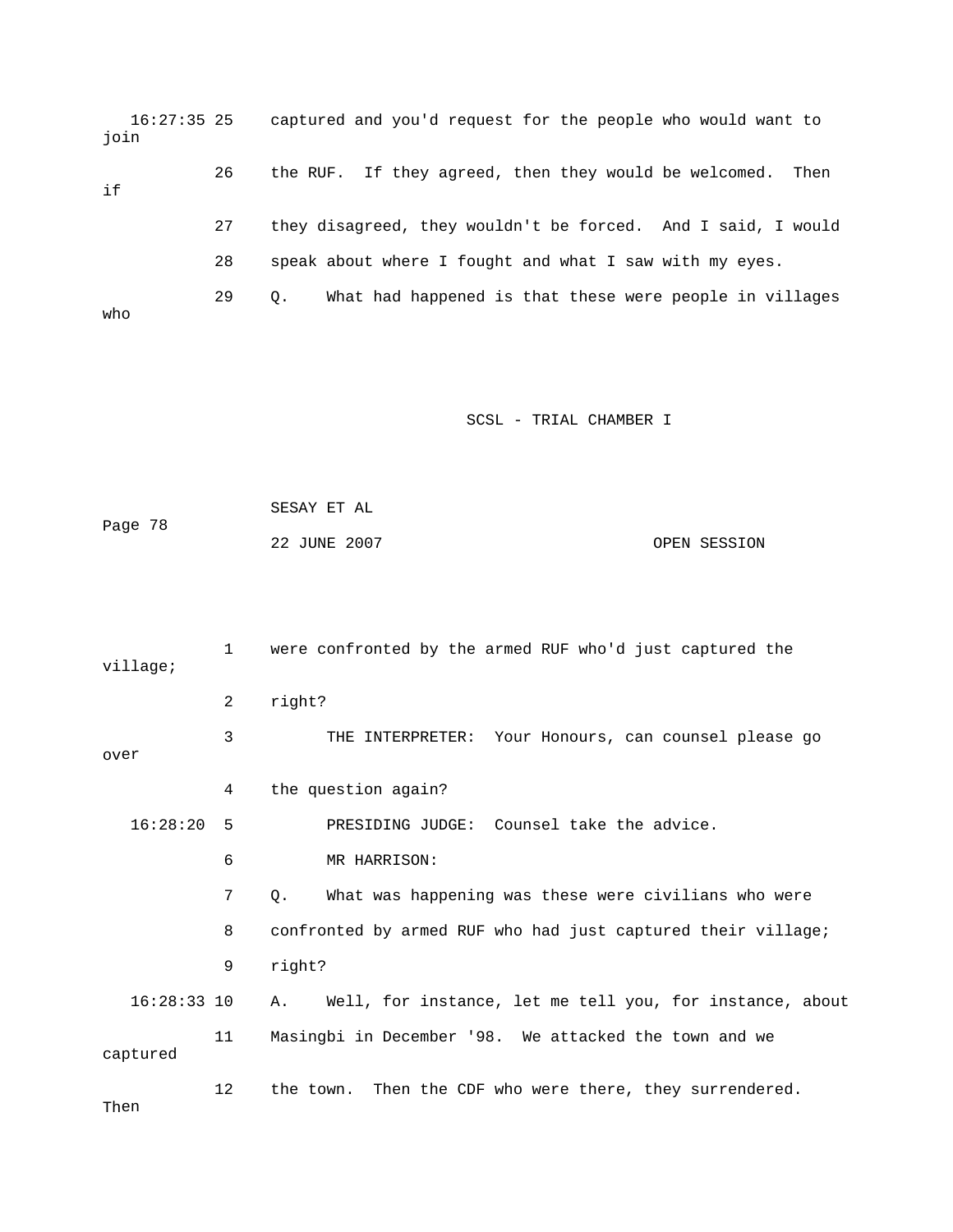|                           | 13 | we advanced. The people stayed in their towns. So if we said  |
|---------------------------|----|---------------------------------------------------------------|
| who                       | 14 | that you who want to join the RUF, you are welcome, then you  |
| $16:29:05$ 15<br>what     |    | don't want to join them, you stay in your town.<br>So that's  |
|                           | 16 | happened where I fought.                                      |
| that                      | 17 | You see, witness, the Prosecution is suggesting to you<br>Q.  |
|                           | 18 | there's simply no reason for a civilian to join the RUF after |
|                           | 19 | they've just seen their village captured by you?              |
| $16:29:56$ 20<br>question |    | Α.<br>Mr Harrison, no. I would want you to repeat the         |
|                           | 21 | so that I would understand it properly.                       |
| RUF,                      | 22 | There's no reason for a civilian to want to join the<br>Q.    |
|                           | 23 | after they've just seen their village captured by you?        |
|                           | 24 | No, there was a reason. When -- when the RUF --<br>Α.         |
| $16:30:25$ 25<br>go       |    | Your Honours, can the witness please<br>THE INTERPRETER:      |
|                           | 26 | over that again.                                              |
| last                      | 27 | PRESIDING JUDGE:<br>Yes. Please, go slowly. Repeat the        |
|                           | 28 | part again.                                                   |
|                           | 29 | THE WITNESS: Yes, My Lord. I said, the civilians' sole        |

| Page 79 | SESAY ET AL  |              |
|---------|--------------|--------------|
|         | 22 JUNE 2007 | OPEN SESSION |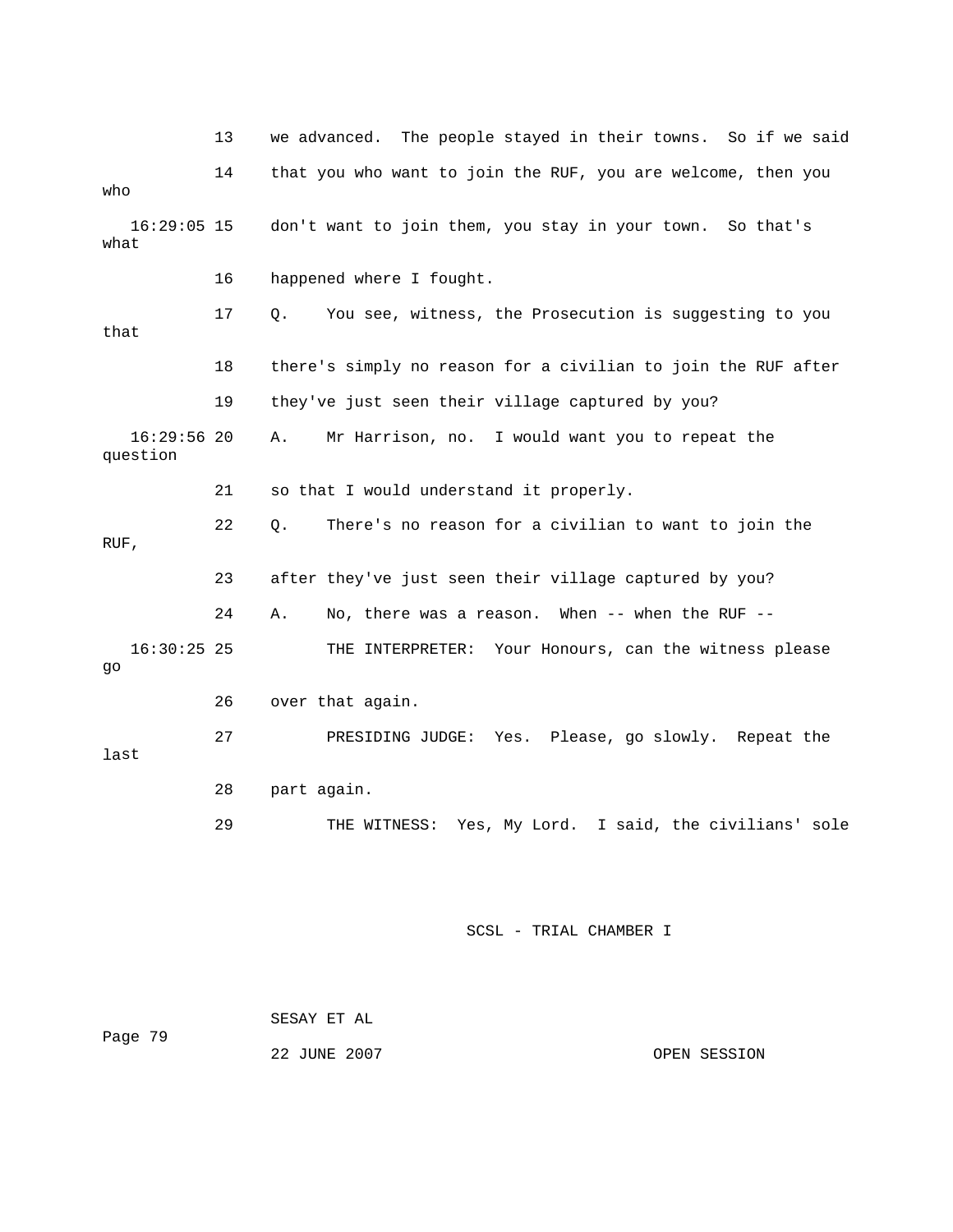|      |               | 1  | reason for joining the RUF after we've captured the towns.<br>Ι. |
|------|---------------|----|------------------------------------------------------------------|
|      |               | 2  | said I could give an example, like, from Kono to Makeni, in      |
|      |               | 3  | December in '98. But I can't deny what Mr Harrison is saying     |
|      |               | 4  | about what Superman was doing in Koinadugu District in '98       |
|      | 16:31:08      | 5  | because I had no communication with him and he was not taking    |
|      |               | 6  | instructions from me. Even with Bockarie in '98, Superman        |
| in   |               | 7  | stopped. He was not taking instructions from him when he was     |
| can  |               | 8  | Koinadugu District. So if you ask a general question only, I     |
|      |               | 9  | only explain where I saw and where I had control.                |
|      | $16:31:38$ 10 |    | PRESIDING JUDGE: Mr Harrison might want to explore that          |
|      |               | 11 | further after the afternoon break.                               |
|      |               | 12 | [Break taken at 4.30 p.m.]                                       |
|      |               | 13 | $[RUF22JUN07D - MC]$                                             |
|      |               | 14 | [Upon resuming at 5.10 p.m.]                                     |
|      | $17:11:17$ 15 |    | PRESIDING JUDGE: The Prosecution will continue.                  |
|      |               | 16 | MR HARRISON: Could Exhibit 36 be given to the witness?           |
|      |               | 17 | Have you been able to retrieve it?<br>PRESIDING JUDGE:           |
|      |               | 18 | You said Exhibit 36?<br>JUDGE ITOE:                              |
|      |               | 19 | 36.<br>MR HARRISON:                                              |
|      | $17:12:29$ 20 |    | Witness, this is a document which has a title<br>Q.              |
|      |               | 21 | "Revolutionary United Front of Sierra Leone, Defence             |
|      | leader        | 22 | headquarters" dated 27 September 1999. It says: "To the          |
|      |               | 23 | of the revolution from Brigadier Issa H Sesay, battlefield       |
| that |               | 24 | commander, RUF S/L. Subject: Salute report." Do you have         |
|      | $17:13:05$ 25 |    | document?                                                        |
|      |               | 26 | Yes, I've seen the document.<br>Α.                               |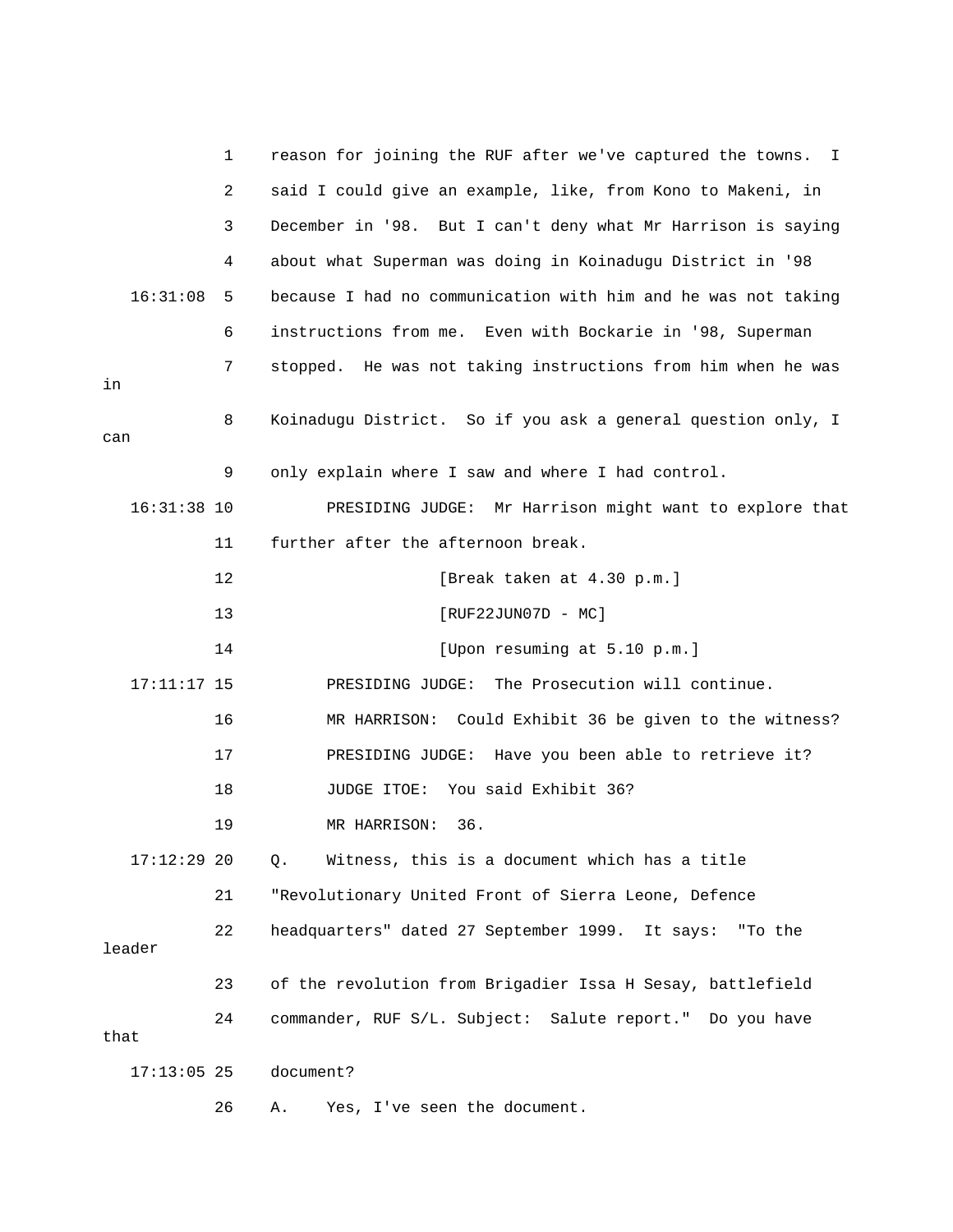27 Q. Now, if you were to turn to using the numbers in the top 28 right corner, 2347?

29 A. I have something to say about this document in the first

SCSL - TRIAL CHAMBER I

 22 JUNE 2007 OPEN SESSION SESAY ET AL Page 80

 2 PRESIDING JUDGE: All right. We'll hear you. 3 THE WITNESS: Yes, sir, My Lord. This document, my lawyer 4 had been showing it to me for a long time now, but I told my 7 lawyer for a long time about this because, during this time, 8 during the Lome, it was only Bockarie who sent salute report 9 Foday Sankoh. 17:14:08 10 PRESIDING JUDGE: Well, what you've just said will 12 to counsel's questions. 13 MR HARRISON: Well, let me just ask if you could also be 14 given Exhibit 39, please. 1 place. 17:13:47 5 lawyer that I -- I did not make a salute report to Foday Sankoh. 6 And this signature, I do not sign this way. I have informed my to 11 definitely be reflected in the records, and you will now listen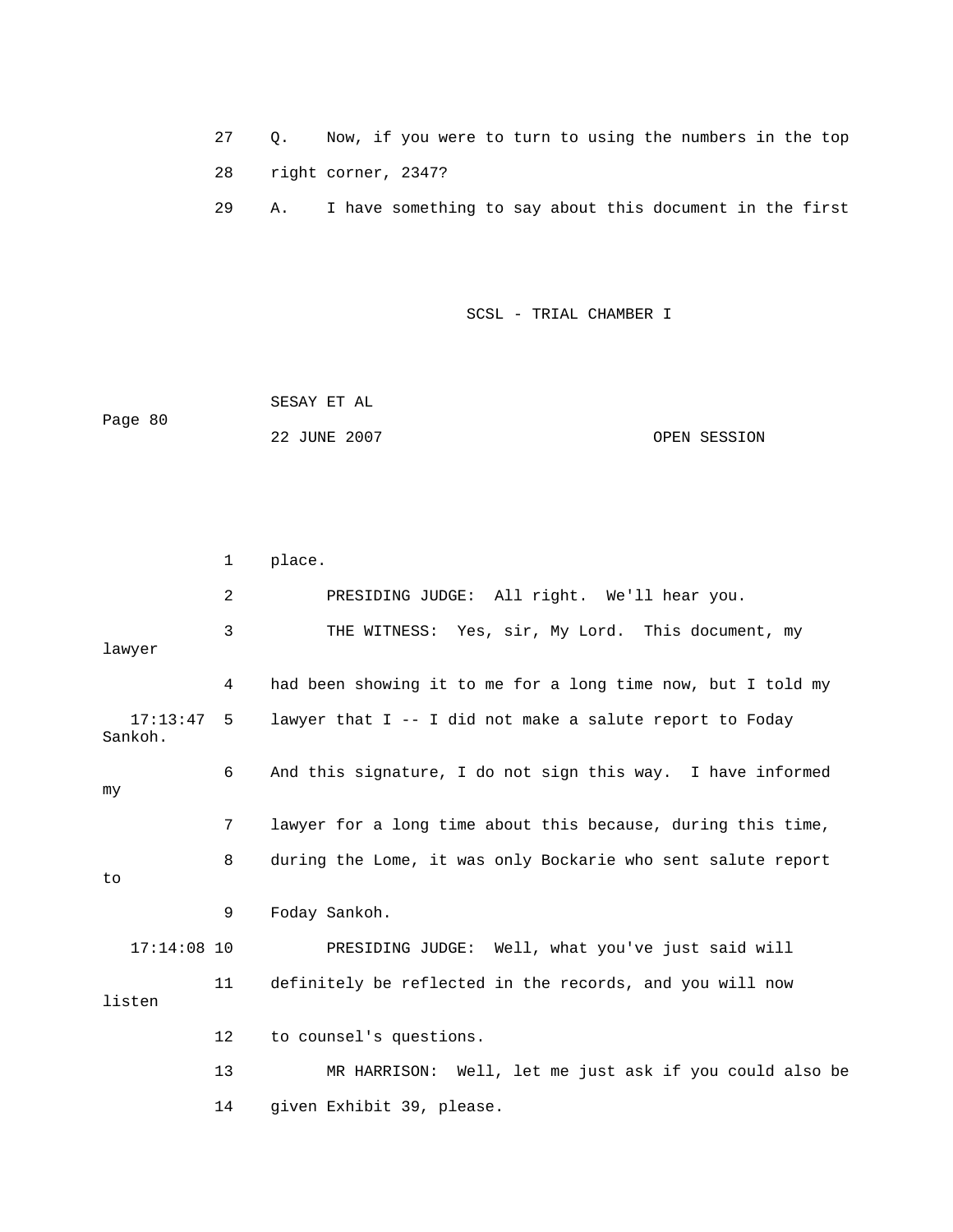17:14:25 15 PRESIDING JUDGE: Madam Courtroom Officer, ple ase assist. 19 THE WITNESS: Yes, sir. PRESIDING JUDGE: Mr Harrison, the one you had before, what 22 MR HARRISON: The first document was 36. 23 PRESIDING JUDGE: 36. And this -- 26 MR HARRISON: 27 Q. And witness, the reason I'm showing you 39 is because 28 was the document that was shown to you by your counsel during the 16 Mr Sesay, what you've just said will be reflected on the records. 17 It is part of the records. It will be noted as a question -- 18 whatever questions you answer.  $17:14:48$  20 21 is the exhibit number there? 24 MR HARRISON: And this one is 39. 17:15:01 25 PRESIDING JUDGE: 39. Okay. Thanks. this 29 direct examination?

#### SCSL - TRIAL CHAMBER I

 22 JUNE 2007 OPEN SESSION SESAY ET AL Page 81

1 A. Yes. The one I'm holding?

2 Q. Yes. And you acknowledged that to be your document when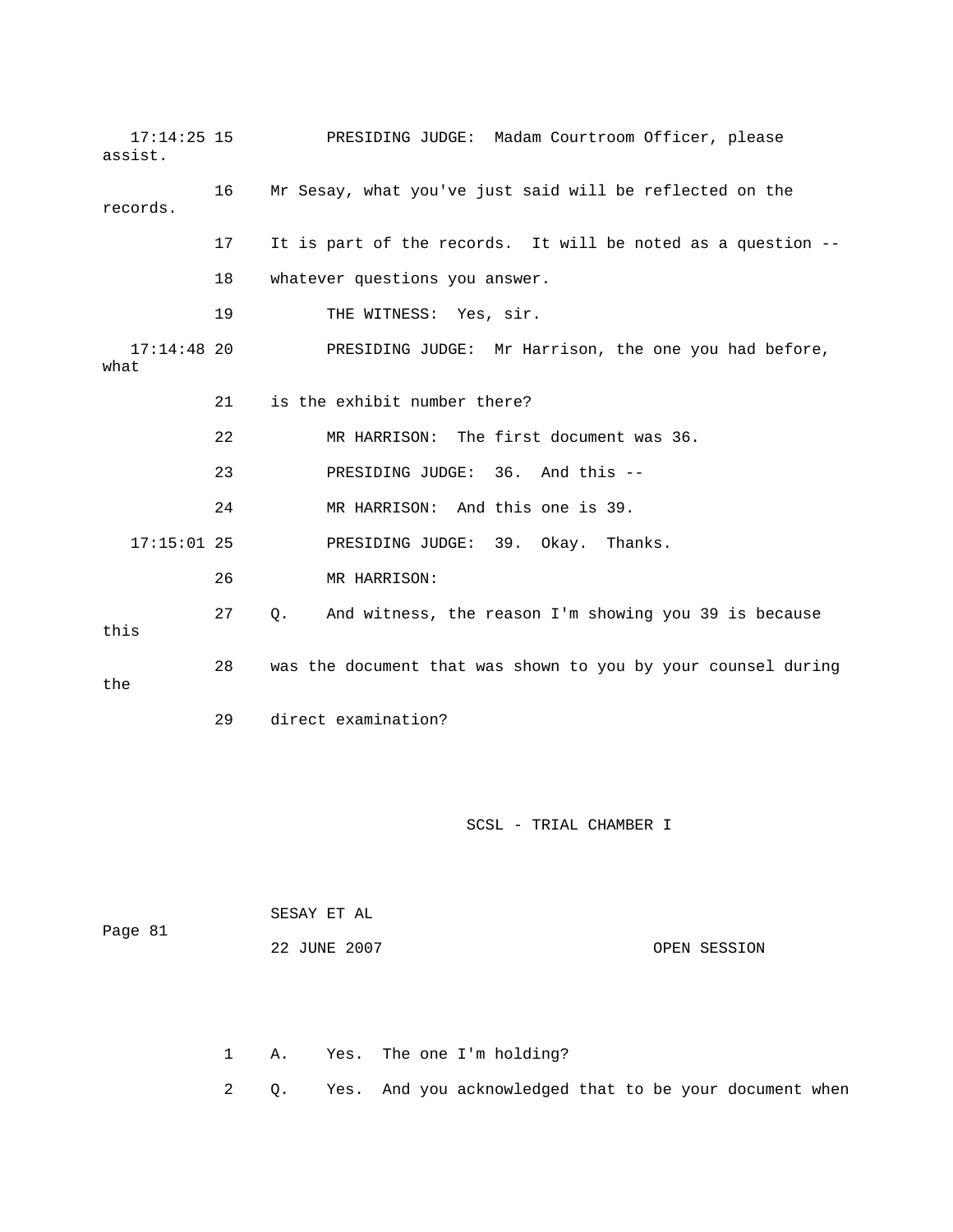|                       | 3  | you were being asked questions in your direct examination?      |
|-----------------------|----|-----------------------------------------------------------------|
|                       | 4  | Α.<br>Yes.                                                      |
| 17:15:53<br>signature | 5  | And I'm suggesting to you that if you look at the<br>Q.         |
| are                   | 6  | on that page, document 39, and the one on document 36, those    |
|                       | 7  | very similar signatures; do you accept that?                    |
|                       | 8  | Well, the similarity, no. This is different.<br>The way I<br>Α. |
|                       | 9  | sign the Y, and the way this Y is, they're two different --     |
| $17:16:22$ 10         |    | they're different. I always sign the Y, and I put it at the     |
|                       | 11 | back, but I wouldn't put the Y in front when I sign.            |
| Now,                  | 12 | Now, if you could just go back to document number 36.<br>Q.     |
| accept,               | 13 | you've given some evidence about Sam Bockarie and you'd         |
|                       | 14 | don't you, that you had a very close relationship with Sam      |
| $17:16:57$ 15         |    | Bockarie; right?                                                |
| was                   | 16 | Well, I had a working relationship with Bockarie and he<br>Α.   |
| apart                 | 17 | my commander, but there came a time when the two of us fell     |
|                       | 18 | because he didn't want to cooperate with the peace process.     |
|                       | 19 | Now, I'm suggesting to you that, in fact, back in 1997,<br>Q.   |
| $17:17:24$ 20         |    | 1998, you had a close relationship with Bockarie and other RUF  |
|                       | 21 | members were aware of that; right?                              |
|                       | 22 | Well, that does not seem correct because there were<br>Α.       |
| allow                 | 23 | important issues in '98 in Buedu on which Bockarie did not      |
|                       | 24 | me to take part.                                                |
| $17:17:45$ 25         |    | If you could turn to page 2348, please, and I'll start<br>Q.    |
| he                    | 26 | reading from the top line. It says: "Mr Bio then stated that    |
|                       | 27 | had come with a special mission and was seeking my support in   |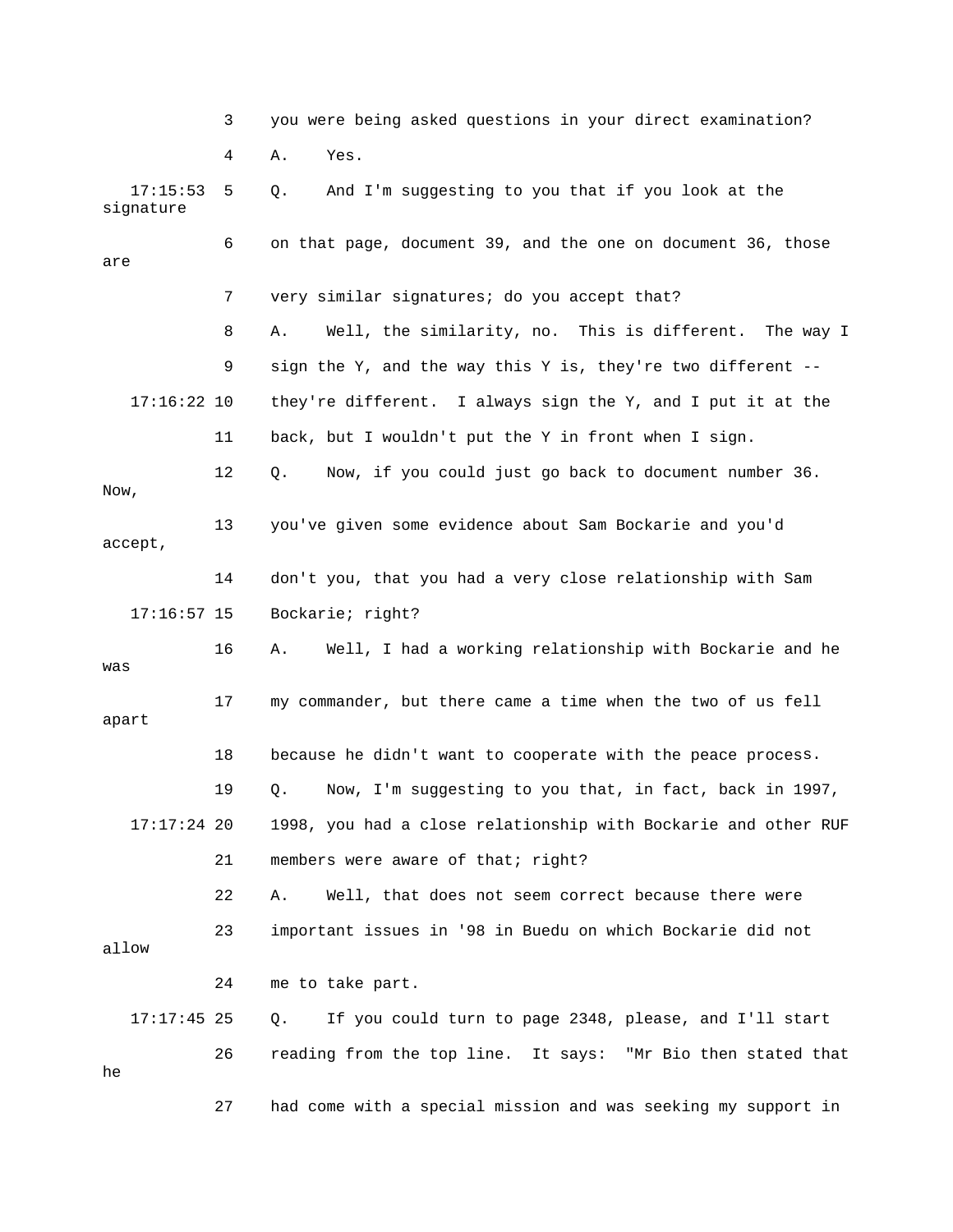28 launching a coup." Now the timeframe for this, if I can add,

29 during the AFRC junta. I will continue on:

SCSL - TRIAL CHAMBER I

|         | SESAY ET AL  |  |              |
|---------|--------------|--|--------------|
| Page 82 |              |  |              |
|         | 22 JUNE 2007 |  | OPEN SESSION |

 1 "I listened as both he Gibril went into details of the 2 **2** numerous grievances held against the AFRC. He said that 3 the AFRC had refused to share power with us and had even 4 marginalised us in the military. I told them that the 7 Mow, what I read so far is all true, isn't it? 8 A. Well, this is the story which other people knew about. 9 Gibril knows about this story; other RUF's know about this story. 17:19:22 10 Q. If you just listen to the question. The question was quite 11 simply: What I had read up to that point was true? 14 Q. I will read on. I will continue on: 17:19:44 15 "Steve Bio responded saying that I should disregard all 16 that as we were all young men and that this was an 17:18:48 5 instructions that we had received from the leader called on 6 us to join and take all orders from Chairman JP Koroma." 12 A. Yes, that was what happened. That's what I was saying. 13 People were --

is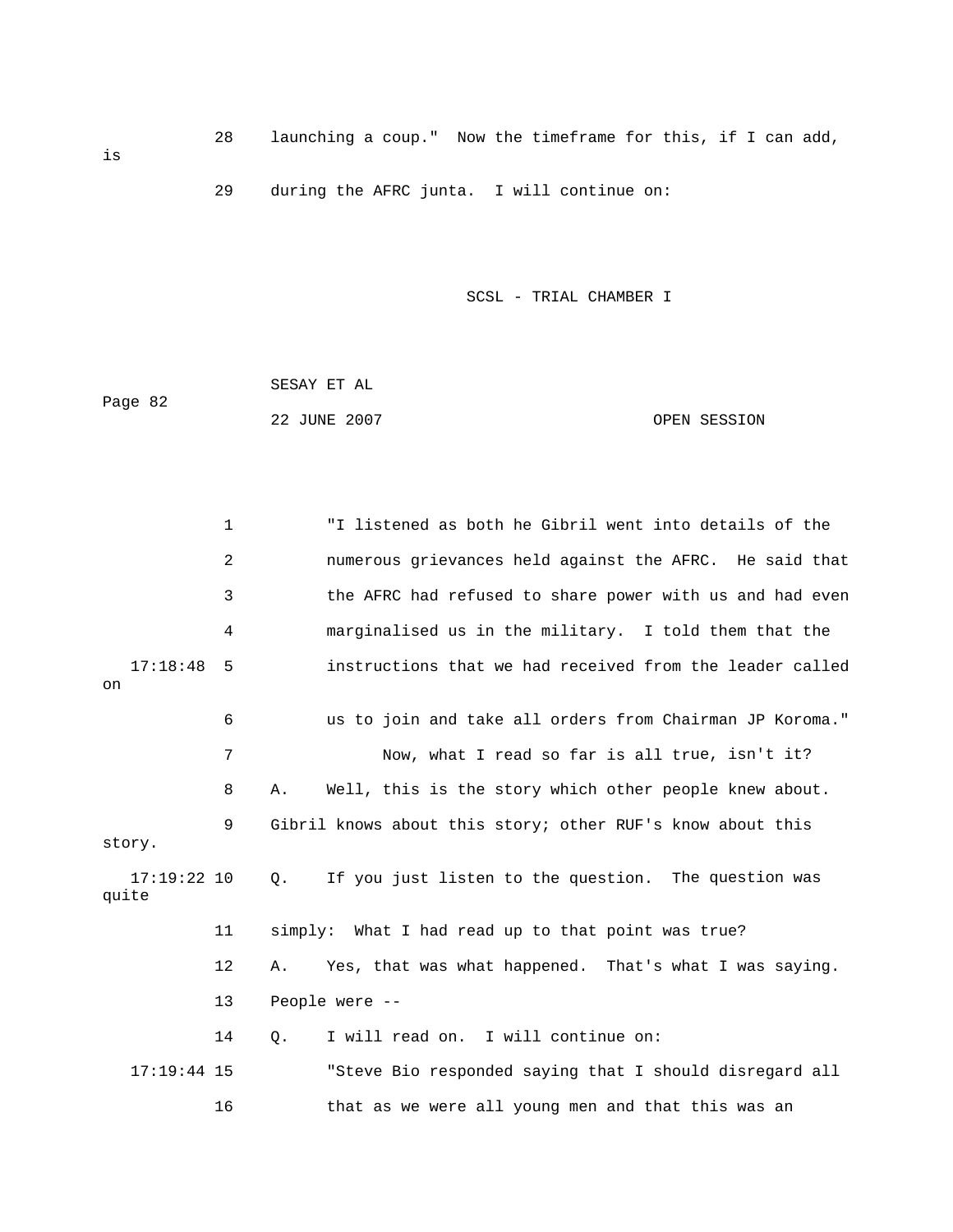|               | 17 | operation that was necessary."                                   |
|---------------|----|------------------------------------------------------------------|
|               | 18 | THE INTERPRETER: Can learned counsel take it slowly,             |
|               | 19 | please?                                                          |
| $17:19:59$ 20 |    | MR HARRISON:                                                     |
|               | 21 | "Steve Bio responded saying that I should disregard all<br>$Q$ . |
|               | 22 | that as we were all young men and that this was an               |
|               | 23 | operation that was necessary for the four of us; Gibril,         |
|               | 24 | Steve, General Mosquito and myself, to undertake and             |
| assume        |    |                                                                  |
| $17:20:25$ 25 |    | command of the government and the State."                        |
|               | 26 | Now this incident happened, didn't it? This is                   |
| true,         |    |                                                                  |
|               | 27 | what I read so far?                                              |
| in            | 28 | Well, something like this, something like this happened<br>Α.    |
| we            | 29 | Kenema, but all this that they're saying here that Gibril say    |

SESAY ET AL Page 83 OPEN SESSION 22 JUNE 2007

> 3 "I asked them if they had already discussed this with 4 General Mosquito as they had just left him in Freetown. 1 were young men, no, that was not what he told me. 2 Q. And I'll just continue reading on: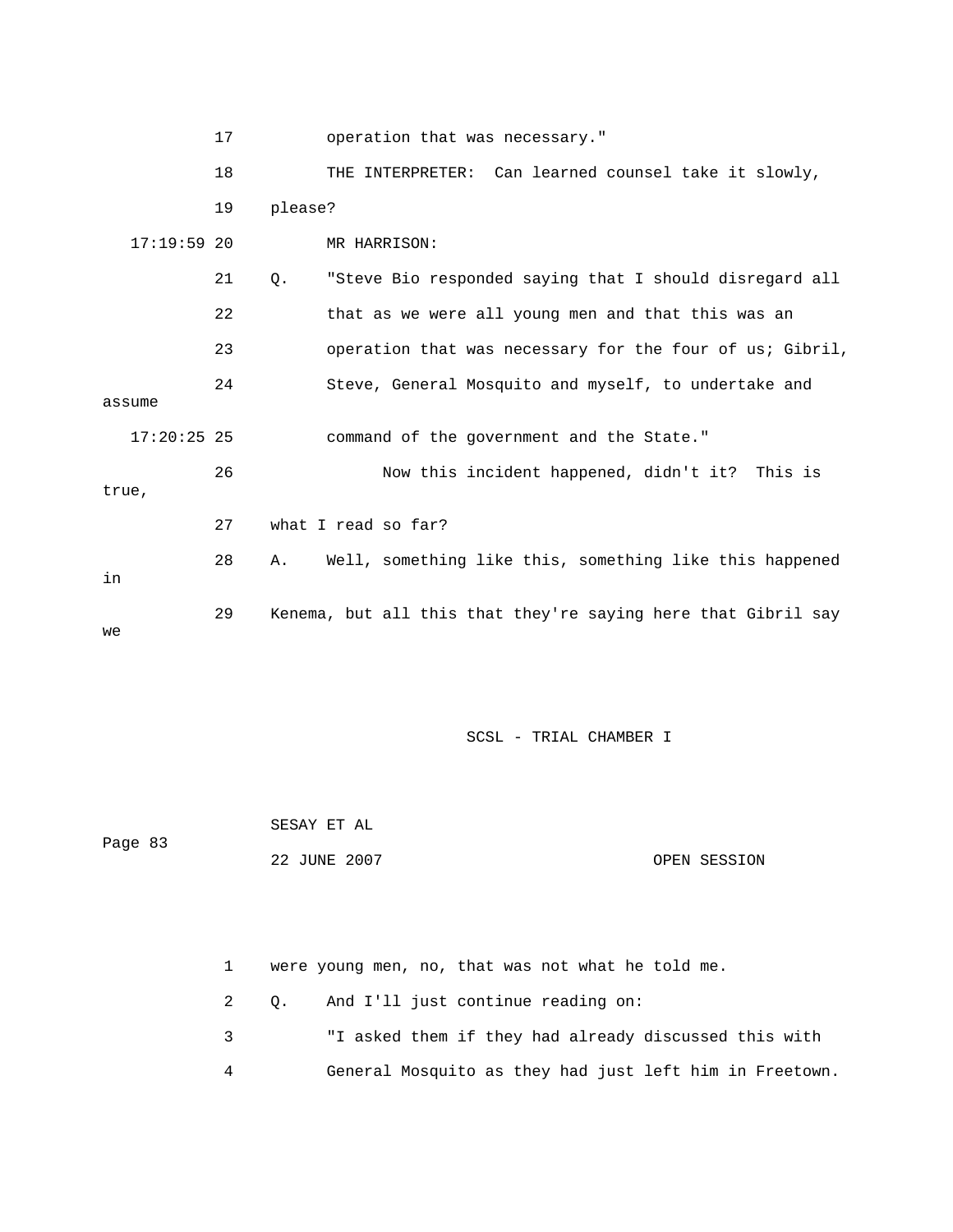| 17:21:05<br>Freetown | 5  | Gibril replied that they had left the General in                |
|----------------------|----|-----------------------------------------------------------------|
|                      | 6  | but that he was afraid of General Mosquito and could not        |
|                      | 7  | summon the courage to approach him on such an issue.<br>In      |
|                      | 8  | fact, it was this very reason that had made it necessary        |
|                      | 9  | for them to search for me in Kenema, knowing that if I          |
| $17:21:39$ 10        |    | could be convinced they were close to getting General           |
|                      | 11 | Mosquito's support."                                            |
|                      | 12 | That's all true, isn't it?                                      |
| not                  | 13 | It did not happen like that. The way how it went, it's<br>Α.    |
| leave,               | 14 | the way that it's on this document, because they did not        |
| $17:22:02$ 15<br>to  |    | they did not release Mosquito in Freetown. They left Bo to go   |
| they                 | 16 | Kenema, while Mosquito travelled overnight to Freetown.<br>So   |
|                      |    |                                                                 |
|                      | 17 | were expecting that they would meet Mosquito in Kenema.         |
|                      | 18 | But what you do agree with is that they came to you,<br>Q.      |
| Mosquito             | 19 | knowing that if you could be convinced, they would get          |
| $17:22:28$ 20        |    | on board; right?                                                |
| Mosquito             | 21 | They went to tell Mosquito, when they did not find<br>Α.        |
|                      | 22 | in Kenema, they met me and that was what they told me.          |
|                      | 23 | And the question again is: They knew that if they<br>Q.<br>Yes. |
|                      | 24 | convinced you they would be able to get Mosquito's support;     |
| $17:22:54$ 25        |    | right?                                                          |
| told                 | 26 | That was not correct because they told me, and when I<br>Α.     |
|                      | 27 | Mosquito, Mosquito disagreed with that.                         |
|                      | 28 | And at page -- the next page 2349, at the top, this is<br>Q.    |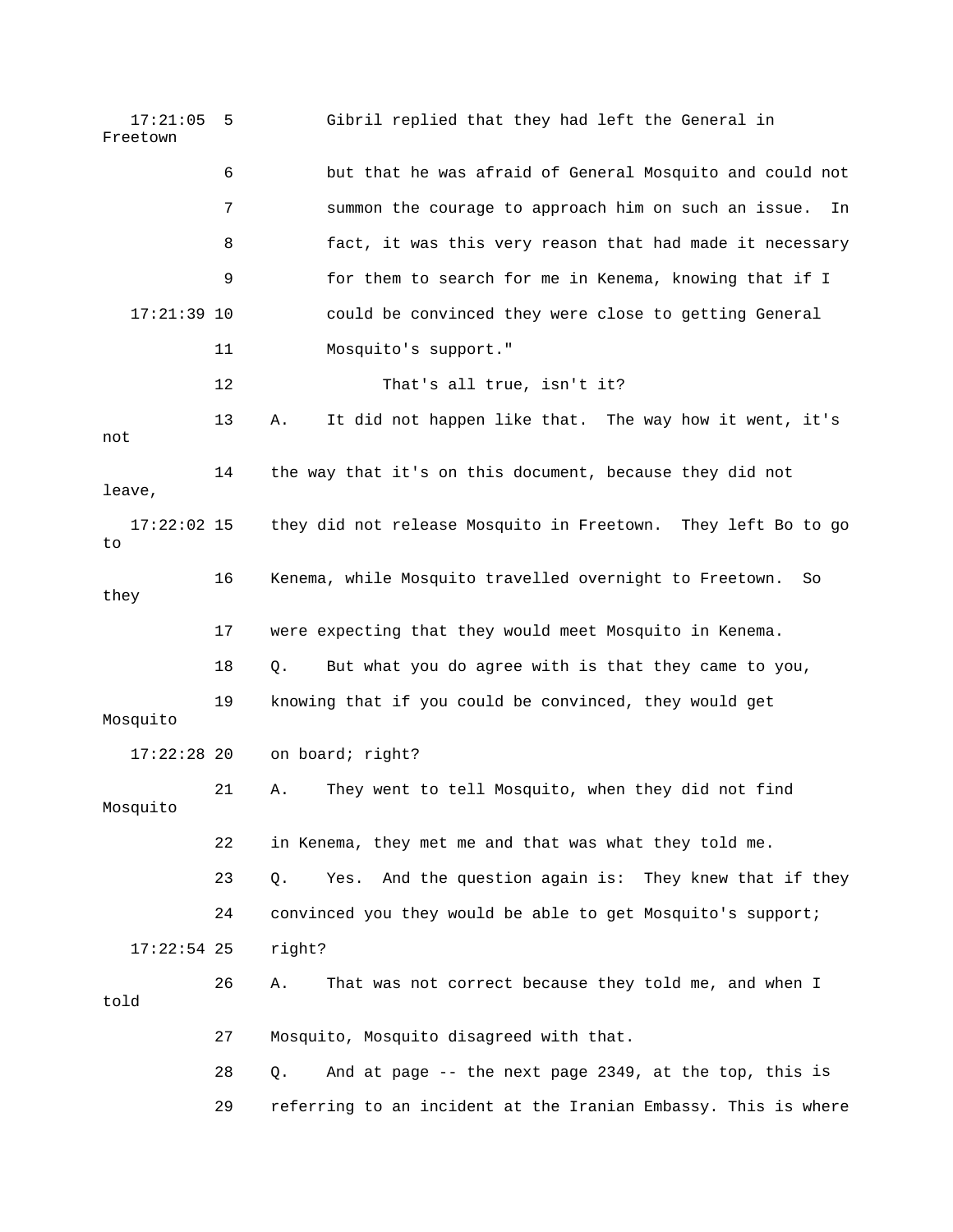|                     |                | SESAY ET AL                                                    |              |
|---------------------|----------------|----------------------------------------------------------------|--------------|
| Page 84             |                | 22 JUNE 2007                                                   | OPEN SESSION |
|                     |                |                                                                |              |
|                     |                |                                                                |              |
| Tamba               | $\mathbf{1}$   | you say, "I accepted his gift in good faith," referring to     |              |
| following           | $\overline{2}$ | Gborie, I think, "only to be notified on SLBS radio the        |              |
| had                 | 3              | day that I had looted the Iranian Embassy and, as a result, I  |              |
| been                | 4              | been removed from the Supreme Council and that my arrest had   |              |
| 17:23:53            | 5              | ordered." That's all true, isn't it?                           |              |
|                     | 6              | It's not true, because SAJ Musa approached me and JPK<br>Α.    |              |
| the                 | 7              | called me later on the same day. It's not that I heard it on   |              |
|                     | 8              | SLBS the next day, no.                                         |              |
|                     | 9              | All right. So the part that is true, then, is that you<br>Q.   |              |
| $17:24:21$ 10       |                | agree that where it says, "I had been removed from the Supreme |              |
|                     | 11             | Council," that that's true?                                    |              |
|                     | 12             | Well, I've told you that I did not write this document.<br>Α.  |              |
|                     | 13             | It's not my signature. I was in the AFRC Council, not the      |              |
|                     | 14             | Supreme Council.                                               |              |
| $17:24:41$ 15<br>is |                | And if you go to the bottom paragraph on that page, this<br>Q. |              |
|                     | 16             | referring to the time of the intervention, and it says:        |              |
|                     | 17             | "I retreated first to Waterloo and then to Masiaka.            | By           |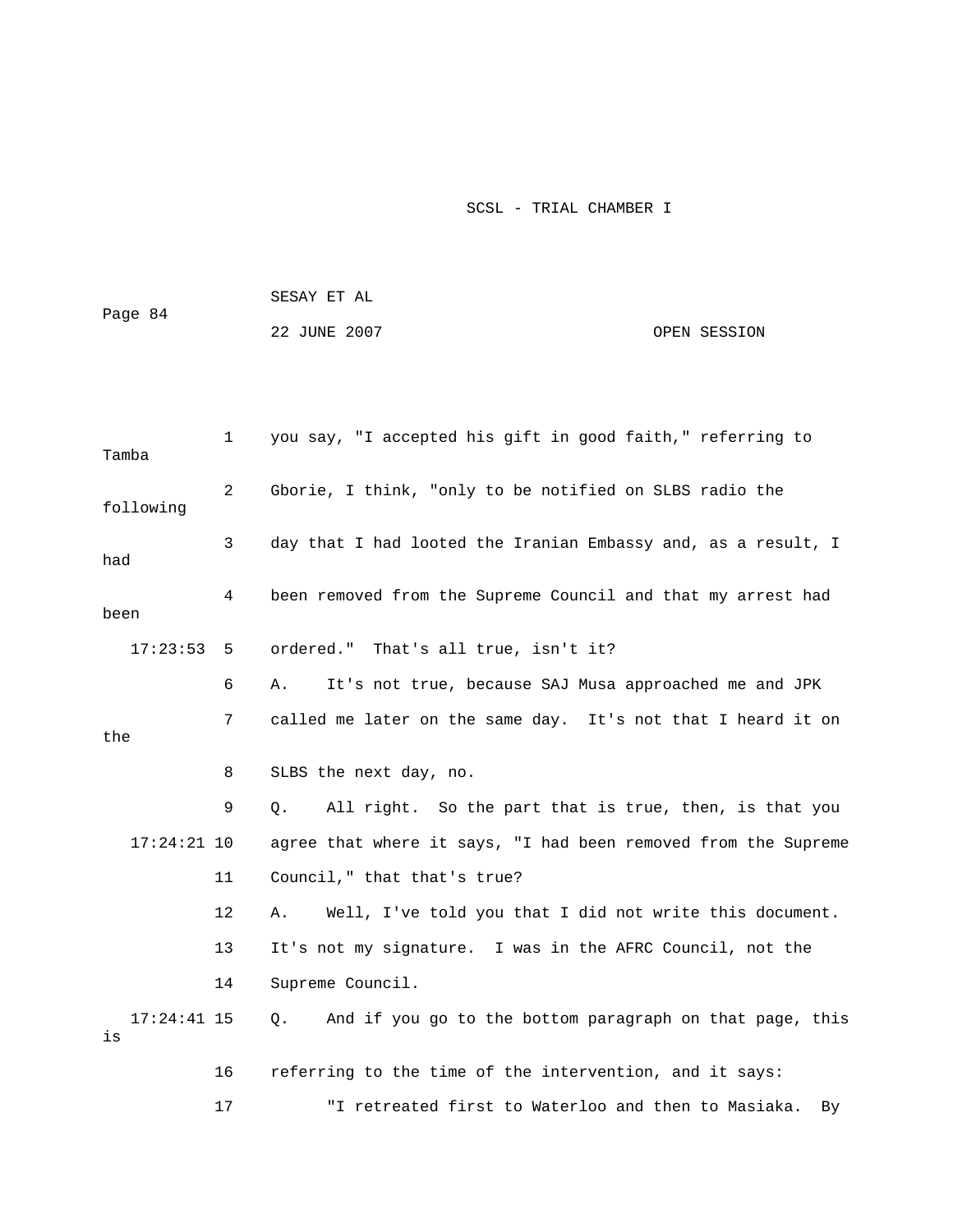| was  |               | 18 |    | then the ECOMOG force had taken Bo and Kenema, and it        |
|------|---------------|----|----|--------------------------------------------------------------|
|      |               | 19 |    | agreed that I should attack Bo and begin to organise to      |
| Bo   | $17:25:18$ 20 |    |    | move to attack Freetown. I was successful in capturing       |
| to   |               | 21 |    | but sustained an injury that forced me to retreat back       |
|      |               | 22 |    | Mile 91 and then to Makeni, in search of good medical        |
|      |               | 23 |    | treatment."                                                  |
|      |               | 24 |    | All that's true, isn't it?                                   |
|      | $17:25:43$ 25 |    | Α. | No, no.                                                      |
|      |               | 26 | Q. | And it's true that you attacked Bo and that you were         |
|      |               | 27 |    | successful in capturing Bo; right?                           |
| RUF. |               | 28 | Α. | Well, Bo was not under our control when I joined the         |
|      |               | 29 |    | How would I claim that we had captured Bo. It was during the |
|      |               |    |    |                                                              |
|      |               |    |    | SCSL - TRIAL CHAMBER I                                       |
|      |               |    |    |                                                              |
|      | Page 85       |    |    | SESAY ET AL                                                  |
|      |               |    |    | 22 JUNE 2007<br>OPEN SESSION                                 |
|      |               |    |    |                                                              |
| time |               | 1  |    | attack that I was wounded, so I left there. It was at that   |
|      |               | 2  |    | that the CDF were still in Bo Town.                          |

- 3 Q. And in the next paragraph, it says:
- 4 "Whilst in Makeni, I went to visit JP Koroma, who was in 17:26:25 5 hiding in his village."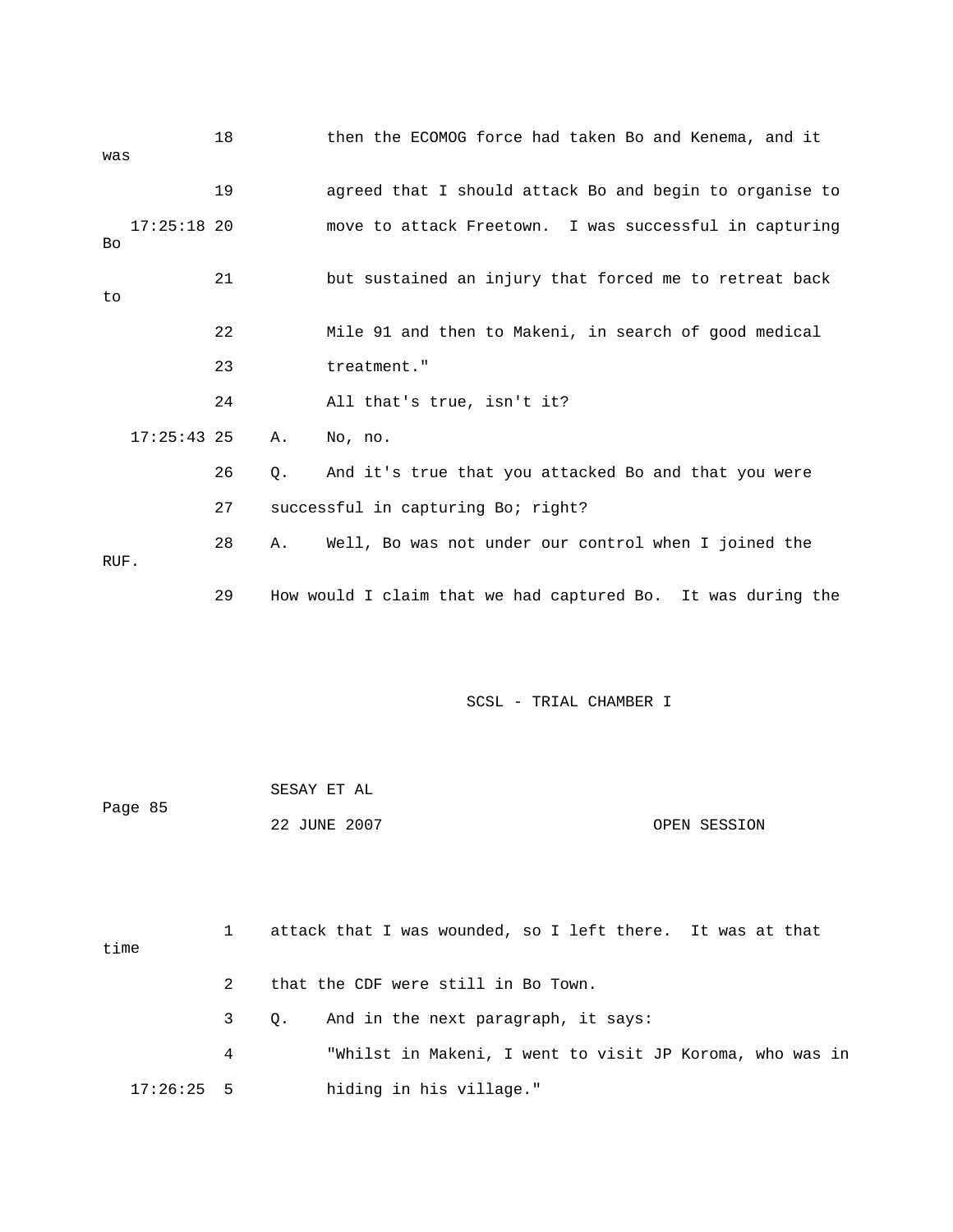|                            | 6  |       | That's true, isn't it?                                          |
|----------------------------|----|-------|-----------------------------------------------------------------|
| secret.                    | 7  | Α.    | People saw me go to JPK's village, so that's not a              |
|                            | 8  | Q.    | It continues on:                                                |
| movement                   | 9  |       | "JP Koroma asked me to arrange and supervise the                |
| $17:26:46$ 10<br>advancing |    |       | of his entire family to Kailahun as ECOMOG were                 |
| he                         | 11 |       | and the clandestine radio, 98.1 FM, had accounted that          |
|                            | 12 |       | was in hiding in his village."                                  |
|                            | 13 |       | That's all true, isn't it?                                      |
|                            | 14 | Α.    | There's no truth in that because I was not the one who          |
| $17:27:21$ 15              |    |       | moved JPK from his village to Kono. I was not the one.<br>I was |
|                            | 16 |       | not the one who was responsible to move with him, no.           |
|                            | 17 | $Q$ . | If you turn over to the next page, the top right corner         |
|                            | 18 |       | should now read 2350.<br>It states:                             |
|                            | 19 |       | "I contacted General Mosquito and the order was given to        |
| $17:27:44$ 20              |    |       | escort the former head of State to our Kailahun base."          |
|                            | 21 |       | That's true, that you contacted General Mosquito?               |
|                            | 22 | Α.    | Well, I -- before I arrived in JPK's village, I met             |
|                            | 23 |       | Mosquito and JPK had already been talking for all those days.   |
| organised                  | 24 |       | And, at that time, I was not that too fit to say that I         |
| $17:28:10$ 25              |    |       | the troops to go to Kono. It was when we reached Kono that      |
| go                         | 26 |       | Mosquito sent a receiving team to pick us up from Gandorhun to  |
|                            | 27 |       | to Kailahun.                                                    |
| new                        | 28 | Q.    | Then if you go down 14 lines on that same page.<br>It's a       |
| says:                      | 29 |       | paragraph that starts with the words, "JP Koroma." And it       |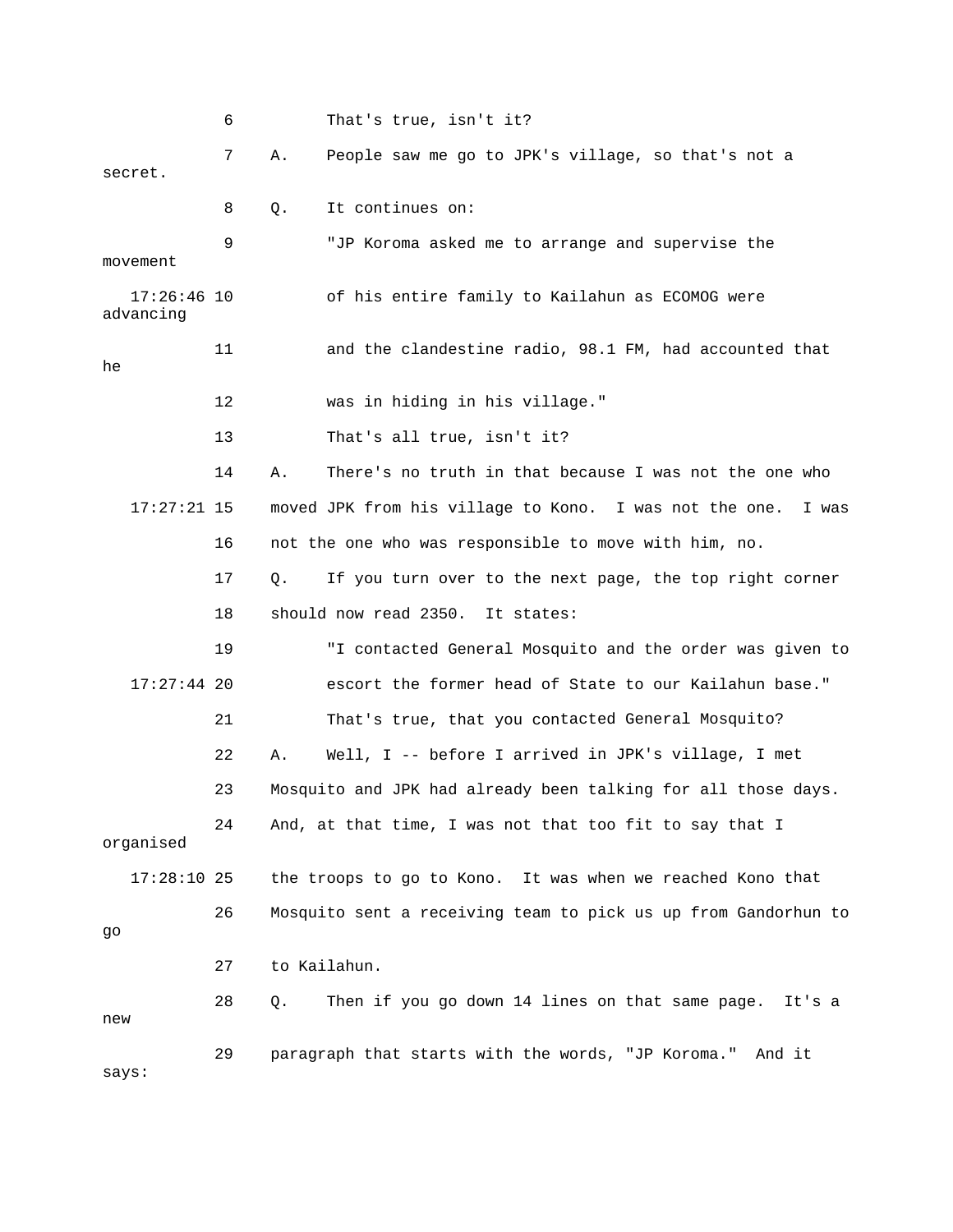|         | SESAY ET AL  |  |              |
|---------|--------------|--|--------------|
| Page 86 |              |  |              |
|         | 22 JUNE 2007 |  | OPEN SESSION |

| Defence              | 1               | "JP Koroma appointed General Mosquito as Chief of             |
|----------------------|-----------------|---------------------------------------------------------------|
|                      | $\overline{2}$  | Staff with overall command over both the RUF and the SLA      |
|                      | 3               | and promoted him to the rank of Brigadier General."           |
|                      | 4               | And that's all true, isn't it?                                |
| 17:29:08             | 5               | I have told you before we had the break that SAJ Musa,<br>Α.  |
| AFRC,                | 6               | Brigadier Mani, General Bropleh, the heaviest group of the    |
| оf                   | $7\overline{ }$ | never took orders from Bockarie. So how can I write that kind |
|                      | 8               | report?                                                       |
| write                | 9               | Witness, I'm suggesting to you that you in fact did<br>Q.     |
| $17:29:29$ 10        |                 | this report. It's your signature and the question simply is:  |
|                      | 11              | What I read out to you, is true; correct?                     |
|                      | 12              | That's a lie. It's not the truth because it never<br>Α.       |
|                      | 13              | happened.                                                     |
| did                  | 14              | JUDGE ITOE: Are you saying it's a lie that JP Koroma          |
| $17:29:48$ 15<br>did |                 | not appoint Mosquito to Chief of Defence Staff, and that he   |
|                      | 16              | $not --$                                                      |
|                      | 17              | My Lord --<br>THE WITNESS:                                    |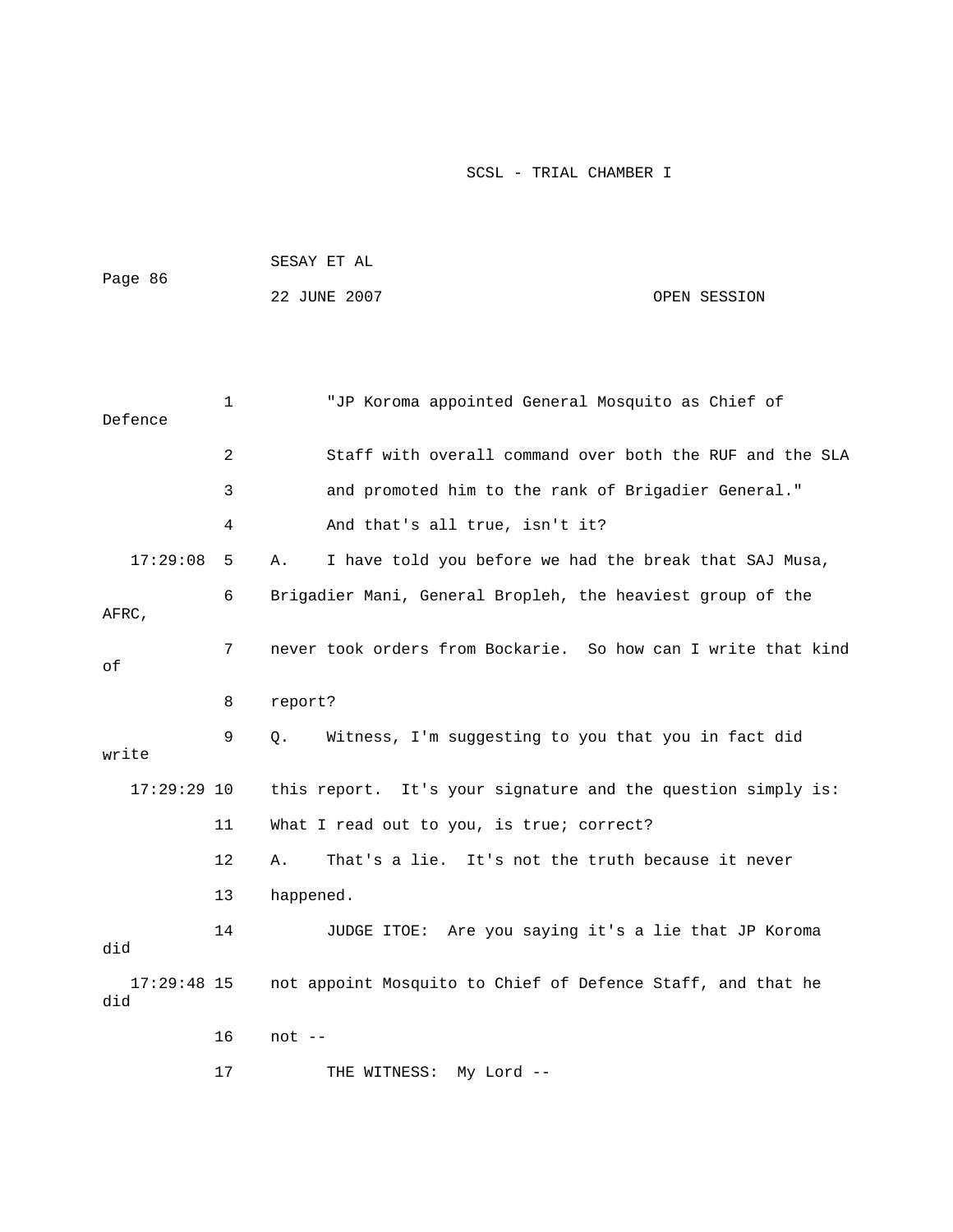| the |               | 18 | JUDGE ITOE: Yes. And that he did not promote him to            |
|-----|---------------|----|----------------------------------------------------------------|
|     |               | 19 | rank of Brigadier General?                                     |
| I   | $17:30:06$ 20 |    | THE WITNESS: No, My Lord. I wouldn't say that's a lie.         |
|     |               | 21 | had said that it was JPK who appointed Bockarie to Chief of    |
|     | groups        | 22 | Defence Staff, but SAJ Musa, Brigadier Mani, and all the       |
|     |               | 23 | in Kono and Koinadugu were not taking orders from Bockarie, so |
|     |               | 24 | they did not recognise this appointment.                       |
|     | $17:30:27$ 25 |    | JUDGE ITOE: It is not a question of recognising the            |
| оf  |               | 26 | appointment. Isn't it a question of whether Mani and the rest  |
| or  |               | 27 | them were taking orders from him? Was he appointed by Koroma   |
| or  |               | 28 | not? That's the question. The information here, is it true     |
|     |               | 29 | That's a simple question.<br>not?                              |

 SESAY ET AL 22 JUNE 2007 OPEN SESSION Page 87

 1 THE WITNESS: But, My Lord, I had said that Johnny Paul 3 JUDGE BOUTET: Mr Sesay, as Justice Itoe just asked you, 2 appointed Mosquito as Chief of Defence Staff, sir. 4 that particular sentence has been read to you, the full sentence,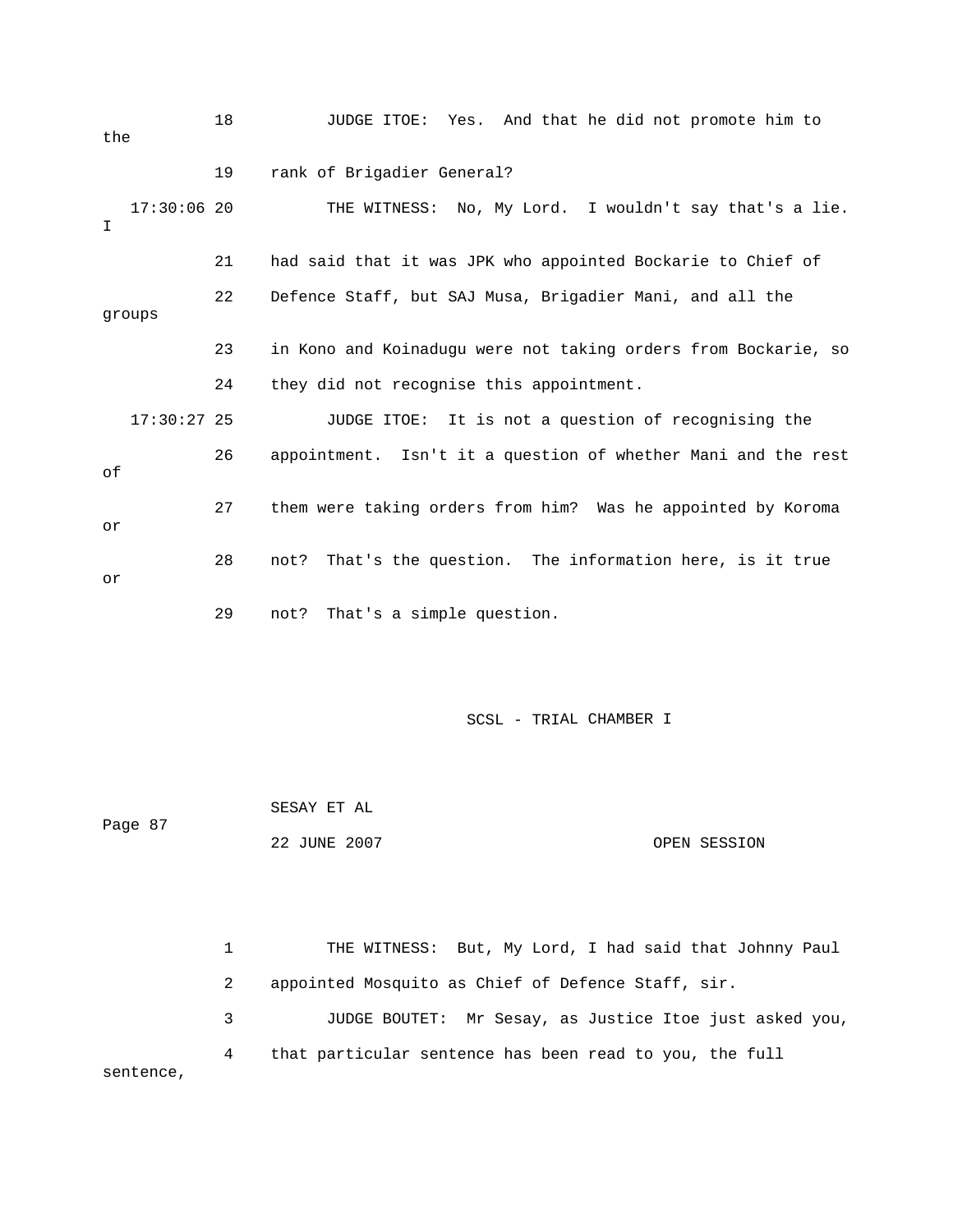17:31:04 5 and you're being asked if it is true or not. There's more to it. 6 You say, well, they were not accepting his command. The question 7 is not whether they accepted his authority or command. The 8 question is simply what has been read to you, which is, in part, 9 what Justice Itoe just read: Whether or not JP Koroma 17:31:27 10 Mosquito as Chief of Defence Staff, if this is true, with overall 12 of Brigadier General. You are not being asked if they agreed 13 with it or they disobeyed and they respected it. That's not the true 16 THE WITNESS: My Lord, sir, I had said today that Johnny 17 Paul appointed Mosquito. And that's a reality. That is what 19 JUDGE BOUTET: But there's more to that. It's not only that, that's why I've added: With overall command of both the 23 JUDGE BOUTET: That's not the question. The question is 24 not if it worked or not. Is it true what is being said there? 26 JUDGE BOUTET: Thank you. m 27 PRESIDING JUDGE: Let me take up something falling fro appointed 11 command of both the RUF and the SLA and promoted him to the rank 14 question. The question is, what is being read to you, is it 17:31:42 15 or not. That's all. 18 happened. 17:31:5 21 RUF and the SLA. 22 THE WITNESS: Yes, but that did not work. 17:32:13 25 THE WITNESS: Yes, My Lord. 28 your earlier statement. What is your final answer? Is that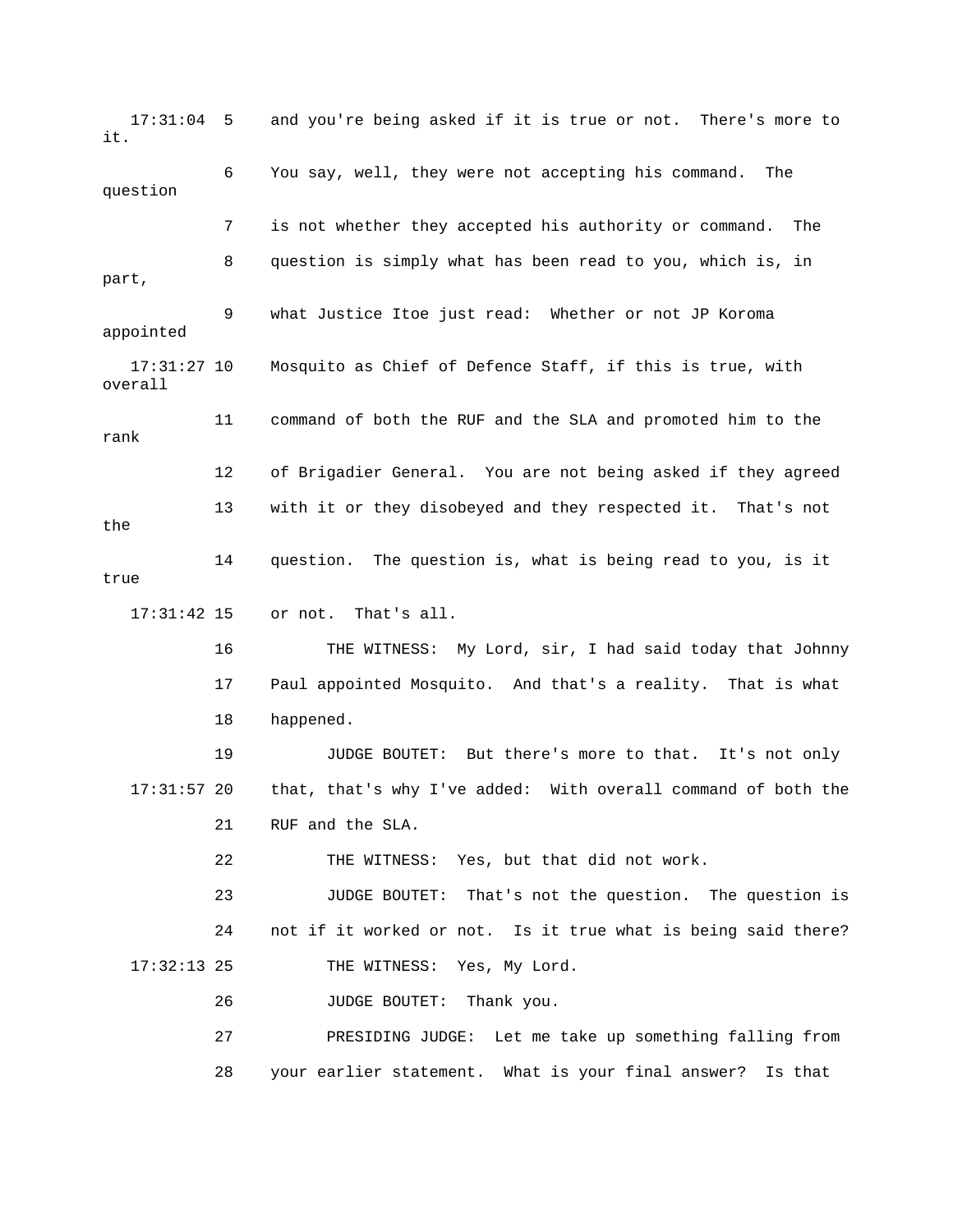29 document -- are you the author of that document or are you not?

|         | SESAY ET AL  |  |              |
|---------|--------------|--|--------------|
| Page 88 |              |  |              |
|         | 22 JUNE 2007 |  | OPEN SESSION |

|                       | $\mathbf 1$ | THE WITNESS: My Lord, I was not the one who wrote that        |
|-----------------------|-------------|---------------------------------------------------------------|
|                       | 2           | document.                                                     |
|                       | 3           | Thank you.<br>PRESIDING JUDGE:                                |
|                       | 4           | MR HARRISON:                                                  |
| 17:32:41<br>page,     | 5           | Now, if you go down towards the bottom of that same<br>0.     |
| talking               | 6           | and it would be seven lines up from the bottom. This is       |
|                       | 7           | about diamonds that were found on or with Johnny Paul Koroma. |
| signed.               | 8           | And I'm suggesting to you that this is what you wrote and     |
|                       | 9           | It says:                                                      |
| $17:33:13$ 10         |             | "Accompanied by Brigadier Mike Lamin and the CSO to JP        |
| the                   | 11          | Koroma, I asked the latter to present the diamonds for        |
|                       | 12          | use of the revolution. He complied and the matter was         |
|                       | 13          | settled."                                                     |
|                       | 14          | Is that statement true?                                       |
| $17:33:38$ 15<br>this |             | Well, Johnny Paul gave the diamonds, but to say that<br>Α.    |
| write                 | 16          | was my signature. That's what I disagree with. I did not      |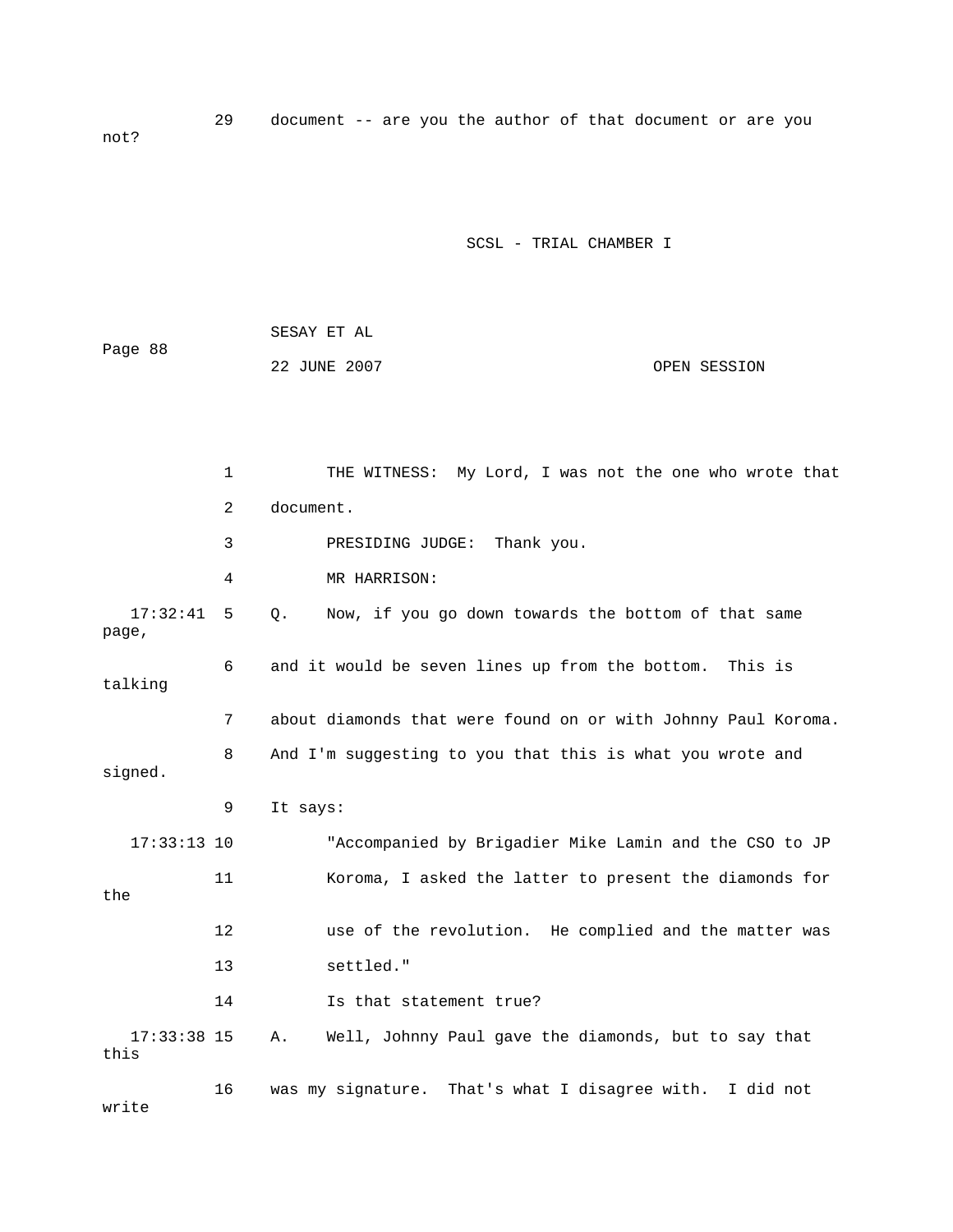|                      | 17 |           | a report. These are general pieces of information that people |
|----------------------|----|-----------|---------------------------------------------------------------|
| this                 | 18 |           | who were with us knew about this information that we have on  |
|                      | 19 | document. |                                                               |
| $17:33:56$ 20<br>the |    | О.        | Okay. Listen to the question again. I'm asking you if         |
|                      | 21 |           | sentence is true, that:                                       |
|                      | 22 |           | "Accompanied by Brigadier Mike Lamin and the CSO to JP        |
| the                  | 23 |           | Koroma, I asked the latter to present the diamonds for        |
|                      | 24 |           | use of the revolution."                                       |
| $17:34:18$ 25        |    |           | Is that true?                                                 |
| asked                | 26 | А.        | I did not present the diamonds. It was Bockarie who           |
|                      | 27 |           | JPK to give him the diamonds.                                 |
| that:                | 28 | Q.        | Then on the next paragraph on that same page, it says         |
| unit                 | 29 |           | "While in Buedu, Captain Michael Coomber of the mining        |

| Page 89 | SESAY ET AL  |              |
|---------|--------------|--------------|
|         | 22 JUNE 2007 | OPEN SESSION |

1 reported with a parcel of diamonds from Kono."

2 Is that statement true?

3 A. No. It was not Coomber who was in charge of the mining.

4 It was Kennedy.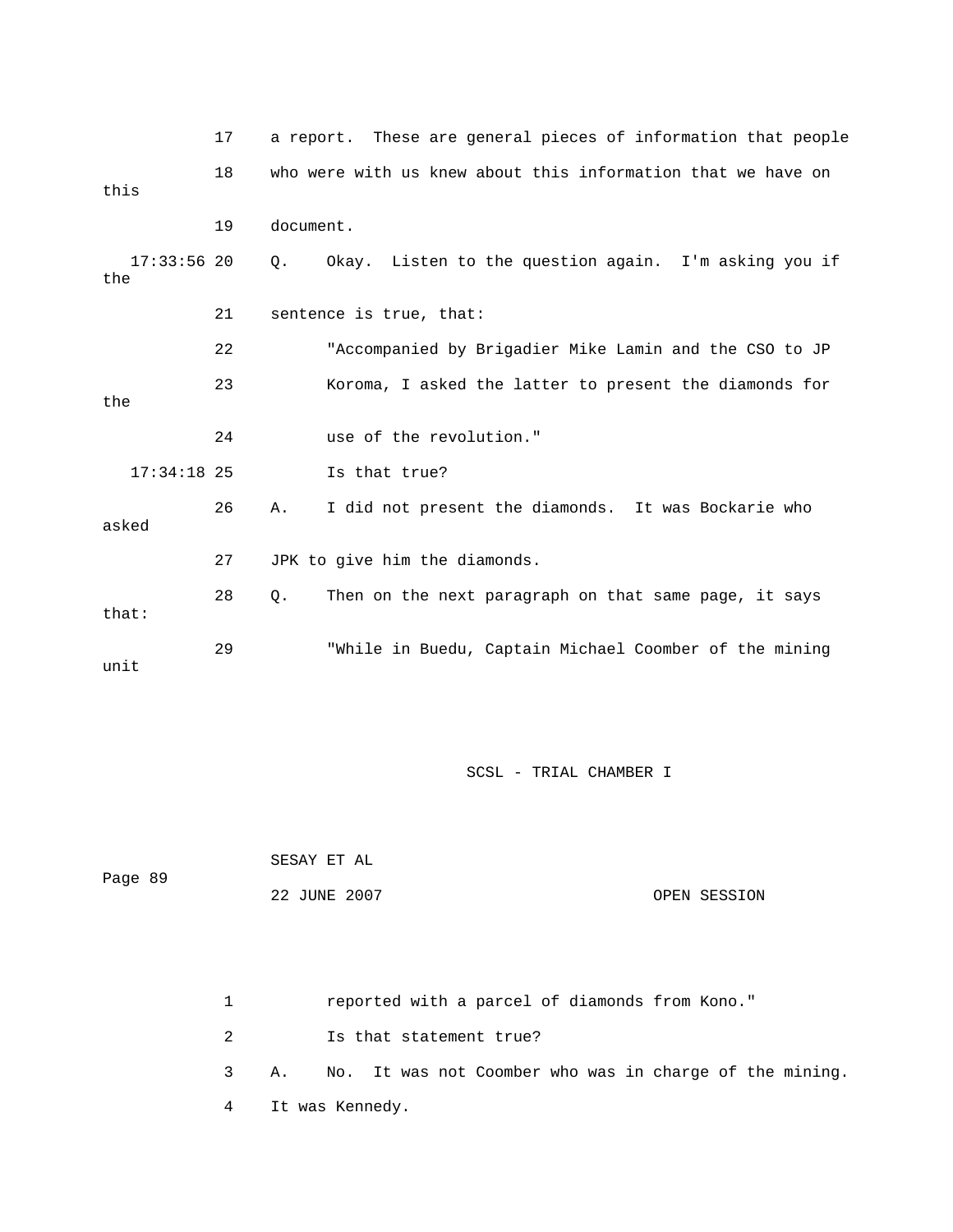17:35:00 5 Q. Well, it doesn't stay he's in charge. If you just listen 7 "While in Buedu, Captain Michael Coomber of the mining 8 reported with a parcel of diamonds from Kono." 9 Is that true? 17:35:22 10 A. No. I was not there, but in '98, '99, Michael Coomber was 11 working with the mining unit. 12 Q. And do you agree that he reported with a parcel of 13 from Kono? 14 A. Yes. Some time in '99, Bockarie used to send him to go 17:35:53 15 no, Kennedy was sending him or another person to take diamonds 16 Bockarie in Buedu. 17 Q. If you just continue on. I'm saying to you that: 18 "The parcel was placed in my care by General Mosquito by General Ibrahim, and together we were to 17:36:22 20 would be met 22 arrangements and procurement of military equipment." 23 Is that statement true? 24 A. Well, Bockarie sent me to Monrovia to meet Ibrahim Bah. that 26 Bockarie gave me, those are the diamonds he had taken from JP. 27 Q. So you would agree that in March and April, you went 6 to it. It says: unit diamonds - to with 19 the instructions to move with it to a transit point where I 21 travel to a business associate of the leader for 17:37:00 25 That was in late March to early April '98. But the diamonds

with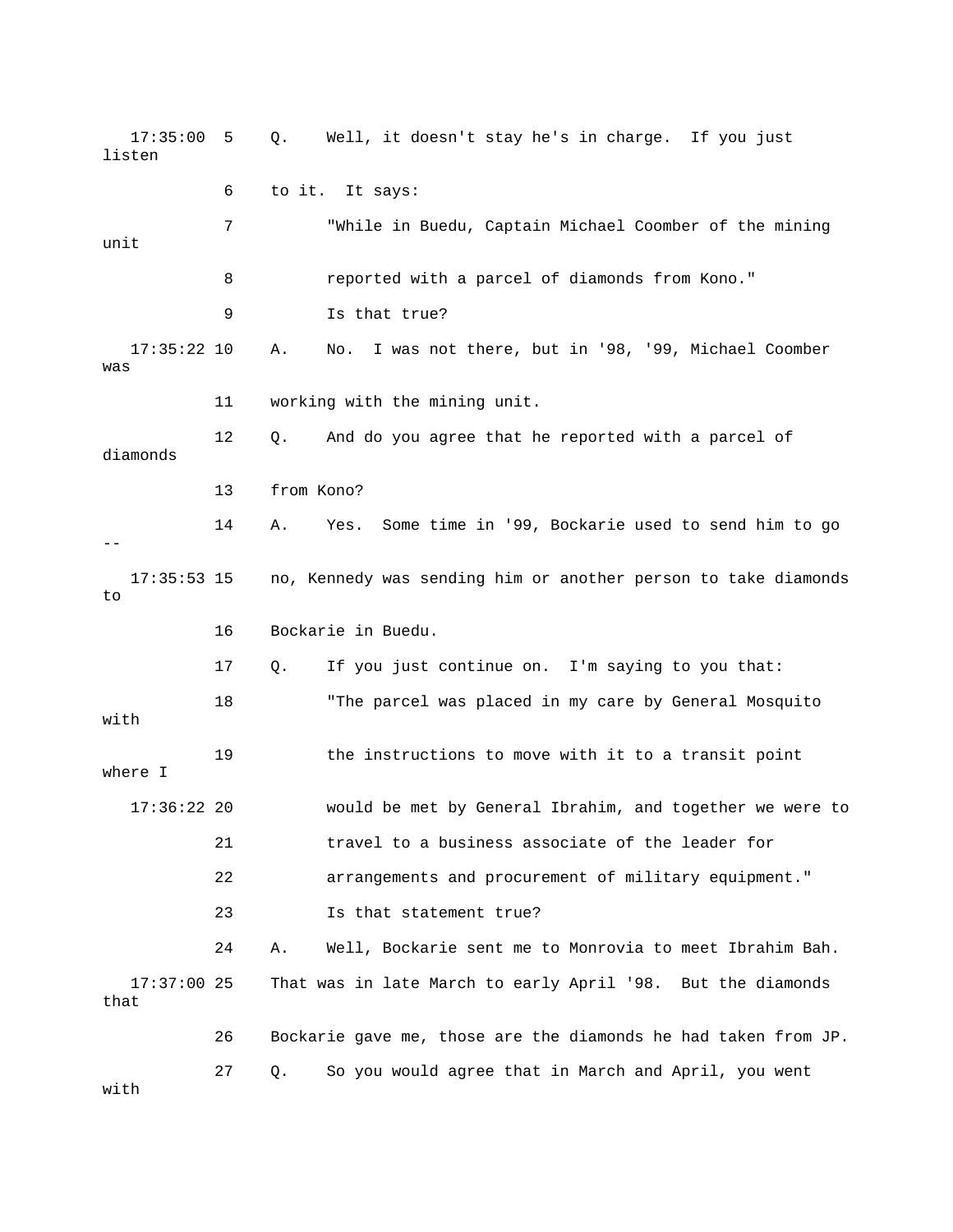- 28 diamonds to Monrovia; right?
- 29 A. Well, I was not going to Monrovia. It was in transit to

|         | SESAY ET AL  |              |
|---------|--------------|--------------|
| Page 90 |              |              |
|         | 22 JUNE 2007 | OPEN SESSION |

| told                      | $\mathbf{1}$ | Burkina Faso. But Ibrahim Bah, with whom I would have gone,   |
|---------------------------|--------------|---------------------------------------------------------------|
|                           | 2            | me that I should wait for him in Monrovia while he came to    |
|                           | 3            | collect me to go to Burkina Faso. It was while I was waiting  |
|                           | 4            | that the diamonds fell from my hands. So I had to return to   |
| 17:37:53                  | 5            | Buedu.                                                        |
|                           | 6            | And the reason why you were carrying those diamonds to<br>Q.  |
|                           | 7            | Monrovia was as your report states: You were to travel to a   |
| procurement               | 8            | business associate of the leader for arrangements and         |
|                           | 9            | of military equipment; that's true, isn't it?                 |
| $17:38:21$ 10<br>happened |              | Yes, but it was not in Monrovia. That could have<br>Α.        |
| the                       | 11           | in Burkina Faso. That was the purpose. But because I lost     |
|                           | 12           | diamonds, the entire thing was dissolved and I returned.      |
| lines                     | 13           | In fact, what the salute report goes on to state, 16<br>О.    |
| the                       | 14           | down from the top, which is about one third of the way down   |
| $17:39:03$ 15             |              | page, is: "How could I ever look my commander in the eyes and |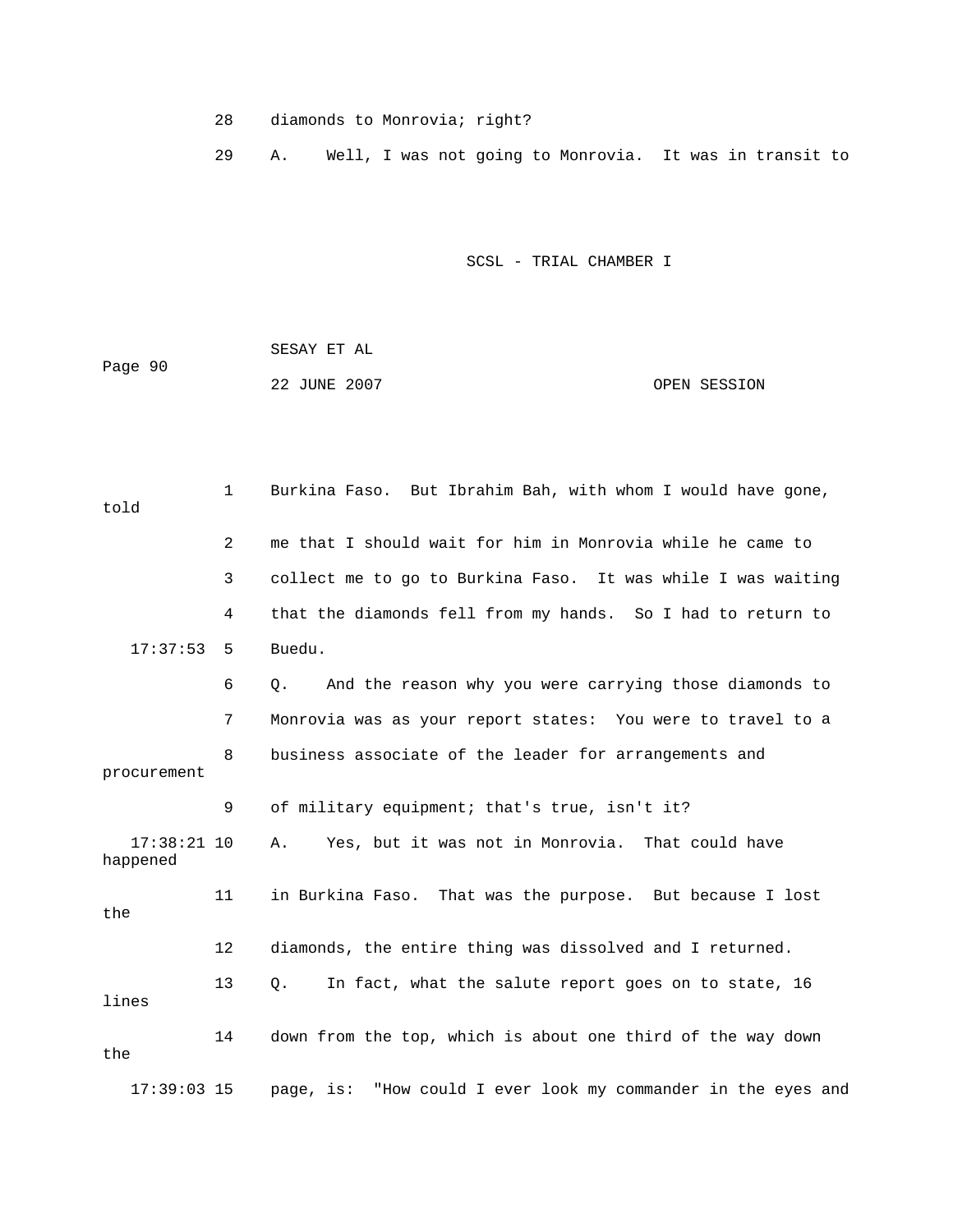| оf                   | 16 | tell him that I, Issa, who could be trusted with the security  |
|----------------------|----|----------------------------------------------------------------|
|                      | 17 | the nation, could not secure a small parcel of diamonds."      |
|                      | 18 | That's true, isn't it?                                         |
|                      | 19 | Well, I didn't write such reports like this, and not all<br>Α. |
| $17:39:42$ 20<br>me. |    | the commanders sent me. It was Bockarie who decided to send    |
|                      | 21 | MR HARRISON: I'm in the Court's hands.                         |
|                      | 22 | PRESIDING JUDGE: Well, we certainly can allow you to           |
|                      | 23 | pursue this further. I think the time has now come for us to   |
| sit                  | 24 | adjourn to the next hearing day. But, before we do that, do    |
| $17:40:08$ 25        |    | down.                                                          |
| it                   | 26 | MR HARRISON: I can give the Court a bit of guidance if         |
|                      | 27 | deems it appropriate. I will certainly finish on Tuesday.      |
| you                  | 28 | PRESIDING JUDGE: That's okay. We don't want to rush            |
| before               | 29 | anyway. We have time structured out, you know, so -- but       |

| Page 91 | SESAY ET AL  |              |
|---------|--------------|--------------|
|         | 22 JUNE 2007 | OPEN SESSION |

 1 we adjourn the proceeding today, let me deliver a brief ruling on 2 a pending matter, and this is a unanimous ruling of the Chamber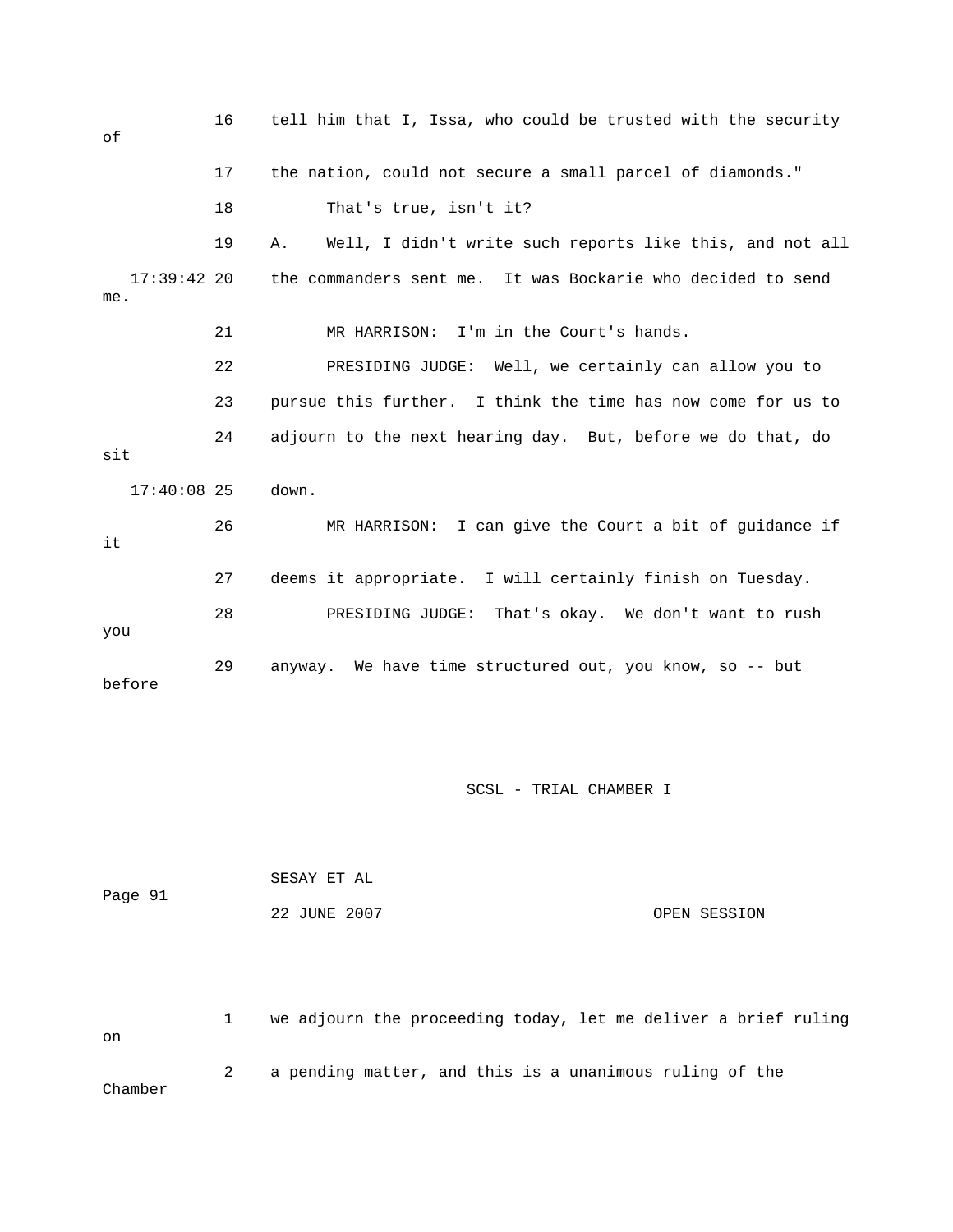|                           | 3  | on the application by the third accused not to be further      |
|---------------------------|----|----------------------------------------------------------------|
|                           | 4  | represented by Professor Andreas O'Shea as one of his          |
| 17:40:53                  | 5  | court-appointed counsel.                                       |
|                           | 6  | The Trial Chamber hereby grants the request of the third       |
| mandate                   | 7  | accused for the Chamber to withdraw Mr Andreas O'Shea's        |
| releases                  | 8  | as one of his court-appointed counsel and consequently         |
|                           | 9  | the said counsel from any further duties and obligations in    |
| $17:41:18$ 10<br>Cammegh, |    | relation thereto. Confirms the appointment of Mr John          |
|                           | 11 | as court-appointed counsel for the third accused and, further, |
|                           | 12 | strongly recommends that he be appointed lead counsel of the   |
|                           | 13 | Defence team of the third accused. And further instructs the   |
| take                      | 14 | Registrar, in consultation with the Principal Defender, to     |
| $17:41:46$ 15             |    | the necessary measures to give effect to this decision and to  |
|                           | 16 | provide the necessary human and material resources, in         |
| proceeds                  | 17 | consultation with Mr Cammegh, to ensure that the trial         |
|                           | 18 | without any delays. A written ruling will be published very    |
|                           | 19 | shortly.                                                       |
| $17:42:13$ 20             |    | The trial is adjourned to Tuesday, 26 June 2007 at             |
|                           | 21 | 9.30 a.m.                                                      |
| p.m.                      | 22 | [Whereupon the hearing adjourned at 5.30                       |
|                           | 23 | to be reconvened on Tuesday, the 26th day of                   |
|                           | 24 | June, 2007, at 9.30 a.m.]                                      |
|                           | 25 |                                                                |
|                           | 26 |                                                                |
|                           | 27 |                                                                |
|                           | 28 |                                                                |